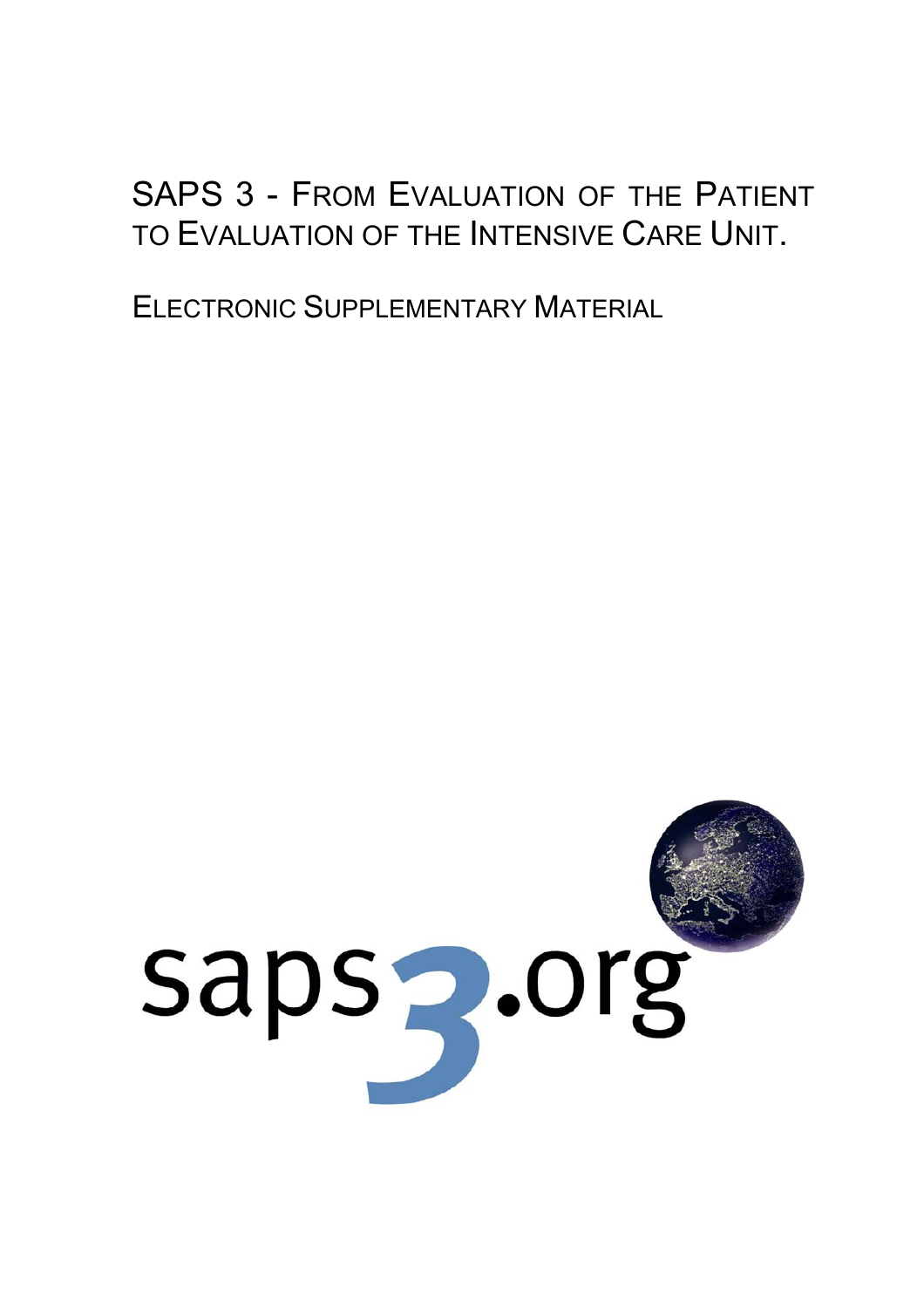# **Table of Contents**

| Table E7. Performance of the SAPS II in the SAPS 3 Hospital Outcome Cohort.  12     |  |
|-------------------------------------------------------------------------------------|--|
| Table E8. Estimated coefficients for the variables used in the SAPS 3 model.  13    |  |
|                                                                                     |  |
|                                                                                     |  |
| Table E9. Hosmer-Lemeshow tests for the SAPS 3 in the overall sample.  19           |  |
|                                                                                     |  |
| Table E11. O/E ratios (SAPS 3) for the customized equations by country.  21         |  |
|                                                                                     |  |
| B.1. Calibration curves and Hosmer-Lemeshow goodness-of-fit tests for the SAPS 3 22 |  |
|                                                                                     |  |
|                                                                                     |  |
|                                                                                     |  |
|                                                                                     |  |
|                                                                                     |  |
|                                                                                     |  |
|                                                                                     |  |
| B.2. Area under the ROC curves for the SAPS 3 for the geographic regions.  29       |  |
|                                                                                     |  |
|                                                                                     |  |
|                                                                                     |  |
|                                                                                     |  |
|                                                                                     |  |
|                                                                                     |  |
|                                                                                     |  |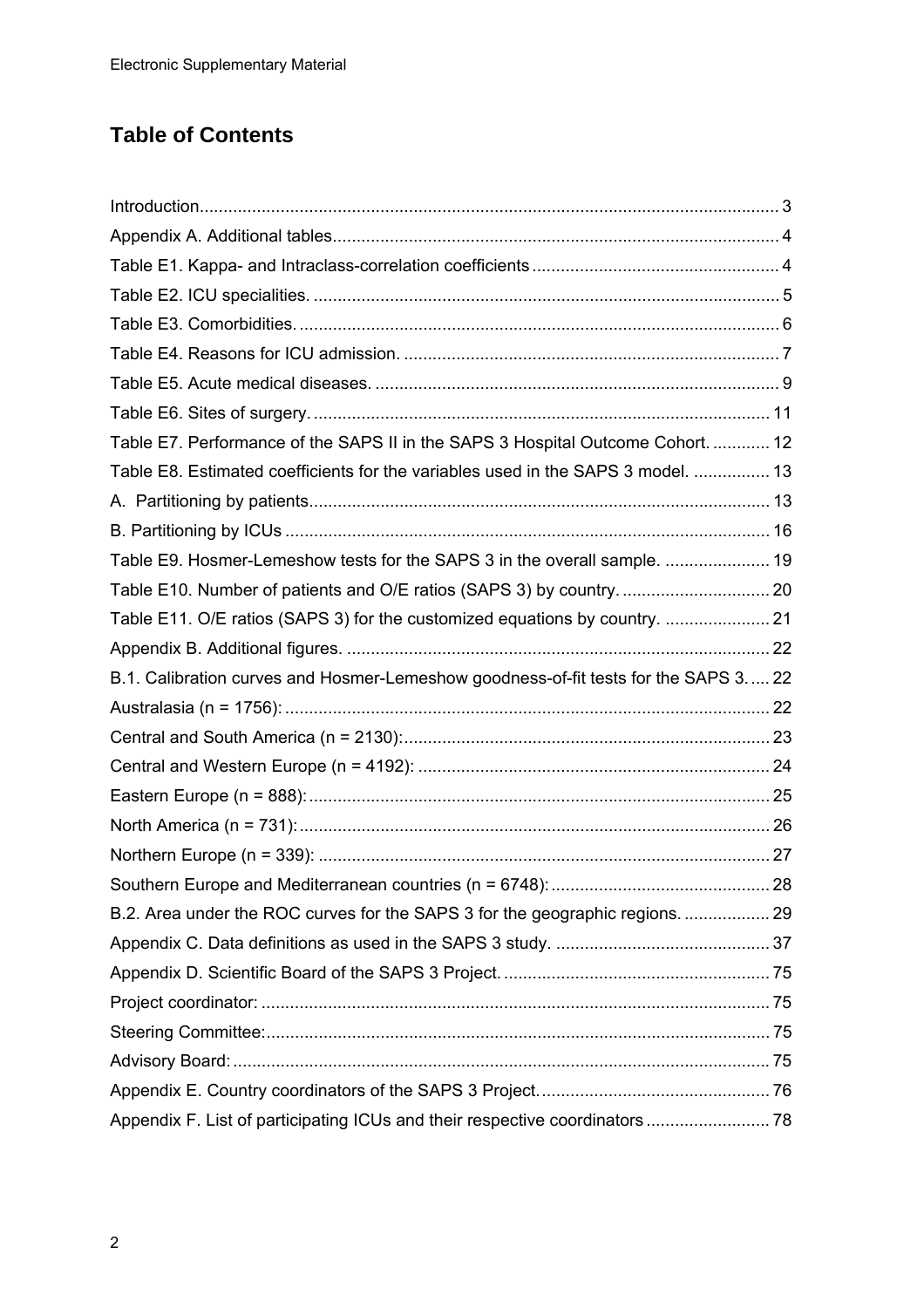# **Introduction**

This file contains the Electronic Supplementary Material for both parts of the report "SAPS 3 - From evaluation of the patient to evaluation of the Intensive Care Unit".

For Appendix C, *Data definitions* we left the text as it was published for the data collection. However, since the original data definitions contained typographic errors and misspellings we applied some corrections (language editing), without changing the content. We are aware that the text might still contain semantic or syntactic errors but wanted to keep the definitions as close to the original as possible.

With respect to the details of the different board members and coordinators (Appendices D-F), please note that they are displayed as registered in our project database.

A software for calculation of the SAPS 3 Admission Score is already available and can be downloaded from www.saps3.org.

Rui Moreno & Philipp Metnitz on behalf of all authors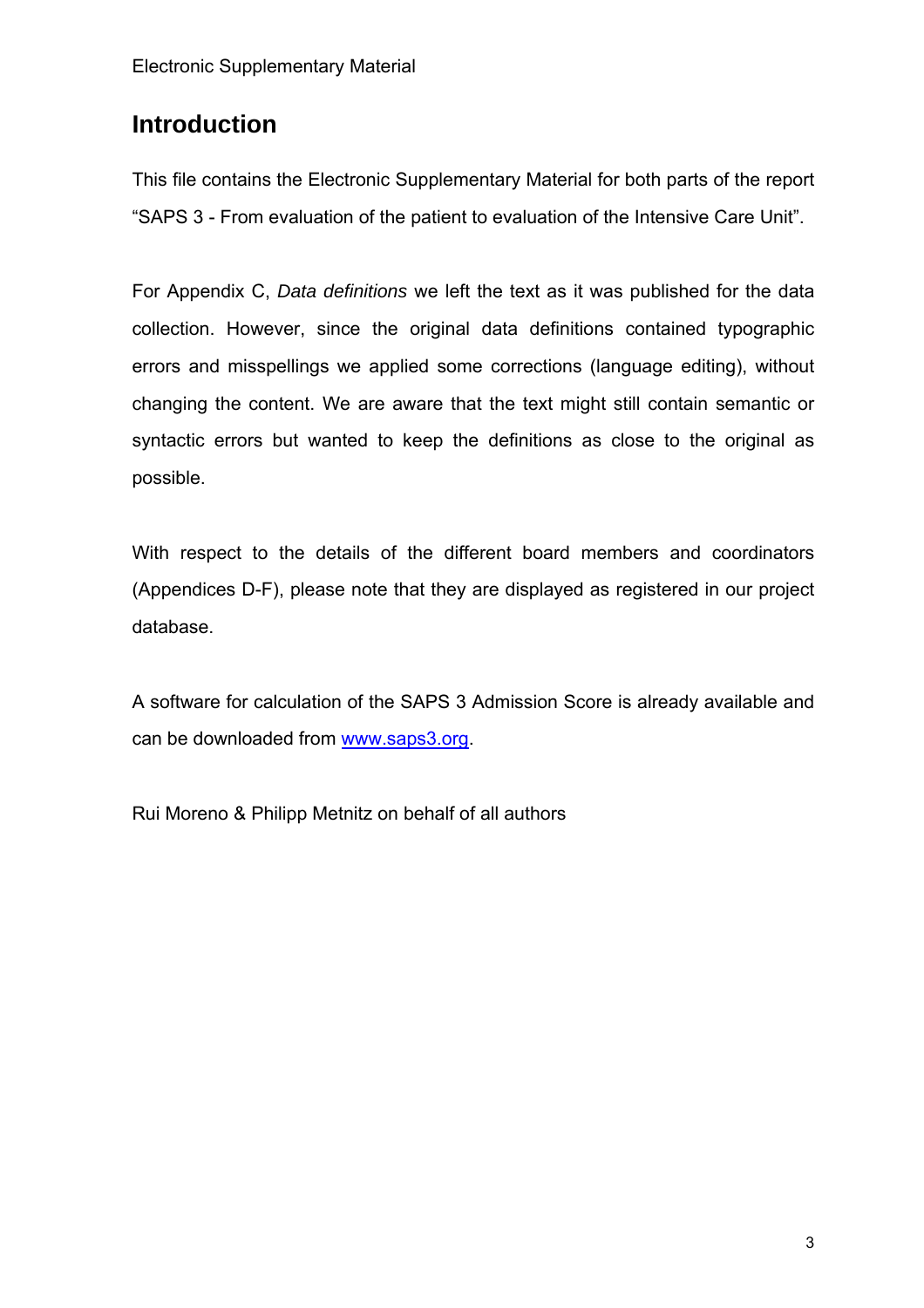# **Appendix A. Additional tables.**

For details about variables see Appendix C, Data definitions.

#### **Coefficient Coefficient Coefficient Coefficient Admission Data**  Gender 0.97  $\mathsf{Age} \hspace{1.5cm} 0.98$ Body height 0.98 Body weight **but a struck of the struck of the struck of the struck of the struck of the struck of the struck of the struck of the struck of the struck of the struck of the struck of the struck of the struck of the struck** Hospital admission date 0.97 Time of hospital admission 0.94 ICU admission date 0.89 Time of admission to the ICU 0.94 Origin 0.90 Intrahospital origin 0.91 Readmission to the ICU 0.95 Planned admission 0.92 Comorbidities 0.89 **Physiological data**  Heartrate maximum 0.98 Heartrate minimum 0.96 Systolic blood pressure maximum 0.96 Systolic blood pressure minimum 0.80 Body temperature maximum example of the USA contractor of the USA contractor of the USA contractor of the USA contractor of the USA contractor of the USA contractor of the USA contractor of the USA contractor of the USA co Body temperature minimum contract to the 0.91 Respiratory rate maximum 0.90 Respiratory rate minimum 0.93 PaO2 minimum 0.97 PaCO2 minimum 0.97  $FIO2$  0.95 PEEP 0.72 Tidal volume 0.97 pH maximum 0.98 pH minimum 0.98 HCO3 maximum 0.95 HCO3 minimum 0.95 Base excess maximum 0.91 Base excess minimum 0.95 Urea nitrogen 0.97 Serume creatinine 0.88 Serum bilirubine 0.98 Leukcocytes maximum 0.57 Leukocytes minimum 0.94

### **Table E1.** Kappa- and Intraclass-correlation coefficients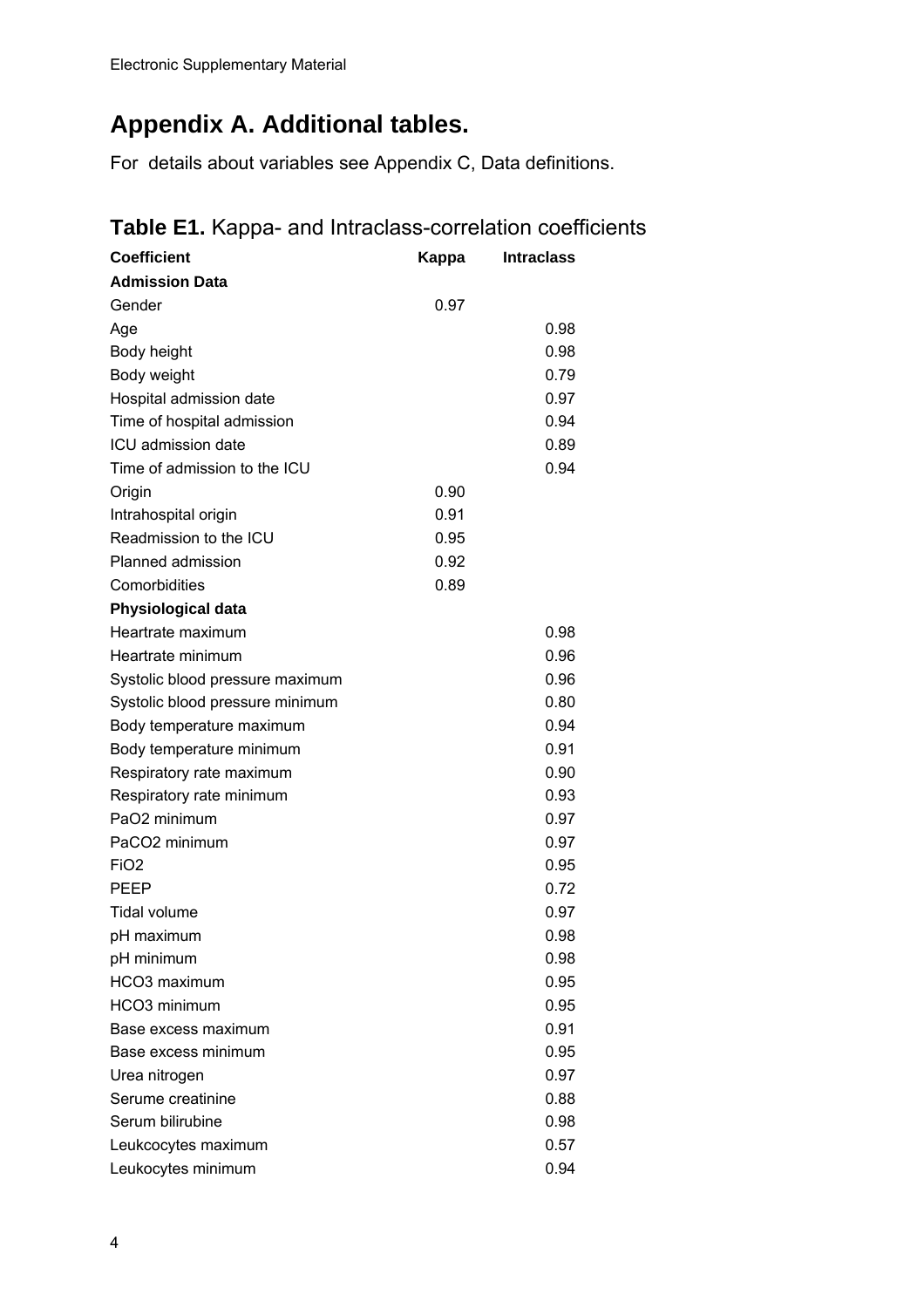#### Electronic Supplementary Material

| Platelets minimum           |      | 0.87 |
|-----------------------------|------|------|
| <b>GCS Actual</b>           |      | 0.91 |
| <b>GCS Actual eye</b>       |      | 0.91 |
| <b>GCS Actual motor</b>     |      | 0.91 |
| <b>GCS Actual verbal</b>    |      | 0.88 |
| <b>GCS Estimated</b>        |      | 0.92 |
| <b>GCS Estimated eye</b>    |      | 0.90 |
| <b>GCS Estimated motor</b>  |      | 0.93 |
| <b>GCS Estimated verbal</b> |      | 0.85 |
| <b>CPR</b>                  | 0.96 |      |
| Vasoactive medication       | 0.87 |      |
| Mechanical ventilation      | 0.82 |      |
| Ventilatory support         | 0.88 |      |
|                             |      |      |

Maximum and minimum refer to the highest and lowest values during the observation interval, respectively. All physiologic values are taken from the day of ICU admission (observation interval: within one hour before and after ICU admission). Kappa and Intraclass refer to Kapp- and Intraclass-correlation coefficients, respectively.

### **Table E2.** ICU specialities (Basic SAPS 3 cohort).

|                             | N              | $\%$ |
|-----------------------------|----------------|------|
| Specialty                   |                |      |
| Mixed medical-<br>surgical  | 214            | 69.7 |
| Surgical. non cardiac       | 21             | 6.8  |
| Medical                     | 18             | 5.9  |
| Mixed medical coro-<br>nary | 17             | 5.5  |
| Other                       | 8              | 2.6  |
| Neurosurgical               | 6              | 2.0  |
| Neurological                | 3              | 1.0  |
| Surgical. cardiac           | $\overline{2}$ | 0.7  |
| Coronary care               | 1              | 0.3  |
| Transplant                  | 1              | 0.3  |
| Trauma                      | 1              | 0.3  |
| missing                     | 15             | 4.9  |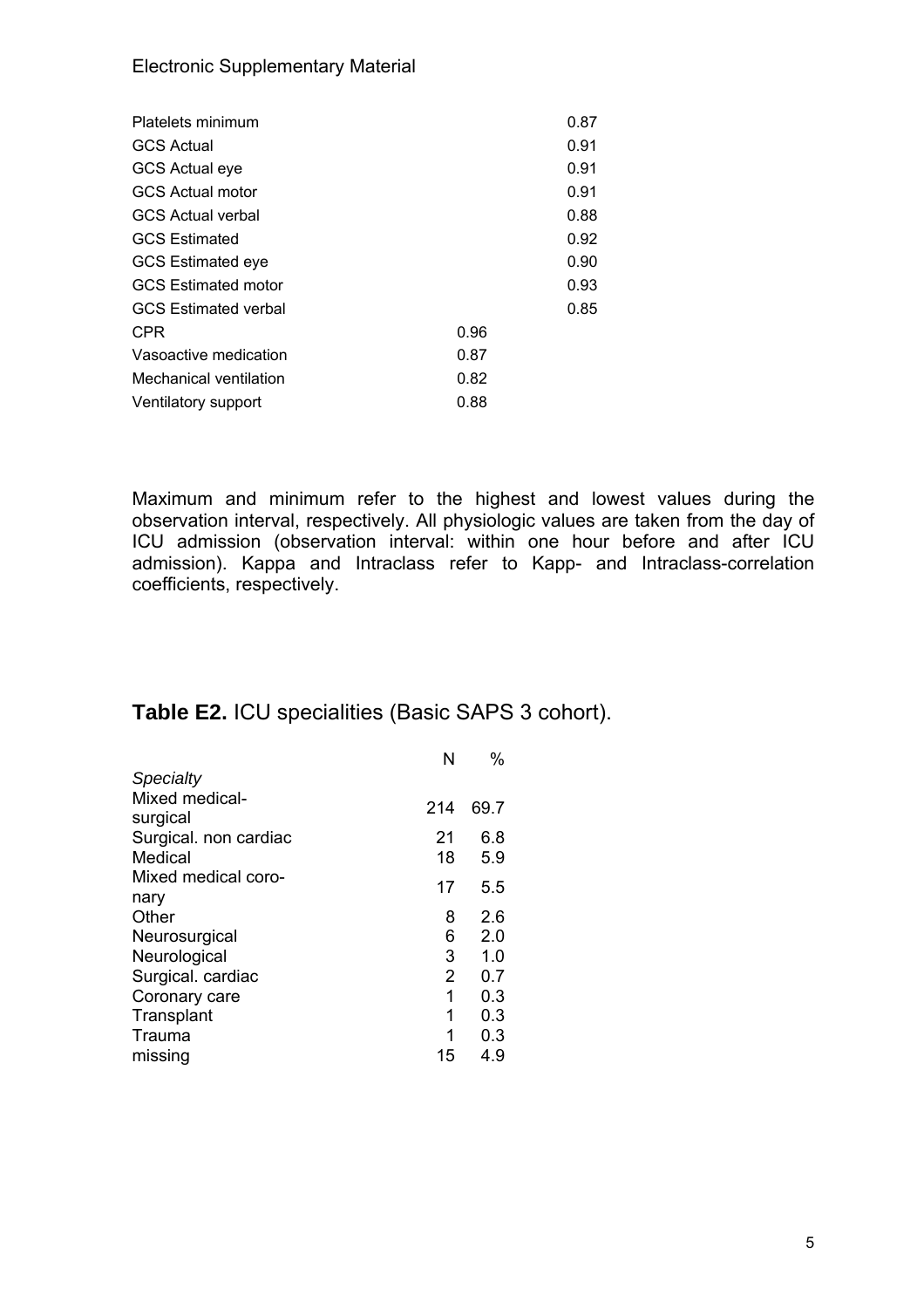### **Table E3.** Comorbidities.

|                                             |                             | N     | %      | N     | %      |
|---------------------------------------------|-----------------------------|-------|--------|-------|--------|
| <b>Number of patients</b>                   |                             | 19577 | 100.00 | 16784 | 100.00 |
| Alcoholism                                  |                             | 1310  | 6.69   | 1139  | 6.79   |
| Arterial hypertension                       |                             | 7139  | 36.47  | 6023  | 35.89  |
| Chemoterapy                                 |                             | 464   | 2.37   | 410   | 2.44   |
| Chronic heart failure                       |                             |       |        |       |        |
|                                             | Class II NYHA               | 939   | 4.80   | 853   | 5.08   |
|                                             | Class III NYHA              | 606   | 3.10   | 547   | 3.26   |
|                                             | Class IV NYHA               | 240   | 1.23   | 203   | 1.21   |
| Chronic pulmonary failure                   |                             | 840   | 4.29   | 726   | 4.33   |
| Cirrhosis                                   |                             | 601   | 3.07   | 523   | 3.12   |
| <b>COPD</b>                                 |                             | 2347  | 11.99  | 2086  | 12.43  |
| EV drug addict                              |                             | 209   | 1.07   | 189   | 1.13   |
| Haematological cancer<br>HIV / AIDS         |                             | 317   | 1.62   | 279   | 1.66   |
|                                             | 63<br>HIV positive, no AIDS |       | 0.32   | 51    | 0.30   |
|                                             | <b>AIDS</b>                 | 91    | 0.46   | 81    | 0.48   |
| Immunosuppression, other<br><b>Diabetes</b> |                             | 341   | 1.74   | 293   | 1.75   |
|                                             | Insuline-dependent          | 581   | 2.97   | 513   | 3.06   |
|                                             | Non-insuline-<br>dependent  | 1185  | 6.05   | 992   | 5.91   |
| Cancer                                      |                             |       |        |       |        |
|                                             | Metastatic cancer           | 553   | 2.82   | 499   | 2.97   |
|                                             | Non-metastatic can-<br>cer  | 1113  | 5.69   | 988   | 5.89   |
| Radiotherapy                                |                             | 286   | 1.46   | 252   | 1.50   |
| <b>Steroid treatment</b>                    |                             | 744   | 3.80   | 649   | 3.87   |
| Chronical renal failure                     |                             | 1131  | 5.78   | 989   | 5.89   |

Tables E3 – E6:

N=19,577 depicts the SAPS 3 BASIC Cohort, N= 16784 the SAPS 3 Hospital Outcome Cohort.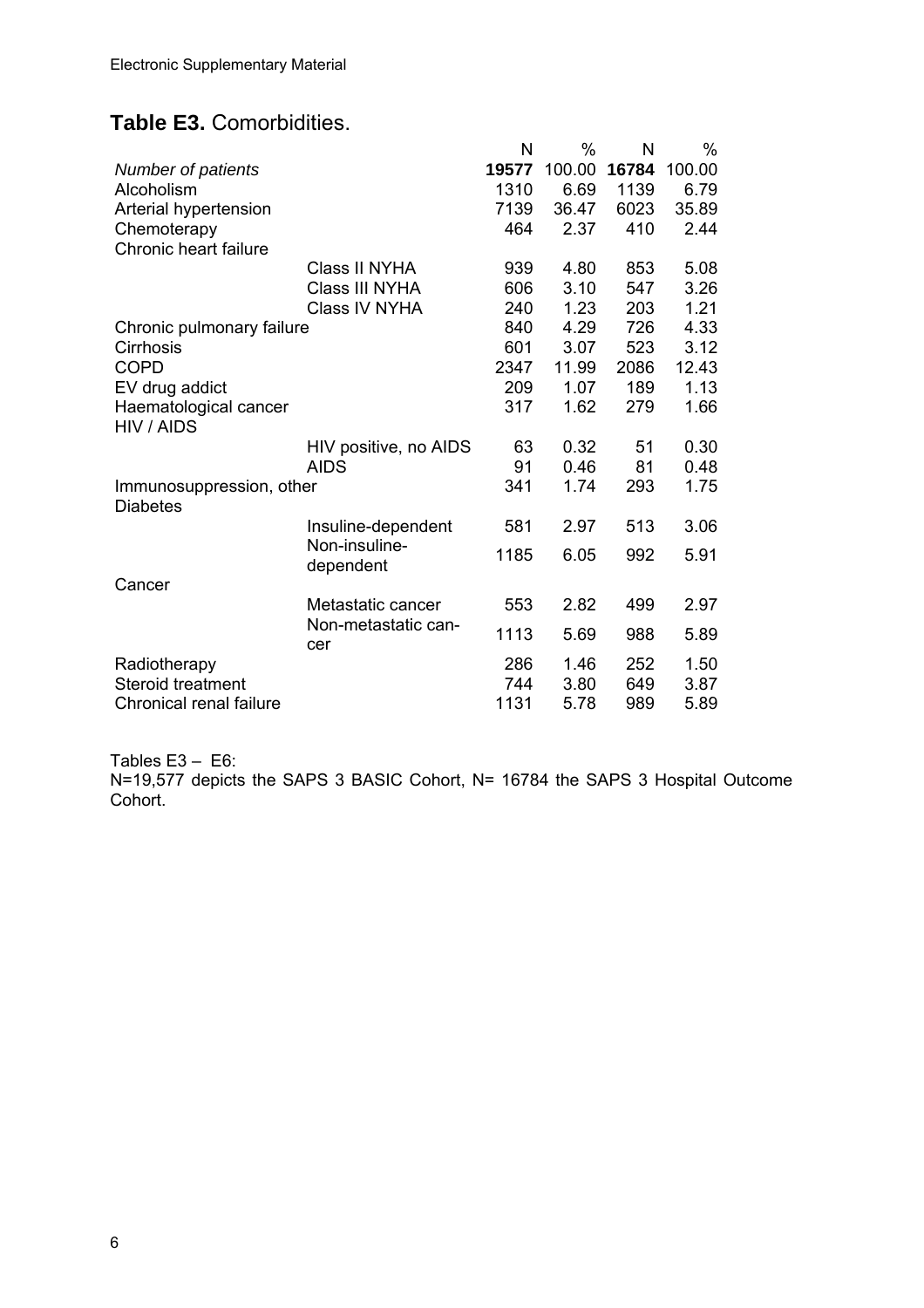# **Table E4.** Reasons for ICU admission.

|                                                                                   | N    | %                  | N    | %      |
|-----------------------------------------------------------------------------------|------|--------------------|------|--------|
| Number of patients<br>Basic                                                       |      | 19577 100.00 16784 |      | 100.00 |
| Basic and observational                                                           | 6265 | 32.00              | 5299 | 31.57  |
| Cardiovascular                                                                    |      |                    |      |        |
| Cardiac arrest                                                                    | 560  | 2.86               | 528  | 3.15   |
| Hypovolemic non hemorragic shock                                                  | 202  | 1.03               | 187  | 1.11   |
| Hypovolemic hemorragic shock                                                      | 462  | 2.36               | 424  | 2.53   |
| Septic shock                                                                      | 704  | 3.60               | 659  | 3.93   |
| Cardiogenic shock                                                                 | 308  | 1.57               | 284  | 1.69   |
| Anaphylatic shock                                                                 | 23   | 0.12               | 21   | 0.13   |
| Mixed and undefined shock                                                         | 310  | 1.58               | 288  | 1.72   |
| Chest pain (with ECG changes compatible with either angina or<br>AMI)             | 1200 | 6.13               | 917  | 5.46   |
| Hypertensive crisis                                                               | 163  | 0.83               | 135  | 0.80   |
| Rhythm disturbances                                                               | 662  | 3.38               | 582  | 3.47   |
| Cardiac failure without shock either left, right or global                        | 709  | 3.62               | 618  | 3.68   |
| Shock                                                                             | 59   | 0.30               | 755  | 4.50   |
| Other                                                                             | 923  | 4.71               | 46   | 0.27   |
| Digestive                                                                         |      |                    |      |        |
| <b>Bleeding</b>                                                                   | 517  | 2.64               | 460  | 2.74   |
| Acute abdomen                                                                     | 579  | 2.96               | 525  | 3.13   |
| Severe pancreatitis                                                               | 160  | 0.82               | 138  | 0.82   |
| Other                                                                             | 356  | 1.82               | 296  | 1.76   |
| Hematological                                                                     |      |                    |      |        |
| Haemorraghic syndrome/disseminated intravascular coagula-                         |      |                    |      |        |
| tion                                                                              | 224  | 1.14               | 208  | 1.24   |
| Severe hemolysis                                                                  | 25   | 0.13               | 18   | 0.11   |
| Other                                                                             | 189  | 0.97               | 166  | 0.99   |
| Hepatic                                                                           |      |                    |      |        |
| Liver failure                                                                     | 286  | 1.46               | 257  | 1.53   |
| Other                                                                             | 136  | 0.69               | 114  | 0.68   |
| Metabolic                                                                         |      |                    |      |        |
| Acid-base and/or electrolyte disturbance                                          | 991  | 5.06               | 919  | 5.48   |
| Hypo and hypertermia                                                              | 87   | 0.44               | 77   | 0.46   |
| Hypo and hyperglicemia (includes diabetic coma)                                   | 186  | 0.95               | 167  | 0.99   |
| Other                                                                             | 106  | 0.54               | 90   | 0.54   |
| Neurological                                                                      |      |                    |      |        |
| Coma, stupor, obtunded, vigilance disturbances, confusion,<br>agitation, delirium | 926  | 4.73               | 855  | 5.09   |
| Seizures                                                                          | 282  | 1.44               | 240  | 1.43   |
| Focal neurological deficit (hemiplegia, paraplegia, tetraplegia)                  | 415  | 2.12               | 335  | 2.00   |
| Intracranial mass efect                                                           | 446  | 2.28               | 386  | 2.30   |
| Other                                                                             | 429  | 2.19               | 354  | 2.11   |
| Renal                                                                             |      |                    |      |        |
| Pre-renal ARF                                                                     | 549  | 2.80               | 509  | 3.03   |
| <b>Obstructive ARF</b>                                                            | 57   | 0.29               | 49   | 0.29   |
| Organic ARF                                                                       | 337  | 1.72               | 305  | 1.82   |
| Other                                                                             | 214  | 1.09               | 177  | 1.05   |
| Respiratory                                                                       |      |                    |      |        |
| ALI and ARDS                                                                      | 1109 | 5.66               | 1034 | 6.16   |
| Acute respiratory failure on chronic pulmonary disease                            | 1411 | 7.21               | 1243 | 7.41   |
| Other                                                                             | 1881 | 9.61               | 1646 | 9.81   |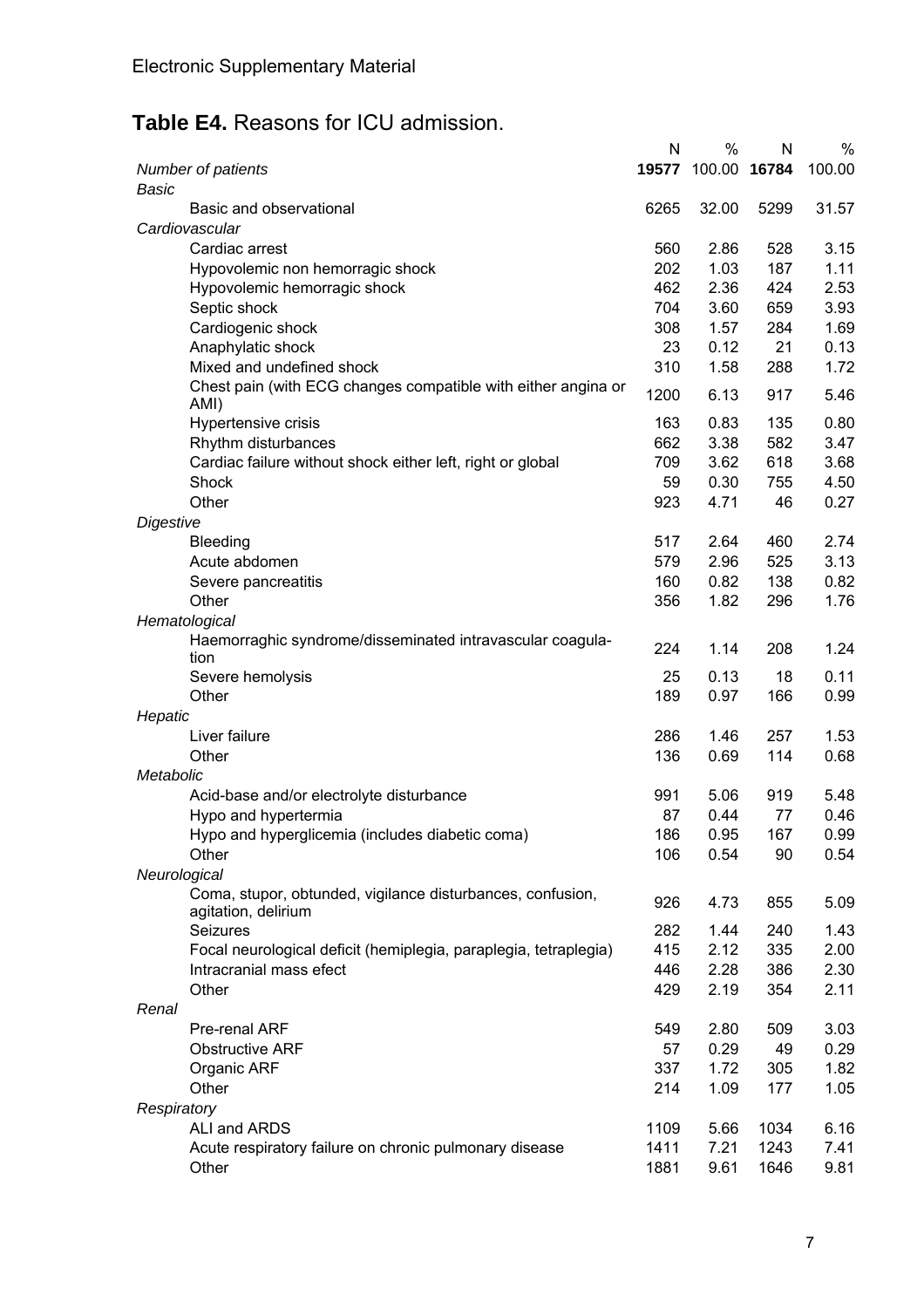| Other |               |     |          |     |      |
|-------|---------------|-----|----------|-----|------|
|       | Severe trauma | 943 | 4.82     | 839 | 5.00 |
|       | other         | 461 | 2.35 363 |     | 2.16 |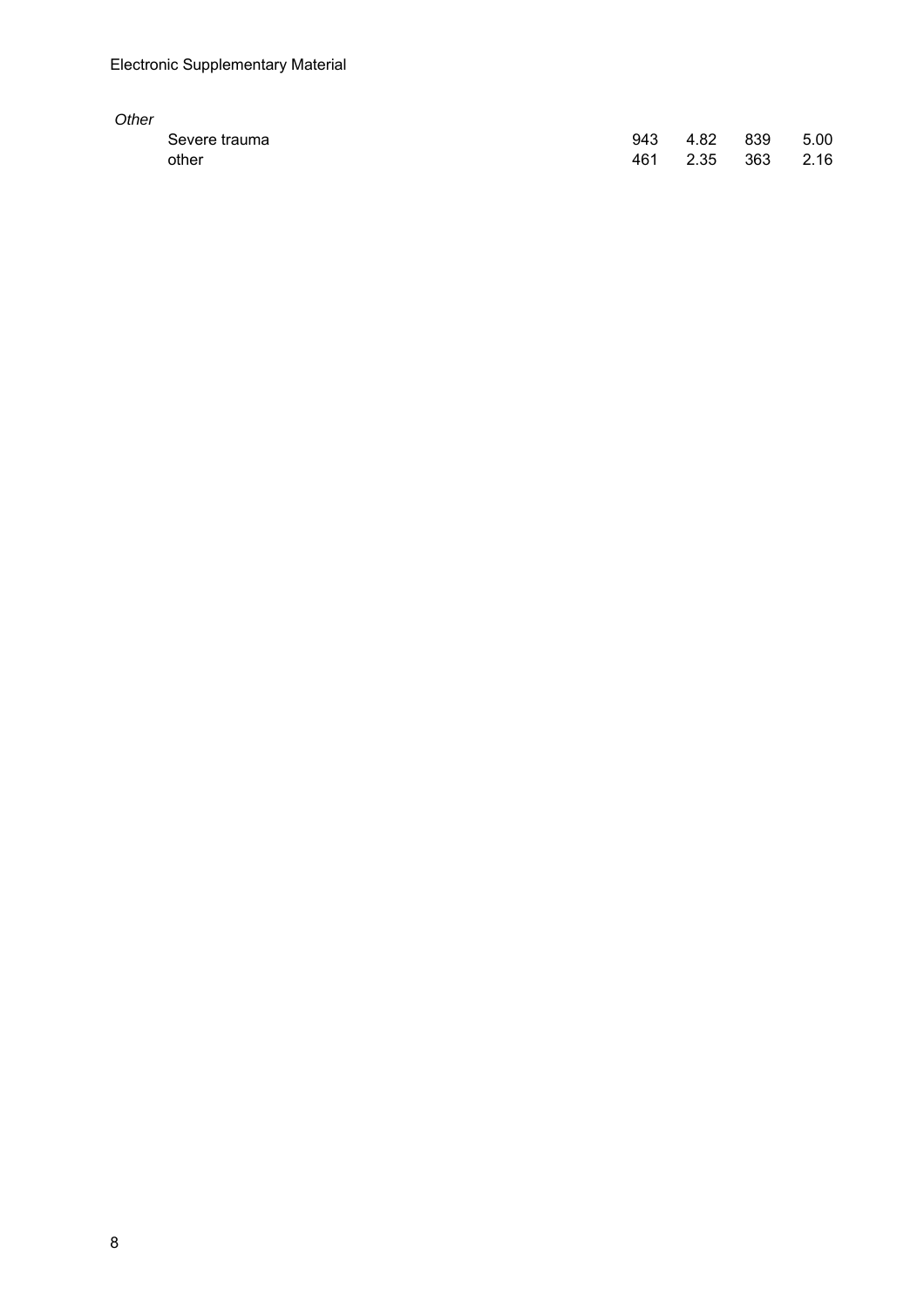# **Table E5.** Acute medical diseases.

|                                                        | N    | %            | Ν     | %      |
|--------------------------------------------------------|------|--------------|-------|--------|
| Number of patients                                     |      | 19577 100.00 | 16784 | 100.00 |
| Cardiovascular                                         |      |              |       |        |
| Myocardial infarction                                  | 1239 | 6.33         | 1034  | 6.16   |
| Cardiopathy                                            | 941  | 4.66         | 824   | 4.91   |
| Unstable angina                                        | 913  | 4.81         | 718   | 4.28   |
| Rhythm disturbances                                    | 858  | 4.38         | 761   | 4.53   |
| Other                                                  | 1583 | 8.09         | 1370  | 8.16   |
| Digestive                                              |      |              |       |        |
| Neoplasia of the upper digestive tract                 | 438  | 2.24         | 386   | 2.30   |
| Neoplasia of the lower digestive tract                 | 432  | 2.21         | 373   | 2.22   |
| Oesophageal, gastric, duodenal ulcer                   | 233  | 1.19         | 204   | 1.22   |
| Pancreatitis                                           | 197  | 1.01         | 172   | 1.02   |
| Oesophageal, gastric varices                           | 120  | 0.61         | 100   | 0.60   |
| Cholecistitis                                          | 106  | 0.54         | 94    | 0.56   |
| Acute toxic, drug hepatitis                            | 35   | 0.18         | 28    | 0.17   |
| Acute alcoholic hepatitis                              | 29   | 0.15         | 24    | 0.14   |
| Other                                                  | 1008 | 5.15         | 874   | 5.21   |
|                                                        |      |              |       |        |
| Haematological                                         | 153  | 0.78         | 137   | 0.82   |
| Malignant disease                                      | 41   | 0.21         | 41    | 0.24   |
| Non malignant disease<br><b>Transfusional reaction</b> | 32   | 0.16         | 32    | 0.19   |
|                                                        |      |              |       |        |
| Drug toxicity and secondary effects                    | 27   | 0.14         | 25    | 0.15   |
| Sickle Cell Anemia                                     | 1    | 0.01         | 1     | 0.01   |
| Other                                                  | 110  | 0.56         | 92    | 0.55   |
| Metabolic                                              |      |              |       |        |
| Other intoxication, acute                              | 229  | 1.17         | 211   | 1.26   |
| Drug overdose                                          | 224  | 1.14         | 202   | 1.20   |
| Diabetic ketoacidosis                                  | 113  | 0.58         | 102   | 0.61   |
| Endocrinopathy                                         | 89   | 0.45         | 76    | 0.45   |
| Adverse effects of medication                          | 38   | 0.19         | 35    | 0.21   |
| Hyperosmolar diabetic coma                             | 27   | 0.14         | 26    | 0.15   |
| Other                                                  | 238  | 1.22         | 200   | 1.19   |
| Neurological                                           |      |              |       |        |
| Cerebrovascular accident                               | 1231 | 6.29         | 1047  | 6.24   |
| Intracranial tumor                                     | 531  | 2.71         | 451   | 2.69   |
| Post-anoxic coma                                       | 134  | 0.68         | 127   | 0.76   |
| Idiopathic epilepsy                                    | 113  | 0.58         | 96    | 0.57   |
| Degenerative disease                                   | 90   | 0.46         | 75    | 0.45   |
| Myopathia, myasthenia gravis                           | 66   | 0.34         | 63    | 0.38   |
| Delirium tremens                                       | 44   | 0.22         | 37    | 0.22   |
| Polyneuritis and polyradiculoneuritis                  | 40   | 0.20         | 31    | 0.18   |
| Other                                                  | 695  | 3.55         | 595   | 3.55   |
| Pregnancy                                              |      |              |       |        |
| Eclampsia, preeclampsia                                | 36   | 0.18         | 31    | 0.18   |
| Delivery haemorrage                                    | 36   | 0.18         | 31    | 0.18   |
| <b>HELLP</b> syndrome                                  | 22   | 0.11         | 18    | 0.11   |
| Other                                                  | 47   | 0.24         | 39    | 0.23   |
|                                                        |      |              |       |        |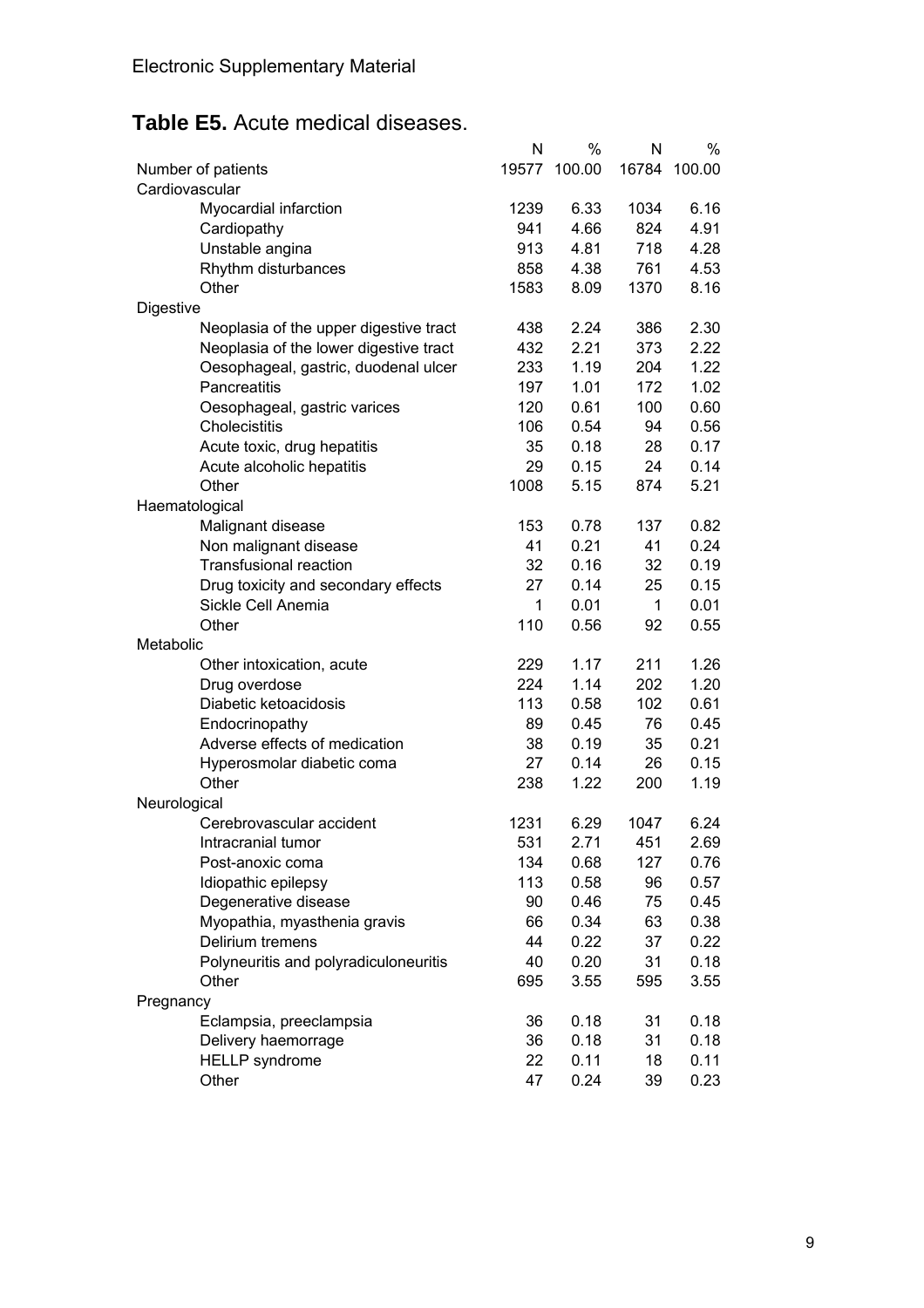| Renal       |                                                |      |      |      |      |
|-------------|------------------------------------------------|------|------|------|------|
|             | Acute tubular necrosis                         | 150  | 0.77 | 137  | 0.82 |
|             | Gynaecologic diseases, malignant               | 100  | 0.51 | 87   | 0.52 |
|             | Renal neoplasia                                | 98   | 0.50 | 88   | 0.52 |
|             | Gynaecologic diseases, non malignant           | 53   | 0.27 | 47   | 0.28 |
|             | Vascular nephropathy                           | 40   | 0.20 | 39   | 0.23 |
|             | Acute glomerulopathy                           | 36   | 0.18 | 29   | 0.17 |
|             | Interstitial nephropathy                       | 34   | 0.17 | 29   | 0.17 |
|             | Other                                          | 358  | 1.83 | 295  | 1.76 |
| Respiratory |                                                |      |      |      |      |
|             | Exacerbation of chronic pulmonary dis-<br>ease | 926  | 4.73 | 824  | 4.91 |
|             | Tumor                                          | 290  | 1.48 | 253  | 1.51 |
|             | Pulmonary embolism                             | 188  | 0.96 | 169  | 1.01 |
|             | Pleural effusion                               | 167  | 0.85 | 150  | 0.89 |
|             | Obstruction                                    | 131  | 0.67 | 118  | 0.70 |
|             | Asthma attack                                  | 133  | 0.68 | 120  | 0.71 |
|             | Inhalation pneumonitis                         | 127  | 0.65 | 114  | 0.68 |
|             | Other                                          | 1245 | 6.36 | 1105 | 6.58 |
| Trauma      |                                                |      |      |      |      |
|             | Polytrauma with brain trauma                   | 493  | 2.52 | 443  | 2.64 |
|             | Polytrauma without brain trauma                | 407  | 2.08 | 362  | 2.16 |
|             | Isolated brain trauma                          | 351  | 1.79 | 297  | 1.77 |
|             | Monotrauma without brain trauma                | 233  | 1.19 | 196  | 1.17 |
|             | <b>Burns</b>                                   | 40   | 0.20 | 38   | 0.23 |
|             | Near-drowning                                  | 4    | 0.02 | 3    | 0.02 |
|             | Other                                          | 98   | 0.50 | 83   | 0.49 |
| Other       |                                                |      |      |      |      |
|             | Other                                          | 701  | 3.58 | 579  | 3.45 |
|             |                                                |      |      |      |      |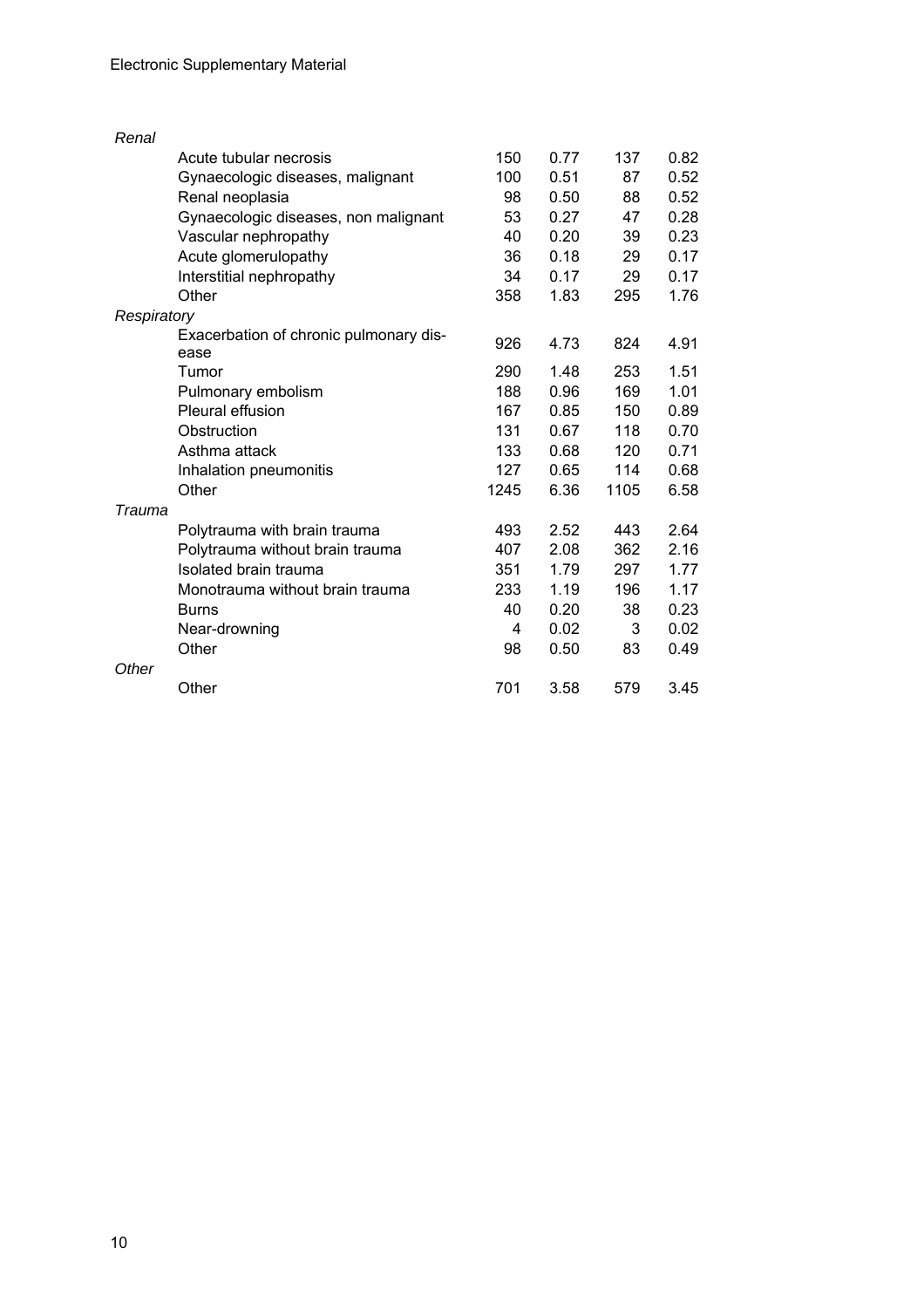# **Table E6.** Sites of surgery.

|                              | N    | %            | N     | %      |
|------------------------------|------|--------------|-------|--------|
| Number of patients           |      | 19577 100.00 | 16784 | 100.00 |
| Abdominal surgery            |      |              |       |        |
| Lower gastro-intestinal      | 1338 | 6.83         | 1157  | 6.89   |
| Upper gastro-intestinal      | 549  | 2.80         | 472   | 2.81   |
| <b>Biliar tract</b>          | 272  | 1.39         | 227   | 1.35   |
| Liver                        | 206  | 1.05         | 178   | 1.06   |
| Pancreas                     | 182  | 0.93         | 156   | 0.93   |
| Ear, nose and throat surgery | 216  | 1.10         | 183   | 1.09   |
| Endocrine surgery            | 88   | 0.45         | 69    | 0.41   |
| Gynaecological surgery       | 184  | 0.94         | 163   | 0.97   |
| <b>Heart surgery</b>         |      |              |       |        |
| CABG without valvular repair | 904  | 4.62         | 761   | 4.53   |
| Valvular, without CABG       | 430  | 2.20         | 382   | 2.28   |
| Valvular with CABG           | 180  | 0.92         | 162   | 0.97   |
| Other                        | 143  | 0.73         | 109   | 0.65   |
| <b>Limb Surgery</b>          | 340  | 1.74         | 300   | 1.79   |
| Maxillo-facial surgery       | 158  | 0.81         | 137   | 0.82   |
| Neurosurgery                 |      |              |       |        |
| Intracranial tumour          | 516  | 2.64         | 432   | 2.57   |
| Cerebrovascular accident     | 432  | 2.21         | 375   | 2.23   |
| Spinal surgery               | 189  | 0.97         | 142   | 0.85   |
| Other                        | 250  | 1.28         | 209   | 1.25   |
| Obstetric surgery            | 126  | 0.64         | 110   | 0.66   |
| Thoracic surgery             |      |              |       |        |
| Lobectomy                    | 150  | 0.77         | 117   | 0.70   |
| Pleural surgery              | 80   | 0.41         | 73    | 0.43   |
| Pneumonectomy                | 54   | 0.28         | 45    | 0.27   |
| Other                        | 220  | 1.12         | 196   | 1.17   |
| Transplantation              |      |              |       |        |
| Liver                        | 114  | 0.58         | 90    | 0.54   |
| Kidney                       | 64   | 0.33         | 55    | 0.33   |
| Lung                         | 12   | 0.06         | 8     | 0.05   |
| Heart                        | 11   | 0.06         | 11    | 0.07   |
| Kidney and pancreas          | 6    | 0.03         | 5     | 0.03   |
| Pancreas                     | 5    | 0.03         | 3     | 0.02   |
| Heart and lung               | 1    | 0.01         | 1     | 0.01   |
| Other                        | 4    | 0.02         | 4     | 0.02   |
| Trauma                       |      |              |       |        |
| Limb                         | 249  | 1.27         | 218   | 1.30   |
| <b>Brain</b>                 | 165  | 0.84         | 142   | 0.85   |
| Multiple                     | 115  | 0.59         | 101   | 0.60   |
| Abdomen                      | 96   | 0.49         | 82    | 0.49   |
| <b>Thorax</b>                | 23   | 0.12         | 20    | 0.12   |
| Vascular surgery             |      |              |       |        |
| Major aortic surgery         | 541  | 2.76         | 478   | 2.85   |
| Carotid endarterectomy       | 176  | 0.90         | 155   | 0.92   |
| Other major vascular surgery | 148  | 0.76         | 130   | 0.77   |
| Peripheral vascular surgery  | 121  | 0.62         | 107   | 0.64   |
| Other                        | 29   | 0.15         | 21    | 0.13   |
| Other                        | 665  | 3.40         | 562   | 3.35   |
| Missing                      | 1353 | 6.91         | 1103  | 6.57   |
|                              |      |              |       |        |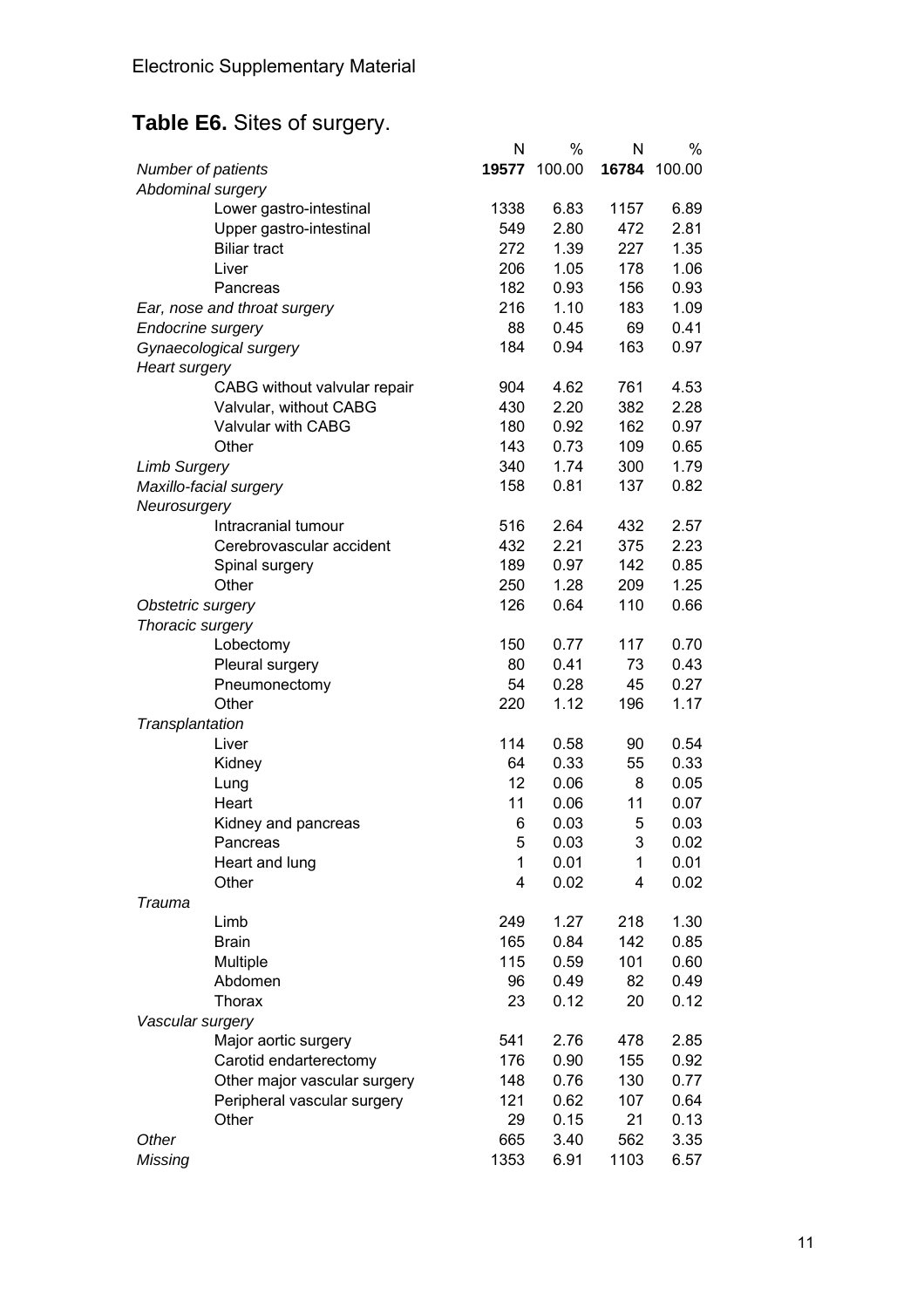### **Table E7.** Performance of the SAPS II in the SAPS 3 Hospital Outcome Cohort.

|                                                | GOF H-<br>Test | p        | GOF C-<br><b>Test</b> | p        | O/E  | CI            | aROC              |
|------------------------------------------------|----------------|----------|-----------------------|----------|------|---------------|-------------------|
| All (n = $16.784$ )                            | 227.21         | < 0.0001 | 184.70                | < 0.0001 | 1.08 | $1.06 - 1.1$  | $\star$<br>0.831  |
| <b>AREAS</b>                                   |                |          |                       |          |      |               |                   |
| Australasia                                    | 66.62          | < 0.0001 | 56.80                 | < 0.0001 | 1.03 | $0.96 - 1.1$  | 0.818             |
| <b>Central and South America</b>               | 119.00         | < 0.0001 | 121.81                | < 0.0001 | 1.32 | 1.25-1.38     | 0.828<br>*        |
| Central and WesternEurope                      | 80.70          | < 0.0001 | 46.70                 | < 0.0001 | 0.86 | $0.81 - 0.91$ | 0.845<br>$\star$  |
| Eastern Europe                                 | 25.88          | 0.004    | 26.40                 | 0.003    | 1.17 | $1.07 - 1.26$ | *<br>0.870        |
| North America                                  | 17.91          | 0.056    | 15.63                 | 0.111    | 0.96 | $0.83 - 1.09$ | 0.798             |
| Northern Europe                                | 15.53          | 0.114    | 21.87                 | 0.016    | 1.21 | 1.06-1.36     | 0.811<br>$^\star$ |
| Southern Europe and<br>Mediterranean countries | 151.67         | < 0.0001 | 144.75                | < 0.0001 | 1.14 | $1.1 - 1.17$  | 0.826             |
| <b>SUBGROUPS</b>                               |                |          |                       |          |      |               |                   |
| Trauma                                         | 19.67          | 0.033    | 20.22                 | 0.027    | 0.99 | $0.9 - 1.07$  | 0.838             |
| Surgical status: non-operative                 | 356.81         | < 0.0001 | 340.74                | < 0.0001 | 1.16 | $1.13 - 1.18$ | 0.809<br>*        |
| Surgical status: scheduled                     | 20.44          | 0.025    | 18.69                 | 0.044    | 0.94 | $0.87 - 1.01$ | 0.806             |
| Surgical status: emergency                     | 27.57          | 0.002    | 25.76                 | 0.004    | 0.99 | $0.94 - 1.04$ | 0.806             |
| Infection: no infection                        | 117.83         | < 0.0001 | 87.69                 | < 0.0001 | 1.01 | $0.98 - 1.04$ | 0.837             |
| Infection: community acquired                  | 130.28         | < 0.0001 | 137.11                | < 0.0001 | 1.15 | $1.1 - 1.2$   | 0.770<br>$\ast$   |
| Infection: hospital acquired                   | 320.50         | < 0.0001 | 335.49                | < 0.0001 | 1.41 | 1.34-1.47     | $\ast$<br>0.742   |

GOF: Hosmer-Lemeshow goodness-of-fit; O/E: observed-to-expected mortality; CI: 95% confidence interval; aROC: area under the receiver operating characteristic (curve). Non-operative admissions, Scheduled surgery, Emergency surgery: see data definitions, Appendix C, ESM;

No infection: Patients not infected at ICU admission; Community-acquired infection: Patients with community-acquired infection at ICU admission; Hospital-acquired infection: Patients with hospital-acquired infection at ICU admission; Asterix mark confidence intervals wich do not overlap 1.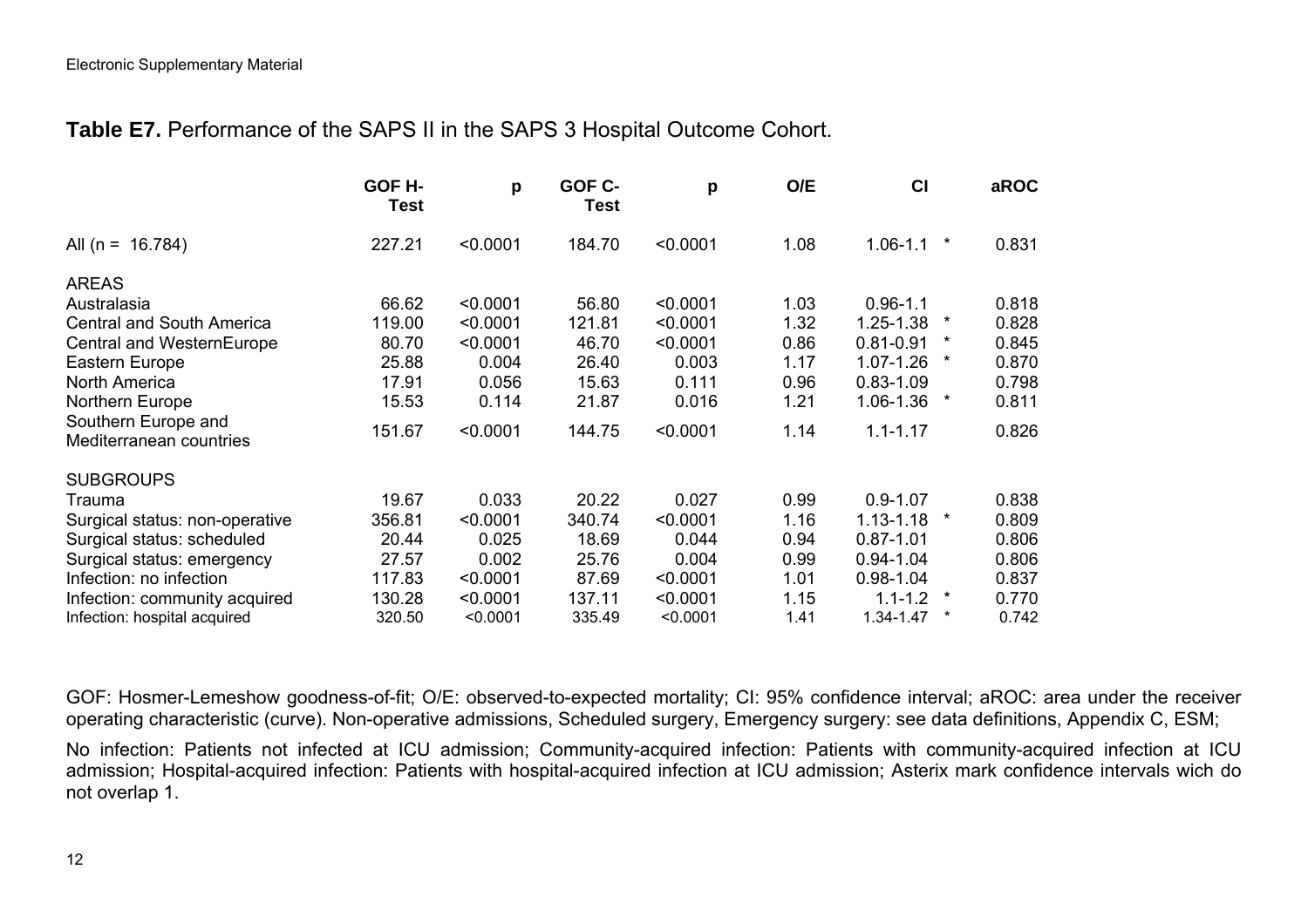#### Electronic Supplementary Material

#### **Table E8.** Estimated coefficients for the variables used in the SAPS 3 model.

Estimated coefficients for the variables used in the SAPS 3 model. Estimates are presented for the overall sample and for each of the 5 sub-sets used for model development. Results are presented unrounded and rounded with respective p values.

#### *A. Partitioning by patients*

|                                                                                                        | All    |    |         | Part 1 |    |         | Part 2 |    |          | Part 3 |    |         | Part 4 |                |         | Part 5 |                |         |
|--------------------------------------------------------------------------------------------------------|--------|----|---------|--------|----|---------|--------|----|----------|--------|----|---------|--------|----------------|---------|--------|----------------|---------|
|                                                                                                        | Est    | R  | p       | Est    | R  | D       | Est    | R  | p        | Est    | R  | р       | Est    | R              | p       | Est    | R              | D       |
| Estimated Glasgow Coma Scale 3-4                                                                       | 1.4798 | 15 | < 0.001 | 1.4595 | 15 | < 0.001 | 1.5802 | 16 | < 0.0001 | 1.4665 | 15 | < 0001  | 1.4574 | 15             | < 0.001 | 1.4304 | 14             | < 0.001 |
| Estimated Glasgow Coma Scale 5                                                                         | 1.0252 | 10 | < .0001 | 1.0360 | 10 | < .0001 | 1.2533 | 13 | < .0001  | 0.9452 | 9  | 0.0005  | 0.8956 | 9              | 0.0008  | 0.9860 | 10             | 0.0002  |
| Estimated Glasgow Coma Scale 6                                                                         | 0.7056 | 7  | < 0001  | 0.5703 | 6  | 0.0045  | 0.9006 | 9  | < 0001   | 0.7269 | 7  | 0.0003  | 0.6097 | 6              | 0.0027  | 0.7336 |                | 0.0002  |
| Estimated Glasgow Coma Scale 7-12                                                                      | 0.2228 | 2  | 0.0089  | 0.1401 | -1 | 0.1435  | 0.2810 | 3  | 0.0032   | 0.2478 | 2  | 0.0087  | 0.2001 | $\overline{2}$ | 0.0359  | 0.2394 | $\overline{2}$ | 0.0113  |
| Age, 40-60 years                                                                                       | 0.5411 | 5  | < 0001  | 0.4973 | 5  | < 0001  | 0.5672 | 6  | < 0001   | 0.4737 | 5  | < .0001 | 0.5596 | 6              | < 0001  | 0.5784 | 6              | < .0001 |
| Age, 60-70 years                                                                                       | 0.8964 | 9  | < 0001  | 0.8476 | 8  | < 0001  | 0.9144 | 9  | < 0001   | 0.8859 | 9  | < 0001  | 0.9624 | 10             | < 0001  | 0.8418 | 8              | < 0001  |
| Age, 70-75 years                                                                                       | 1.3097 | 13 | < 0.001 | 1.3270 | 13 | < .0001 | 1.3031 | 13 | < .0001  | 1.2413 | 12 | < 0001  | 1.3650 | 14             | < 0001  | 1.2640 | 13             | < .0001 |
| Age, 75-80 years                                                                                       | 1.4688 | 15 | < 0001  | 1.4584 | 15 | < 0001  | 1.4541 | 15 | < 0001   | 1.4495 | 14 | < 0001  | 1.4877 | 15             | < 0001  | 1.4376 | 14             | < .0001 |
| Age $>= 80$ years                                                                                      | 1.7922 | 18 | < 0001  | 1.7636 | 18 | < 0001  | 1.8154 | 18 | < 0001   | 1.7092 | 17 | < 0001  | 1.8878 | 19             | < 0001  | 1.7450 | 17             | < 0001  |
| Intrahospital location<br>before ICU admission: emergency room                                         | 0.4865 | 5  | < 0001  | 0.4863 | 5  | < 0001  | 0.4688 | 5  | < 0001   | 0.5695 | 6  | < 0001  | 0.4834 | 5              | < 0001  | 0.4449 | 4              | < 0001  |
| Intrahospital location<br>before ICU admission: other ICU                                              | 0.6924 |    | < 0001  | 0.6959 | 7  | < 0001  | 0.6899 | 7  | < 0001   | 0.6747 |    | < 0001  | 0.7096 | 7              | < 0001  | 0.7034 |                | < 0001  |
| Intrahospital location<br>before ICU admission: other                                                  | 0.7601 | 8  | < 0001  | 0.7608 | 8  | < 0001  | 0.7337 | 7  | < 0001   | 0.8250 | 8  | < 0001  | 0.7618 | 8              | < 0001  | 0.7517 | 8              | < 0001  |
| Cancer therapy (aggregated)                                                                            | 0.3231 | 3  | 0.0002  | 0.3317 | 3  | 0.0008  | 0.3248 | 3  | 0.0008   | 0.3222 | 3  | 0.0009  | 0.2885 | 3              | 0.0033  | 0.3584 |                | 0.0003  |
| Chronic heart failure, class IV NYHA                                                                   | 0.6196 | 6  | 0.0016  | 0.7299 | 7  | 0.0008  | 0.7429 | 7  | 0.0007   | 0.7363 | 7  | 0.0008  | 0.5987 | 6              | 0.0058  | 0.2261 | 2              | 0.3214  |
| Cirrhosis                                                                                              | 0.7737 | 8  | < 0001  | 0.8762 | 9  | < 0001  | 0.7803 | 8  | < 0001   | 0.7744 | 8  | < 0001  | 0.6982 | 7              | < 0001  | 0.7379 |                | < 0001  |
| Haematological cancer                                                                                  | 0.5900 | 6  | 0.0005  | 0.6391 | 6  | 0.0008  | 0.4804 | 5  | 0.0118   | 0.6655 | 7  | 0.0004  | 0.5616 | 6              | 0.003   | 0.6108 | 6              | 0.0013  |
| <b>AIDS</b>                                                                                            | 0.7560 | 8  | 0.0107  | 0.6139 | 6  | 0.0598  | 1.0029 | 10 | 0.0032   | 0.9917 | 10 | 0.0028  | 0.6019 | 6              | 0.0695  | 0.6177 | 6              | 0.0611  |
| Cancer                                                                                                 | 1.0719 | 11 | < 0.001 | 1.0474 | 10 | < 0001  | 1.1001 | 11 | < 0001   | 1.0544 | 11 | < 0001  | 1.0254 | 10             | < .0001 | 1.0856 | 11             | < .0001 |
| Length of stay in the hospital<br>before ICU admission: 14-28 days                                     | 0.5540 | 6  | < 0001  | 0.5921 | 6  | < 0001  | 0.6089 | 6  | < 0001   | 0.5450 | 5  | < .0001 | 0.5607 | 6              | < 0001  | 0.5070 | 5              | < .0001 |
| Length of stay in the hospital<br>before ICU admission >= 28 days                                      | 0.6893 | 7  | < 0001  | 0.6501 | 7  | < 0.001 | 0.7083 | 7  | < 0001   | 0.7339 | 7  | < 0001  | 0.6513 | 7              | < 0001  | 0.7435 |                | < 0.001 |
| Vasoactive drugs before ICU admission                                                                  | 0.2960 | 3  | < 0001  | 0.2976 | 3  | < .0001 | 0.2069 | 2  | 0.0046   | 0.3314 | 3  | < 0001  | 0.3233 | 3              | < 0001  | 0.3047 | 3              | < 0001  |
| unplanned ICU admission                                                                                | 0.3450 | 3  | < 0.001 | 0.3149 | 3  | 0.0003  | 0.3627 | 4  | < 0001   | 0.2771 | 3  | 0.0015  | 0.3512 | $\overline{4}$ | < .0001 | 0.4011 | 4              | < .0001 |
| Non-operative patient                                                                                  | 0.4865 | 5  | < 0001  | 0.4984 | 5  | < 0001  | 0.4885 | 5  | < 0001   | 0.4613 | 5  | < 0001  | 0.4677 | 5              | < 0001  | 0.5393 | 5              | < 0001  |
| Emergency surgery patient                                                                              | 0.6272 | 6  | < 0001  | 0.5931 | 6  | < 0.001 | 0.6736 | 7  | < 0001   | 0.6354 | 6  | < 0001  | 0.6276 | 6              | < 0001  | 0.6186 | 6              | < .0001 |
| Reason for ICU admission: Cardiovascu-<br>lar: Hypovolemic, hemorragic shock, non-<br>hemorragic shock | 0.2793 | 3  | 0.0154  | 0.2758 | 3  | 0.0319  | 0.3191 | 3  | 0.0133   | 0.2216 | 2  | 0.0911  | 0.3162 | 3              | 0.014   | 0.2776 | 3              | 0.0299  |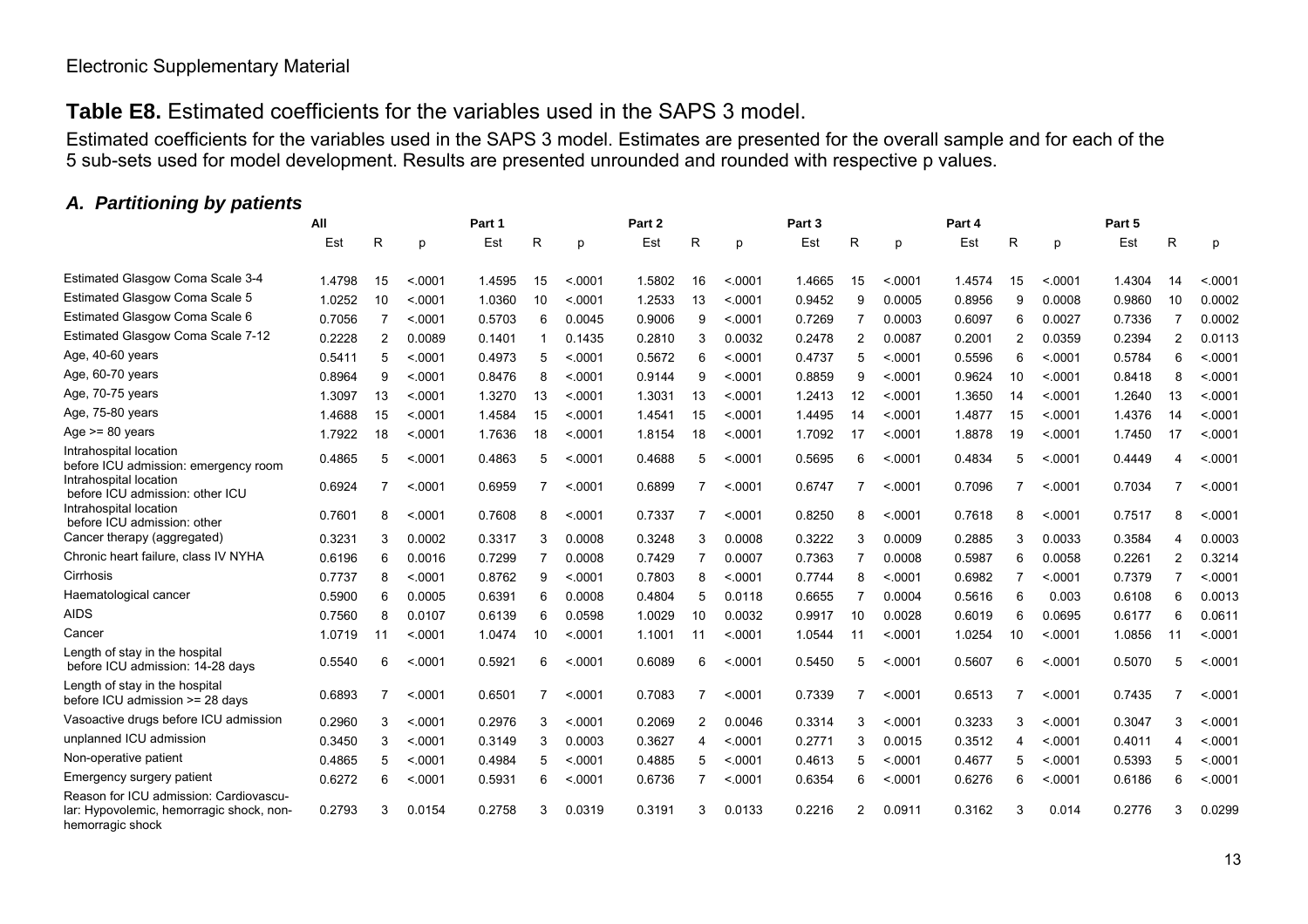|                                                                                                                      | All<br>Part 1 |                         |         |                | Part 2         |        |                | Part 3                  |         |           | Part 4                  |        |           | Part 5                |        |           |              |         |
|----------------------------------------------------------------------------------------------------------------------|---------------|-------------------------|---------|----------------|----------------|--------|----------------|-------------------------|---------|-----------|-------------------------|--------|-----------|-----------------------|--------|-----------|--------------|---------|
|                                                                                                                      | Est           | R                       | p       | Est            | R              | D      | Est            | R                       | p       | Est       | R                       | D      | Est       | R                     | p      | Est       | R            | D       |
| Reason for ICU admission:<br>Cardiovascular: Septic shock<br>Reason for ICU admission:                               | 0.4784        | 5                       | < 0001  | 0.4958         | 5              | < 0001 | 0.5579         | 6                       | < 0001  | 0.4693    | 5                       | 0.0001 | 0.4092    | $\overline{4}$        | 0.001  | 0.4737    | 5            | 0.0001  |
| Cardiovascular: anaphylactic and mixed<br>and undefined shock<br>Reason for ICU admission:                           | 0.4939        | 5                       | 0.0007  | 0.5213         | 5              | 0.0015 | 0.4494         | $\overline{\mathbf{4}}$ | 0.005   | 0.5428    | 5                       | 0.0007 | 0.5812    | 6                     | 0.0003 | 0.4144    | 4            | 0.0126  |
| Cardiovascular: rhythm disturbances                                                                                  | -0.4856       | -5                      | 0.0004  | $-0.5561$      | -6             | 0.0003 | -0.4191        | -4                      | 0.0062  | $-0.4509$ | -5                      | 0.003  | $-0.4759$ | -5                    | 0.0015 | $-0.5446$ | -5           | 0.0004  |
| Reason for ICU admission:<br>Digestive: severe pancreatistis                                                         | 0.9173        | 9                       | < 0001  | 0.8750         | 9              | 0.0005 | 1.0670         | 11                      | < 0001  | 1.0642    | 11                      | < 0001 | 0.7987    | 8                     | 0.0013 | 0.8175    | 8            | 0.0015  |
| Reason for ICU admission:<br>Digestive: acute abdomen and other                                                      | 0.3450        | 3                       | 0.0008  | 0.3176         | 3              | 0.0062 | 0.2883         | 3                       | 0.0127  | 0.4077    | 4                       | 0.0003 | 0.3899    | $\boldsymbol{\Delta}$ | 0.0007 | 0.3416    | 3            | 0.0027  |
| Reason for ICU admission:<br>Hepatic: Liver failure<br>Reason for ICU admission:                                     | 0.5945        | 6                       | 0.001   | 0.5776         | 6              | 0.0041 | 0.6352         | 6                       | 0.0017  | 0.5769    | 6                       | 0.0041 | 0.6247    | 6                     | 0.0022 | 0.6001    | 6            | 0.0024  |
| Neurologic: coma, stupor, obtunded pa-<br>tient, vigilance disturbances, confusion,<br>agitation, delirium           | 0.3995        |                         | 0.0002  | 0.4142         | 4              | 0.0004 | 0.3548         | 4                       | 0.0026  | 0.3400    | 3                       | 0.0037 | 0.4282    |                       | 0.0003 | 0.4132    |              | 0.0004  |
| Reason for ICU admission:<br>Neurologic: seizures<br>Reason for ICU admission:                                       | $-0.4308$     |                         | 0.0341  | $-0.5250$      | -5             | 0.0223 | -0.3256        | -3                      | 0.1469  | -0.4209   | -4                      | 0.0738 | $-0.5332$ | -5                    | 0.0203 | $-0.3752$ | -4           | 0.0902  |
| Neurologic: focal neurologic deficit (hemi-<br>plegia, paraplegia, tetraplegia)                                      | 0.7060        |                         | < 0001  | 0.5818         | 6              | 0.0008 | 0.8323         | 8                       | < 0001  | 0.8259    | 8                       | < 0001 | 0.6300    | 6                     | 0.0003 | 0.6922    | 7            | < 0001  |
| Reason for ICU admission:<br>Neurologic: intracranial mass effect                                                    | 0.9975        | 10                      | < 0001  | 1.0829         | 11             | < 0001 | 1.1098         | 11                      | < .0001 | 0.8989    | 9                       | < 0001 | 0.8767    | 9                     | < 0001 | 1.0252    | 10           | < 0001  |
| Anatomical site of surgery:<br>cerebrovascular accident                                                              | 0.4896        | 5                       | 0.0018  | 0.5963         | 6              | 0.0006 | 0.3186         | 3                       | 0.0737  | 0.5556    | 6                       | 0.0012 | 0.5755    | 6                     | 0.0012 | 0.4676    | 5            | 0.0075  |
| Anatomical site of surgery:<br>CABG without valvular repair<br>Anatomical site of surgery:                           | $-0.6373$     | $-6$                    | 0.0023  | $-0.6986$      | $-7$           | 0.0036 | $-0.5213$      | $-5$                    | 0.0224  | $-0.5527$ | -6                      | 0.0133 | $-0.8653$ | -9                    | 0.0003 | $-0.6376$ | -6           | 0.0083  |
| Trauma - Other, isolated<br>(includes Thorax, Abdomen, limb)<br>and Trauma - Multiple                                | $-0.8404$     | -8                      | < 0001  | $-0.7324$      | -7             | 0.0004 | $-0.9793 - 10$ |                         | < 0001  | $-0.8993$ | -9                      | < 0001 | $-0.8783$ | -9                    | < 0001 | $-0.7745$ | -8           | 0.0003  |
| Anatomical site of surgery:<br>Transplantation surgery<br>(liver, kidney, pancreas, kidney and pan-<br>creas, other) | -1.1126       | -1                      | 0.0011  | $-1.0010 - 10$ |                | 0.0058 | $-1.3854$      | $-14$                   | 0.0006  | $-1.2858$ | -13                     | 0.0011 | $-0.9431$ | -9                    | 0.0091 | $-1.0658$ | -11          | 0.0058  |
| Pneumonia                                                                                                            | 0.5403        | 5                       | < 0001  | 0.4807         | 5              | < 0001 | 0.5210         | 5                       | < 0001  | 0.5708    | 6                       | < 0001 | 0.5711    | 6                     | < 0001 | 0.5549    | 6            | < 0001  |
| Infection acquired in the hospital                                                                                   | 0.4137        | $\overline{4}$          | < 0001  | 0.4389         | 4              | < 0001 | 0.4354         | 4                       | < 0001  | 0.4252    | $\overline{\mathbf{4}}$ | < 0001 | 0.3634    | $\overline{4}$        | 0.0002 | 0.3978    | 4            | < .0001 |
| Highest serum bilirubin 0-6                                                                                          | 0.4428        | $\overline{\mathbf{4}}$ | < 0001  | 0.4385         | 4              | < 0001 | 0.4088         | 4                       | 0.0002  | 0.4437    | $\overline{\mathbf{4}}$ | < 0001 | 0.4209    | $\overline{4}$        | 0.0001 | 0.5039    | 5            | < 0001  |
| Highest serum bilirubin >= 6                                                                                         | 0.4642        | 5                       | 0.0019  | 0.5372         | 5              | 0.0012 | 0.4118         | 4                       | 0.0135  | 0.4433    | $\overline{4}$          | 0.0077 | 0.5261    | 5                     | 0.0018 | 0.3805    | 4            | 0.0241  |
| Highest body temperature < 35.0                                                                                      | 0.6802        | $\overline{7}$          | < 0001  | 0.6526         | $\overline{7}$ | < 0001 | 0.7049         | $\overline{7}$          | < 0001  | 0.6962    | 7                       | < 0001 | 0.6139    | 6                     | < 0001 | 0.6956    | 7            | < .0001 |
| Highest creatinine $0.1 - 2.0$                                                                                       | 0.1983        | 2                       | 0.0008  | 0.1804         | $\overline{2}$ | 0.0064 | 0.1613         | 2                       | 0.0145  | 0.2099    | $\overline{2}$          | 0.0015 | 0.1784    | 2                     | 0.0068 | 0.2627    | 3            | < .0001 |
| Highest creatinine $2.0 - 3.5$                                                                                       | 0.6725        |                         | < 0001  | 0.6661         | 7              | < 0001 | 0.6292         | 6                       | < 0001  | 0.6751    |                         | < 0001 | 0.6997    |                       | < 0001 | 0.6961    |              | < .0001 |
| Highest creatinine $>= 3.5$                                                                                          | 0.8048        | 8                       | < 0.001 | 0.7597         | 8              | < 0001 | 0.8201         | 8                       | < 0001  | 0.7724    | 8                       | < 0001 | 0.8407    | 8                     | < 0001 | 0.8610    | $\mathbf{Q}$ | < 0001  |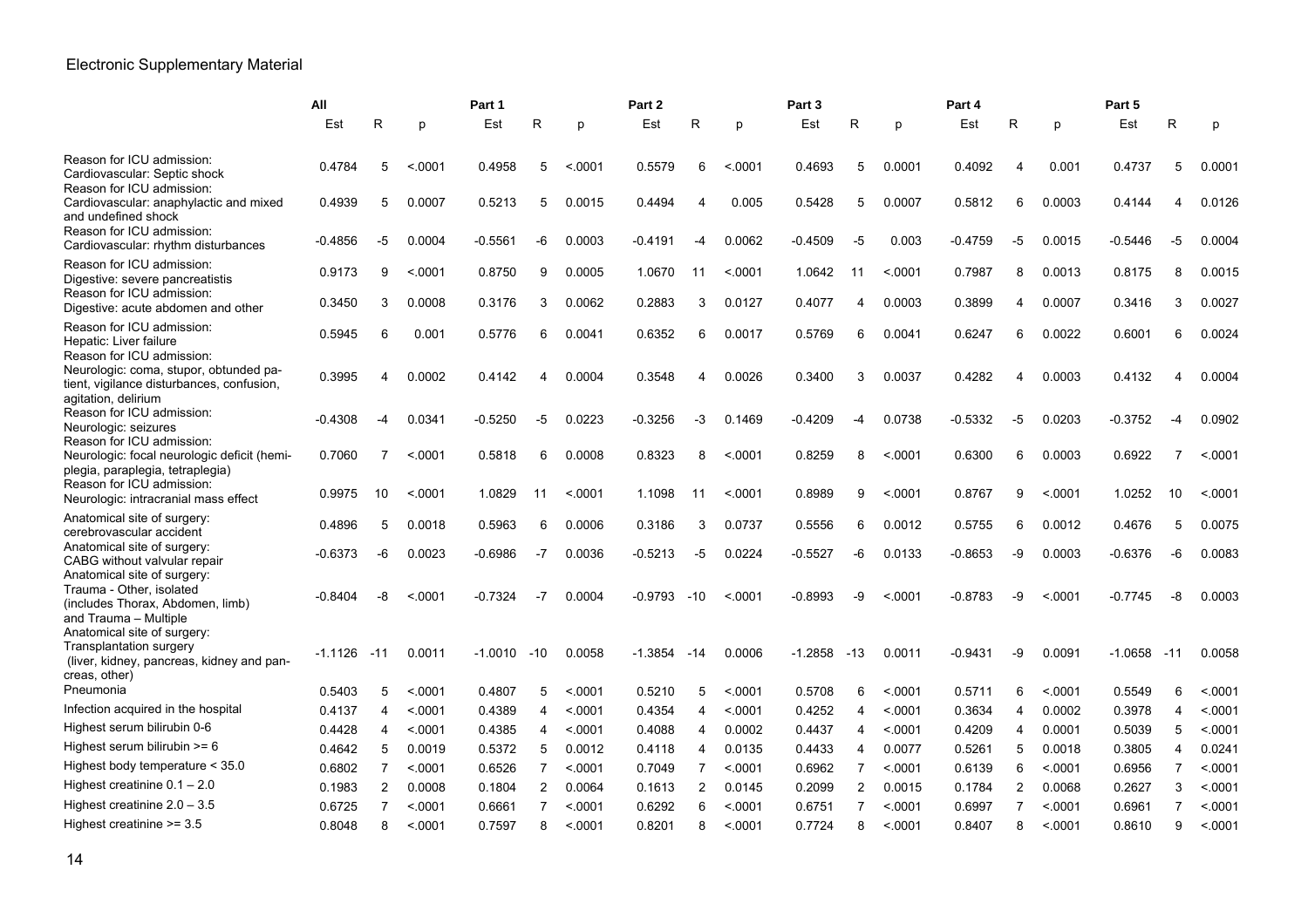# Electronic Supplementary Material

|                                                                        | All    |    |          | Part 1 |    |         | Part 2 |    |         | Part 3 |    |         | Part 4 |    |         | Part 5 |    |        |
|------------------------------------------------------------------------|--------|----|----------|--------|----|---------|--------|----|---------|--------|----|---------|--------|----|---------|--------|----|--------|
|                                                                        | Est    | R  | D        | Est    | R  | p       | Est    | R  | р       | Est    | R  | р       | Est    | R  | р       | Est    | R  | D      |
| Highest heath rate 120-160                                             | 0.4512 | 5  | < 0001   | 0.4756 | 5  | .0001   | 0.4569 | 5  | < 0001  | 0.4322 |    | < 0001  | 0.4358 |    | < 0001  | 0.4508 | 5  | < 0001 |
| Highest hearth rate >= 160                                             | 0.6563 |    | < 0001   | 0.7064 |    | < 0001  | 0.6938 |    | 0.0002  | 0.5503 | 6  | 0.0018  | 0.6976 |    | 0.0001  | 0.6140 | 6  | 0.0004 |
| Lowest leukocytes $>= 15.000$                                          | 0.1526 |    | 0.0072   | 0.1424 |    | 0.0251  | 0.1692 |    | 0.0078  | 0.1227 |    | 0.053   | 0.2171 |    | 0.0007  | 0.1088 |    | 0.086  |
| Lowest $pH \le 7.25$                                                   | 0.2795 |    | < 0.0001 | 0.2903 | 3  | 0.0001  | 0.2678 |    | 0.0005  | 0.2619 |    | 0.0006  | 0.2500 | 3  | 0.001   | 0.3523 |    | < 0001 |
| Lowest platelets $<$ 20                                                | .3330  | 13 | < 0001   | 1.2194 | 12 | < 0001  | 1.3649 | 14 | < 0001  | 1.1750 | 12 | < 0001  | 1.4580 | 15 | < 0001  | 1.3883 | 14 | < 0001 |
| Lowest west platelets 20-50                                            | 0.7550 |    | .0001    | 0.7341 |    | < 0.001 | 0.8201 | 8  | < 0001  | 0.7838 | 8  | < 0.001 | 0.7207 |    | < 0001  | 0.7018 |    | < 0001 |
| Lowest platelets 50-100                                                | 0.4935 | 5  | < 0001   | 0.4932 | 5  | < 0001  | 0.5085 |    | < 0001  | 0.5013 |    | < 0001  | 0.5186 | 5  | < 0001  | 0.4318 |    | < 0001 |
| Lowest systolic blood pressure < 40                                    | 1.1053 |    | < 0001   | 1.1446 |    | < 0001  | 1.2511 | 13 | < 0001  | 1.0803 |    | < .0001 | 1.0300 | 10 | < 0001  | 1.1211 |    | < 0001 |
| Lowest systolic blood pressure 40-70                                   | 0.8321 | 8  | < 0.0001 | 0.8289 | 8  | < 0.001 | 0.8927 | 9  | < .0001 | 0.8469 | 8  | < 0001  | 0.8656 | 9  | < .0001 | 0.7404 |    | < 0001 |
| Lowest systolic blood pressure 70-120                                  | 0.3191 | 3  | < 0001   | 0.3377 | 3  | .0001   | 0.3250 | 3  | < 0001  | 0.3020 | 3  | < 0001  | 0.2630 | 3  | < .0001 | 0.3755 |    | < 0001 |
| Ventilatory support and oxygenation:<br>$PaO2 < 60$ and no MV          | 0.5448 | 5  | .0001    | 0.6051 | 6  | < 0001  | 0.5544 | 6  | < 0001  | 0.4656 | 5  | 0.0006  | 0.6464 | 6. | < 0001  | 0.4392 |    | 0.0011 |
| Ventilatory support and oxygenation:<br>PaO2/FiO2 ratio >= 200 and MV  | 0.6537 |    | < 0001   | 0.6285 | 6  | < 0001  | 0.6358 | 6  | < 0001  | 0.6792 |    | < 0001  | 0.7090 |    | < 0001  | 0.6215 | 6  | < 0001 |
| Ventilatory support and oxygenation:<br>PaO2/FiO2 ratio 100-200 and MV | 0.7443 |    | < 0001   | 0.7315 |    | < 0001  | 0.7422 |    | < 0001  | 0.7530 | 8  | < 0001  | 0.8021 | 8  | < 0001  | 0.6785 |    | < 0001 |
| Ventilatory support and oxygenation:<br>PaO2/iO2 ratio < 100 and MV    | 1.0677 |    | < 0001   | 1.1685 | 12 | < 0001  | 1.0048 | 10 | < 0001  | 1.0911 |    | < 0001  | 1.0483 | 10 | < 0001  | 1.0199 |    | < 0001 |

*Est:* Estimated coefficients, unrounded; *R:* Estimated coefficients, rounded; *p*: respective *p*-values.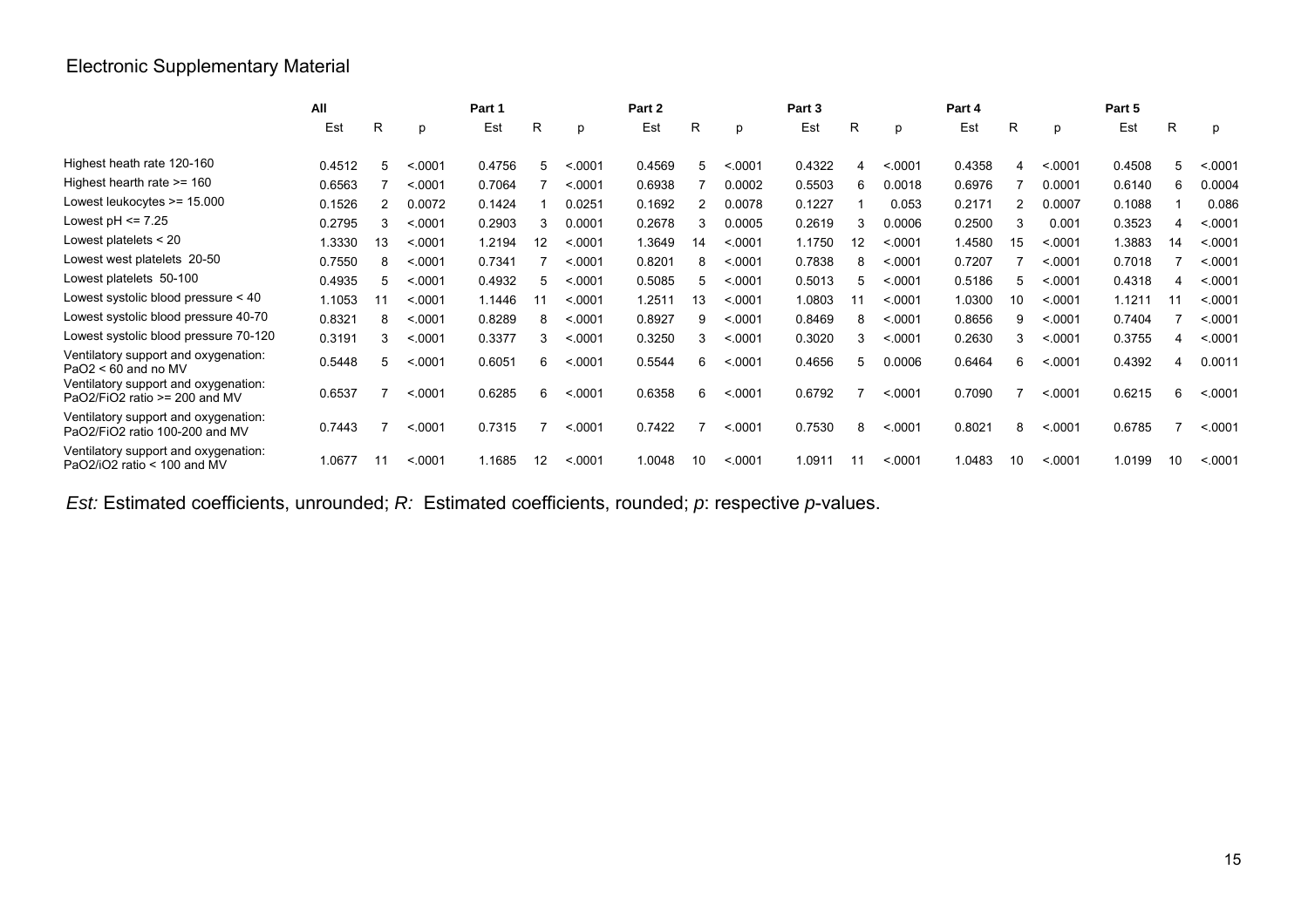# *B. Partitioning by ICUs*

|                                                                                                        | All    |                |                   | Part 1 |             |                   | Part 2 |                         |                   | Part 3 |    |                   | Part 4 |                |                   | Part 5 |                |                   |
|--------------------------------------------------------------------------------------------------------|--------|----------------|-------------------|--------|-------------|-------------------|--------|-------------------------|-------------------|--------|----|-------------------|--------|----------------|-------------------|--------|----------------|-------------------|
|                                                                                                        | Est    | R              | p                 | Est    | R           | p                 | Est    | R                       | p                 | Est    | R  | p                 | Est    | R              | p                 | Est    | R              | p                 |
|                                                                                                        |        |                |                   |        |             |                   |        |                         |                   |        |    |                   |        |                |                   |        |                |                   |
| Estimated Glasgow Coma Scale 3-4                                                                       | 1.4798 | 15             | < 0.0001          | 1.4204 | 14          | < 0.0001          | 1.5909 | 16                      | < 0.0001          | 1.4473 | 14 | < 0.0001          | 1.4591 | 15             | < 0.0001          | 1.4857 | 15             | < 0.0001          |
| Estimated Glasgow Coma Scale 5                                                                         | 1.0252 | 10             | < 0.0001          | 1.0367 | 10          | 0.0002            | 1.1156 | 11                      | < 0.0001          | 1.0201 | 10 | 0.0001            | 0.9584 | 10             | 0.0003            | 0.9962 | 10             | 0.0002            |
| Estimated Glasgow Coma Scale 6                                                                         | 0.7056 | $\overline{7}$ | < 0.0001          | 0.7455 | 7           | 0.0004            | 0.8286 | 8                       | < 0.0001          | 0.7008 | -7 | 0.0005            | 0.6926 | -7             | 0.0007            | 0.5574 | 6              | 0.0062            |
| Estimated Glasgow Coma Scale 7-12                                                                      | 0.2228 | $\overline{2}$ | 0.0089            | 0.1638 | 2           | 0.0921            | 0.2398 | 2                       | 0.0109            | 0.2182 | 2  | 0.0191            | 0.2294 | $\overline{2}$ | 0.0149            | 0.2626 | 3              | 0.0077            |
| Age, 40-60 years                                                                                       | 0.5411 |                | $5 \times 0.0001$ | 0.5444 |             | $5 \le 0.0001$    | 0.5163 |                         | $5 \times 0.0001$ | 0.5579 | 6  | $<$ 0.0001        | 0.5581 | 6              | < 0.0001          | 0.5292 | 5              | < 0.0001          |
| Age, 60-70 years                                                                                       | 0.8964 | 9              | < 0.0001          | 0.9087 | 9           | < 0.0001          | 0.8604 | 9                       | < 0.0001          | 0.9147 | 9  | < 0.0001          | 0.9362 | 9              | < 0.0001          | 0.8600 | 9              | < 0.0001          |
| Age, 70-75 years                                                                                       | 1.3097 | 13             | < 0.0001          | 1.3326 | 13          | < 0.0001          | 1.2382 | 12                      | < 0.0001          | 1.3137 | 13 | < 0.0001          | 1.3483 | 13             | < 0.0001          | 1.3195 | 13             | < 0.0001          |
| Age, 75-80 years                                                                                       | 1.4688 |                | 15 < 0.0001       | 1.4854 | 15          | < 0.0001          | 1.4145 | 14                      | < 0.0001          | 1.4958 | 15 | < 0.0001          | 1.4364 | 14             | < 0.0001          | 1.5185 | 15             | < 0.0001          |
| Age $>= 80$ years                                                                                      | 1.7922 | 18             | < 0.0001          | 1.8501 | 19          | < 0.0001          | 1.7048 | 17                      | < 0.0001          | 1.8187 | 18 | < 0.0001          | 1.7833 | 18             | < 0.0001          | 1.8161 | 18             | < 0.0001          |
| Intrahospital location before ICU admis-<br>sion: emergency room                                       | 0.4865 |                | 5 < 0.0001        | 0.4125 |             | $4 \le 0.0001$    | 0.5189 |                         | $5 \le 0.0001$    | 0.5395 |    | $5 \le 0.0001$    | 0.4843 |                | $5 \le 0.0001$    | 0.4689 |                | 5 < 0.0001        |
| Intrahospital location before ICU admis-<br>sion: other ICU                                            | 0.6924 |                | $7 \times 0.0001$ | 0.6988 |             | $7 \times 0.0001$ | 0.6596 |                         | $7 \times 0.0001$ | 0.7426 |    | $7 \times 0.0001$ | 0.692  |                | $7 \times 0.0001$ | 0.6636 |                | $7 \times 0.0001$ |
| Intrahospital location before ICU admis-<br>sion: other                                                | 0.7601 | 8              | < 0.0001          | 0.7247 |             | $7 \times 0.0001$ | 0.7350 |                         | $7 \times 0.0001$ | 0.7732 | 8  | < 0.0001          | 0.7813 | 8              | < 0.0001          | 0.7837 | 8              | < 0.0001          |
| Cancer therapy (aggregated)                                                                            | 0.3231 | 3              | 0.0002            | 0.3124 | 3           | 0.0014            | 0.3656 | $\overline{\mathbf{4}}$ | 0.0003            | 0.3598 | 4  | 0.0002            | 0.3723 | 4              | 0.0002            | 0.2103 | 2              | 0.0369            |
| Chronic heart failure, class IV NYHA                                                                   | 0.6196 | 6              | 0.0016            | 0.638  | 6           | 0.0032            | 0.4736 | 5                       | 0.0328            | 0.6238 | 6  | 0.0069            | 0.681  | 7              | 0.0026            | 0.6789 | 7              | 0.0012            |
| Cirrhosis                                                                                              | 0.7737 | 8              | < 0.0001          | 0.7585 | 8           | < 0.0001          | 0.8968 | 9                       | < 0.0001          | 0.7239 |    | $7 \times 0.0001$ | 0.7343 |                | $7 \times 0.0001$ | 0.7531 | 8              | < 0.0001          |
| Haematological cancer                                                                                  | 0.5900 | 6              | 0.0005            | 0.6493 | 6           | 0.0007            | 0.5636 | 6                       | 0.0035            | 0.2741 | 3  | 0.139             | 0.6468 | 6              | 0.0005            | 0.8384 | 8              | < 0.0001          |
| AIDS                                                                                                   | 0.7560 | 8              | 0.0107            | 0.7671 | 8           | 0.0131            | 0.6817 | 7                       | 0.0659            | 0.7283 | -7 | 0.0281            | 0.7912 | 8              | 0.0147            | 0.7951 | 8              | 0.0163            |
| Cancer                                                                                                 | 1.0719 | 11             | < 0.0001          | 1.042  | 10          | < 0.0001          | 1.0421 | 10                      | < 0.0001          | 1.1316 | 11 | < 0.0001          | 0.9784 | 10             | < 0.0001          | 1.1711 | 12             | < 0.0001          |
| Length of stay in the hospital before ICU<br>admission: 14-28 days                                     | 0.5540 | 6              | < 0.0001          | 0.5382 | $5^{\circ}$ | < 0.0001          | 0.4638 |                         | $5 \le 0.0001$    | 0.5516 | 6  | < 0.0001          | 0.5667 | 6              | < 0.0001          | 0.6659 | $\overline{7}$ | < 0.0001          |
| Length of stay in the hospital before ICU<br>admission $>= 28$ days                                    | 0.6893 | $\overline{7}$ | < 0.0001          | 0.66   |             | $7 \times 0.0001$ | 0.6469 | 6                       | < 0.0001          | 0.7184 |    | 7 < 0.0001        | 0.7535 | 8              | < 0.0001          | 0.6654 | $\overline{7}$ | < 0.0001          |
| Vasoactive drugs before ICU admission                                                                  | 0.2960 | 3              | < 0.0001          | 0.2853 | 3           | < 0.0001          | 0.3227 | 3                       | < 0.0001          | 0.2892 |    | $3 \le 0.0001$    | 0.303  | 3              | < 0.0001          | 0.2888 | 3              | 0.0001            |
| unlanned ICU admission                                                                                 | 0.3450 | 3              | < 0.0001          | 0.3143 | 3           | 0.0003            | 0.2986 | 3                       | 0.0007            | 0.4110 |    | 4 < 0.0001        | 0.3633 |                | 4 < 0.0001        | 0.3443 | 3              | 0.0002            |
| Non-operative patient                                                                                  | 0.4865 | 5              | < 0.0001          | 0.5598 | 6           | < 0.0001          | 0.4725 | 5                       | < 0.0001          | 0.4423 |    | 4 < 0.0001        | 0.4671 |                | 5 < 0.0001        | 0.5026 | 5              | < 0.0001          |
| Emergency surgery patient                                                                              | 0.6272 | 6              | < 0.0001          | 0.6351 | 6           | < 0.0001          | 0.6467 | 6                       | < 0.0001          | 0.5327 |    | 5 < 0.0001        | 0.6548 | $\overline{7}$ | < 0.0001          | 0.6744 | 7              | < 0.0001          |
| Reason for ICU admission: Cardiovascu-<br>lar: Hypovolemic, hemorragic shock, non-<br>hemorragic shock | 0.2793 | 3              | 0.0154            | 0.3576 | 4           | 0.0051            | 0.3048 | 3                       | 0.0184            | 0.2441 | 2  | 0.0535            | 0.1569 | 2              | 0.2401            | 0.3222 | 3              | 0.0129            |
| Reason for ICU admission: Cardiovascu-<br>lar: Septic shock                                            | 0.4784 |                | 5 < 0.0001        | 0.5578 | 6           | < 0.0001          | 0.3772 | Δ                       | 0.0026            | 0.5338 |    | $5$ < 0.0001      | 0.4673 | 5              | 0.0001            | 0.4594 | 5              | 0.0003            |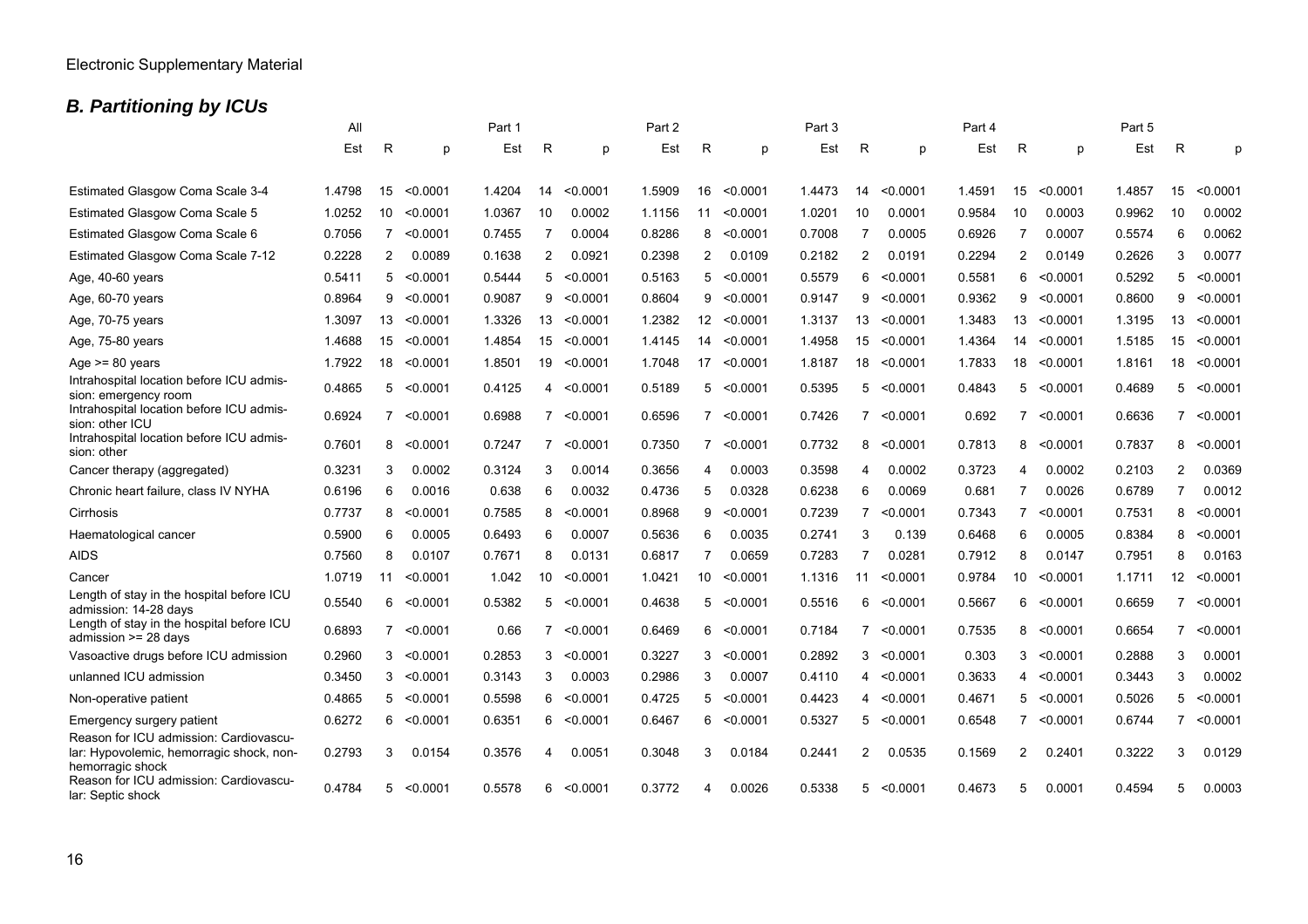# Electronic Supplementary Material

|                                                                                                                                    | All       |                |                       | Part 1    |                |                   | Part 2    |                |                   | Part 3    |                |              | Part 4    |                |                   | Part 5    |                |            |
|------------------------------------------------------------------------------------------------------------------------------------|-----------|----------------|-----------------------|-----------|----------------|-------------------|-----------|----------------|-------------------|-----------|----------------|--------------|-----------|----------------|-------------------|-----------|----------------|------------|
|                                                                                                                                    | Est       | R              | p                     | Est       | R              | p                 | Est       | R              | p                 | Est       | R              | D            | Est       | R              | D                 | Est       | R              | n          |
|                                                                                                                                    |           |                |                       |           |                |                   |           |                |                   |           |                |              |           |                |                   |           |                |            |
| Reason for ICU admission: Cardiovascu-<br>lar: anaphylactic and mixed and undefined<br>shock                                       | 0.4939    | 5              | 0.0007                | 0.5284    | 5              | 0.0010            | 0.4468    | 4              | 0.0085            | 0.5488    | 5              | 0.0005       | 0.4779    | 5              | 0.0041            | 0.4647    | 5              | 0.0038     |
| Reason for ICU admission: Cardiovascu-<br>lar: rhythm disturbances                                                                 | $-0.4856$ | -5             | 0.0004                | $-0.5433$ | $-5$           | 0.0002            | $-0.5599$ | -6             | 0.0005            | $-0.4527$ | $-5$           | 0.0018       | $-0.3872$ | -4             | 0.0136            | $-0.4822$ | $-5$           | 0.0016     |
| Reason for ICU admission: Digestive: se-<br>vere pancreatistis                                                                     | 0.9173    | 9              | < 0.0001              | 0.9254    | 9              | 0.0002            | 0.8106    | 8              | 0.0026            | 1.0475    | 10             | < 0.0001     | 0.9971    | 10             | < 0.0001          | 0.7922    | 8              | 0.0019     |
| Reason for ICU admission: Digestive:<br>acute abdomen and other                                                                    | 0.3450    | 3              | 0.0008                | 0.3482    | 3              | 0.0027            | 0.3434    | 3              | 0.0027            | 0.3881    | 4              | 0.0006       | 0.3148    | 3              | 0.0051            | 0.3382    | 3              | 0.0045     |
| Reason for ICU admission: Hepatic: Liver<br>failure                                                                                | 0.5945    | 6              | 0.001                 | 0.527     | 5              | 0.0071            | 0.6224    | 6              | 0.0027            | 0.5108    | 5              | 0.0099       | 0.7114    | 7              | 0.0005            | 0.6342    | 6              | 0.0019     |
| Reason for ICU admission: Neurologic:<br>coma, stupor, obtunded patient, vigilance<br>disturbances, confusion, agitation, delirium | 0.3995    | 4              | 0.0002                | 0.4496    | 4              | < 0.0001          | 0.3418    | 3              | 0.004             | 0.3929    | 4              | 0.0009       | 0.4702    | 5              | < 0.0001          | 0.3464    | 3              | 0.0049     |
| Reason for ICU admission: Neurologic:<br>seizures                                                                                  | -0.4308   | -4             | .0341<br><sup>0</sup> | -0.4317   | -4             | 0.0478            | -0.3705   | -4             | 0.1165            | $-0.3625$ | -4             | 0.1023       | $-0.4902$ | -5             | 0.0313            | $-0.4992$ | -5             | 0.0352     |
| Reason for ICU admission: Neurologic: fo-<br>cal neurologic deficit (hemiplegia, paraple-<br>gia, tetraplegia)                     | 0.7060    | $\overline{7}$ | < 0.0001              | 0.7657    |                | 8 < 0.0001        | 0.7974    | 8              | < 0.0001          | 0.6538    | $\overline{7}$ | 0.0002       | 0.6098    | 6              | 0.0003            | 0.7088    |                | 7 < 0.0001 |
| Reason for ICU admission: Neurologic: in-<br>tracranial mass effect                                                                | 0.9975    | 10             | < 0.0001              | 0.9281    | 9              | < 0.0001          | 1.0014    | 10             | < 0.0001          | 1.2256    | 12             | < 0.0001     | 0.9273    | 9              | < 0.0001          | 0.9073    | 9              | < 0.0001   |
| Anatomical site of surgery: cerebrovascu-<br>lar accident                                                                          | 0.4896    | 5              | 0.0018                | 0.5787    | 6              | 0.0010            | 0.3975    | 4              | 0.0191            | 0.5550    | 6              | 0.0014       | 0.4694    | 5              | 0.0076            | 0.4735    | 5              | 0.0100     |
| Anatomical site of surgery: CABG without<br>valvular repair                                                                        | $-0.6373$ | -6             | 0.0023                | $-0.529$  | -5             | 0.0215            | -0.7633   | -8             | 0.0008            | $-0.3993$ | -4             | 0.1153       | $-0.6966$ | $-7$           | 0.0028            | $-0.7258$ | $-7$           | 0.0017     |
| Anatomical site of surgery: Trauma -<br>Other, isolated (includes Thorax, Abdo-<br>men, limb) and Trauma - Multiple                | $-0.8404$ | -8             | < 0.0001              | -0.8052   | -8             | 0.0003            | -0.7950   | -8             | 0.0002            | $-0.7729$ | -8             | 0.0005       | $-0.8175$ | -8             | 0.0001            | $-1.0259$ | $-10$          | < 0.0001   |
| Anatomical site of surgery: Transplantation<br>surgery (liver, kidney, pancreas, kidney<br>and pancreas, other)                    | -1.1126   | $-11$          | 0.0011                | -1.0898   | $-11$          | 0.0031            | -0.8491   | -8             | 0.0353            | $-0.9957$ | -10            | 0.0068       | $-1.5886$ | -16            | 0.0001            | $-0.9536$ | $-10$          | 0.0081     |
| Pneumonia                                                                                                                          | 0.5403    | 5              | < 0.0001              | 0.5653    | 6              | < 0.0001          | 0.5730    | 6              | < 0.0001          | 0.4900    | 5              | < 0.0001     | 0.5245    | 5              | < 0.0001          | 0.5568    | 6              | < 0.0001   |
| Infection acquired in the hospital                                                                                                 | 0.4137    | 4              | < 0.0001              | 0.335     | 3              | 0.0004            | 0.4593    | 5              | < 0.0001          | 0.3989    |                | 4 < 0.0001   | 0.4257    | $\overline{4}$ | < 0.0001          | 0.4576    | 5              | < 0.0001   |
| Highest serum bilirubin 0-6                                                                                                        | 0.4428    | 4              | < 0.0001              | 0.4374    | 4              | < 0.0001          | 0.4324    | 4              | < 0.0001          | 0.4257    |                | 4 < 0.0001   | 0.4636    | 5              | < 0.0001          | 0.4515    | 5              | < 0.0001   |
| Highest serum bilirubin $>= 6$                                                                                                     | 0.4642    | 5              | 0.0019                | 0.4028    | 4              | 0.0149            | 0.5902    | 6              | 0.0005            | 0.5696    | 6              | 0.0009       | 0.4129    | 4              | 0.0118            | 0.3455    | 3              | 0.0407     |
| Highest body temperature < 35.0                                                                                                    | 0.6802    | 7              | < 0.0001              | 0.5646    | 6              | < 0.0001          | 0.6779    |                | $7 \times 0.0001$ | 0.7992    | 8              | < 0.0001     | 0.6538    |                | $7 \times 0.0001$ | 0.7270    | $7^{\circ}$    | < 0.0001   |
| Highest creatinine $0.1 - 2.0$                                                                                                     | 0.1983    | $\overline{2}$ | 0.0008                | 0.2046    | $\overline{2}$ | 0.0019            | 0.1644    | $\overline{2}$ | 0.013             | 0.1708    | $\overline{2}$ | 0.0085       | 0.2547    | 3              | 0.0001            | 0.1968    | $\overline{2}$ | 0.0037     |
| Highest creatinine $2.0 - 3.5$                                                                                                     | 0.6725    |                | $7 \times 0.0001$     | 0.6228    | 6              | < 0.0001          | 0.7118    |                | $7 \times 0.0001$ | 0.6204    | 6              | < 0.0001     | 0.7219    |                | $7 \times 0.0001$ | 0.6867    | $7^{\circ}$    | < 0.0001   |
| Highest creatinine $>= 3.5$                                                                                                        | 0.8048    |                | 8 < 0.0001            | 0.7405    |                | $7 \times 0.0001$ | 0.7915    |                | $8 \le 0.0001$    | 0.8428    |                | $8$ < 0.0001 | 0.8652    |                | $9$ < 0.0001      | 0.7778    |                | 8 < 0.0001 |
| Highest heath rate 120-160                                                                                                         | 0.4512    | 5              | < 0.0001              | 0.4824    |                | 5 < 0.0001        | 0.4507    |                | 5 < 0.0001        | 0.4296    | 4              | < 0.0001     | 0.4444    |                | 4 < 0.0001        | 0.4569    |                | 5 < 0.0001 |
| Highest hearth rate $\ge$ = 160                                                                                                    | 0.6563    |                | $7 \times 0.0001$     | 0.6865    |                | $7 \times 0.0001$ | 0.6246    | 6              | 0.0006            | 0.6128    | 6              | 0.0003       | 0.6151    | 6              | 0.0008            | 0.7645    | 8              | < 0.0001   |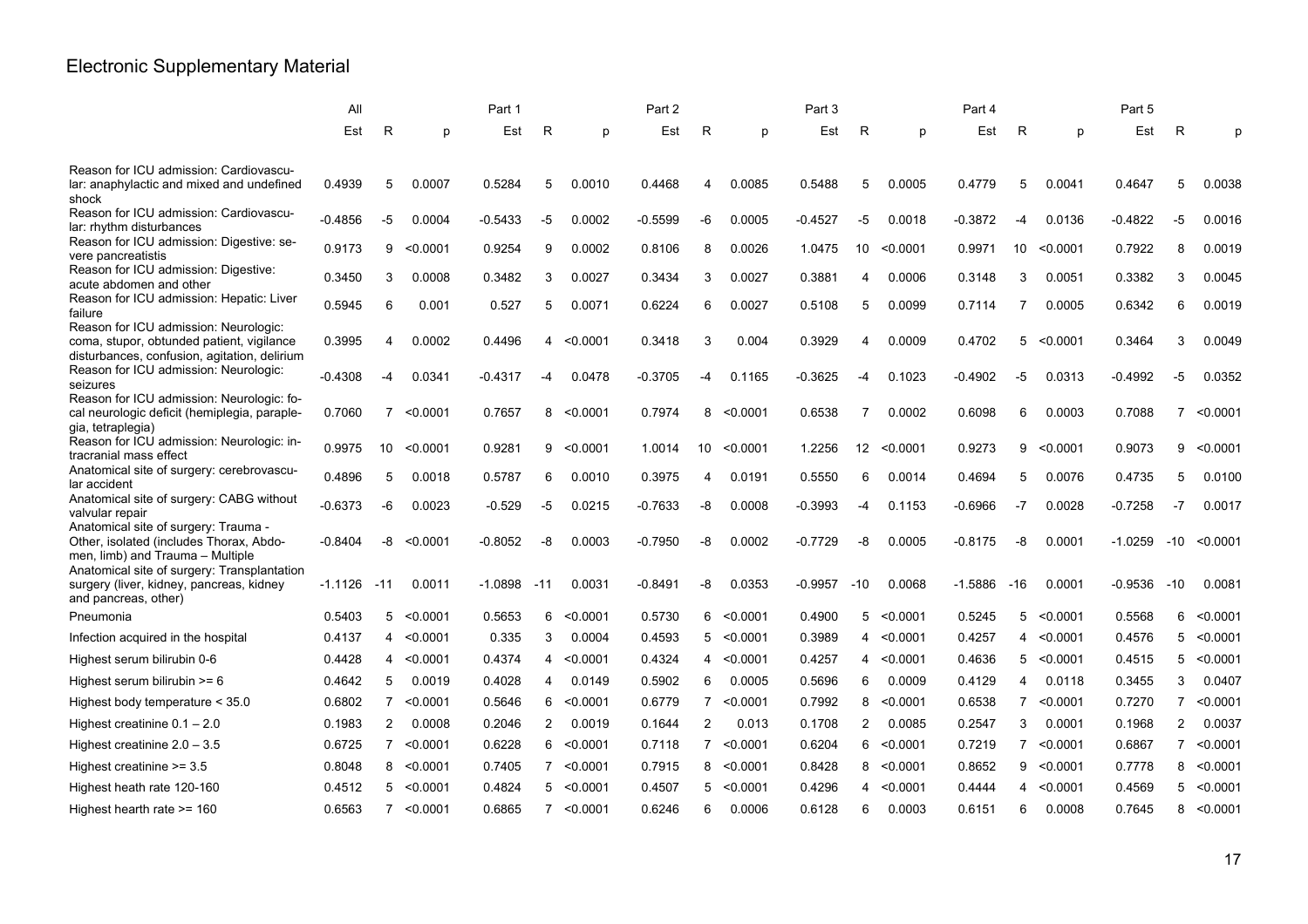|                                       | All    |    |          | Part 1 |    |          | Part 2 |    |          | Part 3 |                   |          | Part 4 |                   |          | Part 5 |    |              |
|---------------------------------------|--------|----|----------|--------|----|----------|--------|----|----------|--------|-------------------|----------|--------|-------------------|----------|--------|----|--------------|
|                                       | Est    | R  | p        | Est    | R  | р        | Est    | R  | D        | Est    | R                 | p        | Est    | R                 | p        | Est    | R  | p            |
| Lowest leukocytes $\ge$ = 15.000      | 0.1526 | 2  | 0.0072   | 0.1596 | 2  | 0.0117   | 0.1029 |    | 0.1025   | 0.1912 |                   | 0.0022   | 0.1181 |                   | 0.0627   | 0.1933 | 2  | 0.0034       |
| Lowest $pH \leq 7.25$                 | 0.2795 | 3  | < 0.0001 | 0.2709 | 3  | 0.0004   | 0.3641 | 4  | < 0.0001 | 0.2315 |                   | 0.002    | 0.3108 | 3                 | < 0.0001 | 0.2159 |    | 0.0062       |
| Lowest platelets $<$ 20               | .3330  | 13 | < 0.0001 | .3543  | 14 | < 0.0001 | .4053  | 14 | < 0.0001 | .4824  | 15                | < 0.0001 | 1.1999 | $12 \overline{ }$ | < 0.0001 | .2450  | 12 | < 0.0001     |
| Lowest west platelets 20-50           | 0.7550 | 8  | < 0.0001 | 0.803  | 8  | < 0.0001 | 0.7641 | 8  | < 0.0001 | 0.8699 | 9                 | < 0.0001 | 0.6737 |                   | < 0.0001 | 0.6723 |    | < 0.0001     |
| Lowest platelets 50-100               | 0.4935 | 5  | < 0.0001 | 0.5041 | 5  | < 0.0001 | 0.4877 | 5  | < 0.0001 | 0.5213 | 5                 | < 0.0001 | 0.4067 | 4                 | < 0.0001 | 0.5531 |    | $6$ < 0.0001 |
| Lowest systolic blood pressure < 40   | .1053  | 11 | < 0.0001 | 1.0783 | 11 | < 0.0001 | .0973  | 11 | < 0.0001 | 1.1530 | $12 \overline{ }$ | < 0.0001 | 1.1046 | 11                | < 0.0001 | l.1029 | 11 | < 0.0001     |
| Lowest systolic blood pressure 40-70  | 0.8321 | 8  | < 0.0001 | 0.8364 | 8  | < 0.0001 | 0.7868 | 8  | < 0.0001 | 0.8530 | 9                 | < 0.0001 | 0.7775 | 8                 | < 0.0001 | 0.8994 |    | $9$ < 0.0001 |
| Lowest systolic blood pressure 70-120 | 0.3191 | 3  | < 0.0001 | 0.3065 | 3  | < 0.0001 | 0.3175 | 3  | < 0.0001 | 0.3202 |                   | < 0.0001 | 0.2988 |                   | < 0.0001 | 0.3582 | 4  | < 0.0001     |

*Est:* Estimated coefficients, unrounded; *R:* Estimated coefficients, rounded; *p*: respective *p*-values.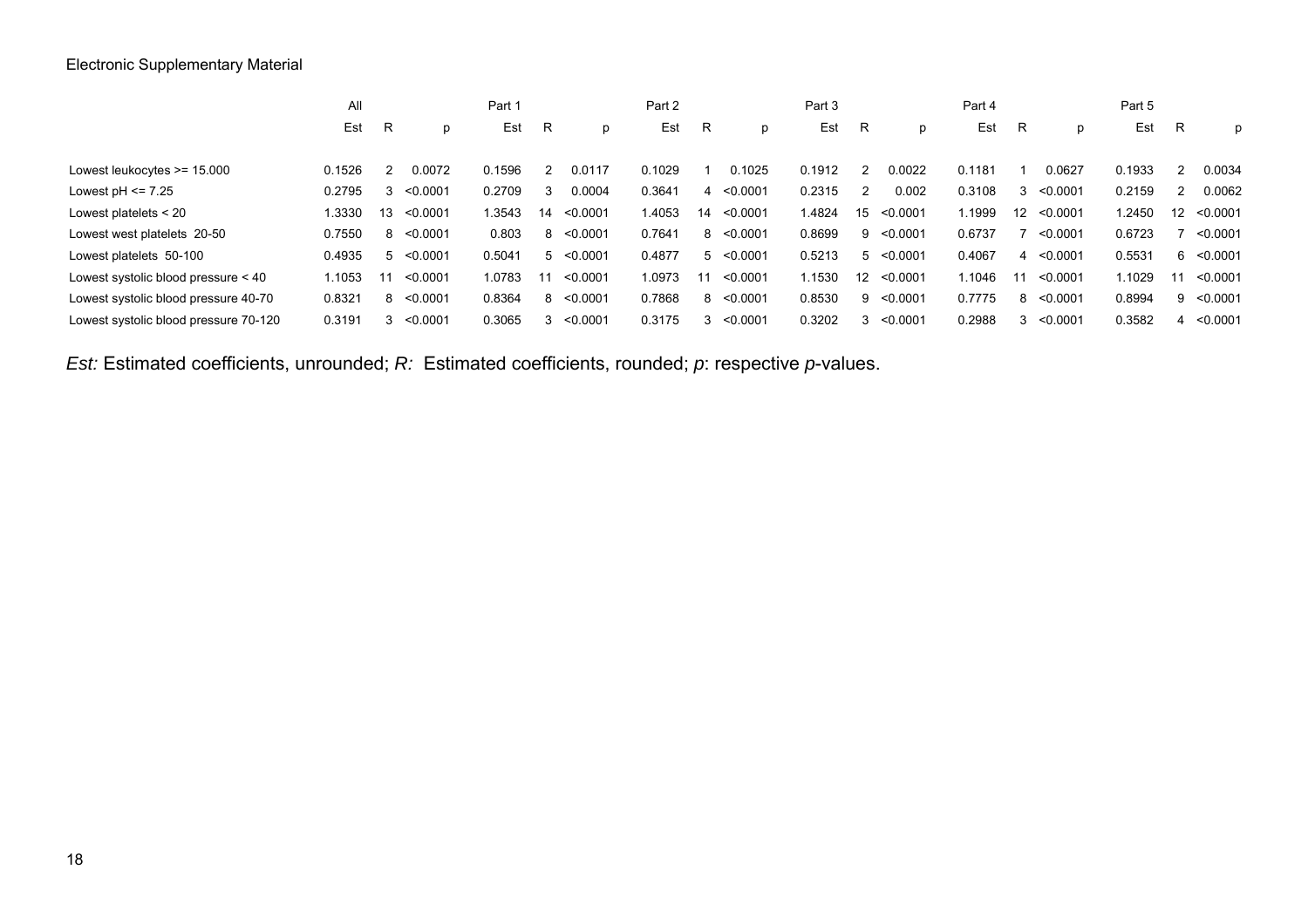| Probability of<br>death | Observed<br><b>Survivors</b> | <b>Expected Sur-</b><br>vivors | Observed<br>Deaths | Expected<br>Deaths |
|-------------------------|------------------------------|--------------------------------|--------------------|--------------------|
| $0.0 - 0.1$             | 6819                         | 6788.33                        | 286                | 316.67             |
| $0.1 - 0.2$             | 2231                         | 2248.92                        | 401                | 383.08             |
| $0.2 - 0.3$             | 1539                         | 1538.14                        | 504                | 504.86             |
| $0.3 - 0.4$             | 875                          | 873.10                         | 476                | 477.90             |
| $0.4 - 0.5$             | 472                          | 489.29                         | 417                | 399.71             |
| $0.5 - 0.6$             | 419                          | 413.14                         | 486                | 491.86             |
| $0.6 - 0.7$             | 257                          | 274.44                         | 516                | 498.56             |
| $0.7 - 0.8$             | 156                          | 150.35                         | 442                | 447.65             |
| $0.8 - 0.9$             | 58                           | 55.13                          | 309                | 311.87             |
| $0.9 - 1.0$             | 13                           | 8.36                           | 108                | 112.64             |

**Table E9.** Hosmer-Lemeshow tests for the SAPS 3 in the overall sample.

Hosmer-Lemeshow Goodness-of-fit Test test Ĥ = 10.56 (*p* = 0.39)

| Probability of<br>death | Observed<br><b>Survivors</b> | <b>Expected Sur-</b><br>vivors | Observed<br>Deaths | Expected<br>Deaths |
|-------------------------|------------------------------|--------------------------------|--------------------|--------------------|
| $0.000 - 0.018$         | 1566                         | 1574.97                        | 26                 | 17.03              |
| $0.021 - 0.035$         | 1704                         | 1700.50                        | 45                 | 48.50              |
| $0.040 - 0.057$         | 1586                         | 1570.81                        | 65                 | 80.19              |
| $0.064 - 0.089$         | 1549                         | 1538.32                        | 116                | 126.68             |
| $0.099 - 0.133$         | 1484                         | 1474.85                        | 183                | 192.15             |
| $0.145 - 0.205$         | 1454                         | 1480.78                        | 340                | 313.22             |
| $0.221 - 0.295$         | 1246                         | 1235.15                        | 416                | 426.85             |
| $0.315 - 0.419$         | 992                          | 1009.00                        | 593                | 576.00             |
| $0.440 - 0.604$         | 816                          | 826.36                         | 895                | 884.64             |
| $0.622 - 1.000$         | 442                          | 428.45                         | 1266               | 1279.55            |

Hosmer-Lemeshow Goodness-of-fit Test test  $\hat{C}$  = 14.29 (p = 0.16)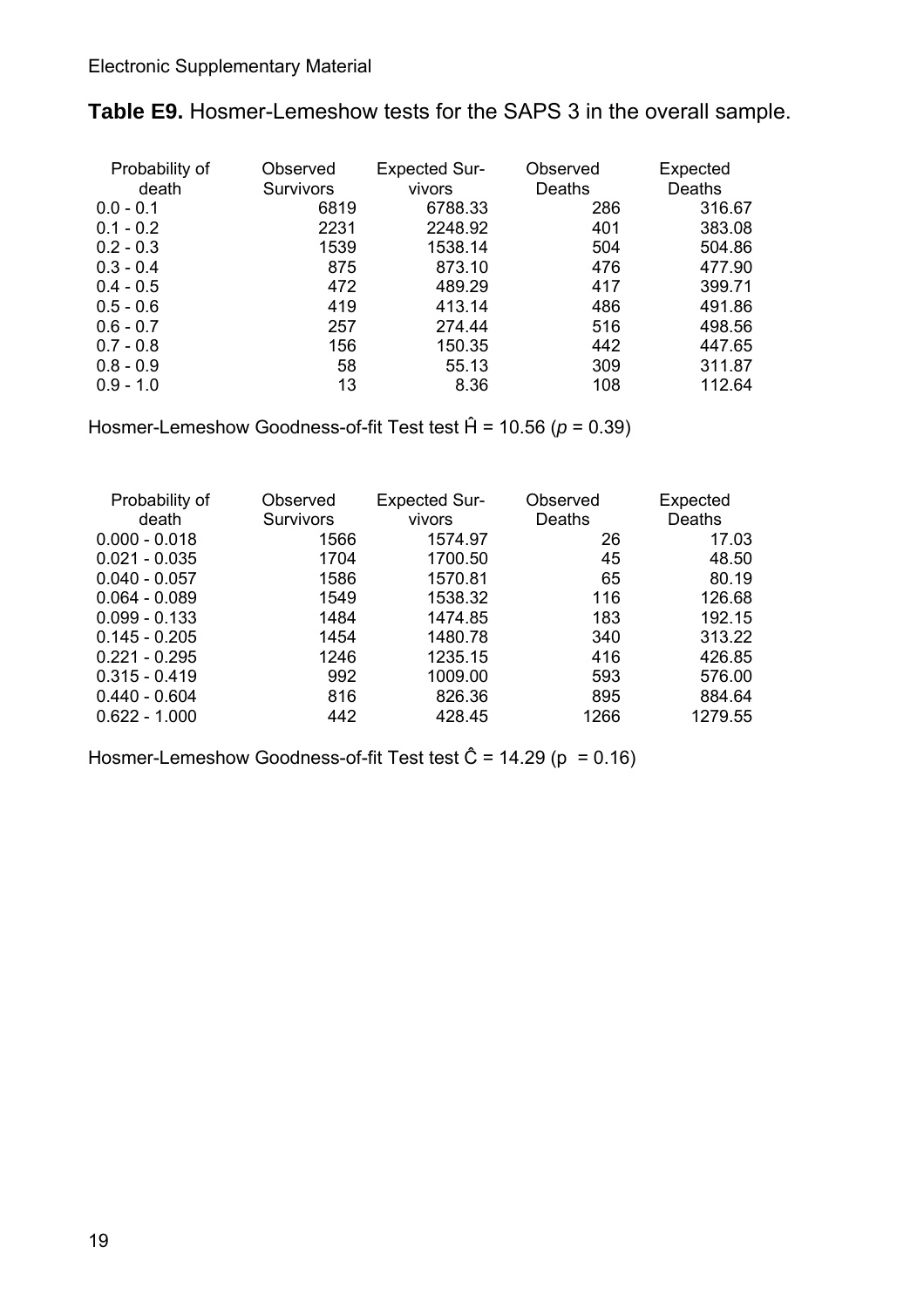### **Table E10.** Number of patients and O/E ratios (SAPS 3) by country.

| Region                     | Country                   | N    | <b>OBS</b>   | <b>EXP</b> | <b>OE</b>    | <b>OELI</b> | <b>OERE</b> |
|----------------------------|---------------------------|------|--------------|------------|--------------|-------------|-------------|
| Central and South America  |                           | 440  | 146          | 106.7      | 1.4          | 1.23        | 1.507       |
| Australasia                | Argentinia                | 651  | 138          | 165.3      | 0.8          | 0.73        | 0.943       |
|                            | Australia<br>Austria      | 657  |              |            |              |             |             |
| Central and Western Europe |                           |      | 130          | 166.6      | 0.8          | 0.67        | 0.89        |
| Central and Western Europe | Belgium                   | 795  | 130          | 145.1      | 0.9          | 0.77        | 1.02        |
| Central and South America  | <b>Brasil</b>             | 1483 | 359          | 281.3      | 1.3          | 1.19        | 1.365       |
| Eastern Europe             | Bulgaria                  | 69   | $\mathbf{A}$ | 3.772      | 1.1          | 0.14        | 1.98        |
| North America              | Canada                    | 414  | 65           | 79.47      | 0.8          | 0.66        | 0.979       |
| Central and South America  | Cuba                      | 32   | 9            | 6.302      | 1.4          | 0.81        | 2.049       |
| Eastern Europe             | Czech Republik            | 265  | 89           | 87.01      |              | 0.88        | 1.161       |
| Northern Europe            | Denmark                   | 60   | 23           | 21.41      | 1.1          | 0.78        | 1.368       |
| Southern Europe and        |                           |      |              |            |              |             |             |
| Mediterranean countries    | France                    | 543  | 133          | 164.6      | 0.8          | 0.7         | 0.915       |
| Central and Western Europe | Germany                   | 430  | 52           | 61.1       | 0.9          | 0.65        | 1.052       |
| Southern Europe and        |                           |      |              |            |              |             |             |
| Mediterranean countries    | Greece                    | 371  | 110          | 103.7      | 1.1          | 0.93        | 1.195       |
| Australasia                | Hongkong                  | 573  | 99           | 145.6      | 0.7          | 0.56        | 0.797       |
| Eastern Europe             | Hungary                   | 340  | 69           | 64.56      | 1.1          | 0.89        | 1.246       |
| Australasia                | India                     | 532  | 152          | 111.9      | 1.4          | 1.22        | 1.501       |
| Central and Western Europe | Ireland                   | 27   | 13           | 8.705      | 1.5          | 1.04        | 1.945       |
| Southern Europe and        |                           |      |              |            |              |             |             |
| Mediterranean countries    | Israel                    | 93   | 12           | 13.43      | 0.9          | 0.45        | 1.341       |
| Southern Europe and        |                           | 2521 |              |            |              |             |             |
| Mediterranean countries    | Italy                     |      | 628          | 674.9      | 0.9          | 0.88        | 0.984       |
| Central and Western Europe | Luxembourg                | 163  | 26           | 34.71      | 0.7          | 0.5         | 0.996       |
| Central and South America  | Mexico                    | 175  | 62           | 49.26      | 1.3          | 1.06        | 1.458       |
| Central and Western Europe | Netherlands               | 458  | 73           | 90.82      | 0.8          | 0.66        | 0.949       |
| Northern Europe            | Norway                    | 155  | 55           | 55.69      | 1            | 0.8         | 1.171       |
| Eastern Europe             | Poland                    | 5    | 5            | 3.717      | 1.3          | 0.87        | 1.821       |
| Southern Europe and        |                           |      |              |            |              |             |             |
| Mediterranean countries    | Portugal                  | 1307 | 462          | 441.3      | 1            | 0.98        | 1.11        |
| Eastern Europe             | <b>Russian Federation</b> |      | 0            | 0.089      |              |             |             |
| Eastern Europe             | Serbia                    | 11   | 7            | 3.421      | 2            | 1.27        | 2.822       |
| Eastern Europe             | Slovakia                  | 61   | 22           | 17.6       | 1.2          | 0.92        | 1.581       |
| Eastern Europe             | Slovenia                  | 136  | 33           | 29.75      | 1.1          | 0.84        | 1.379       |
| Southern Europe and        |                           |      |              |            |              |             |             |
| Mediterranean countries    | Spain                     | 1652 | 365          | 323.7      | 1.1          | 1.04        | 1.211       |
| Northern Europe            | Sweden                    | 124  | 27           | 32.41      | 0.8          | 0.58        | 1.088       |
| Central and Western Europe | Switzerland               | 1163 | 131          | 188.4      | 0.7          | 0.58        | 0.81        |
| Southern Europe and        |                           |      |              |            |              |             |             |
| Mediterranean countries    | Turkey                    | 261  | 108          | 67.69      | 1.6          | 1.42        | 1.768       |
| Central and Western Europe | United Kingdom            | 499  | 151          | 140.4      | 1.1          | 0.95        | 1.197       |
| North America              | <b>United States</b>      | 317  | 57           | 54.43      | $\mathbf{1}$ | 0.83        | 1.264       |

N = number of patients; OBS: obeserved deaths; EXP: Expected deaths; OE: Observedto-expected ratio; OELI / OERE: upper and lower border of the 95% confidence interval;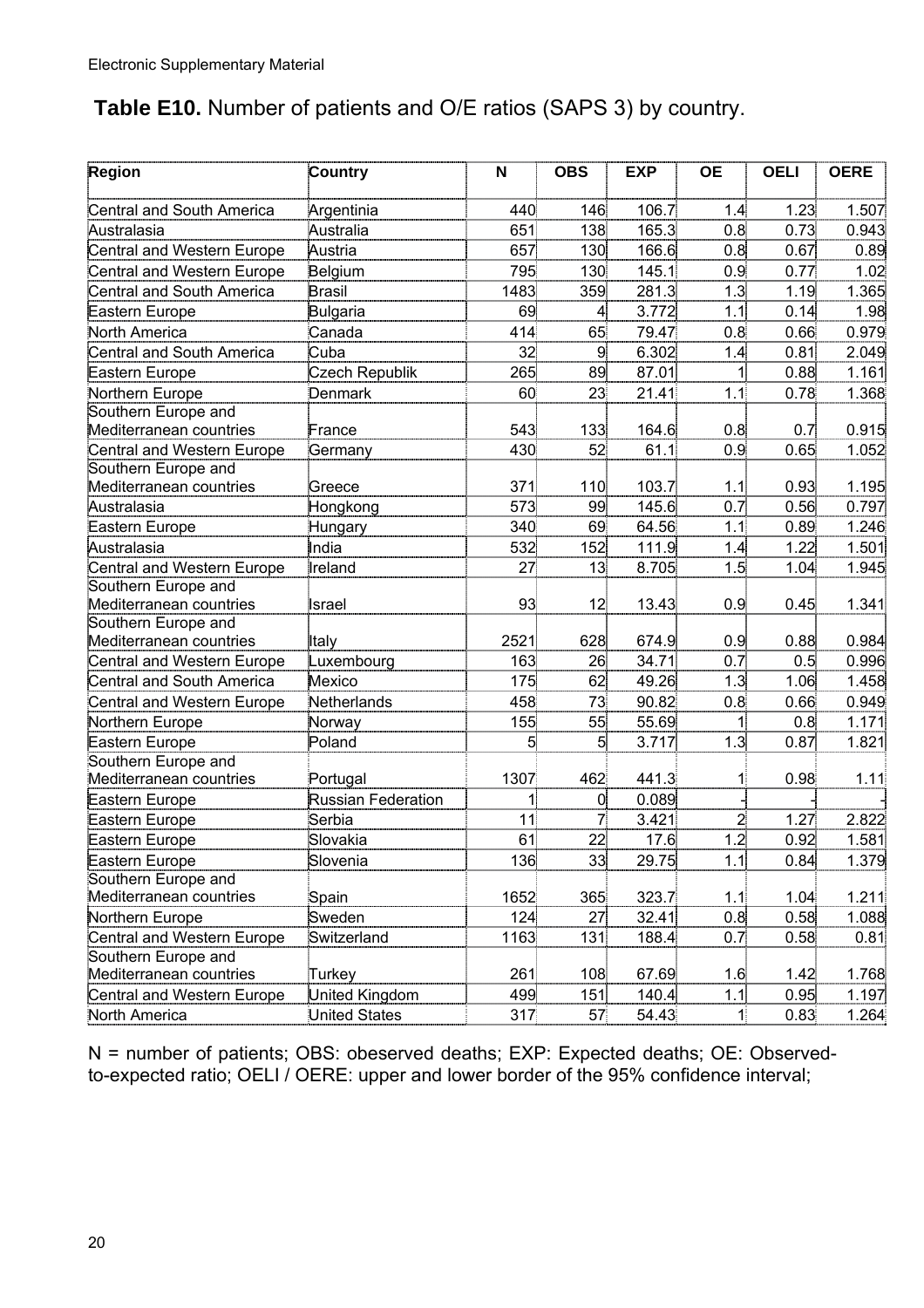### **Table E11.** O/E ratios (SAPS 3) for the customized equations by country.

| Region                                         | Country              | <b>N</b> | <b>OBS</b>     | <b>EXP</b> | OE.  | <b>OELI</b>  | <b>OERE</b> |
|------------------------------------------------|----------------------|----------|----------------|------------|------|--------------|-------------|
| Central and South America                      | Argentinia           | 440      | 146            | 137,41     | 1,06 | 0,95         | 1,17        |
| Australasia                                    | Australia            | 651      | 138            | 152,29     | 0,91 | 0,79         | 1,02        |
| Central and Western Europe                     | Austria              | 657      | 130            | 144,17     | 0,90 | 0,78         | 1,02        |
| Central and Western Europe                     | Belgium              | 795      | 130            | 121,49     | 1,07 | 0,93         | 1,21        |
| Central and South America                      | <b>Brasil</b>        | 1483     | 359            | 367,12     | 0,98 | 0,91         | 1,05        |
| Eastern Europe                                 | Bulgaria             | 69       | 4              | 3,47       | 1,15 | 0,22         | 2,09        |
| North America                                  | Canada               | 414      | 65             | 71,86      | 0,90 | 0,72         | 1,09        |
| <b>Central and South America</b>               | Cuba                 | 32       | 9              | 8,38       | 1,07 | 0,57         | 1,58        |
| Eastern Europe                                 | Czech Republik       | 265      | 89             | 96,24      | 0,92 | 0,81         | 1,04        |
| Northern Europe                                | Denmark              | 60       | 23             | 20,63      | 1,11 | 0,81         | 1,41        |
| Southern Europe and                            |                      | 543      | 133            | 167,07     | 0,80 | 0,69         | 0,90        |
| Mediterranean countries                        | France               |          |                |            |      |              |             |
| Central and Western Europe                     | Germany              | 430      | 52             | 49,78      | 1,04 | 0,82         | 1,27        |
| Southern Europe and                            |                      | 371      | 110            | 105,00     | 1,05 | 0,91         | 1,18        |
| Mediterranean countries                        | Greece               |          |                |            |      |              |             |
| Australasia                                    | Hongkong             | 573      | 99             | 134,10     | 0,74 | 0,61         | 0,86        |
| Eastern Europe                                 | Hungary              | 340      | 69             | 69,52      | 0,99 | 0,84         | 1,15        |
| Australasia                                    | India                | 532      | 152            | 102,60     | 1,48 | 1,33         | 1,63        |
| Central and Western Europe                     | Ireland              | 27       | 13             | 7,72       | 1,68 | 1,20         | 2,17        |
| Southern Europe and                            |                      | 93       | 12             | 14,07      | 0,85 | 0,42         | 1,29        |
| Mediterranean countries                        | Israel               |          |                |            |      |              |             |
| Southern Europe and                            |                      | 2521     | 628            | 685,03     | 0,92 | 0,86         | 0,97        |
| Mediterranean countries                        | Italy                | 163      | 26             | 29,56      | 0,88 | 0,61         | 1,15        |
| Central and Western Europe                     | Luxembourg           | 175      | 62             | 62,92      | 0,99 | 0,82         | 1,15        |
| Central and South America                      | Mexico               | 458      | 73             | 78,70      | 0,93 |              |             |
| Central and Western Europe                     | Netherlands          | 155      | 55             | 53,65      | 1,03 | 0,77<br>0,84 | 1,08        |
| Northern Europe                                | Norway               |          |                |            |      |              | 1,21        |
| Eastern Europe                                 | Poland               | 5        | 5 <sup>1</sup> | 4,14       | 1,21 | 0,85         | 1,57        |
| Southern Europe and<br>Mediterranean countries | Portugal             | 1307     | 462            | 444,61     | 1,04 | 0,98         | 1,10        |
| Eastern Europe                                 | Russian Federation   | 1        | 0              | 0,08       | 0,00 | $-6,81$      | 6,81        |
| Eastern Europe                                 | Serbia               | 11       | 7              | 3,74       | 1,87 | 1,17         | 2,57        |
| Eastern Europe                                 | Slovakia             | 61       | 22             | 19,40      | 1,13 | 0,85         | 1,42        |
| Eastern Europe                                 | Slovenia             | 136      | 33             | 32,41      | 1,02 | 0,78         | 1,26        |
| Southern Europe and                            |                      | 1652     | 365            | 333,26     | 1,10 | 1,01         | 1,18        |
| Mediterranean countries                        | Spain                |          |                |            |      |              |             |
| Northern Europe                                | Sweden               | 124      | 27             | 30,71      | 0,88 | 0,62         | 1,14        |
| Central and Western Europe                     | Switzerland          | 1163     | 131            | 153,79     | 0,85 | 0,72         | 0,98        |
| Southern Europe and                            |                      | 261      | 108            | 68,84      | 1,57 | 1,40         | 1,74        |
| Mediterranean countries                        | Turkey               |          |                |            |      |              |             |
| Central and Western Europe                     | United Kingdom       | 499      | 151            | 120,88     | 1,25 | 1,12         | 1,38        |
| North America                                  | <b>United States</b> | 317      | 57             | 50, 15     | 1,14 | 0,90         | 1,37        |

N = number of patients; OBS: obeserved deaths; EXP: Expected deaths; OE: Observedto-expected ratio; OELI / OERE: upper and lower border of the 95% confidence interval;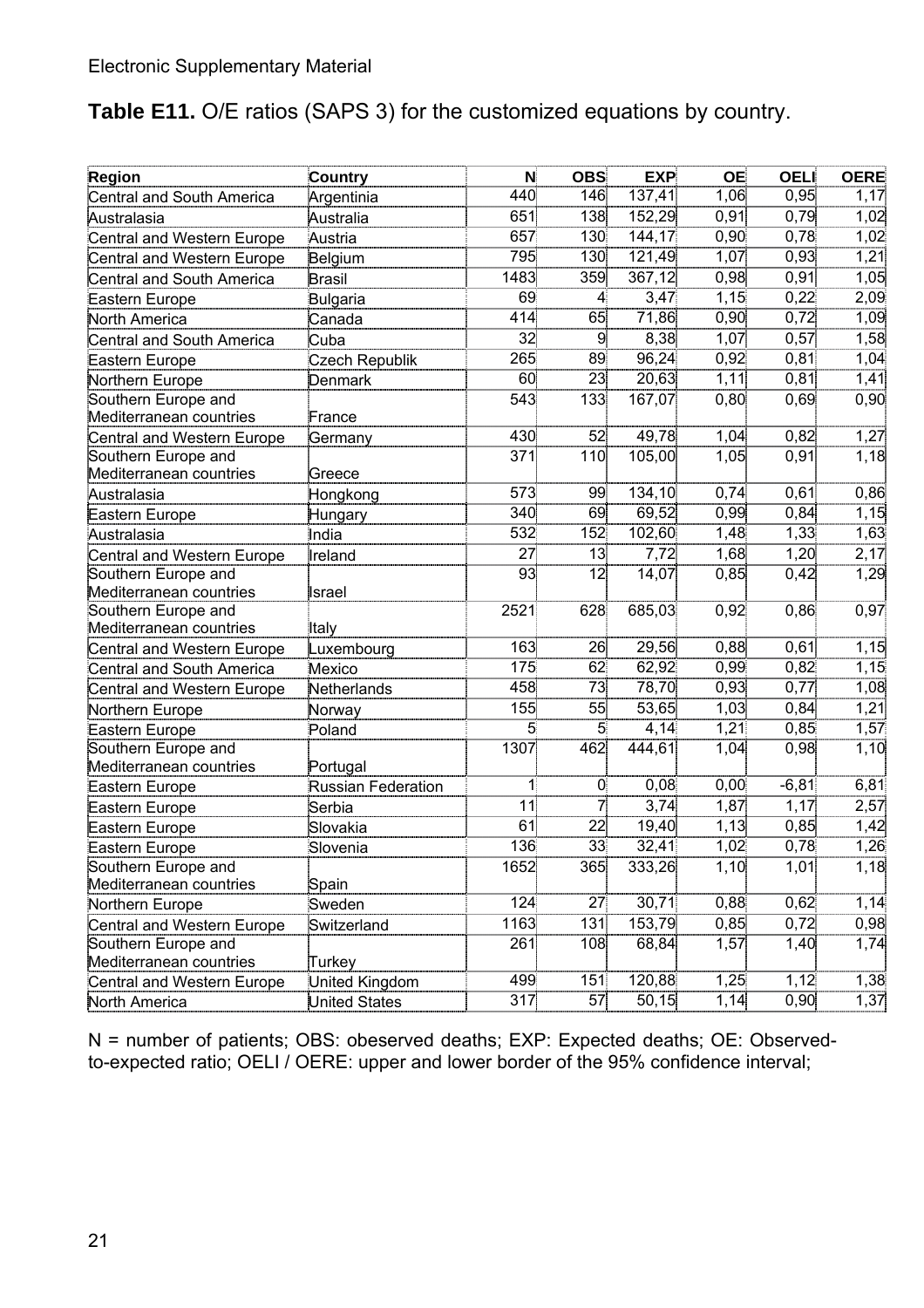# **Appendix B. Additional figures.**

### **B.1. Calibration curves and Hosmer-Lemeshow goodness-of-fit tests for the SAPS 3.**

#### *Australasia (n = 1756):*

aROC: 0.839 Hosmer-Lemeshow goodness-of-fit test Ĥ: 15.25, p = 0.12



Hosmer-Lemeshow goodness-of-fit test Ĉ: 8.09, p = 0.62

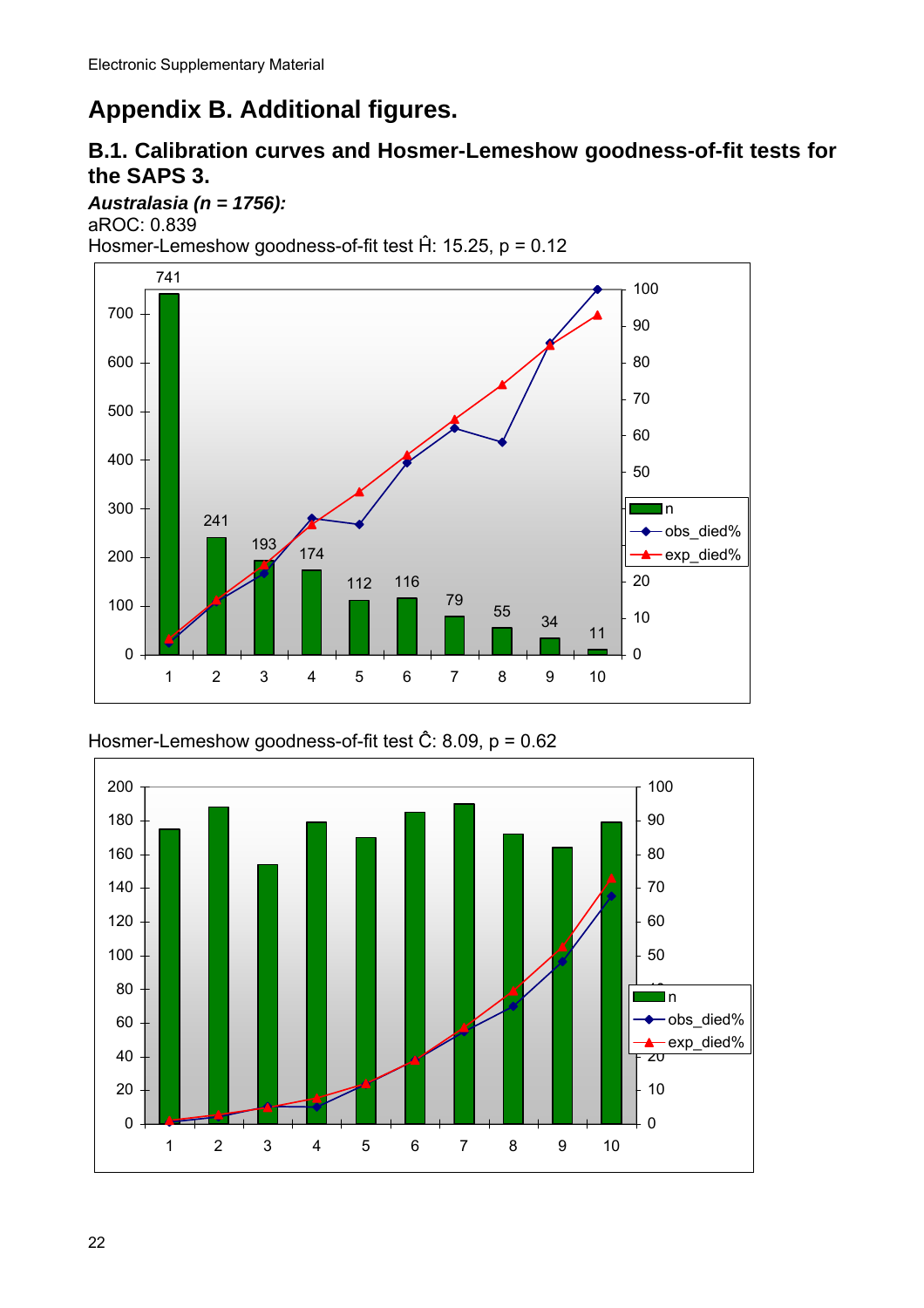### *Central and South America (n = 2130):*

aROC: 0.855

Hosmer-Lemeshow goodness-of-fit test Ĥ: 78.01, p < 0.01



Hosmer-Lemeshow goodness-of-fit test Ĉ: 80.82, p < 0.01

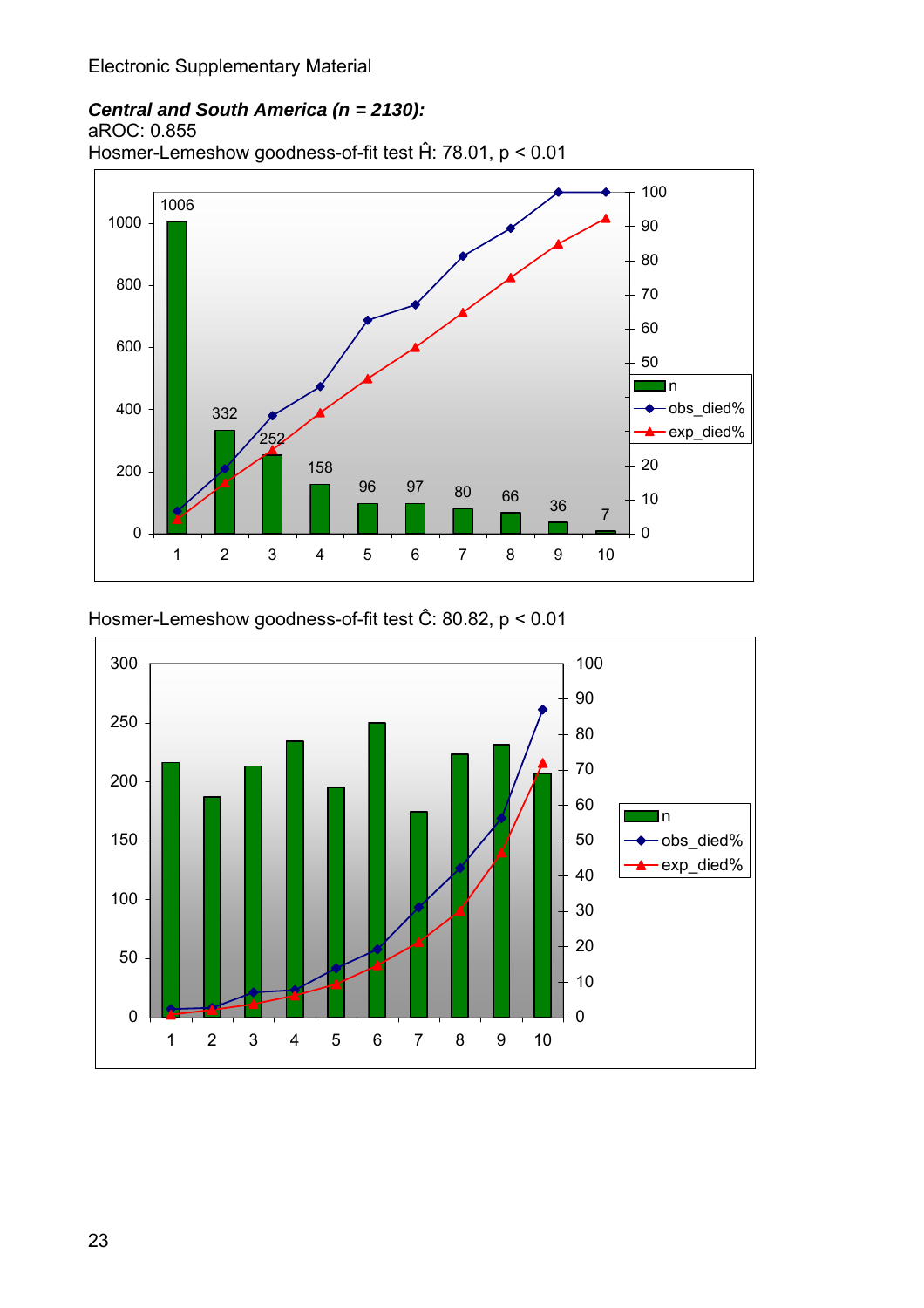#### *Central and Western Europe (n = 4192):*

aROC: 0.861

Hosmer-Lemeshow goodness-of-fit test Ĥ: 56.45, p < 0.01



Hosmer-Lemeshow goodness-of-fit test Ĉ: 47.89, p < 0.01

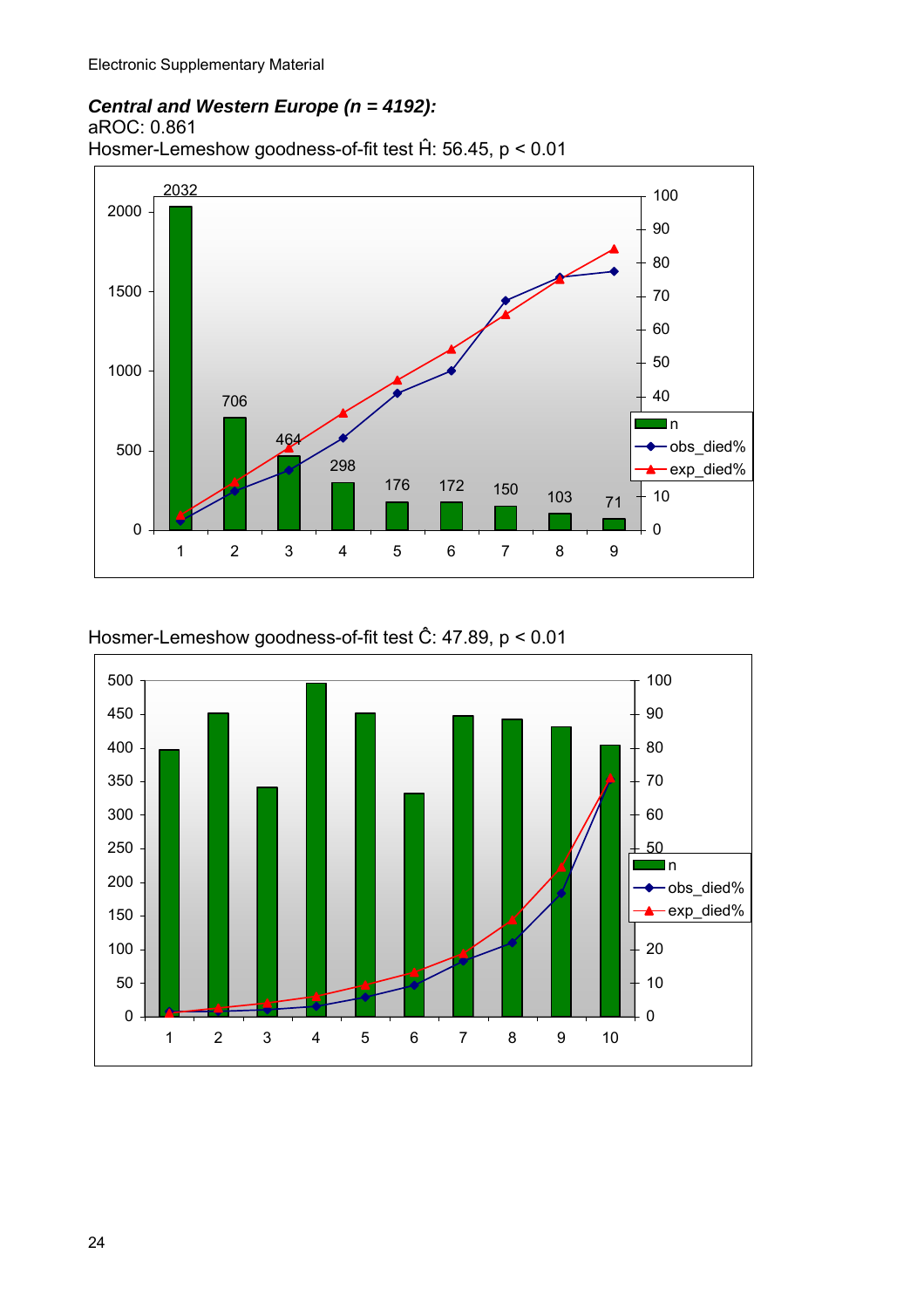### *Eastern Europe (n = 888):*

aROC: 0.903

Hosmer-Lemeshow goodness-of-fit test Ĥ: 19.45, p = 0.03



Hosmer-Lemeshow goodness-of-fit test Ĉ: 18.69, p = 0.04

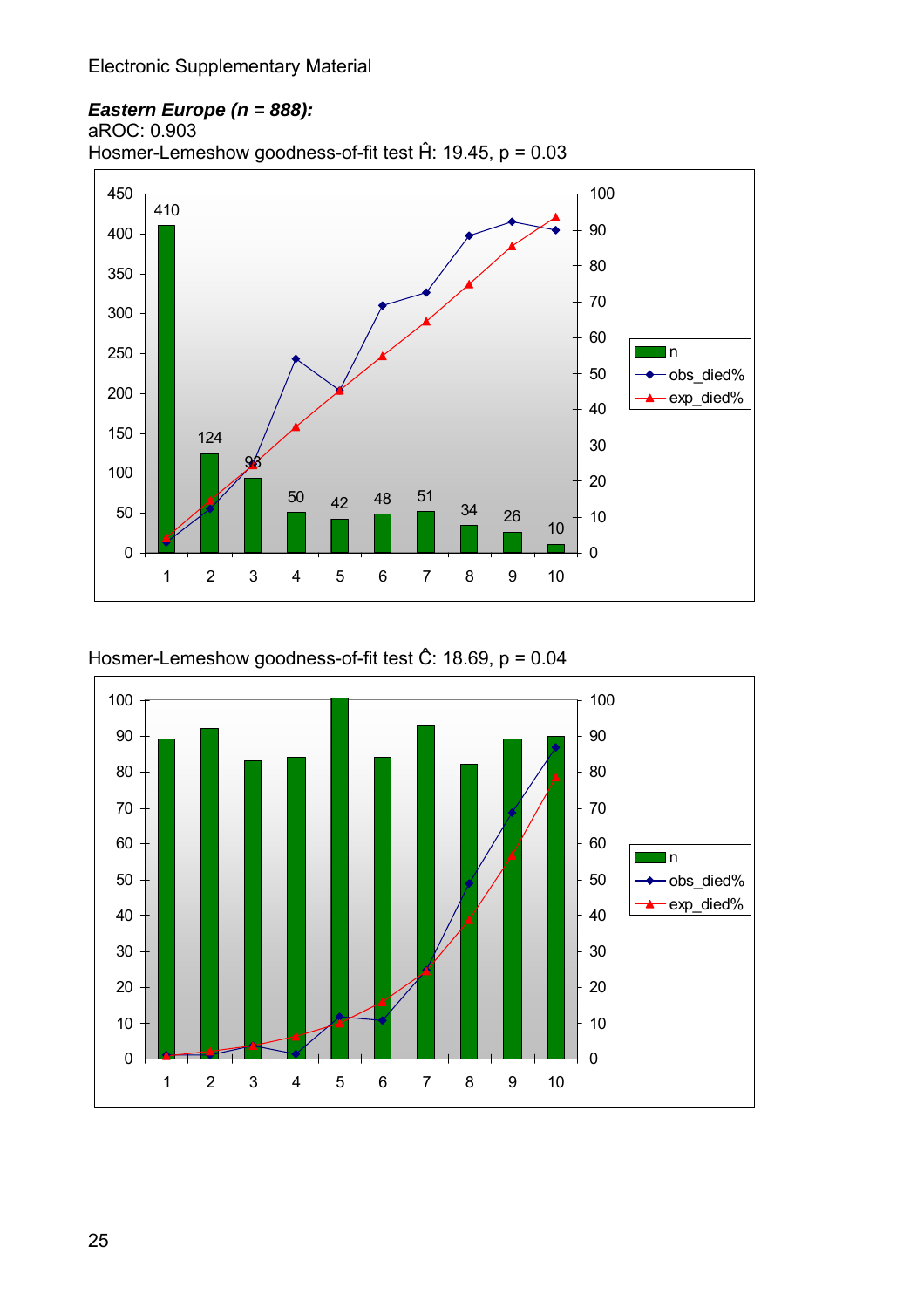#### *North America (n = 731):*  aROC: 0.812

Hosmer-Lemeshow goodness-of-fit test Ĥ: 10.57, p = 0.39



Hosmer-Lemeshow goodness-of-fit test Ĉ: 9.63, p = 0.47

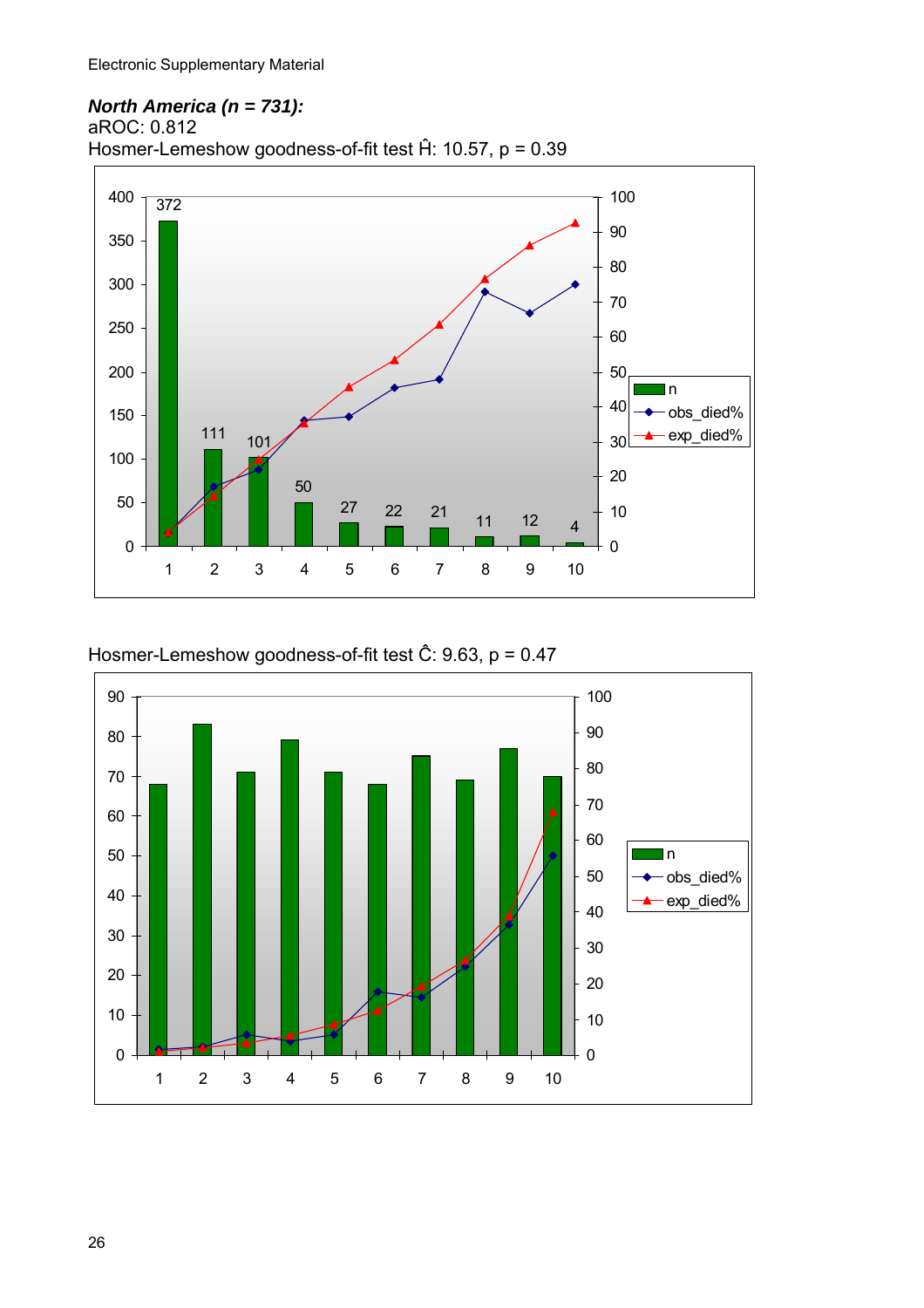#### *Northern Europe (n = 339):*  aROC: 0.814

Hosmer-Lemeshow goodness-of-fit test Ĥ: 2.44, p = 0.99





Hosmer-Lemeshow goodness-of-fit test Ĉ: 2.34, p = 0.99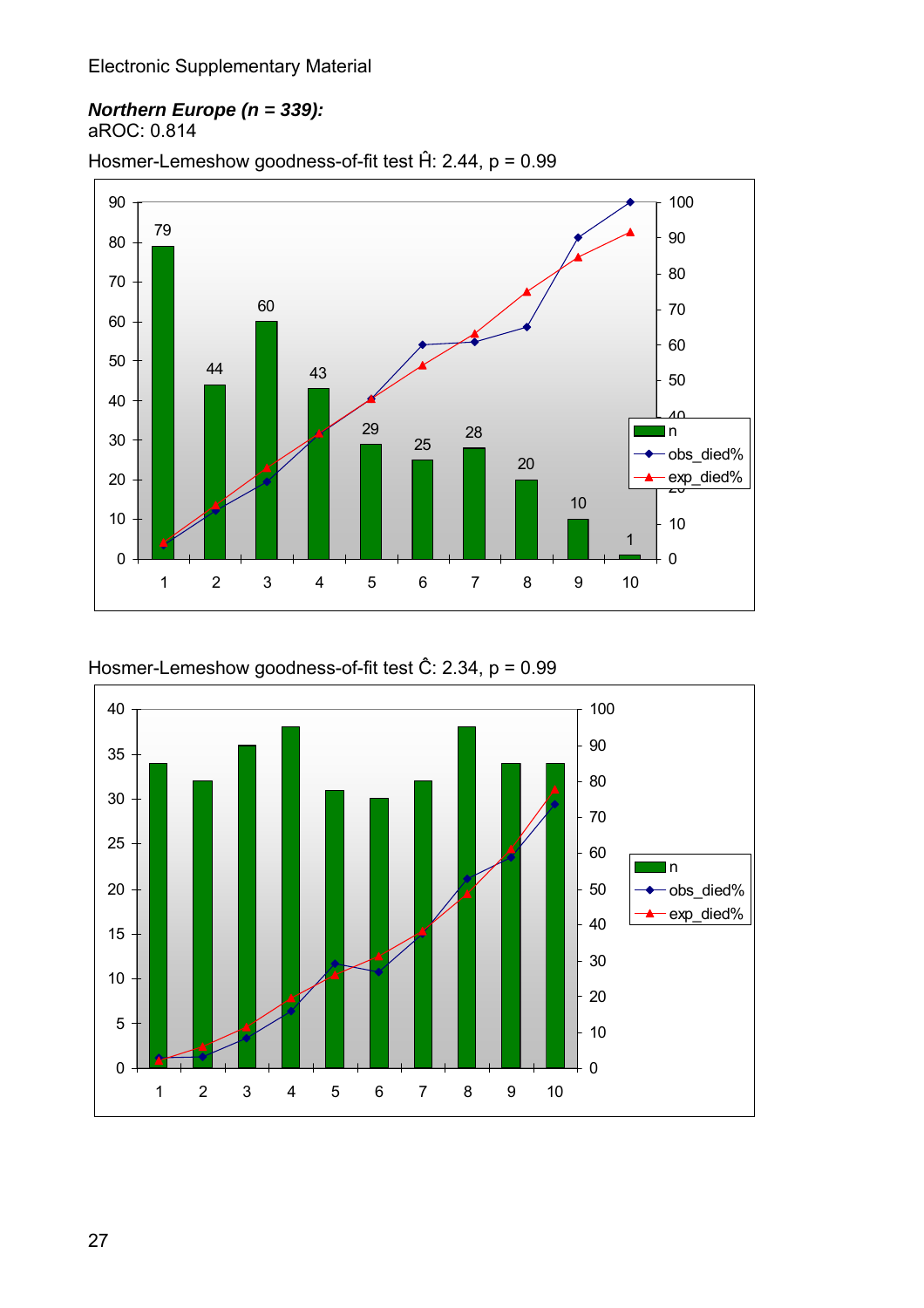#### *Southern Europe and Mediterranean countries (n = 6748):*  aROC: 0.834



Hosmer-Lemeshow goodness-of-fit test Ĥ: 14.18, p = 0.16



Hosmer-Lemeshow goodness-of-fit test Ĉ: 20.78, p = 0.02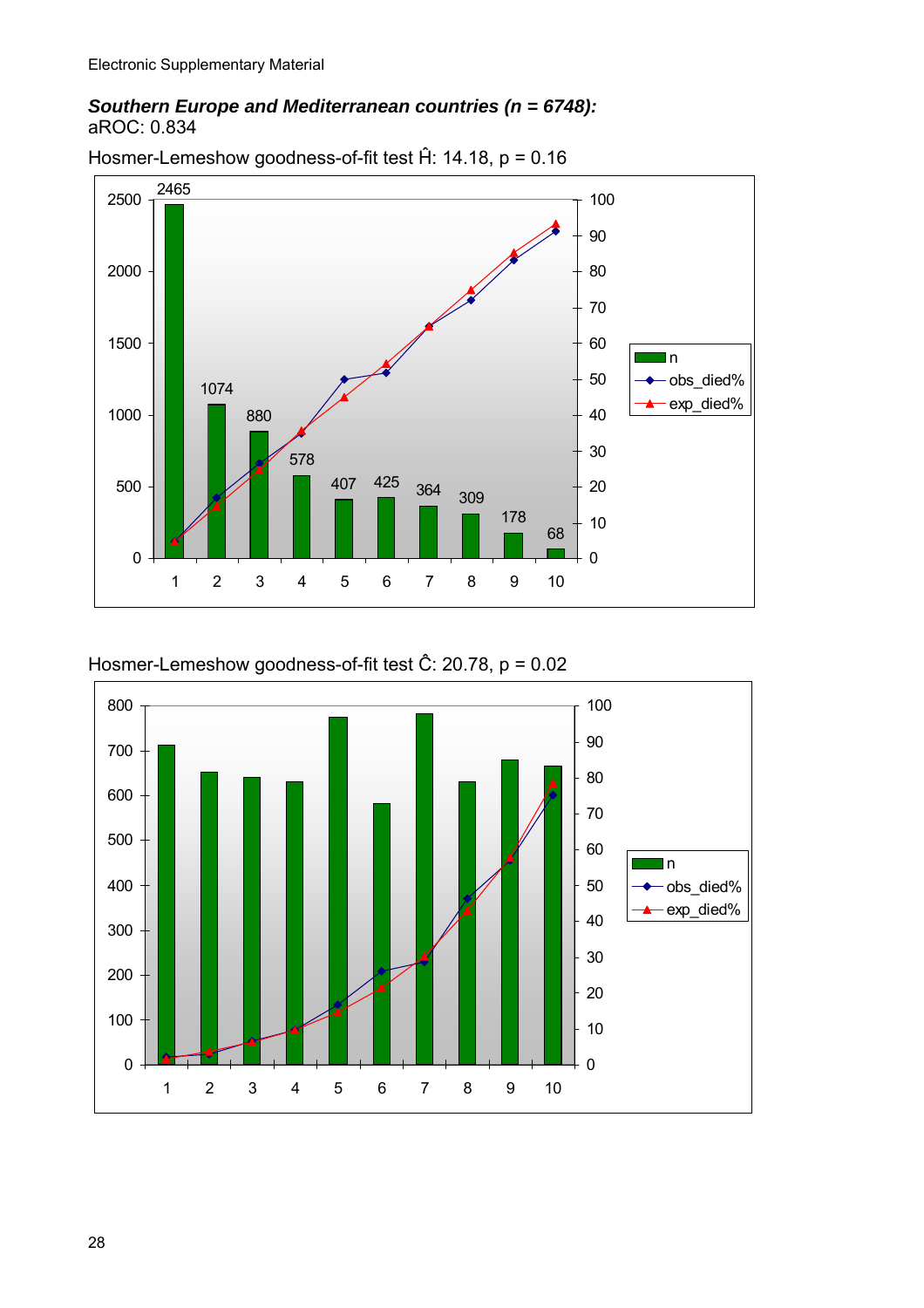**B.2. Area under the ROC curves for the SAPS 3 for the geographic regions.** 



**ROC Curve - whole dataset (n: 16.784)**

| Area  |             | Asymptotic 95% Confidence Interval |
|-------|-------------|------------------------------------|
|       |             |                                    |
|       | Lower Bound | Upper Bound                        |
|       |             |                                    |
| 0.848 | 7 841       | 0.854                              |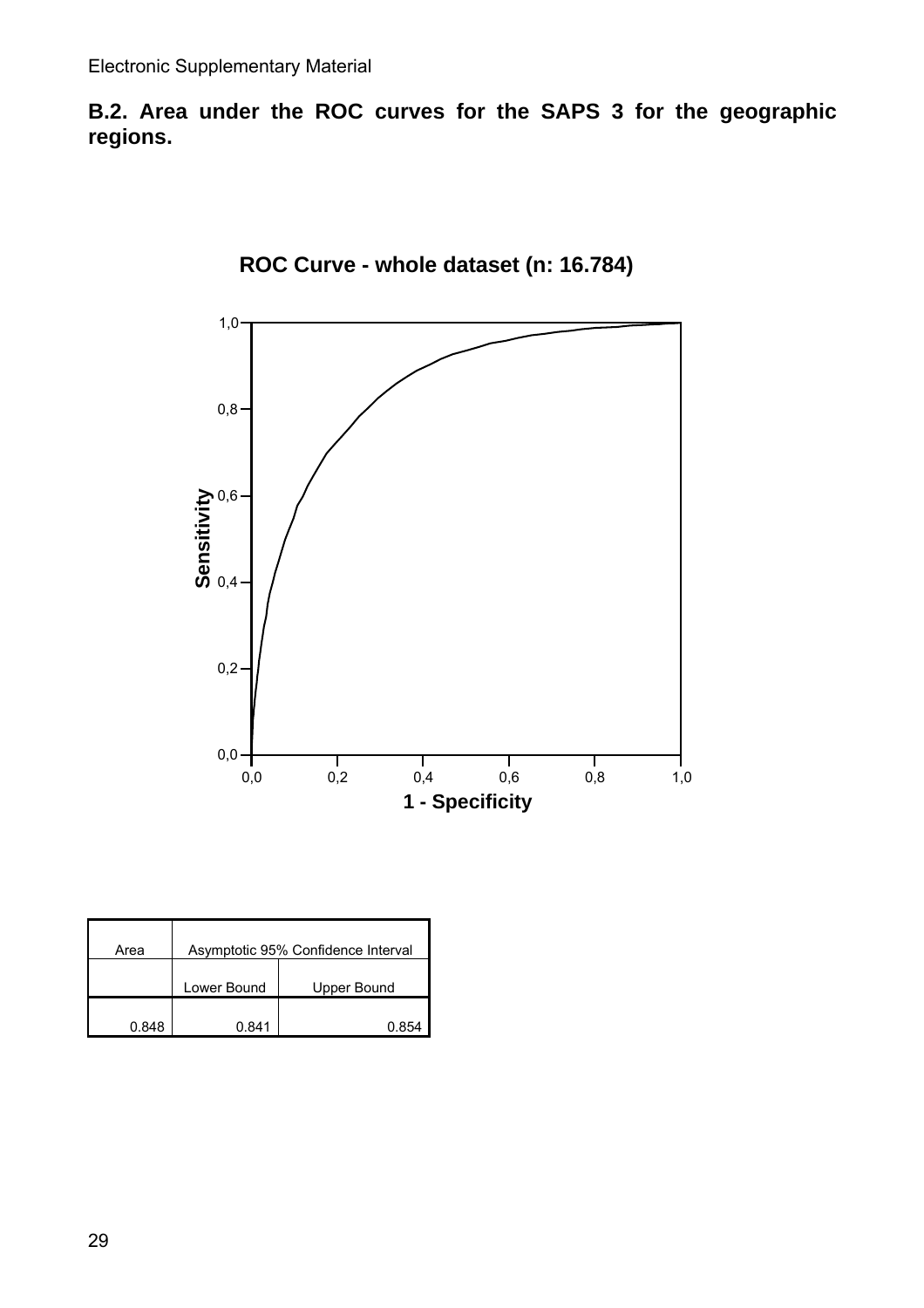

**ROC Curve - Australasia (n: 1.756)**

| Area  |             | Asymptotic 95% Confidence Interval |
|-------|-------------|------------------------------------|
|       | Lower Bound | Upper Bound                        |
| 0.839 | 0.818       | N 859                              |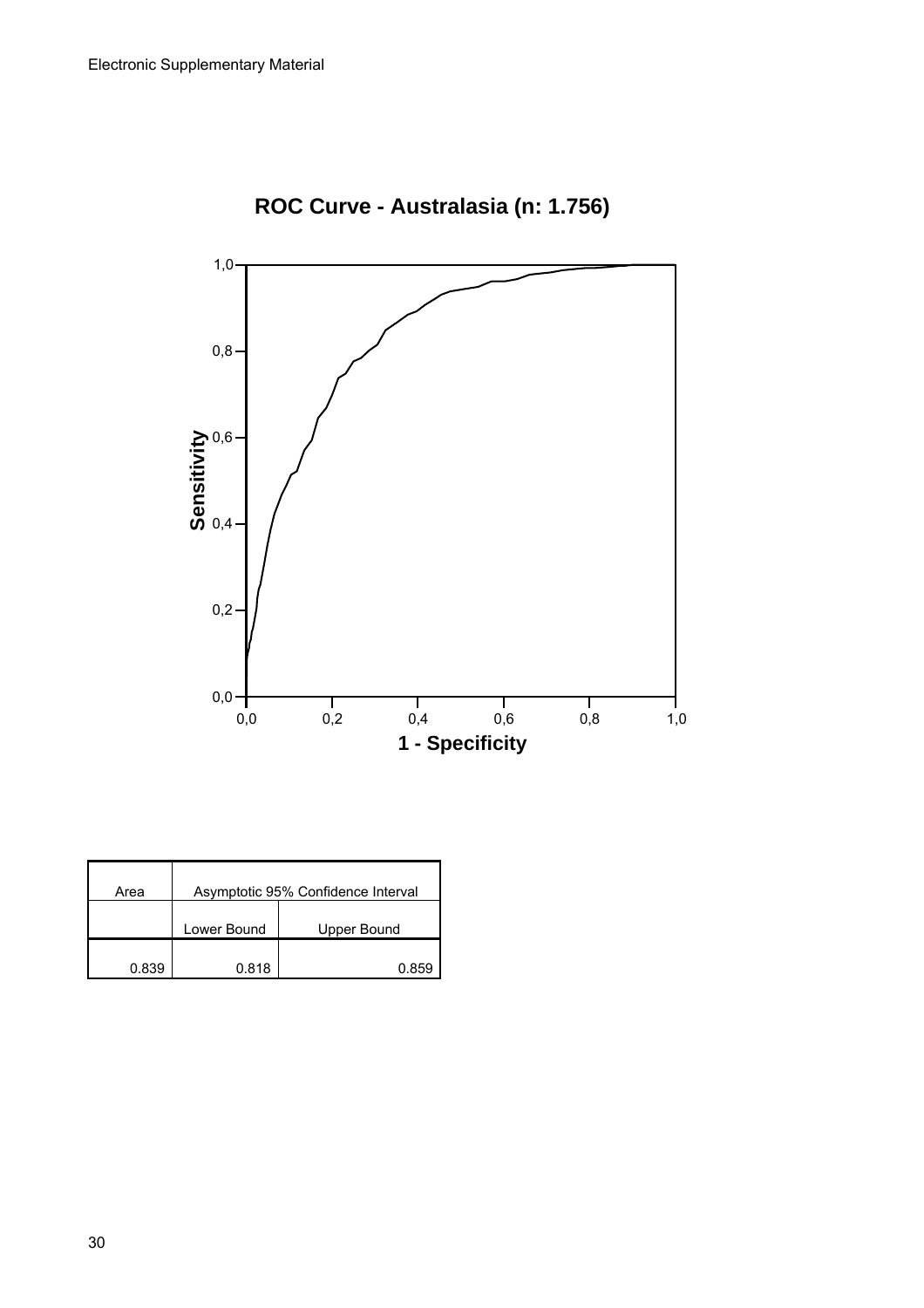

**ROC Curve - Central and South America (n: 2.130)**

| Area  |             | Asymptotic 95% Confidence Interval |
|-------|-------------|------------------------------------|
|       |             |                                    |
|       | Lower Bound | Upper Bound                        |
|       |             |                                    |
| 0.855 | በ ጸ37       | በ ጸ73                              |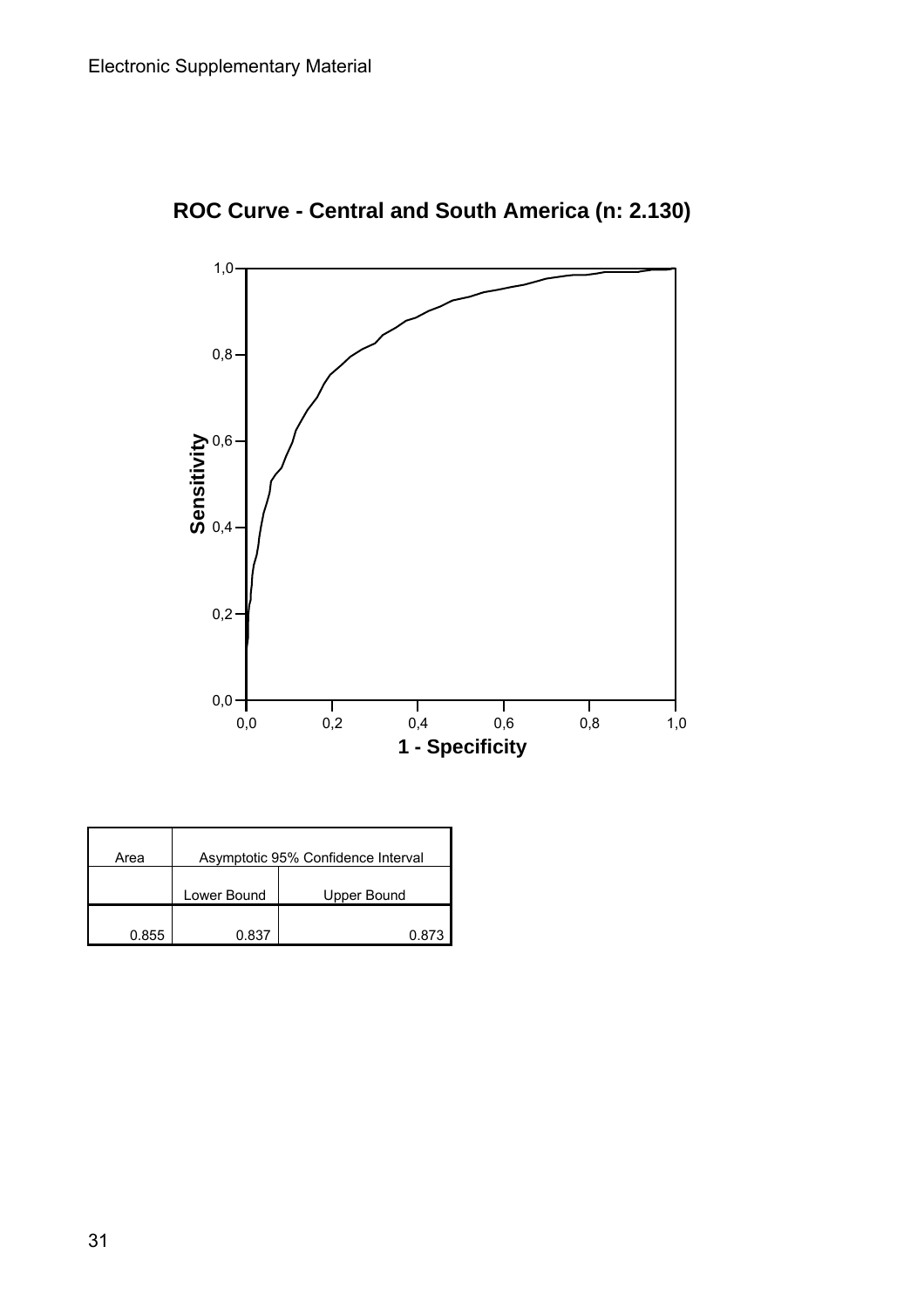

**ROC Curve - Central and Western Europe (n: 4.192)**

| Area  |             | Asymptotic 95% Confidence Interval |
|-------|-------------|------------------------------------|
|       | Lower Bound | Upper Bound                        |
| 0.861 | 0.846       | በ ጸ76                              |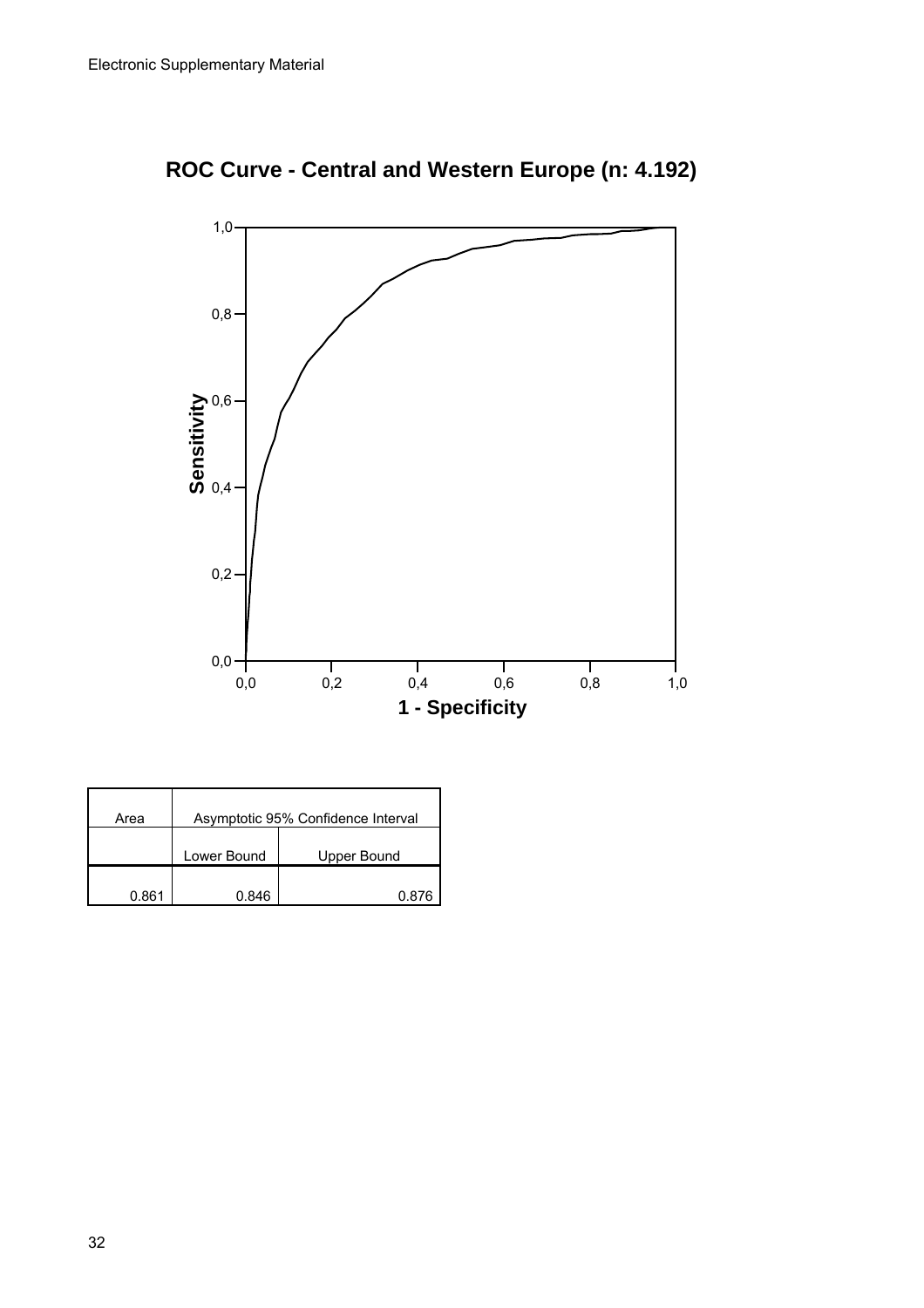

**ROC Curve - Eastern Europe (n:888)**

| Area  | Asymptotic 95% Confidence Interval |             |
|-------|------------------------------------|-------------|
|       |                                    |             |
|       | Lower Bound                        | Upper Bound |
|       |                                    |             |
| 0.903 | በ ጸጸ1                              | ነ ባጋፍ       |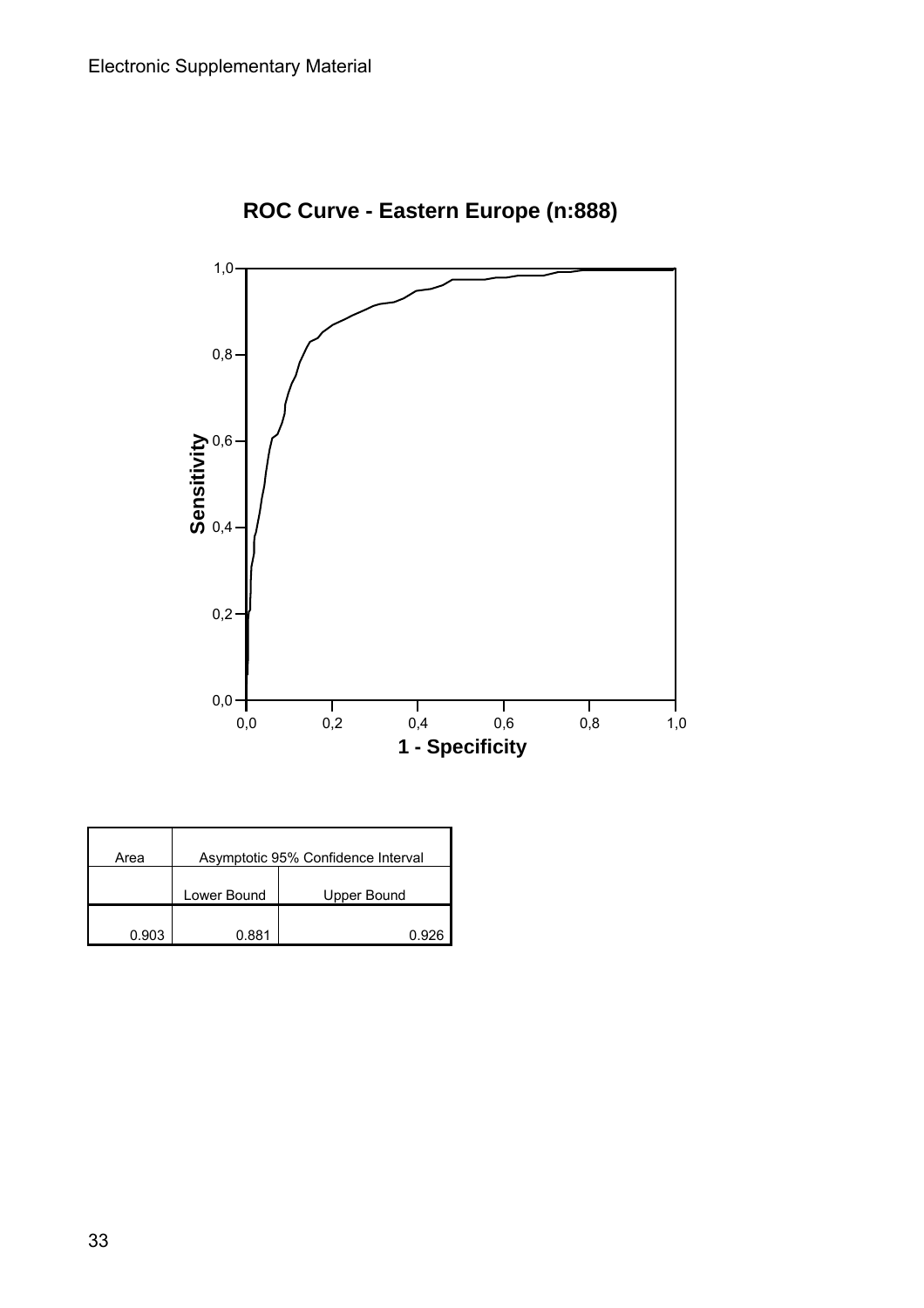

**ROC Curve - North America (n: 731)**

| Area  | Asymptotic 95% Confidence Interval |             |
|-------|------------------------------------|-------------|
|       | Lower Bound                        | Upper Bound |
| 0.812 | በ 772                              | በ ጸ53       |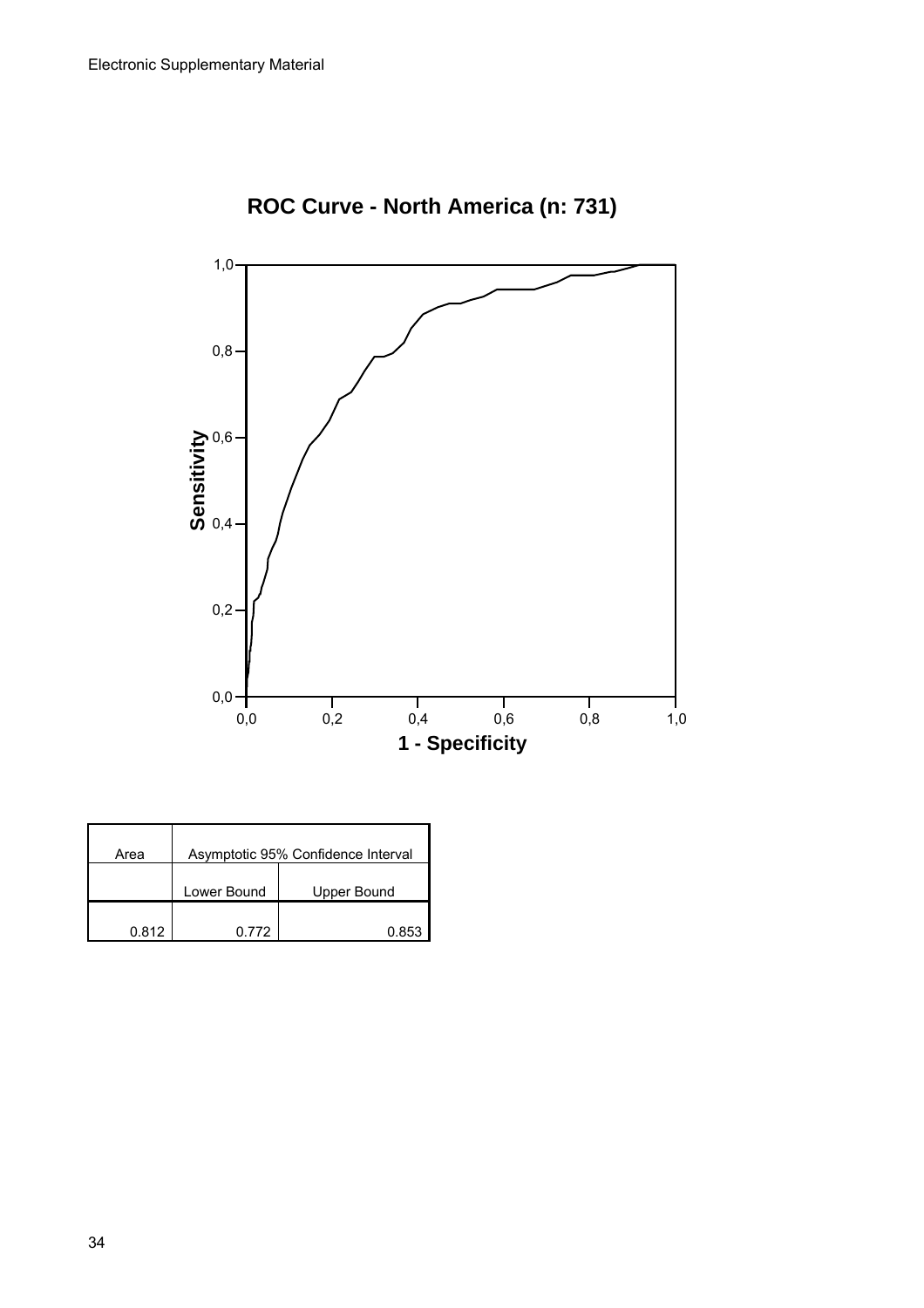

**ROC Curve - North of Europe (n: 339)**

| Area  | Asymptotic 95% Confidence Interval |             |
|-------|------------------------------------|-------------|
|       | Lower Bound                        | Upper Bound |
| 0.814 | በ 767                              |             |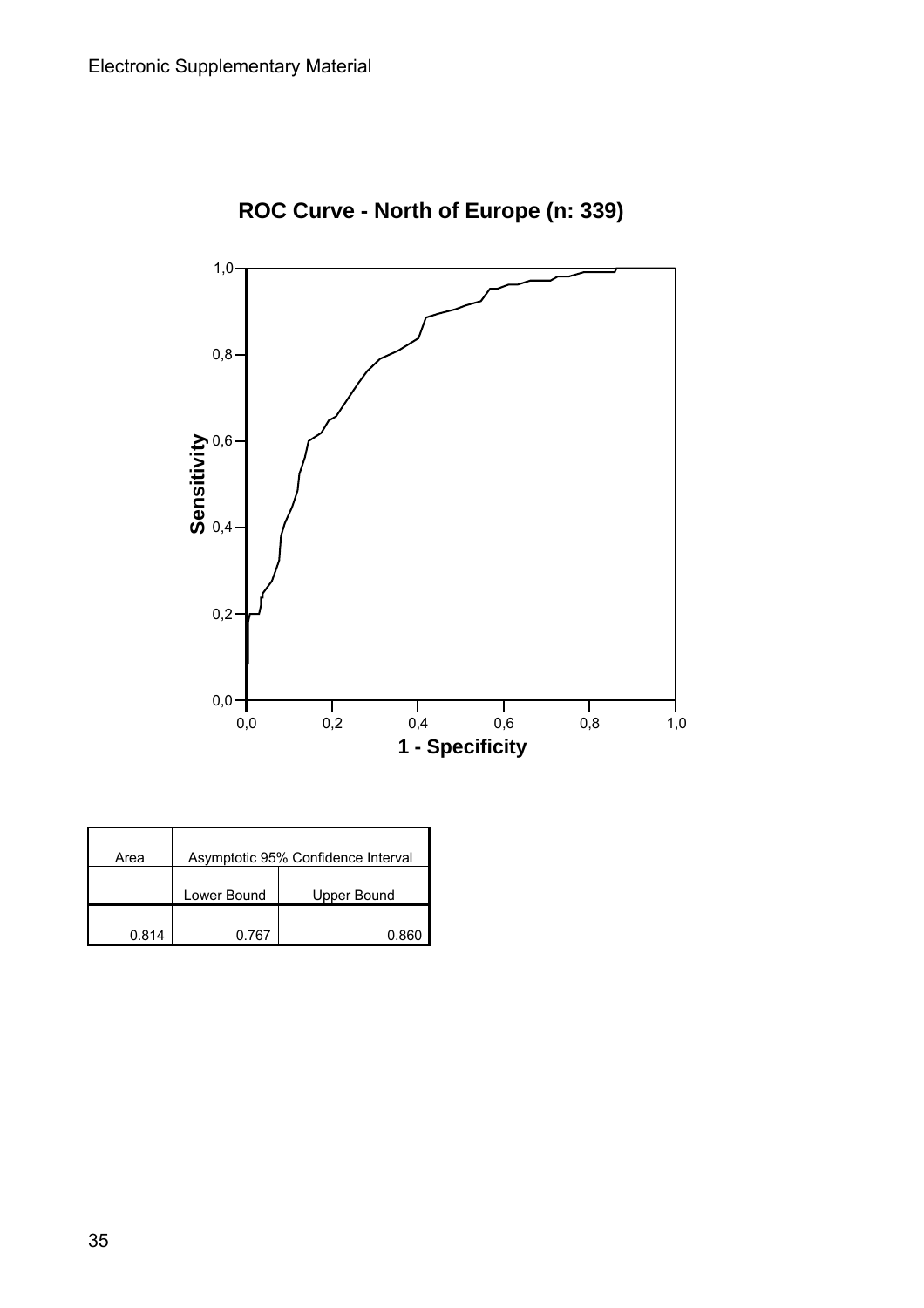



| Area  | Asymptotic 95% Confidence Interval |             |
|-------|------------------------------------|-------------|
|       | Lower Bound                        | Upper Bound |
| በ ጸ34 | 0.823                              |             |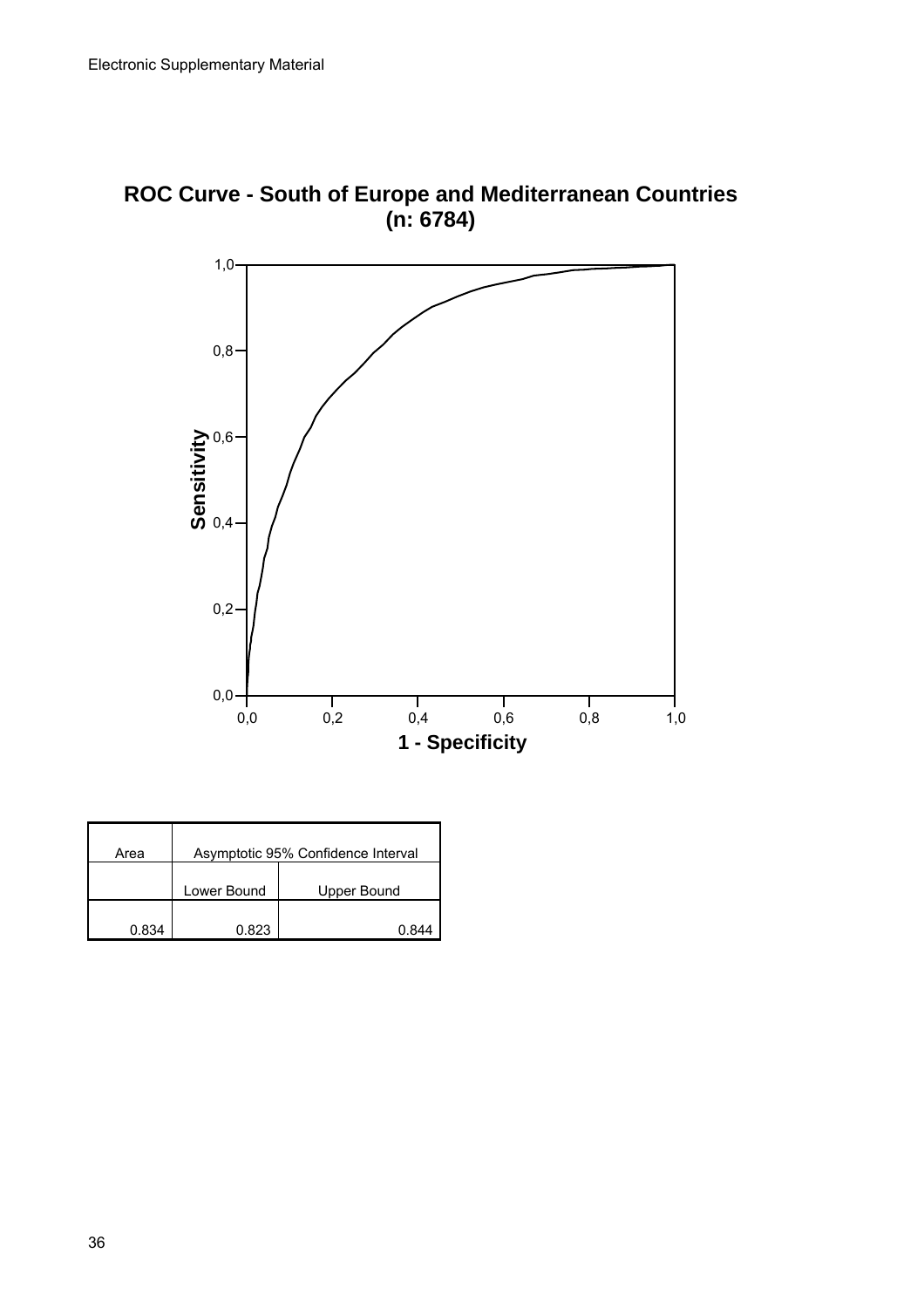## **Appendix C. Data definitions as used in the SAPS 3 study.**

#### **Parameter descriptions.**

#### **Name**:

Name of the parameter.

#### **Unit**:

Unit in which the parameter has to be recorded.

#### **Format**:

Description of the data field.

#### **Input**:

Input expected from the user.

#### **Selection**:

Type of selection

#### **Values**:

*Usual range***:** These represent usual values in adult intensive care (although they might differ between laboratories). These values will be accepted by the system without further confirmation.

**Plausible range**: These are pathologic values, not frequently encountered in adult intensive care patients, but still plausible. These values will be accepted by the system after confirmation.

**Storage range**: Values outside the plausible range are extremely deviated values which are still stored. Values outside the storage range are normally not compatible with life and are therefore not further processed. These values will be accepted by the system after confirmation.

Attention: If you detect such an outrageous value in a patient, please record the maximal possible value (equal to the storage range). Make sure, however, that this is not due to laboratory or recording failures.

**Description**: Description of the variable.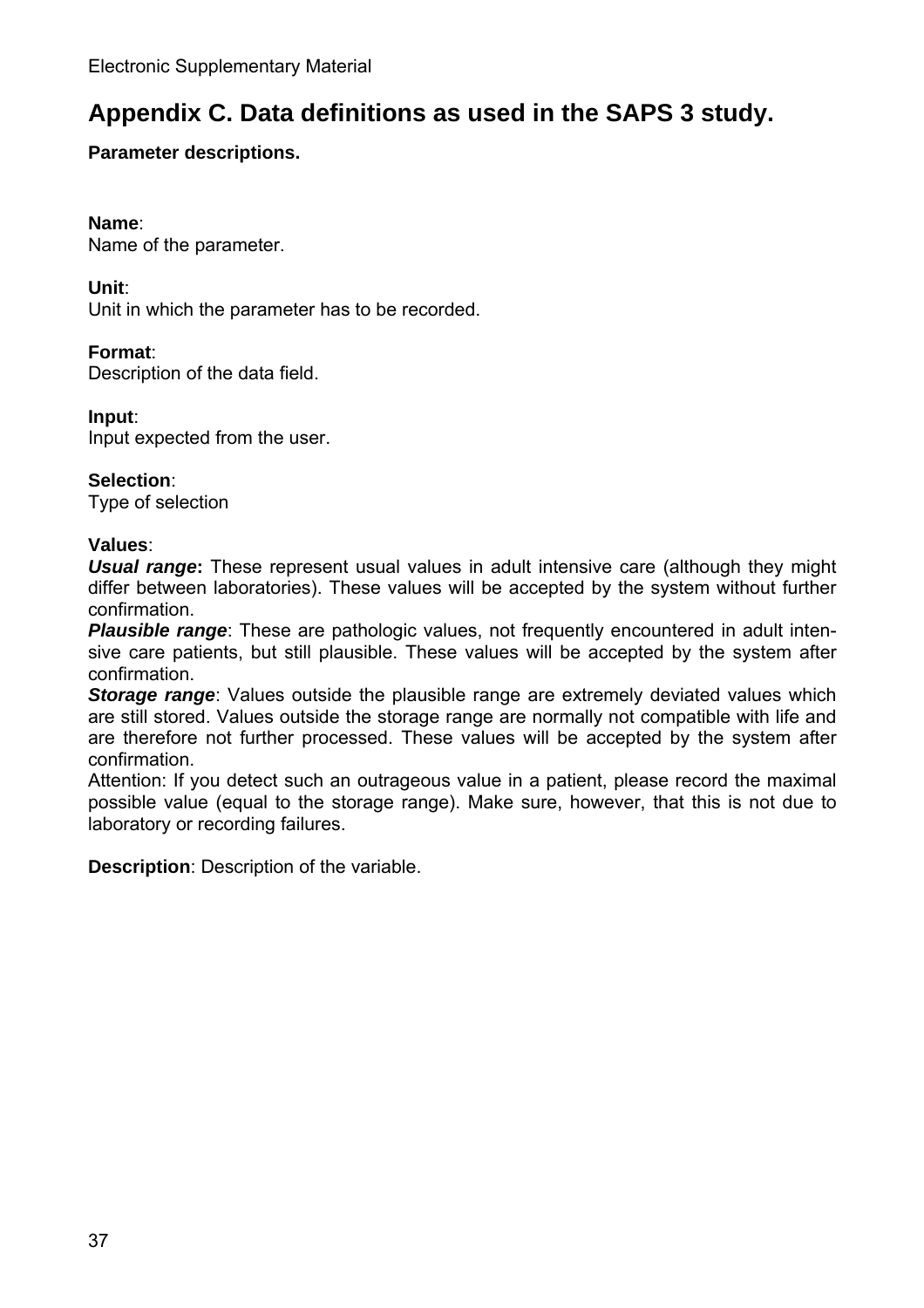## **ACUTE INFECTION AT ICU ADMISSION - ACQUISITION**

#### **Name**:

Acute infection at ICU admission: Acquisition

#### **Format**:

Number (1)

#### **Unit**:

#### **Input**:

Combo box; Single selection.

#### **Selection**:

Select the appropriate type of acquisition from the list:

#### - *Community-acquired*:

Infection present on admission to hospital or developing within 48 hours of admission. (A patient may be admitted to hospital ward for a community-acquired infection and transferred a few days later to ICU for organ failure. If the infection is the acute disease, it should be considered community-acquired at ICU entry. For example: if a patient is admitted to the ward for tuberculosis infection and transferred 5 days later for acute respiratory failure, the acute disease is a community-acquired tuberculosis).

#### - *Hospital-acquired*:

Infection not present on admission to the hospital and developing 48 hours or more after hospital admission or secondary to a medical/surgical (diagnostic or therapeutic) measure.

#### **Description**:

Describes the acquisition of an acute infection, present at ICU admission. Should only be displayed if there is an infection at ICU admission.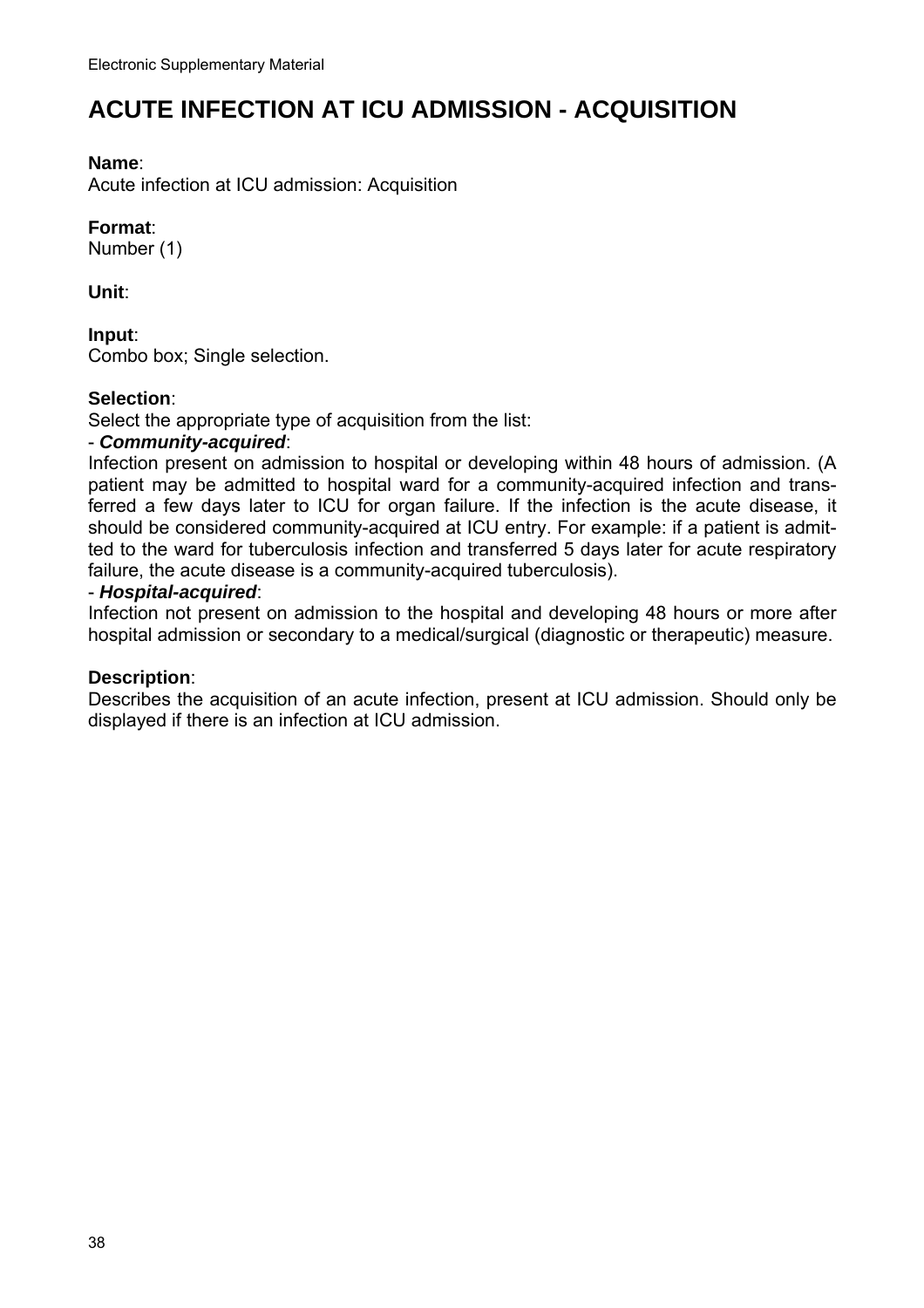## **ACUTE INFECTION AT ICU ADMISSION - SITE**

#### **Name**:

Acute infection at ICU admission: Site

### **Forma**t:

Number (3)

**Unit**:

**Input**: Combo box; Multiple selection.

#### **Selection**:

Select the appropriate site from the list:

- *Neurologic*:

 *Cerebral abscess*: Symptoms of a mass lesion, seizures, signs of focal deficit and / or cerebral lesion documented by CT scan or anatomical evidence. It may be treated surgically or not.

**Encephalitis**: Involvement of the brain parenchyma by infectious agent inducing neurological symptoms. It may be documented by CSF abnormalities, serology, isolation of the causal agent, CT scan.

 *Meningitis*: Symptoms of meningeal syndrome with positive CSF culture or CSF abnormalities compatible with meningitis.

*Neurologic, other*: Other infections of the central nervous system

- *ORL (upper respiratory tract)*:

*Sinusitis* 

 *Otitis* 

#### *Other infections of the upper respiratory tract*

#### - *Lower respiratory tract*:

#### *Pneumonia*:

 a. Definite pneumonia (all major clinical criteria or 2 major plus 2 minor clinical criteria plus at least one microbiological criterion):

 b. Probable pneumonia: 2 major plus 1 or more minor clinical criteria Clinical features:

Major:

- Fever or hypothermia

- Inflammatory response: WBC >15.10 $^9$ /L, C-reactive protein > twice nor-

mal

-New infiltrate on chest radiograph

Minor:

- Expectoration of purulent sputum

- Physical signs of consolidation

- Change in oxygen requirement, not explicable by other means

Microbiological features:

- Positive blood culture with a respiratory pathogen.

 - Good-quality sputum (Murray and Washington criteria) with a predominant growth of a presumptive pathogen (non-ventilated patients only).

 - Positive culture of a deep lung specimen from a protected bronchial lavage (quantitative culture  $10^3$  CFU/ml), transtracheal aspiration (quantitative culture equal to or greater than  $10^6$  CFU/ml) or a percutaneous lung aspirate (ventilated patient).

- Pneumococcal antigen detected in blood, sputum or urine.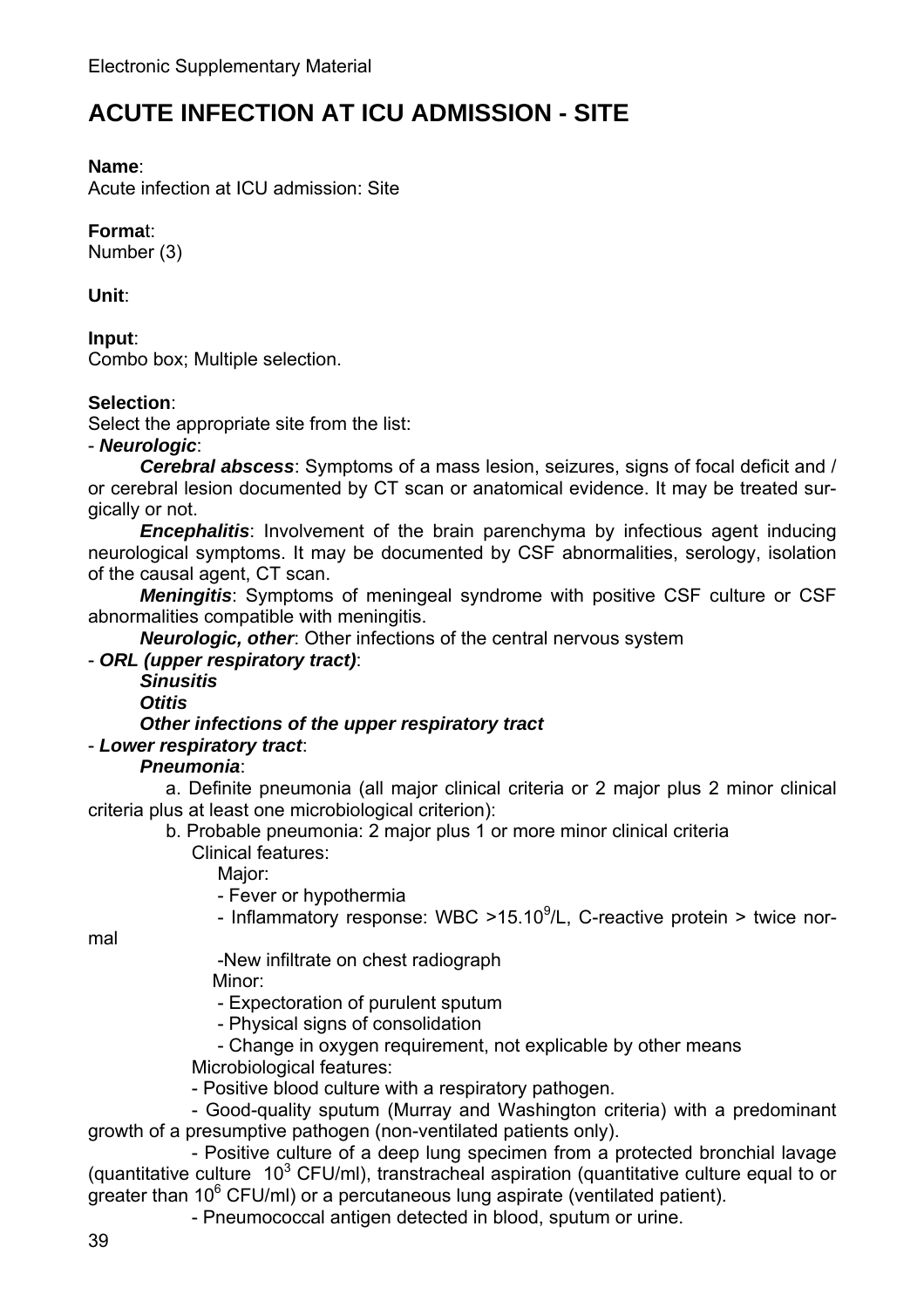- Serological diagnosis, only acceptable for the diagnosis of *Legionella*, *Mycoplasma* and *Chlamydia* pneumonia.

 *Bronchitis*: Patient has no clinical or radiographic evidence of pneumonia and has two of the following: fever (>38° C), cough, new or increased sputum production, ronchi, wheezing; AND either of the following: organism isolated from culture obtained by deep tracheal aspirate or bronchoscopy, or positive antigen test on respiratory secretions.

## *Lung abscess*

*Other lower respiratory tract infections* 

- *Thoracic*:

 *Mediastinitis Pleurisy Other thoracic infections* 

### - *Cardiac*:

**Endocarditis**: Infection of the heart valves or of the endocardium in proximity to congenital or acquired cardiac defects documented by clinical symptoms, blood cultures and / or echocardiographic signs. It may be acute or subacute.

#### *Myocarditis Pericarditis Other*

- *Digestive*:

*Biliary tract***:** Includes acute suppurative cholangitis and acute cholecystitis.

*Acute hepatitis*: Acute hepatitis due to viral or other infection.

*Liver abscess*: Acute or chronic liver abscess.

*Digestive tract*: Includes appendicitis, diverticulitis, infected colitis, ileitis.

 *Peritonitis and intra-abdominal abscess*: Acute infection of the peritoneum. Can be either diffuse or collected.

 *Severe diarrhoea*: Due to food poisoning - staphylococcal enterotoxin -, gastroenteritis by virus, bacteria, parasite or antibiotic-associated.

#### *Other infections of the digestive tract*

- *Urinary*:

 *Lower urinary tract*: Vesical infection evaluated by microscopy: >50 WBC/highpowered field plus Midstream urine specimen  $>10^5$  organisms/ml / Suprapubic aspirate  $>$ 10<sup>3</sup> organisms/ml / Catheter specimen: pure culture of  $>$ 10<sup>5</sup> organisms/ml)

*Upper urinary tract*: Includes pyelonephritis, renal and para-renal abscess.

*Prostatitis*: Acute infection of the prostate.

#### *Urinary, other*

#### - *Genital*:

Includes endometritis, salpingitis, septic abortion, postpartum infection, orchiepididymitis, urethritis.

#### - *Skin & Soft Tissue*:

## *Skin infection*

**Soft tissue infection:** Necrotising fasciitis, infectious gangrene, necrotising cellulitis, infectious myositis, lymphadenitis, or lymphangitis.

## *Decubitus ulcer infection*

## *Burn infection*

*Incisional surgical wound infection* 

*Deep surgical wound infection* 

#### - *Bone & Joint*:

Includes osteomyelitis, arthritis, and intervertebral disc space infections.

## - *Systemic Infection*:

Includes infections induced by infectious agents that could involve more than one organ, e.g., typhoid fever, brucellosis, yellow fever, malaria, tetanus, botulism, tuberculosis, Lyme disease, rabies.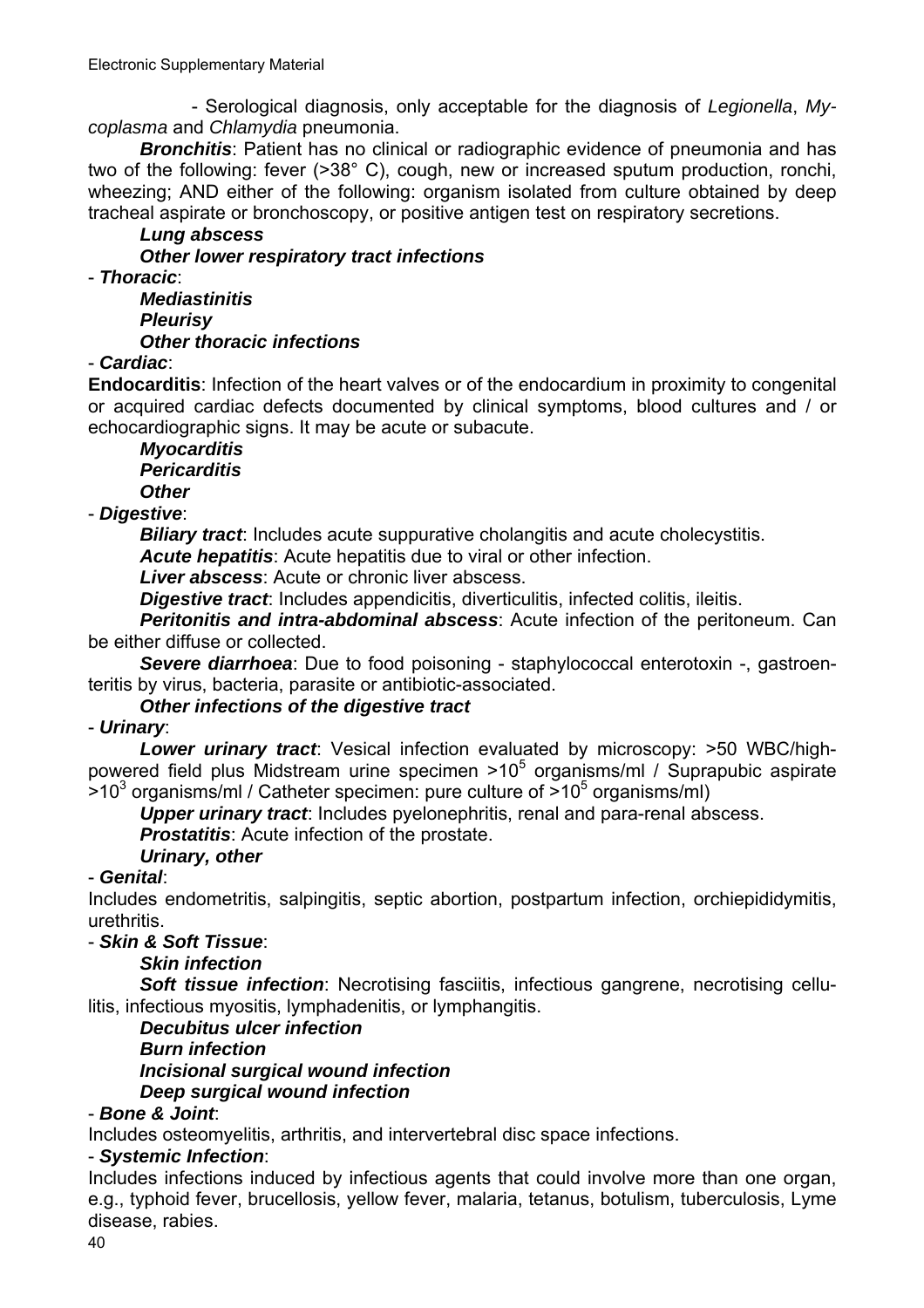#### - *Catheter Related*:

Positive culture of withdrawn catheter (>15 CFU by semi-quantitative technique or  $>10^3$ CFU/ml by quantitative technique) and either general or local infectious symptoms, or positive blood culture with the same microorganism.

#### - *Primary Bacteremia*:

Presence of viable bacteria in the blood or other organisms (virus, fungi, parasites) in the absence of any other obvious site of infection.

- *Unknown*: This could be the case of neutropenic patients who could have criteria of infection (e.g., sepsis, severe sepsis, septic shock) without any microbiologically or clinically documented infection but no other obvious explanation that could explain the symptoms.

## - *Other*:

Other infection, not specified elsewhere.

#### **Description**:

Anatomical site of the infection. Several sites may be filled in but only one item by anatomical location. For each site, one to three identified microorganisms may be collected (see Acute infection at ICU admission: Agent). Should only be displayed if there is an infection at ICU admission.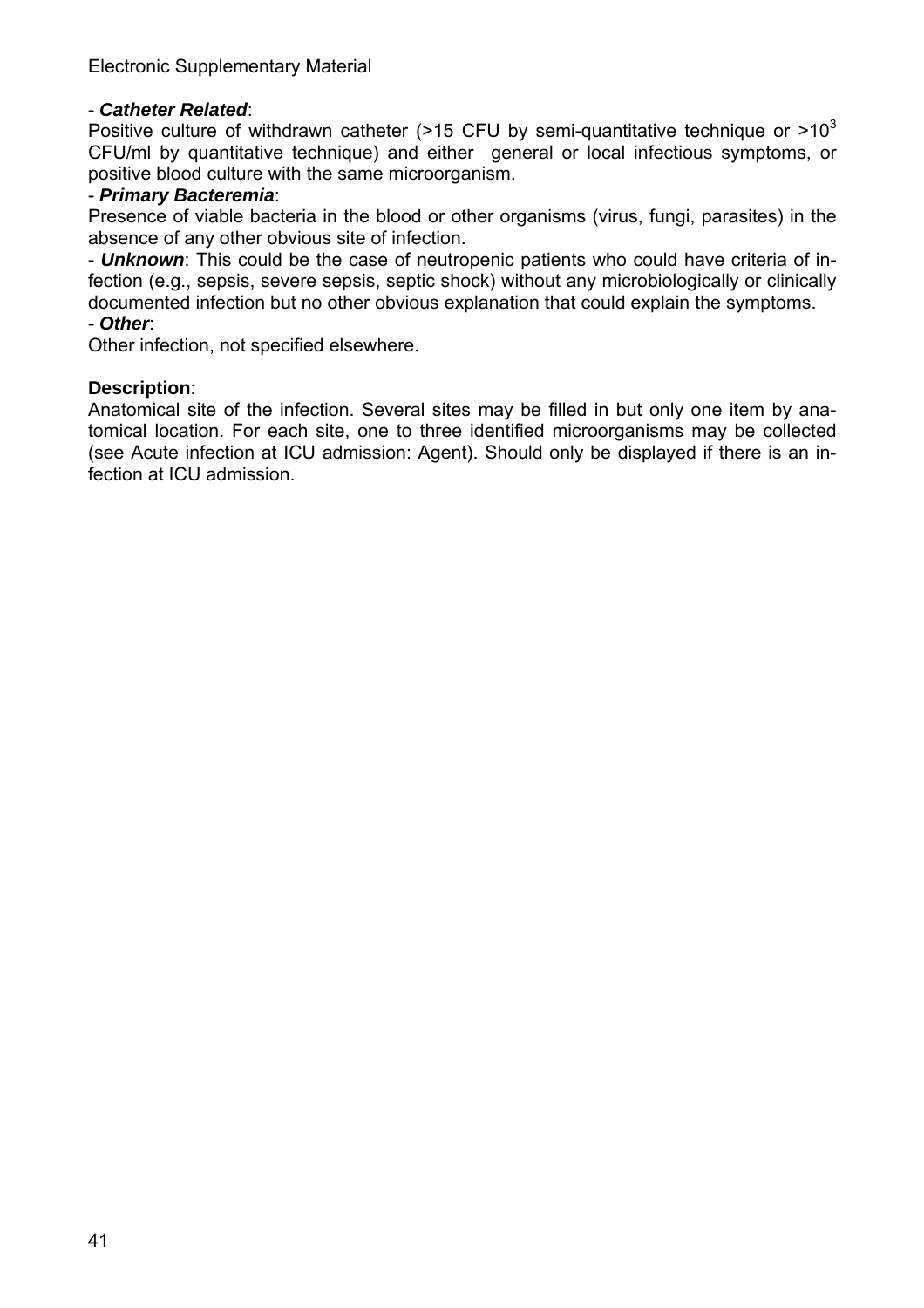Electronic Supplementary Material

## **AGE**

**Name**: Patient age

**Format**: Number (3)

**Units**: Years of age

**Input**: Numerical input field

**Selection**: Enter the age of the patient (in years) at ICU admission.

#### **Values**: *Usual range*: 16 - 100 *Plausible range*: 16 - 100

*Storage range*: 0 - 200

## **Description**:

Age (in years) of the patient at the time of ICU admission. If no birth date is known, an estimate of age should be given.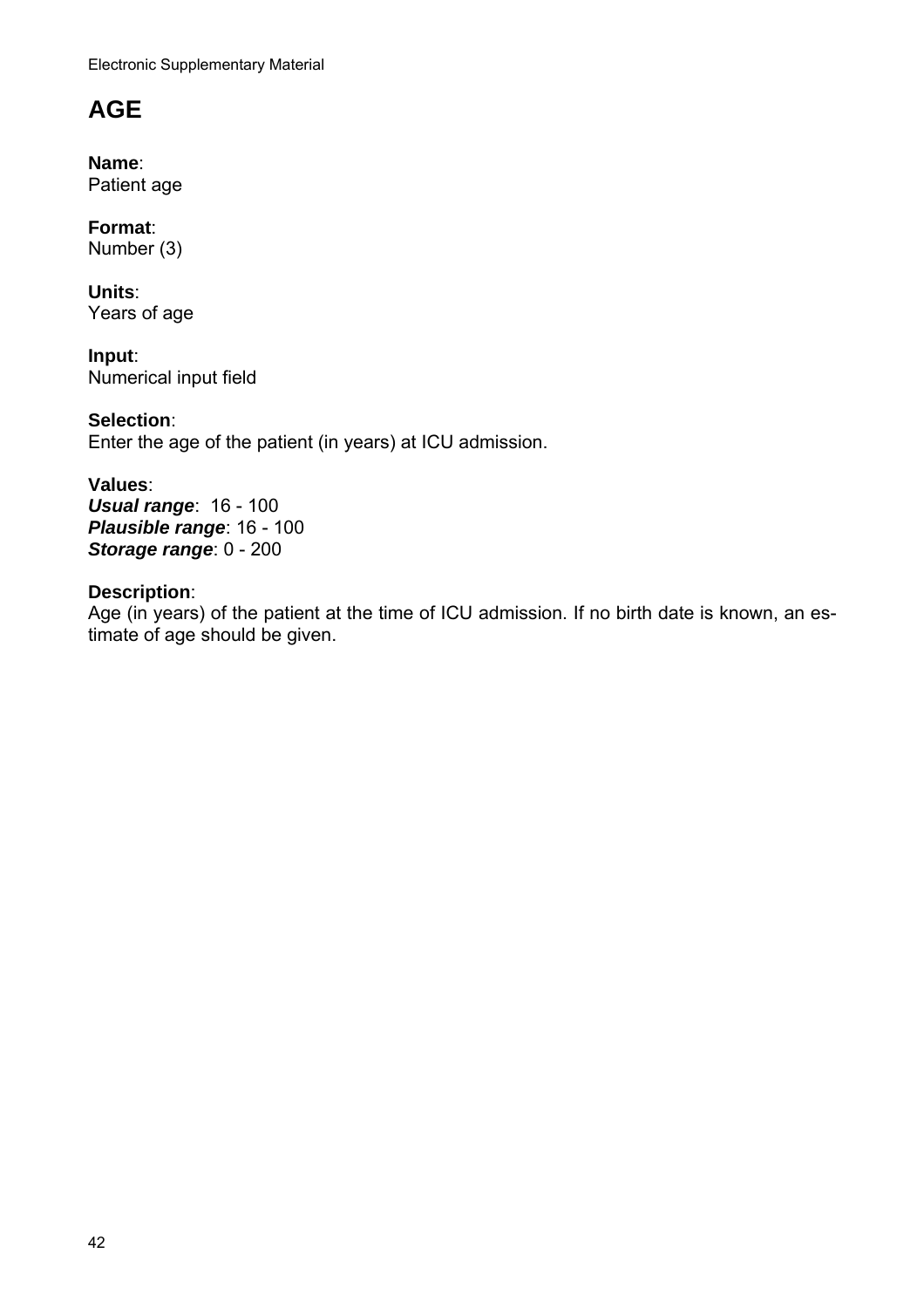## **ANATOMICAL SITE OF SURGERY**

#### **Name**:

Anatomical site of surgery

### **Format**:

Number (3)

#### **Units**:

**Input**: Combo box; Single selection.

### **Selection**:

Selection from a list:

- *No surgery in the actual hospital stay*.

#### - *Neurosurgery*:

 *Cerebrovascular accident*: neurosurgery of intracranial hematoma or other nontraumatic accident (e.g. haemorrhage, aneurysm)

*Intracranial tumour*: neurosurgery for any type of tumour, primary or secondary

**Neurosurgery, other**

*Spinal surgery*

### - *Ear, nose and throat surgery*

- *Thoracic surgery*:

*Pneumonectomy* 

*Lobectomy* 

 *Pleural surgery*: includes all surgery on pleura either for tumour or several talcage/abrasion for pneumothorax

*Thoracic surgery, other*

- *Heart surgery*

 *Valvular, without coronary artery by-pass grafting (CABG)*: all the surgical treatments of valvulopathies without coronary surgery

*Valvular with CABG*: valvular repair with coronary surgery

 *CABG without valvular repair*: coronary artery by-pass grafting without valvular repair

 *Heart surgery, other*: pericardial effusion, congenital anomaly, ventricular aneurysm, neoplastic disease, vena cava clipping/filter

- *Upper gastrointestinal surgery* (up to and including the jejunum)

- *Lower gastrointestinal surgery*

- *Biliary tract surgery*: surgery of gallbladder and/or biliary tract

- *Liver surgery*: partial hepatectomy, portal-systemic shunt surgery

- *Pancreas surgery*

- *Endocrine surgery*: thyroid, adrenal, pancreas surgery.

- *Obstetric surgery*: caesarean section, surgery for ectopic pregnancy, peri- or postpartum haemorrhage, intra-uterine death.

- *Gynaecological surgery*: surgery of uterus, ovaries, cervix uteri, genitalia.

- *Maxillo-facial surgery*

- *Limb surgery*

- *Vascular surgery*:

 **Major aortic surgery**: includes all surgery on aorta for dissection, atheroma, aneurysm.

*Carotid endarterectomy:* includes all surgery on the carotid artery.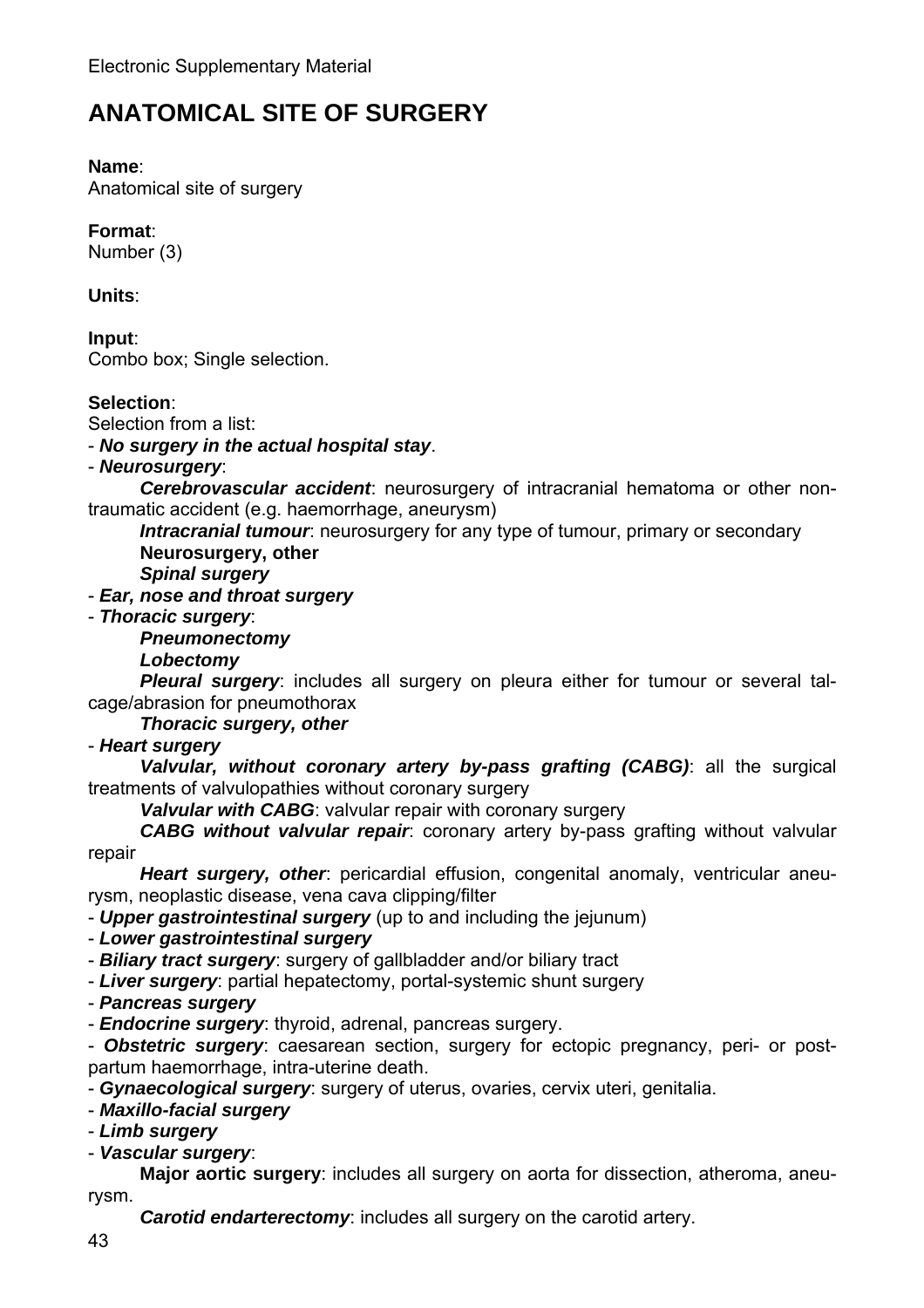*Other major vascular surgery*: includes all surgery on intrathoracic or intraabdominal vessels.

 *Peripheral vascular surgery*: includes all surgery on non-intracranial, nonintrathoracic, non-intra-abdominal vessels, either arteries or veins with or without by-pass graft.

*Other vascular surgery*

- *Trauma*:

ture.

*Brain*: surgery for subdural, epidural, intracerebral haematoma or skull frac-

 *Thorax*: surgery of intrathoracic organs (either cardiac, respiratory or digestive tract) and vessels.

 *Abdomen Limb Multiple* - *Transplantation*:

 *Liver Heart Kidney Pancreas Lung Heart and lung Kidney and pancreas Transplantation, other* 

- *Other surgical procedures*: other site of surgery, not otherwise specified.

#### **Description**:

The anatomical site of surgery should be indicated for patients undergoing surgery during the same hospital stay before ICU admission. Only one selection is possible. Invasive radiology procedures and definitive pacemaker insertions should not be considered surgical procedures.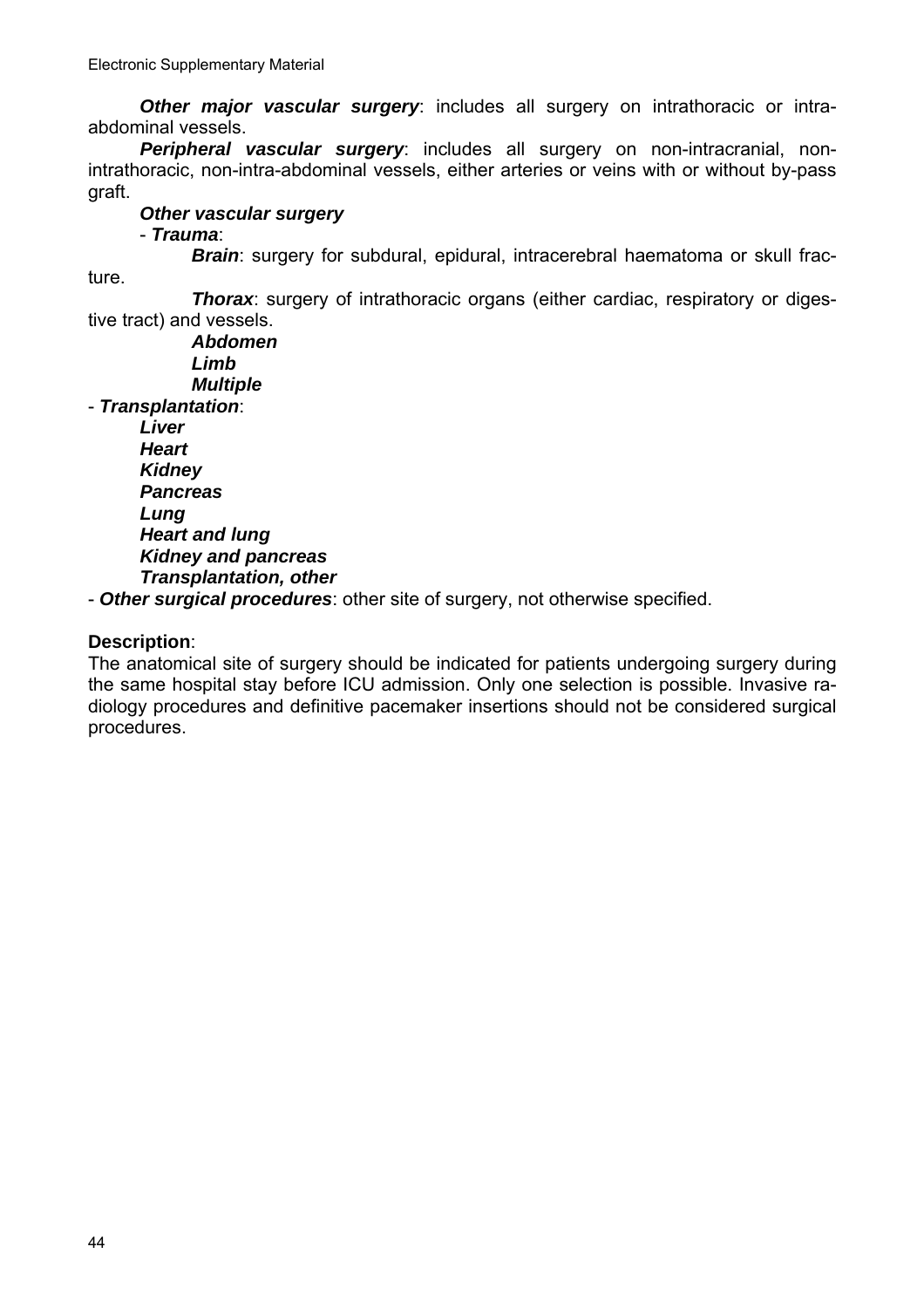## **ARTERIAL OXYGEN PARTIAL PRESSURE (LOWEST)**

#### **Name**:

Arterial oxygen partial pressure  $(PaO<sub>2</sub>)$ 

### **Format**:

Number (4 / 6.2)

**Unit**: mm Hg (kPa)

**Input**: Numerical input field

#### **Selection**:

Enter the value which, together with the FiO<sub>2</sub>, gives the lowest PaO<sub>2</sub>/FiO<sub>2</sub> ratio. When in doubt, enter the lowest measured value.

#### **Values**:

*Usual range*: 80 - 200 mm Hg (10.64 - 26.20 kPa) *Plausible range*: 40 - 300 mm Hg (5.32 - 39.9 kPa) *Storage range*: 0 - 900 mm Hg (0 - 119.7 kPa)

#### **Description**:

Oxygen partial pressure in the arterial blood, measured by blood gas analysis. This value should correspond in time to the value of the  $FiO<sub>2</sub>$  and the use of ventilatory support/mechanical ventilation.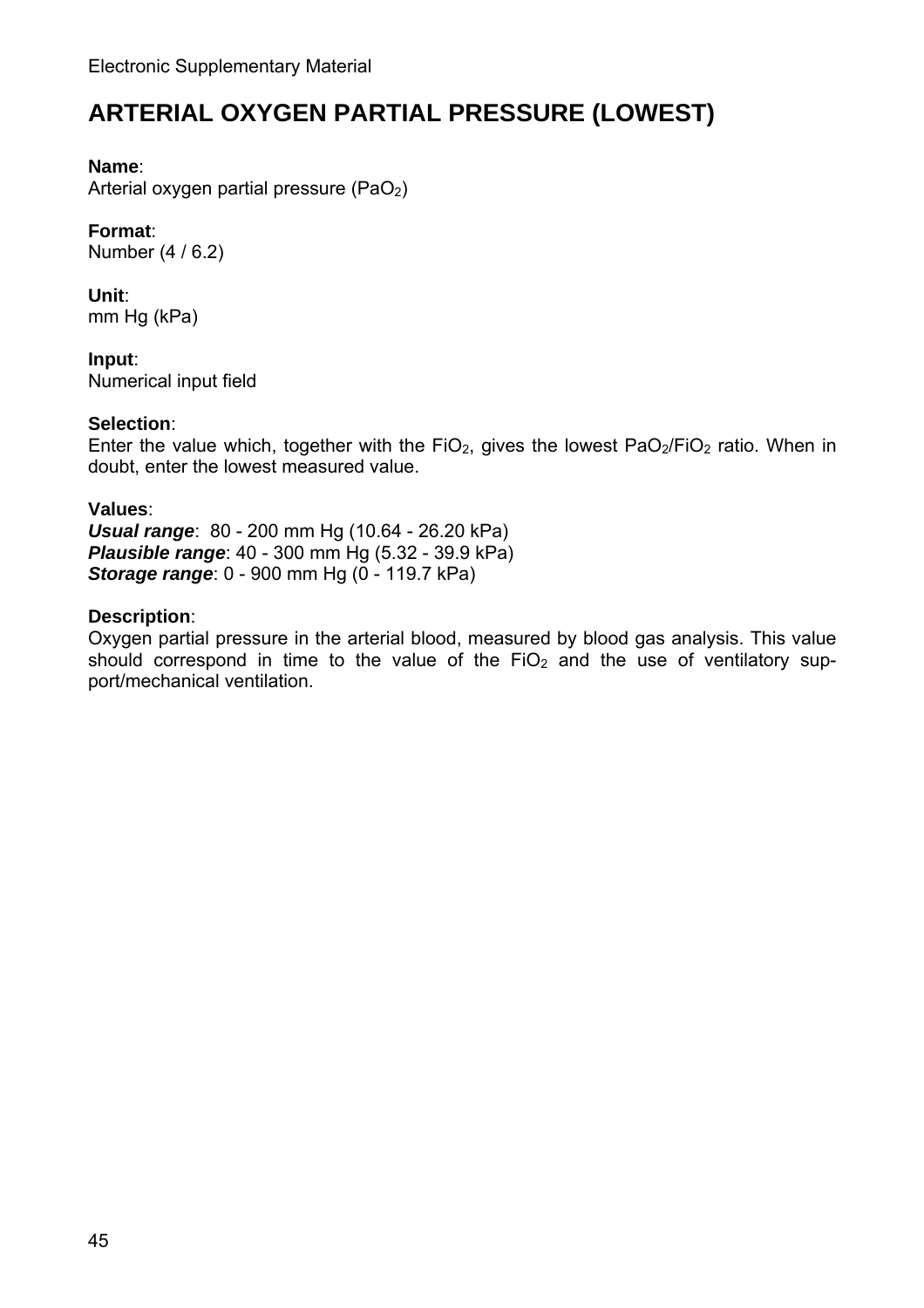## **BODY TEMPERATURE (HIGHEST)**

### **Name**:

Body temperature (highest)

### **Format**:

Number (4.1)

**Unit**: Degrees Celsius

**Input**: Numerical input field

**Selection**: Enter the highest measured body temperature.

#### **Values**:

*Usual range*: 36.0 - 38.5º Celsius *Plausible range*: 20 - 42º Celsius *Storage range*: 0 - 45º Celsius

#### **Description**:

Measurement of highest central body temperature. If possible, confirm measurements of peripheral temperature with measurements of core temperature (nasopharyngeal, tympanic, oesophageal, rectal, pulmonary artery), especially in the case of hypothermia. If using peripheral temperature, please add 0.5º C to the peripheral temperature.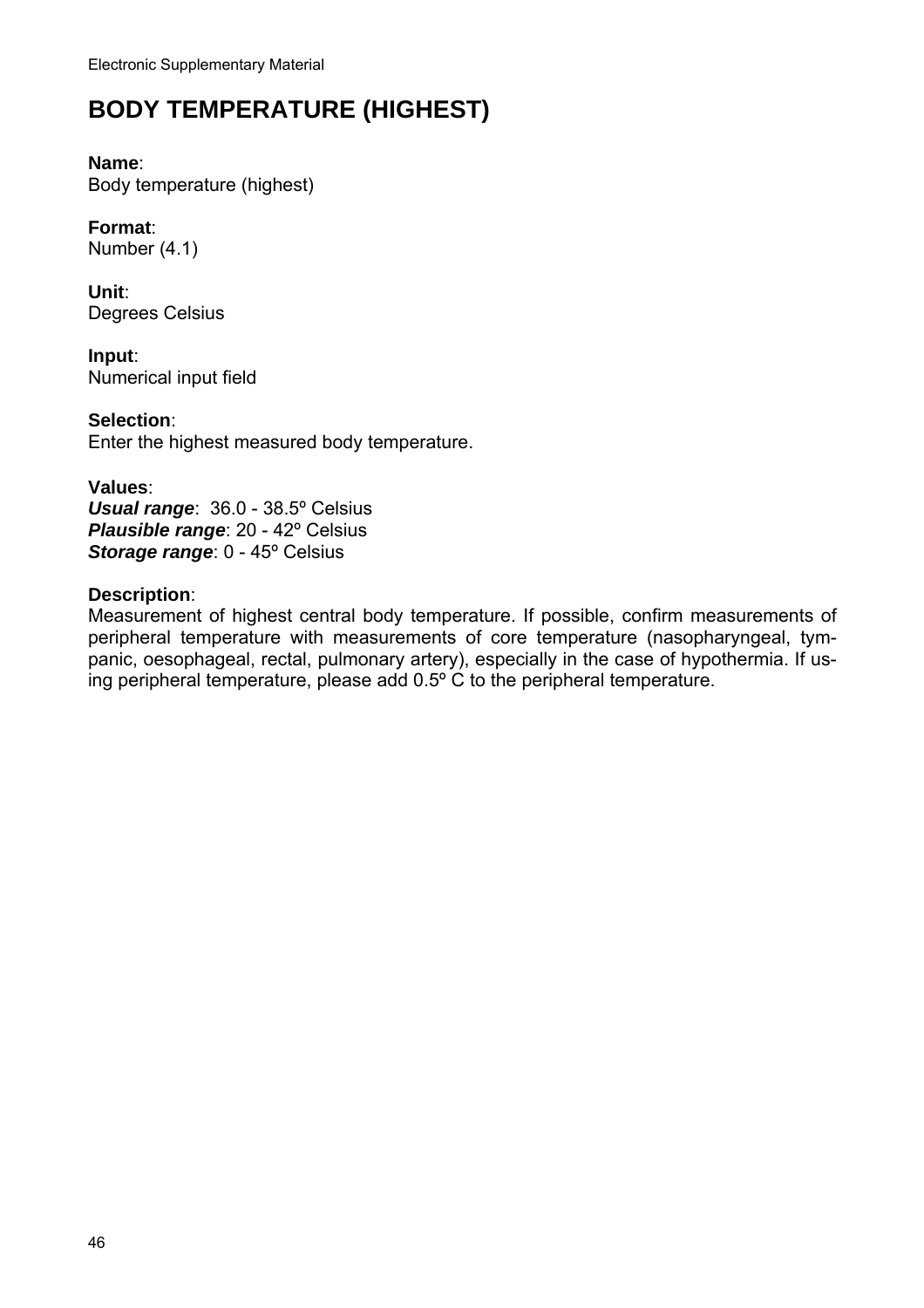## **CANCER THERAPY**

**Name**: Cancer therapy

#### **Format**:

Text

**Units**:

#### **Input**:

Multiple box; Single selection.

### **Description**:

Measurement of highest central body temperature. If possible, confirm measurements of peripheral temperature with measurements of core temperature (nasopharyngeal, tympanic, oesophageal, rectal, pulmonary artery), especially in the case of hypothermia. If using peripheral temperature, please add 0.5º C to the peripheral temperature.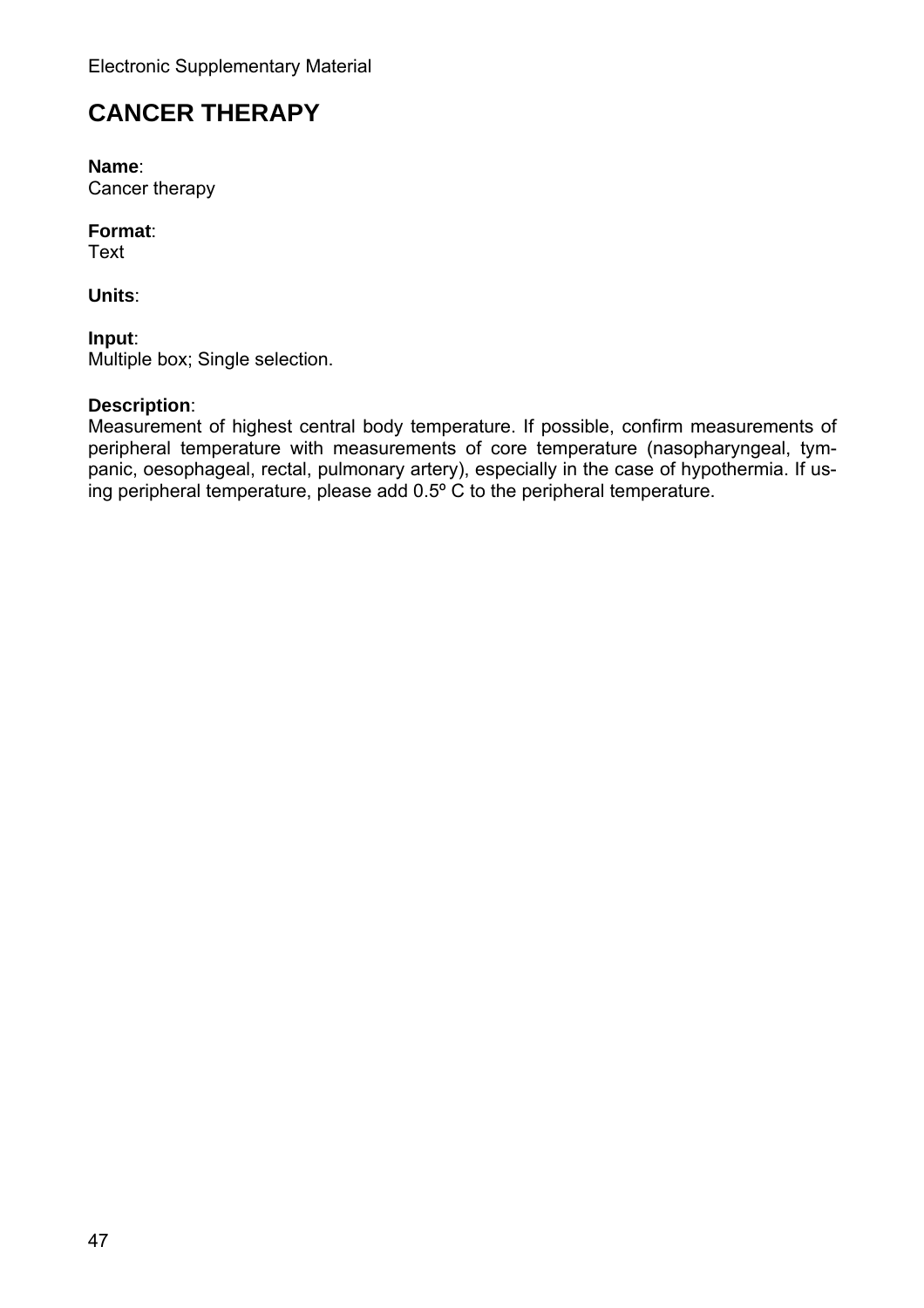## **CO-MORBIDITIES**

**Name**:

Co-Morbidities

#### **Format**:

Text

**Units**:

**Input**: Multiple box; Single selection.

#### **Selection**:

Yes/No (default) for each parameter from a list:

- *HIV positive* (no AIDS): The patient presents positive serology for HIV virus, but does not present, according to the CDC/WHO definitions, any AIDS-defining disease; CD4 cells, if measured, are usually greater than 200.

- *AIDS*: Patient meeting the CDC/WHO definitions for AIDS, such as an HIV-positive patient with clinical complications such as *Pneumocystis carinii* pneumonia, Kaposi's sarcoma, lymphoma, tuberculosis or toxoplasma infection, or CD4 cells, if measured, are usually lower than 200.

- *Steroid treatment*: Equal to or greater than 0.3 mg/kg prednisolone or an equivalent dosage of another corticosteroid, daily, in the 6 months prior to ICU admission. The exclusive use of topical steroids or steroids by inhalation is not included.

- *Radiotherapy*: In the 6 months prior to admission, externally administered radiotherapy, excluding radiotherapy for non-invasive skin tumours, enteral or parenteral radioisotope therapy, radioactive implants, radiotherapy for prevention of heterotopic bone formation.

- *Chemotherapy*: In the 6 months prior to admission, including immunosuppressing treatment for malignancy, vasculitis, rheumatoid arthritis or inflammatory bowel disease (excludes isolated treatment with steroids).

- *Immunosuppression, other*: The patient has a disease that is sufficiently advanced to suppress resistance to infection: e.g., severe malnutrition state, congenital immunohumoral or cellular immune deficiency state; excludes AIDS and HIV infection, metastatic cancer, haematological cancer, chemotherapy, radiotherapy, and treatment with steroids.

- *Metastatic cancer*: Cancer with proven distant (not regional lymph nodes) metastasis by surgery, computed tomography scan, or any other method.

- *Non-metastatic cancer*: cancer without proven distant (not regional lymph nodes) metastasis by surgery, computed tomography scan, or any other method.

- *Haematological cancer*: lymphoma, acute leukaemia or multiple myeloma.

- *Chronic renal failure*: chronic renal supportive therapy (either chronic haemodialysis, chronic hemofiltration or chronic peritoneal dialysis) for irreversible renal disease or history of chronic renal insufficiency at a sufficient level to provoke visceral effects.

- *Chronic pulmonary failure*: permanent shortness of breath on light activity, due to pulmonary disease (chronic restrictive or obstructive disease). Functionally, the patient is unable to work, to climb stairs or perform household duties. Should be scored also if there exists documented chronic hypoxia, hypercapnia, secondary polycythemia, severe pulmonary hypertension (>40 mmHg) or respiratory dependency.

- *COPD*: chronic obstructive pulmonary disease due to chronic bronchitis and/or emphysema.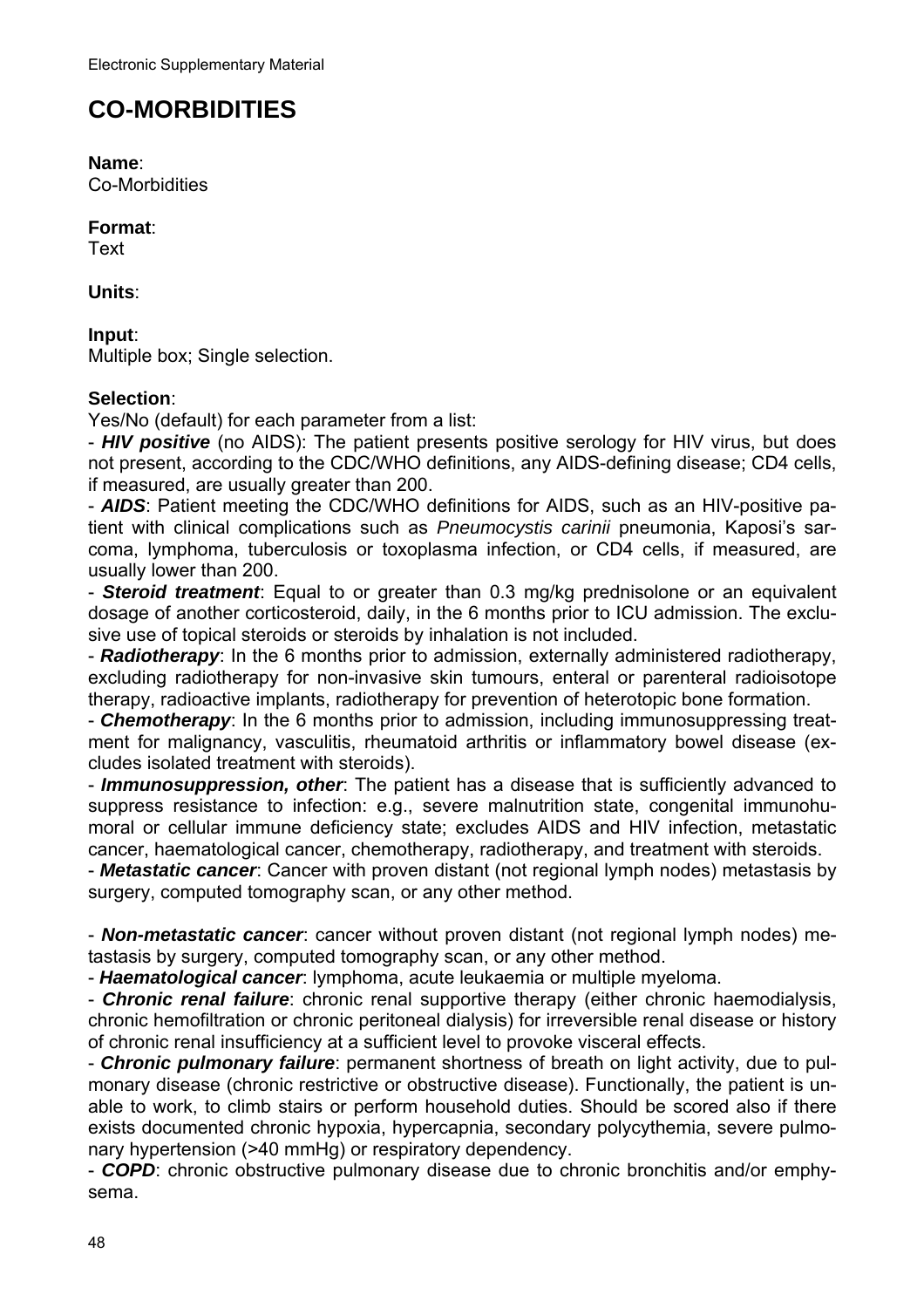- *Chronic heart failure, class II NYHA*: fatigue, dyspnoea or angina that appears with ordinary exertion. The patient does not present dyspnoea with the decubitus or symptoms at rest.

- *Chronic heart failure class III NYHA*: fatigue, dyspnoea or angina with a moderate level of activity (less-than-ordinary exertion).

- *Chronic heart failure class IV NYHA*: fatigue, dyspnoea or angina at rest, or at a minimum level of activity. Functionally, this patient cannot stand alone, walk slowly or dress without symptoms.

- *Cirrhosis*: documented by biopsy prior to admission/ at admission or clinical symptoms of portal hypertension: presence of oesophageal or gastric varices demonstrated by surgery, imaging or endoscopy or the demonstration of retrograde splenic-venous flow by ultrasound, history of variceal bleeding, prior episodes of hepatic failure/encephalopathy/coma.

- *Alcoholism*: alcohol intake to an extent that surpasses the social drinking custom, usually regular intake of more than 80 g of alcohol per day for at least 6 months prior to admission and responsible for clinical symptoms such as logorrhoea, encephalopathy, neurological disorders, nutritional diseases, or cirrhosis.

- *Arterial hypertension*: history of systolic blood pressure equal to or greater than 160 mm Hg and/or diastolic blood pressure equal to or greater than 95 mm Hg, treated or not treated.

- *Insulin-dependent diabetes*: patient needing daily injection(s) of insulin before ICU admission.

- *Non-insulin-dependent diabetes*: patient with prior diagnosis of diabetes mellitus, controlled with diet and/or drugs. The patient does not need daily injection(s) of insulin before ICU admission.

- *IV drug addict*: drug addiction with intravenous drugs (e.g., cocaine, opiates and derivatives) for at least 6 months prior to admission; patients who are in a methadone program, without any other drug consumption in the last 6 months, should not be considered.

#### **Description**:

Describes the presence or absence of specific pathological conditions, chosen from a list. The specified conditions should be present at hospital admission.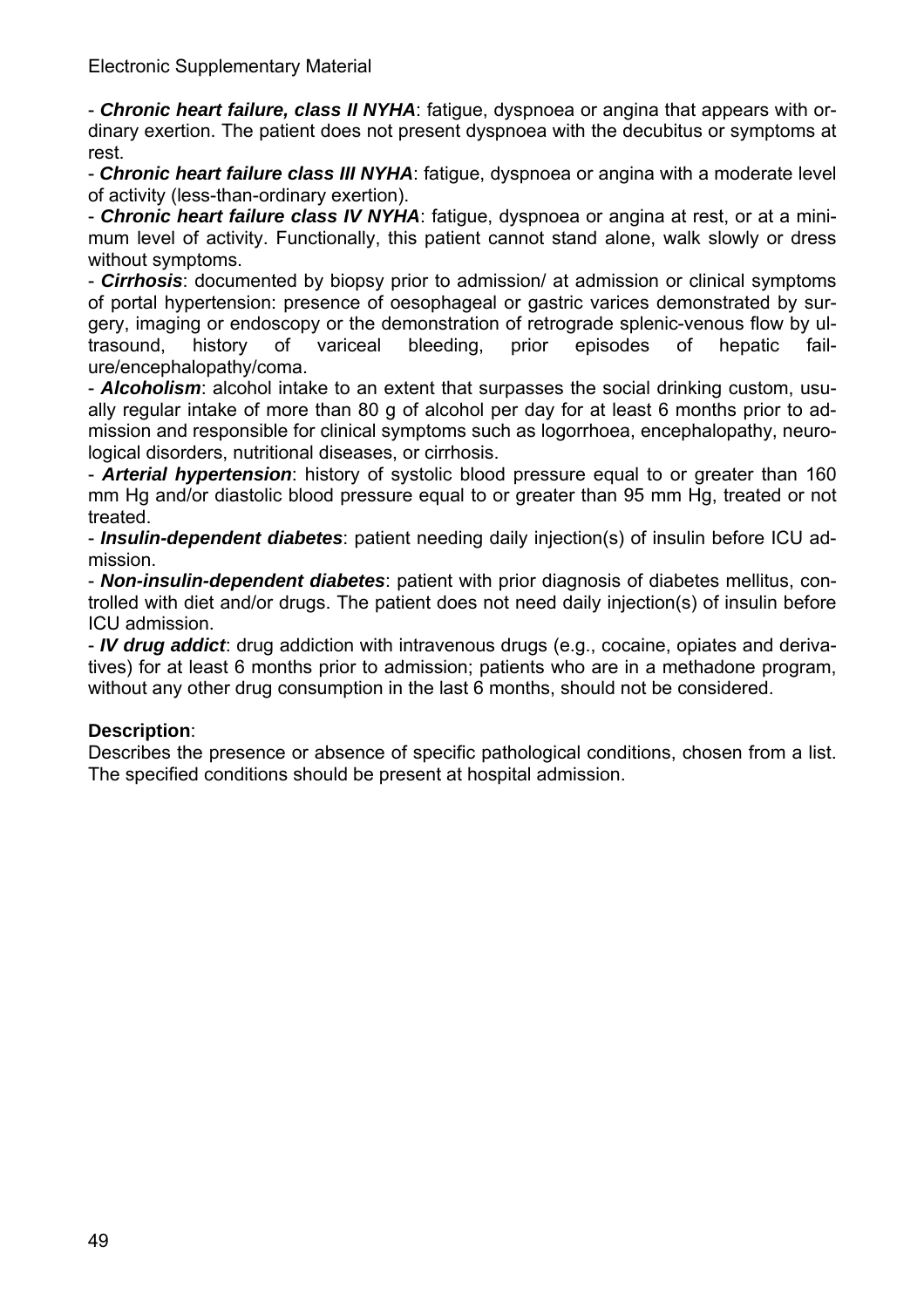# **CREATININE (HIGHEST)**

## **Name**:

Creatinine (highest)

**Format**: Number (7.2 / 6.1)

**Unit**: mg/dL (micromol/L)

**Input**: Numerical input field

### **Selection**:

Enter the highest measured creatinine value (independently from the concomitant use of extra-renal depuration techniques).

#### **Values**:

*Usual range*: 0.7 - 2.5 mg/dL (82.0 - 221.0 micromol/L) *Plausible range*: 0.2 - 15.0 mg/dL (17.7 - 1326 micromol/L) *Storage range*: 0 - 50.0 mg/dL (0 - 4420 micromol/L)

**Description**: Laboratory measurement in the arterial or venous blood.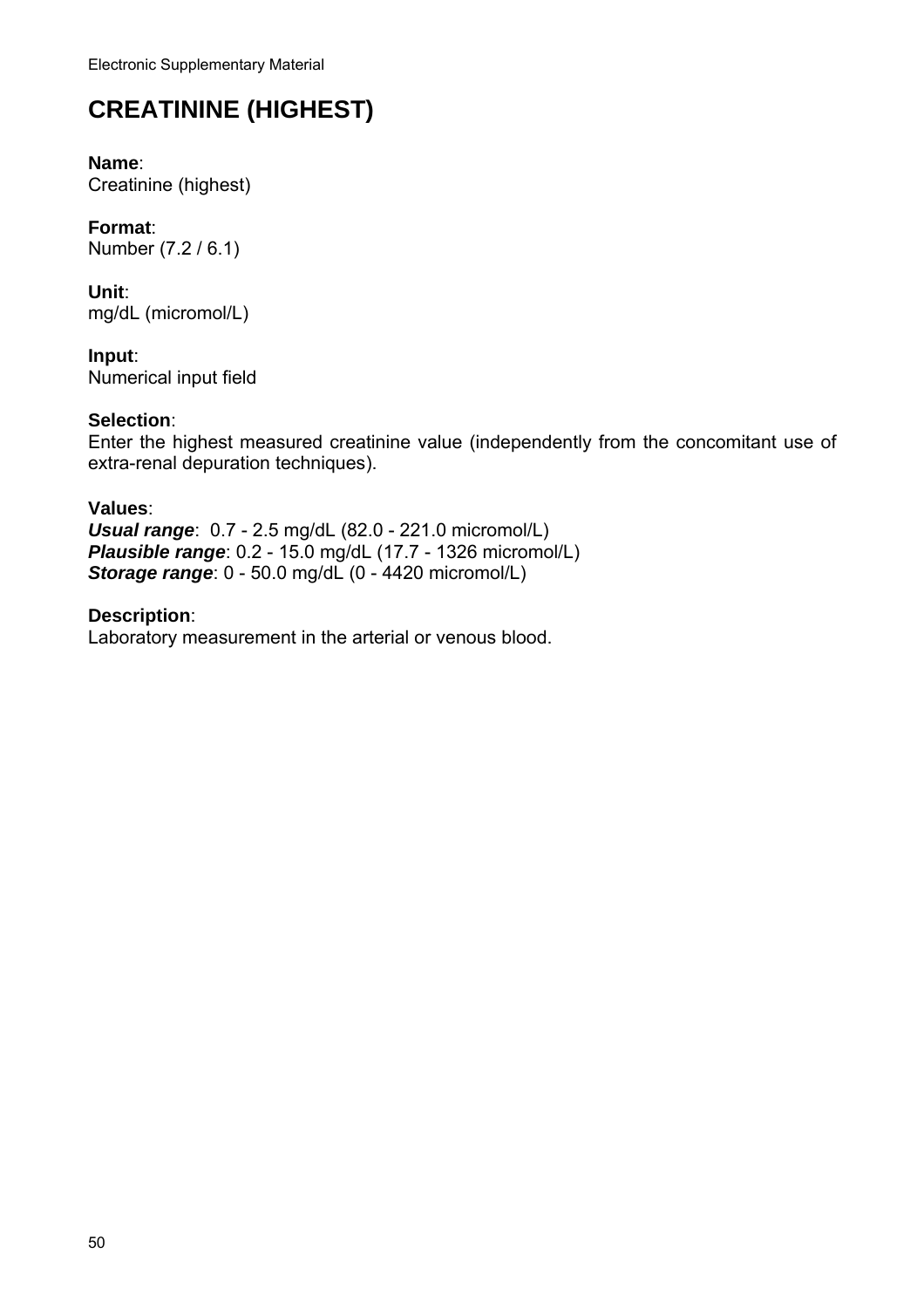## **ESTIMATED GLASGOW COMA SCALE, EYE RESPONSE**

#### **Name**:

Estimated Glasgow coma scale: eye response

### **Format**:

Number (1)

## **Unit**:

**Points** 

#### **Input**:

Combo box; Single selection.

**Selection**: Selection from a list. All entered values (eye, motor, verbal response) have to be from one measurement. When several measurements were recorded, please enter the one with the lowest measurement.

This GCS has to be recorded for the sedated and paralysed patients only. Record the response as it was before sedation / relaxation was started. If the proper values are unknown, please use an estimate, based on the last observations.

#### - *Spontaneously*

- *To verbal commands*
- *To pain*
- *None*

#### **Description**:

Best eye response, measured in a sedated/paralysed patient.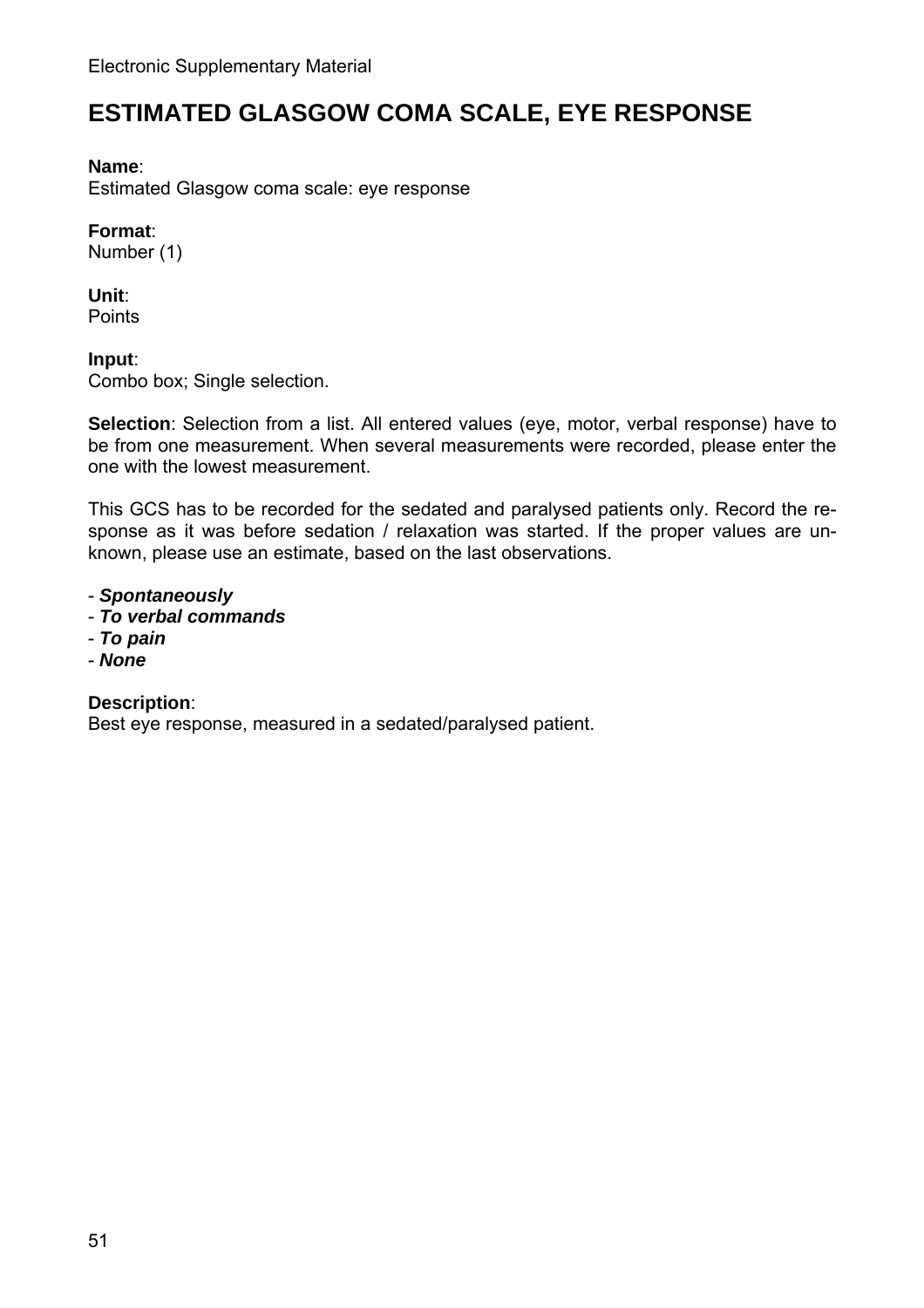## **ESTIMATED GLASGOW COMA SCALE, MOTOR RESPONSE**

#### **Name**:

Estimated Glasgow coma scale: motor response

#### **Format**:

Number (1)

## **Unit**:

**Points** 

#### **Input**:

Combo box; Single selection.

#### **Selection**:

Selection from a list. All entered values (eye, motor, verbal response) have to be from one measurement. When several measurements were recorded, please enter the one with the lowest measurement.

This GCS has to be recorded for the sedated and paralysed patients only. Record the response as it was before sedation / relaxation was started. If the proper values are unknown, please use an estimate, based on the last observations.

- *Obeys verbal*
- *Localises pain*
- *Flexion withdrawal*
- *Flexion (decortication)*
- *Extension (decerebration)*
- *No response (flaccid)*

#### **Description**:

Best motor reaction measured in a sedated/paralysed patient.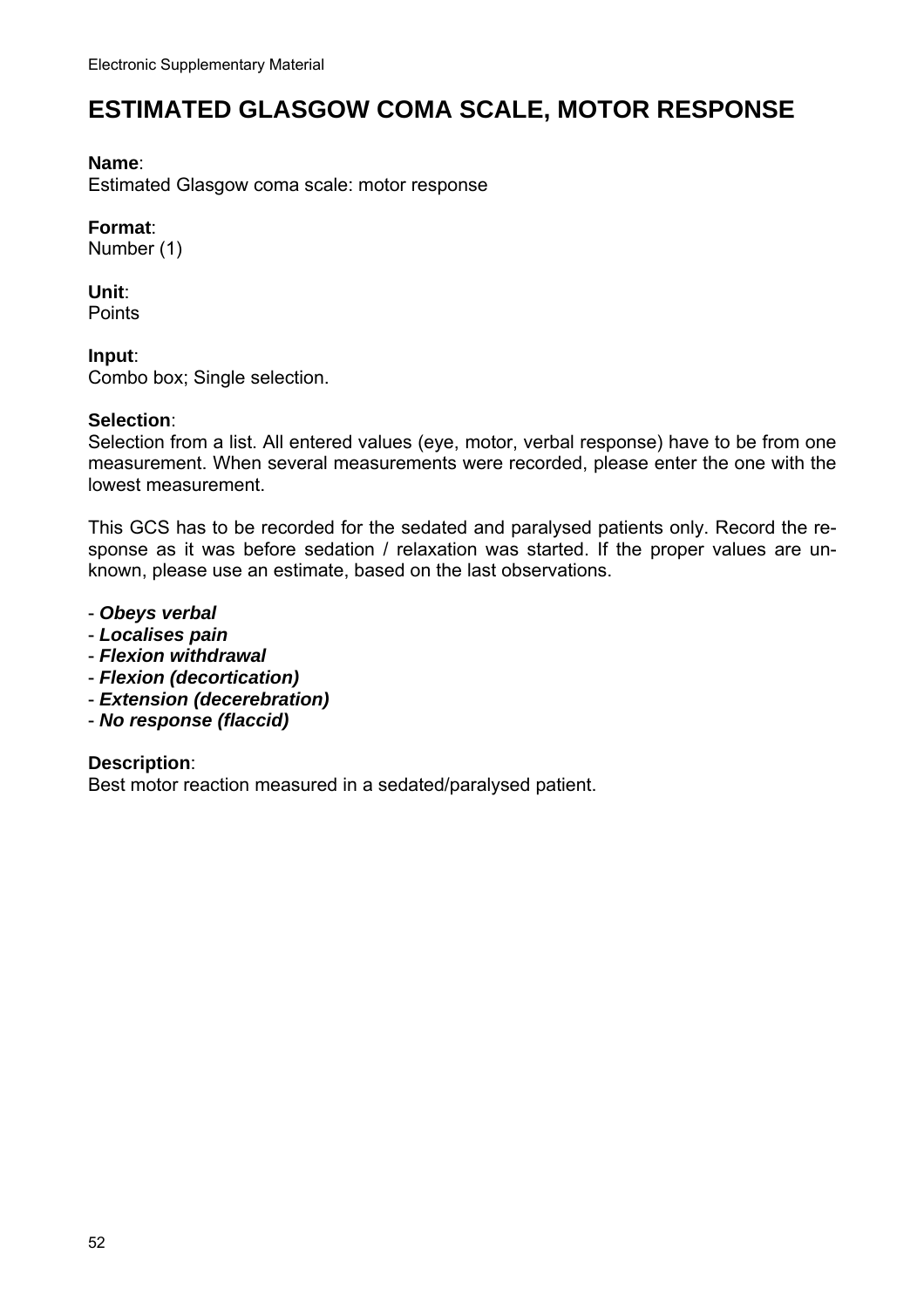## **ESTIMATED GLASGOW COMA SCALE, VERBAL RESPONSE**

#### **Name**:

Estimated Glasgow coma scale: verbal response

#### **Format**:

Number, 1

#### **Unit**:

**Points** 

#### **Input**:

Combo box; Single selection.

#### **Selection**:

Selection from a list. All entered values (eye, motor, verbal response) have to be from one measurement. When several measurements were recorded, please enter the one with the lowest measurement.

This GCS has to be recorded for the sedated and paralysed patients only. Record the response as it was before sedation / relaxation was started. If the proper values are unknown, please use an estimate, based on the last observations.

- *Oriented and converses*
- *Disoriented and converses*
- *Inappropriate words*
- *Incomprehensible words*
- *No verbal response*

#### **Description**:

Best verbal response measured in a sedated/paralysed patient.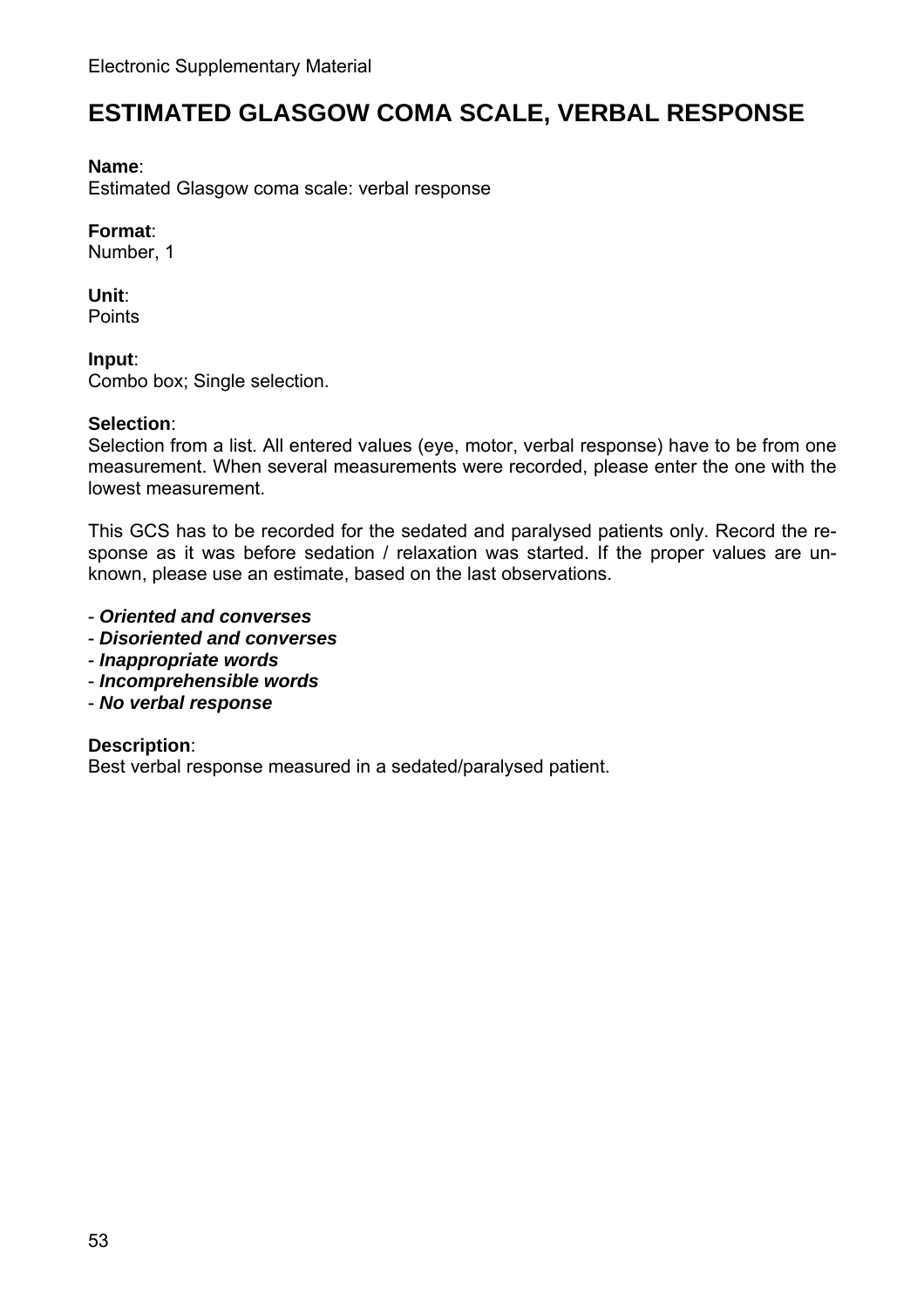## **ESTIMATED GLASGOW COMA SCALE, TOTAL**

#### **Name**:

Estimated Glasgow Coma Scale: Total

#### **Format**:

Number, 1

**Unit**: Points

**Input**: No input required.

#### **Selection**:

No selection possible.

#### **Description**:

Sum of the three sub-scores: Estimated Glasgow Coma Scale: eye response, Estimated Glasgow Coma Scale: motor response, Estimated Glasgow Coma Scale: verbal response;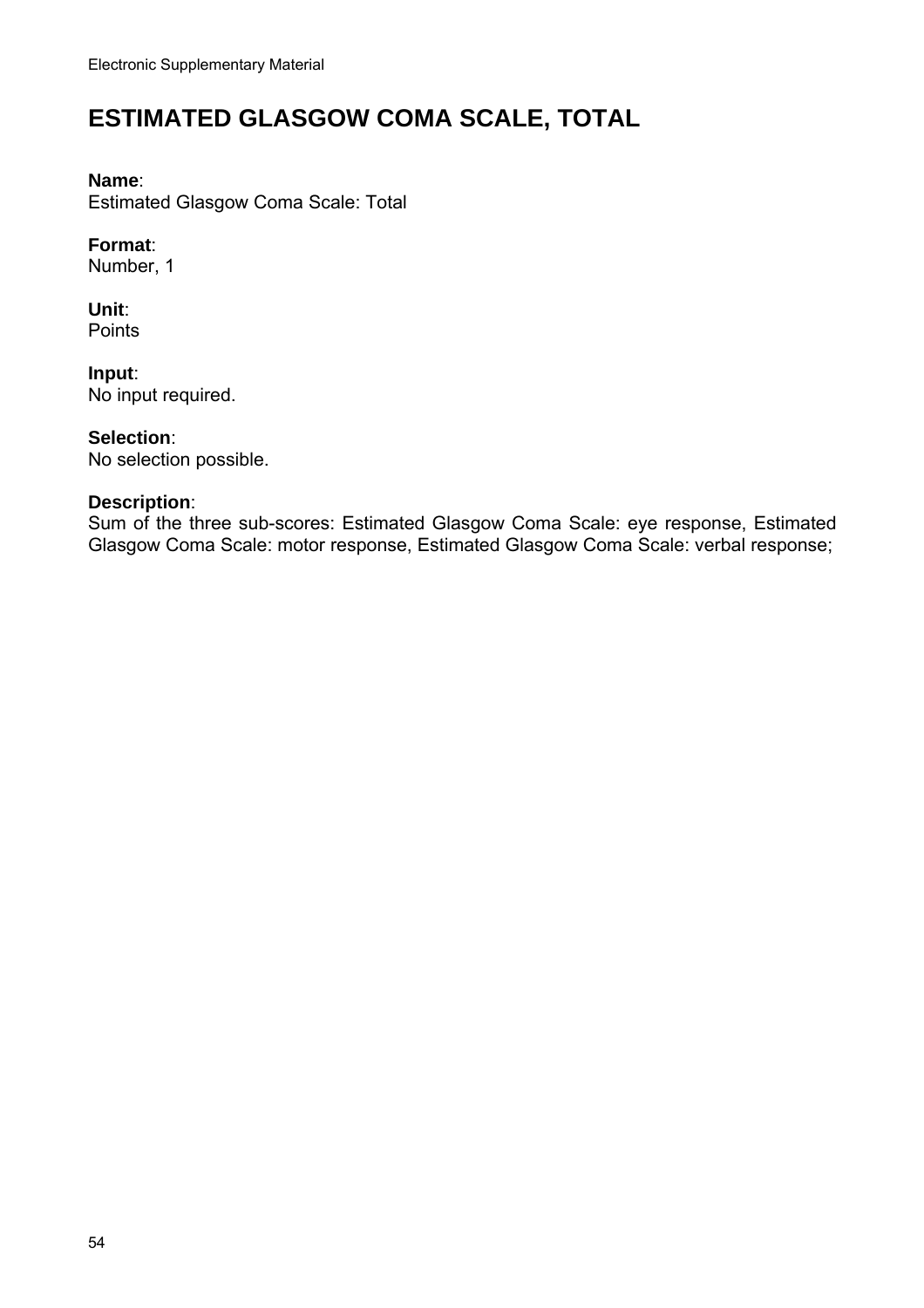## **HEART RATE (HIGHEST)**

**Name**: Heart rate: highest

**Format**: Number (3)

**Unit**: beats/minute

**Input**: Numerical input field

**Selection**: Enter the highest measured heart rate.

**Values**: *Usual range*: 50 - 120 beats/minute *Plausible range*: 40 - 240 beats/minute *Storage range*: 0 - 600 beats/minute

#### **Description**:

In the case of patients with a distinct atrial and ventricular rate, the number corresponding to the ventricular rate should be entered.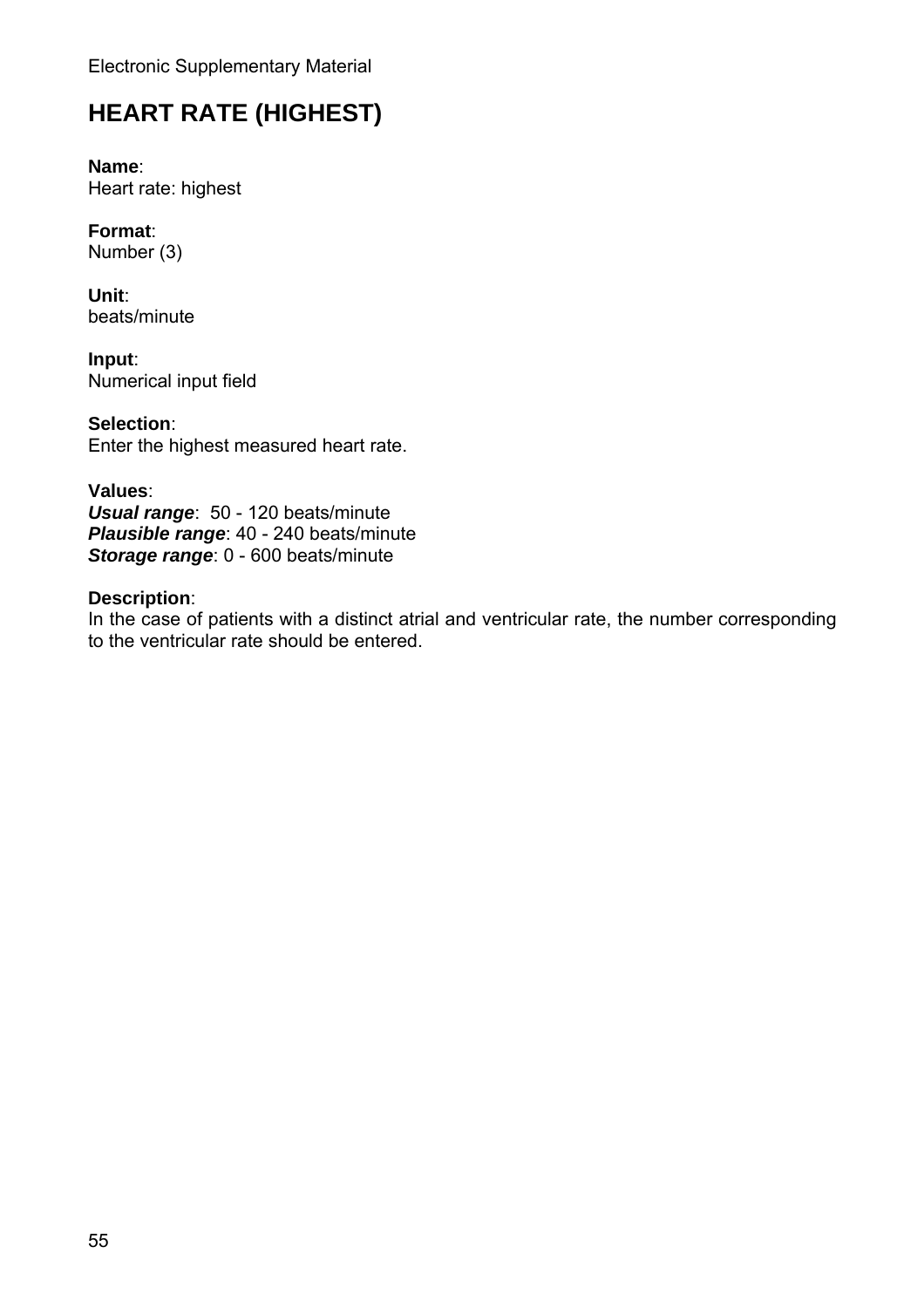## **HOSPITAL ADMISSION - DATE AND TIME**

#### **Name**:

Hospital admission: date and time

#### **Format**:

Date/time (dd.mm.yyyy / hh.mm)

**Units**:

**Input**: Date/time input field

**Selection**: Date/time

**Value**: *Usual range*: 01.01.2002 / 00.00 *Plausible range*: 01.01.2002 / 00.00 *Storage range*: 01.01.1990 / 00.00

#### **Description**:

Date and time of hospital admission. If the patient was admitted to more than one hospital before ICU admission, use the first hospital admission as the time of hospital entry.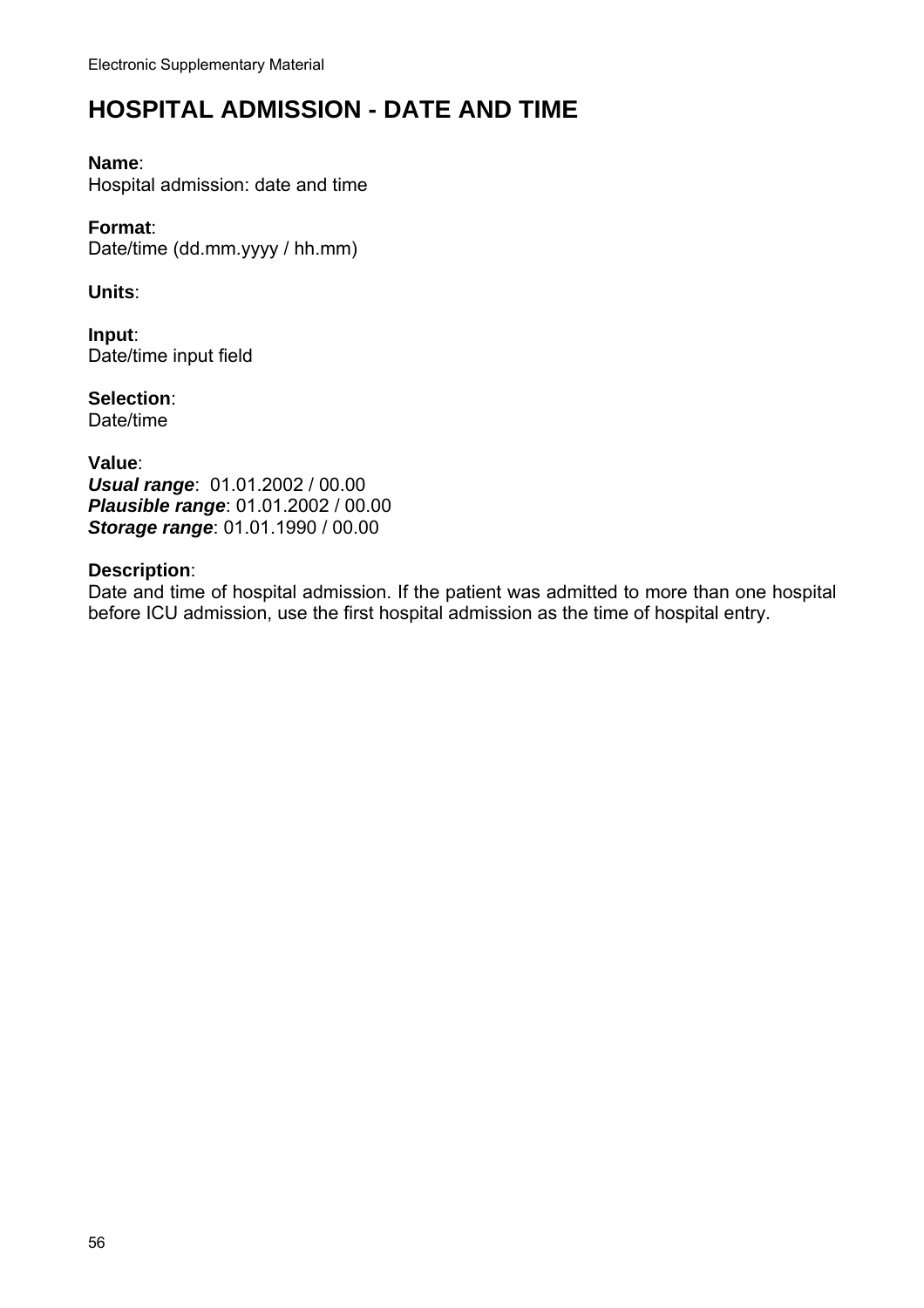## **HOSPITAL DISCHARGE - VITAL STATUS**

#### **Name**:

Hospital discharge: vital status

### **Format**:

Number (1)

#### **Units**:

**Input**:

Combo box; Single selection.

### **Selection**:

Selection from the list. Enter the vital status of the patient at discharge from the hospital:

- *Alive*
- *Dead*
- *Still in the hospital*
- *Unknown*

### **Description**:

Vital status at hospital discharge. Should only be recorded for patients alive at ICU discharge. If the patient has been discharged to another acute hospital, he/she should be followed and the final vital status registered.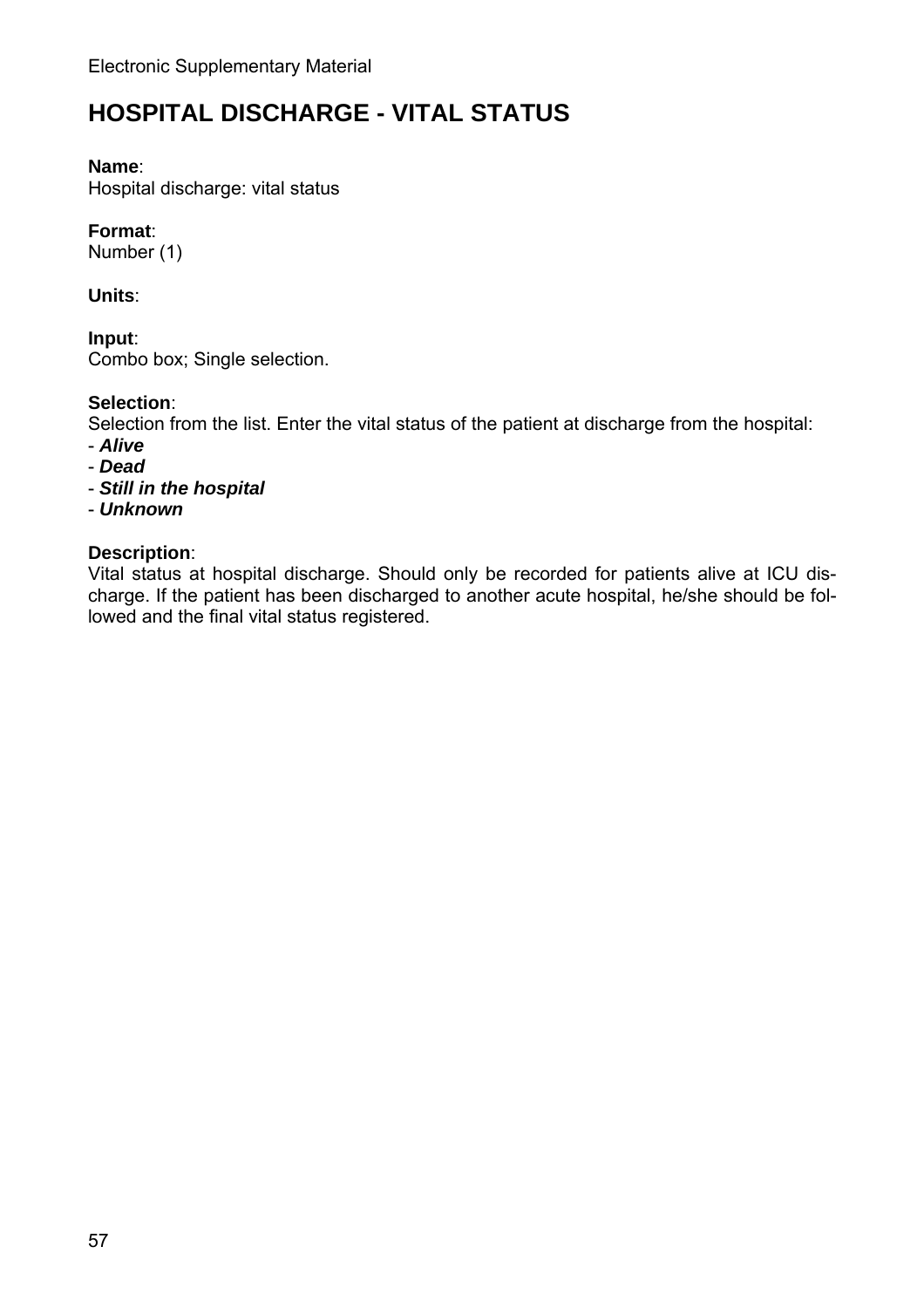## **HYDROGEN ION CONCENTRATION (LOWEST)**

#### **Name**:

Hydrogen ion concentration: pH (lowest)

#### **Format**:

Number (5.3)

**Unit**:

**Input**: Numerical input field

**Selection**: Enter the lowest measured pH value.

**Values**: *Usual range*: 7.36 - 7.44 *Plausible range*: 6.50 - 7.70 *Storage range*: 6.00 - 8.00

**Description**: Laboratory measurement, either from the arterial or the venous blood.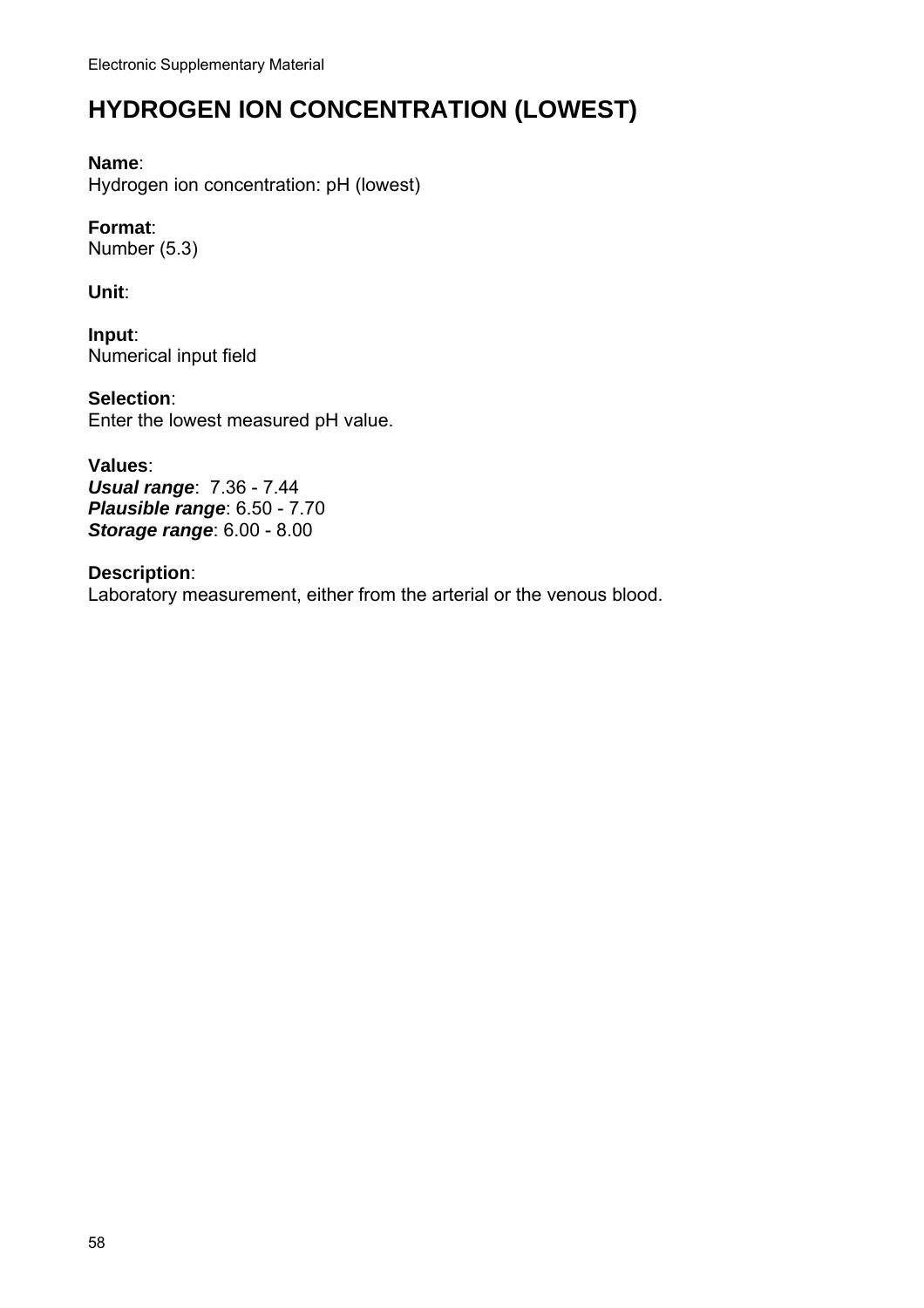## **ICU ADMISSION - DATE AND TIME**

#### **Name**:

ICU admission: date and time

### **Format**:

Date / Time (dd.mm.yyyy / hh.mm)

### **Units**:

**Input**: Date/time input field

**Selection**: Date / time input field

**Value**: *Usual range*: 01.01.2002 / 00.00 *Plausible range*: 01.01.2002 / 00.00 *Storage range*: 01.01.1990 / 00.00

#### **Description**:

Date and time of ICU admission. The registered value should not be earlier than the value registered for hospital admission.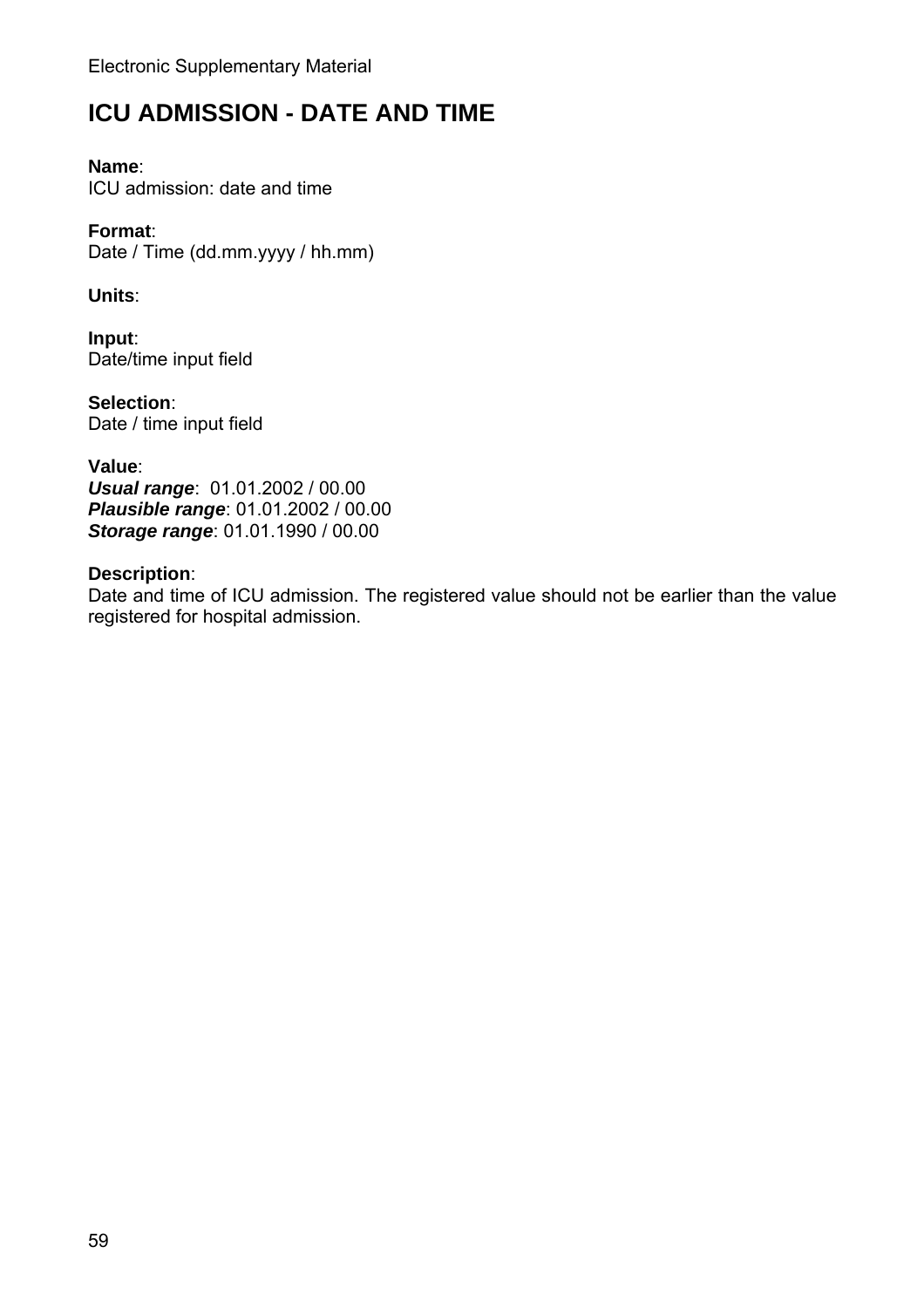## **ICU ADMISSION - PLANNED OR UNPLANNED**

#### **Name**:

ICU admission: planned / unplanned

#### **Format**:

Number (1)

**Units**:

**Input**: Combo box; Single selection.

#### **Selection**:

Selection from the list:

- *Planned*: patients whose admission was planned at least 12 hours in advance.

- *Unplanned*: patients whose admission was unplanned or planned less than 12 hours in advance.

#### **Description**:

Planned/unplanned status of the decision to admit a patient to the ICU.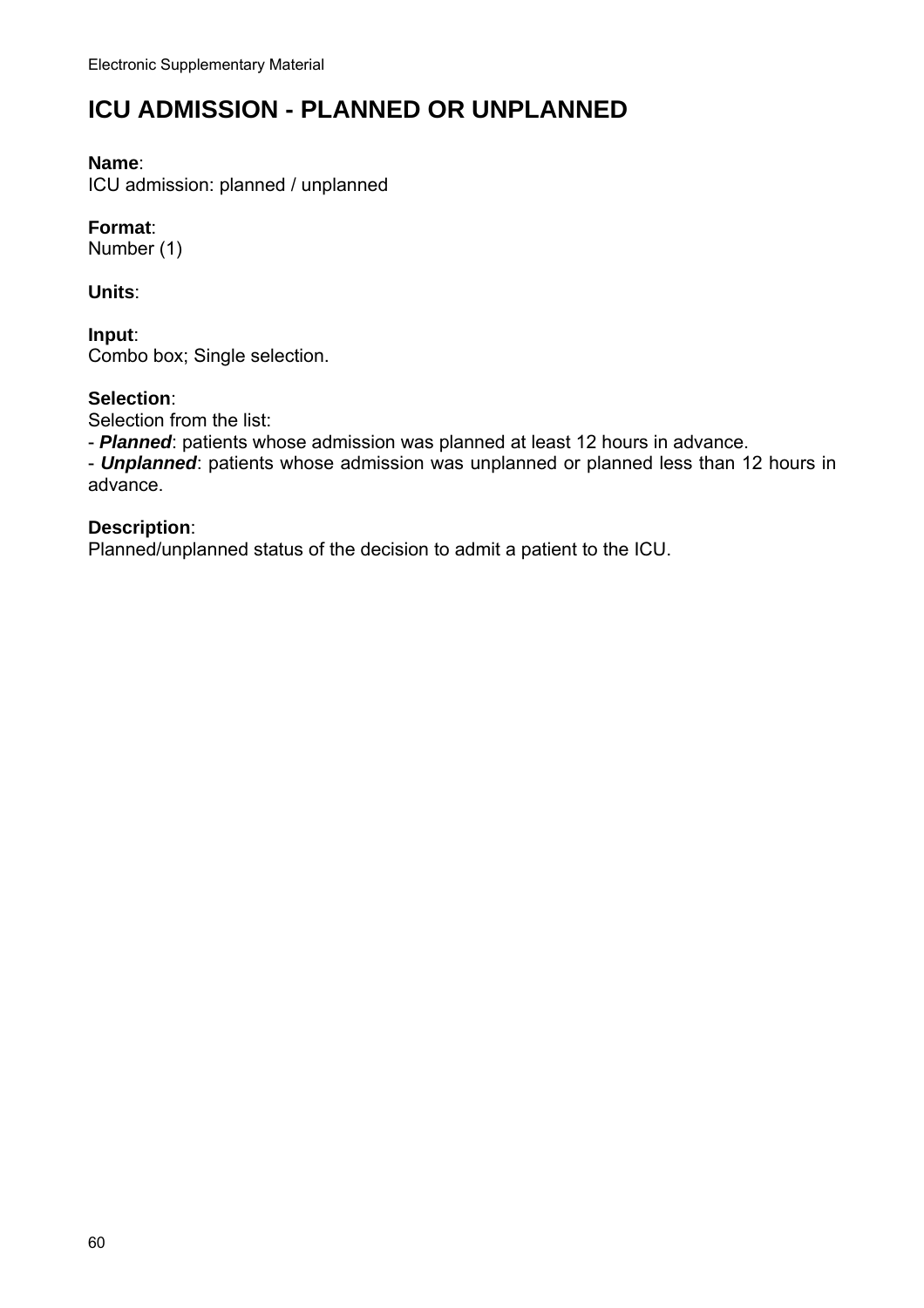## **ICU DISCHARGE - PLANNED OR UNPLANNED**

#### **Name**:

ICU discharge: planned / unplanned

#### **Format**:

Number (1)

### **Units**:

**Input**: Combo box; Single selection.

#### **Selection**:

Selection from the list:

- *Planned*: patients whose discharge was planned at least 12 hours in advance.

- *Unplanned*: patients whose discharge was unplanned or planned less than 12 hours in advance.

#### **Description**:

Planned/unplanned status of the decision to discharge the patient from the ICU. Should only be recorded for patients alive at ICU discharge.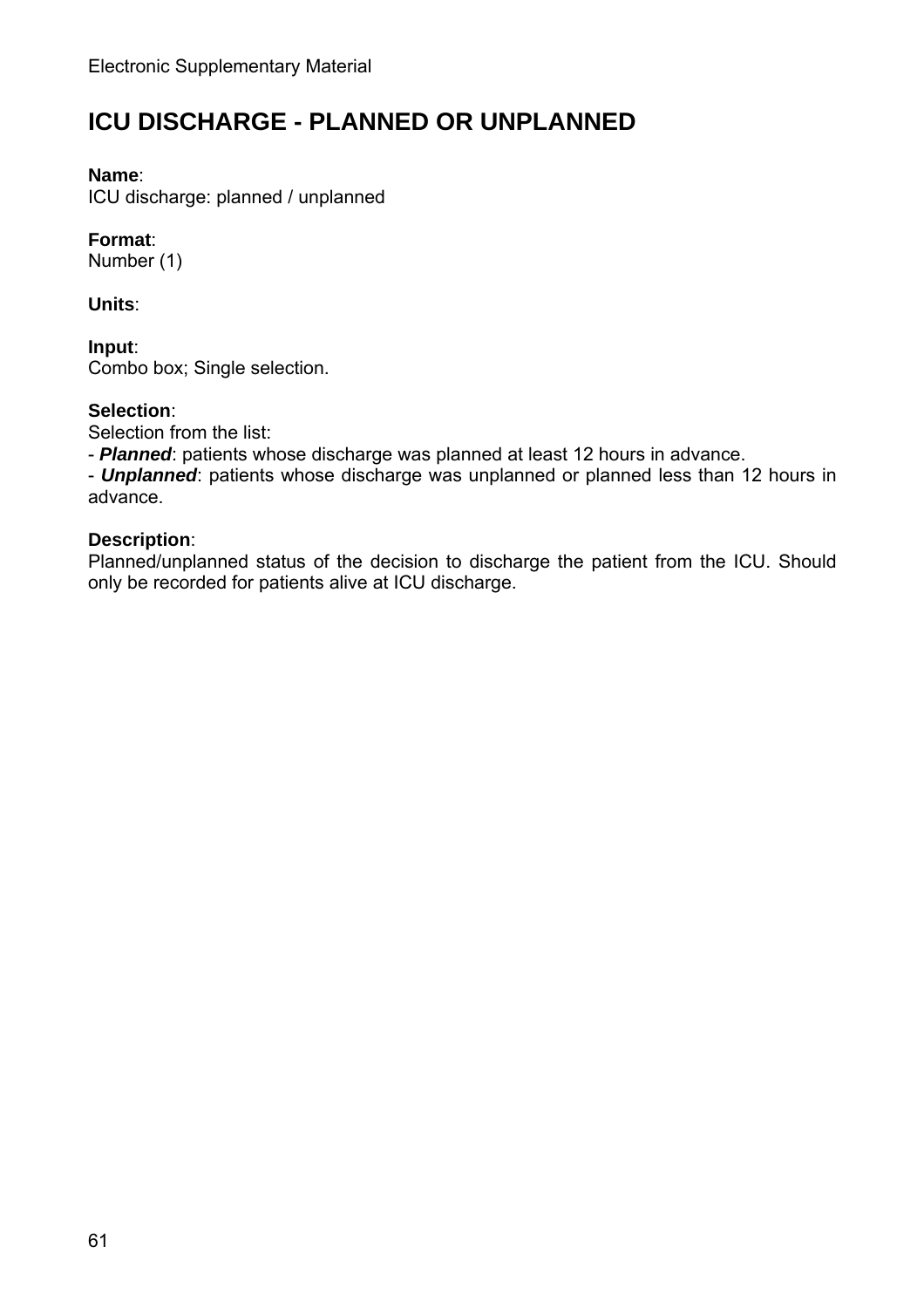## **ICU DISCHARGE - VITAL STATUS**

#### **Name**:

ICU discharge: vital status

#### **Format**:

Number (1)

#### **Units**:

**Input**: Combo box; Single selection.

#### **Selection**:

Selection from the list. Enter the vital status of the patient at discharge from the ICU:

- *Alive*
- *Dead*
- *Still in the ICU*

## **Description**:

Vital status at ICU discharge.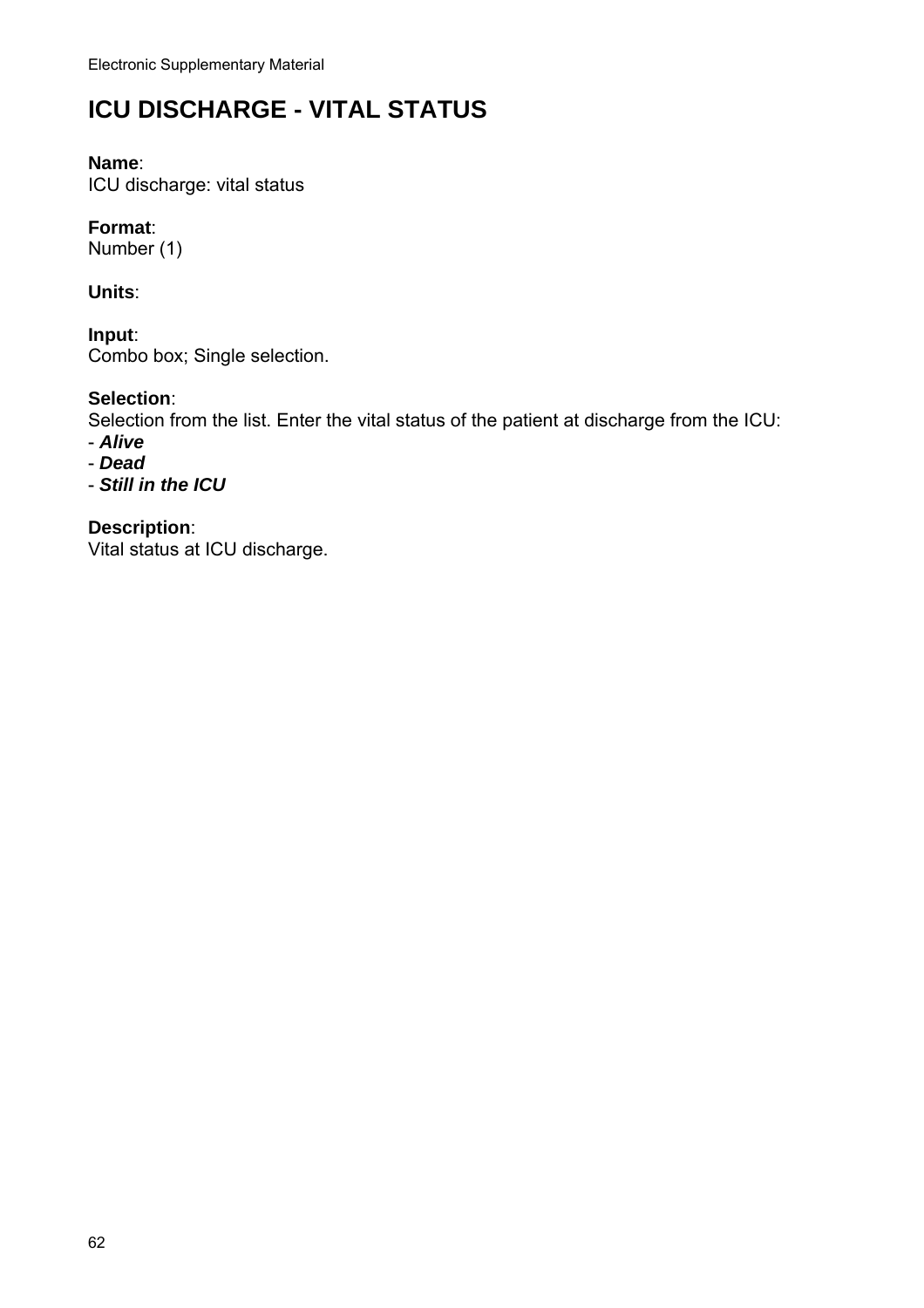## **INSPIRATORY OXYGEN CONCENTRATION**

#### **Name**:

Inspiratory oxygen concentration  $(FiO<sub>2</sub>)$ 

### **Format**:

Number (3)

### **Unit**:

%

**Input**: Numerical input field.

### **Selection**:

Enter the measured inspiratory oxygen concentration, corresponding to the same arterial blood gases analysis used for the measurement of  $PaO<sub>2</sub>$ . In each case, the value that results in the lowest  $PaO<sub>2</sub>/FiO<sub>2</sub>$  ratio should be selected.

#### **Values**:

*Usual range*: 21 - 60 % *Plausible range*: 21 - 100 % *Storage range*: 10 - 100%

#### **Description**:

Inspiratory oxygen concentration in the inspiratory gas.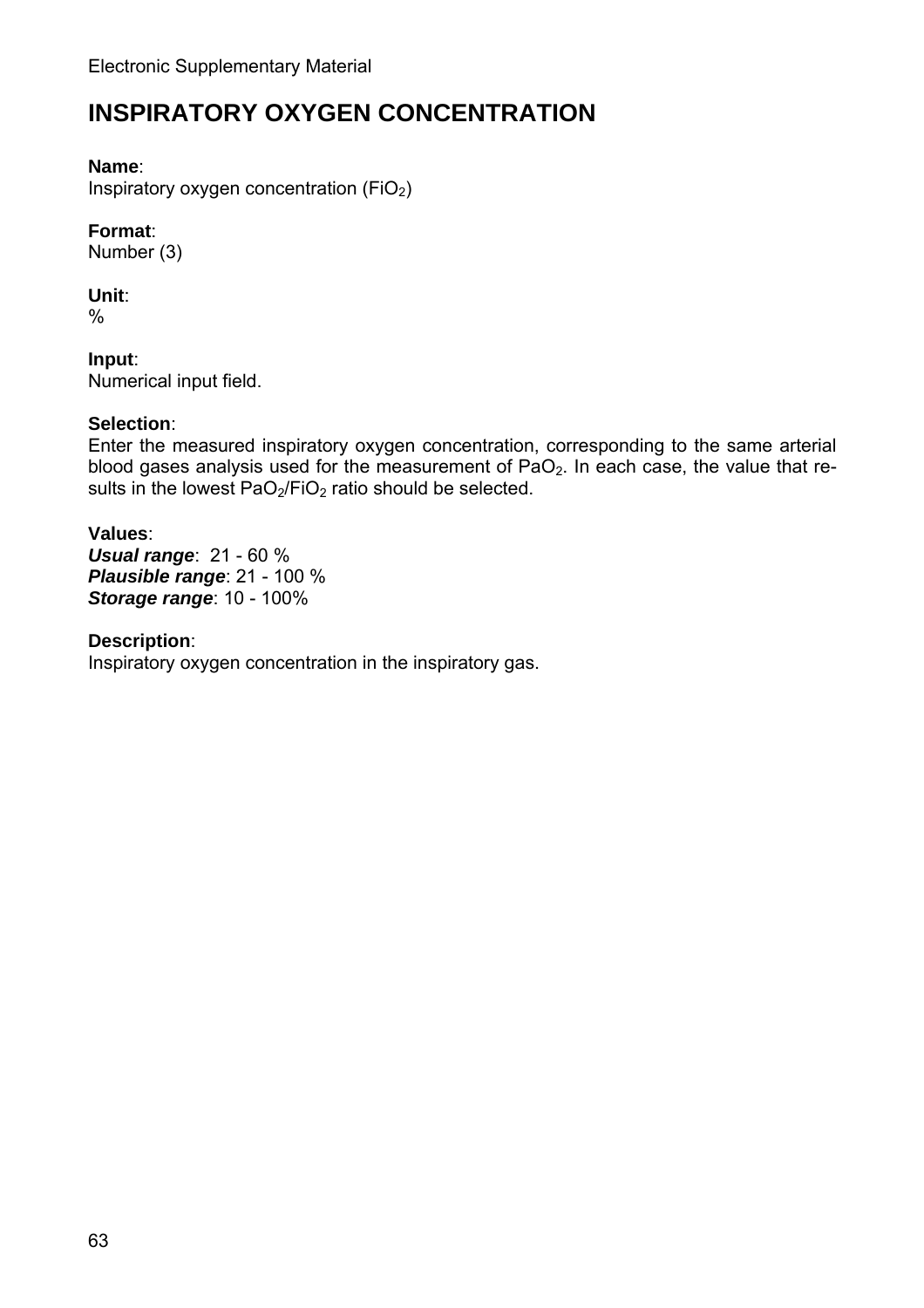## **INTRA-HOSPITAL LOCATION BEFORE ICU ADMISSION**

#### **Name**:

Intra-hospital location before ICU admission.

#### **Format**:

Number (1)

**Units**:

**Input**: Combo box; Single selection.

#### **Selection**:

Selection from a list:

- *Ward*: the patient was admitted to the ICU from a regular medical or surgical ward;

- *Emergency room*: the patient was admitted to the ICU from the emergency room;

- *Other ICU*: the patient was admitted to the ICU from another ICU, located on the same hospital or in another hospital;

- *Intermediate Care Unit / High-dependency Unit*: the patient was admitted to the ICU from an Intermediate Care Unit / High-dependency Unit, located in the same hospital or in another hospital;

- *Operative room*: the patient was admitted to the ICU from the operative room;

- *Recovery room*: the patient was admitted to the ICU from the recovery room or the postanaesthesia recovery room;

- *Other*: the patient was admitted to the ICU from other locations.

#### **Description**:

Location from which the patient was admitted to the ICU.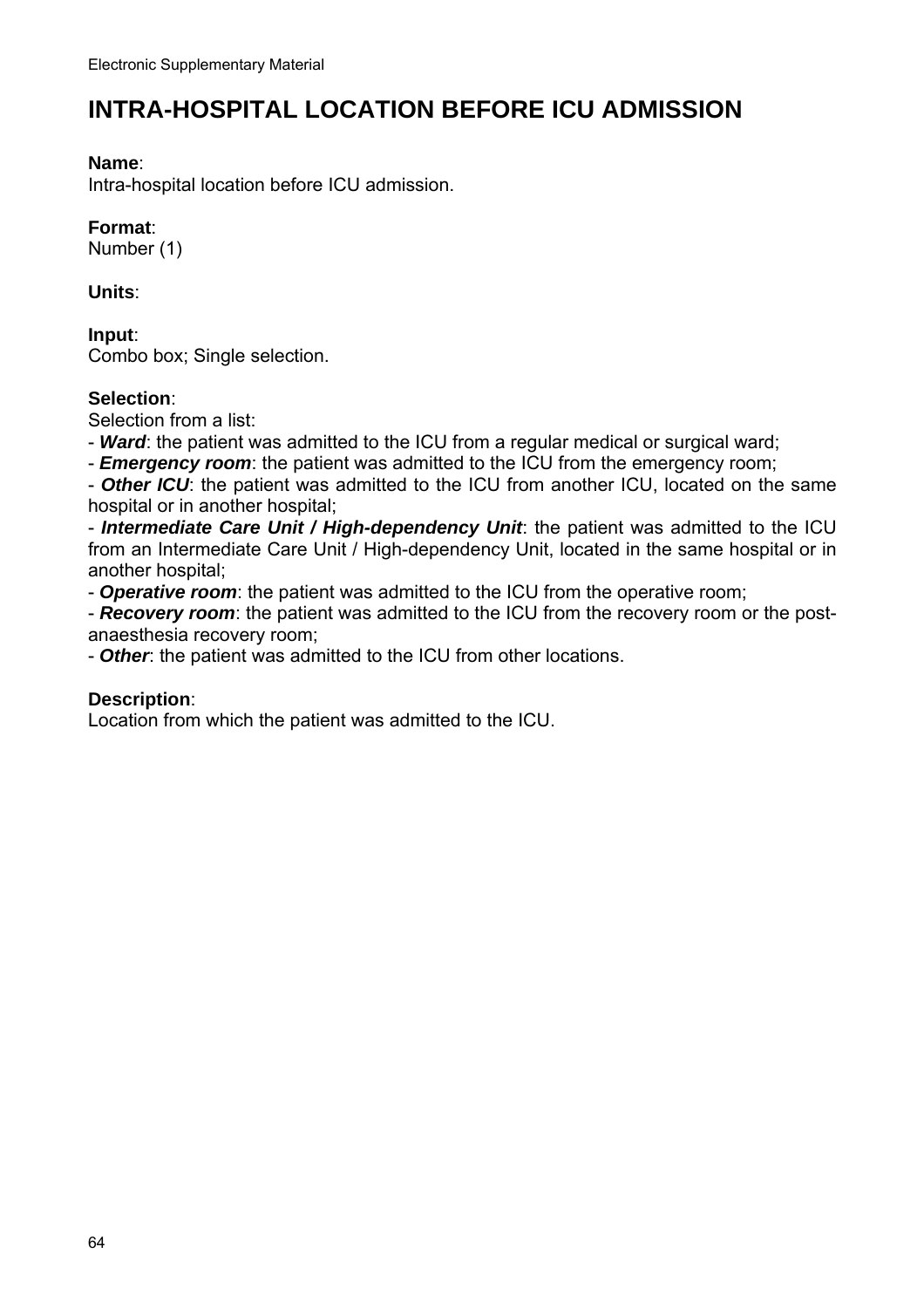# **LEUKOCYTES (HIGHEST)**

**Name**: Leukocytes: highest

**Format**: Number (8.1)

**Unit**: G/L, Cells x 10 $^3$  / mm $^3$ 

**Input**: Numerical input field

### **Selection**:

Enter the highest measured WBC count. Enter the actual value, regardless of steroids, inotropes or splenectomy.

#### **Values**:

*Usual range*: 4.0 - 15.0 G/L *Plausible range*: 1.0 - 40.0 G/L *Storage range*: 0 - 999.0 G/L

**Description**: Laboratory measurement in the arterial or venous blood.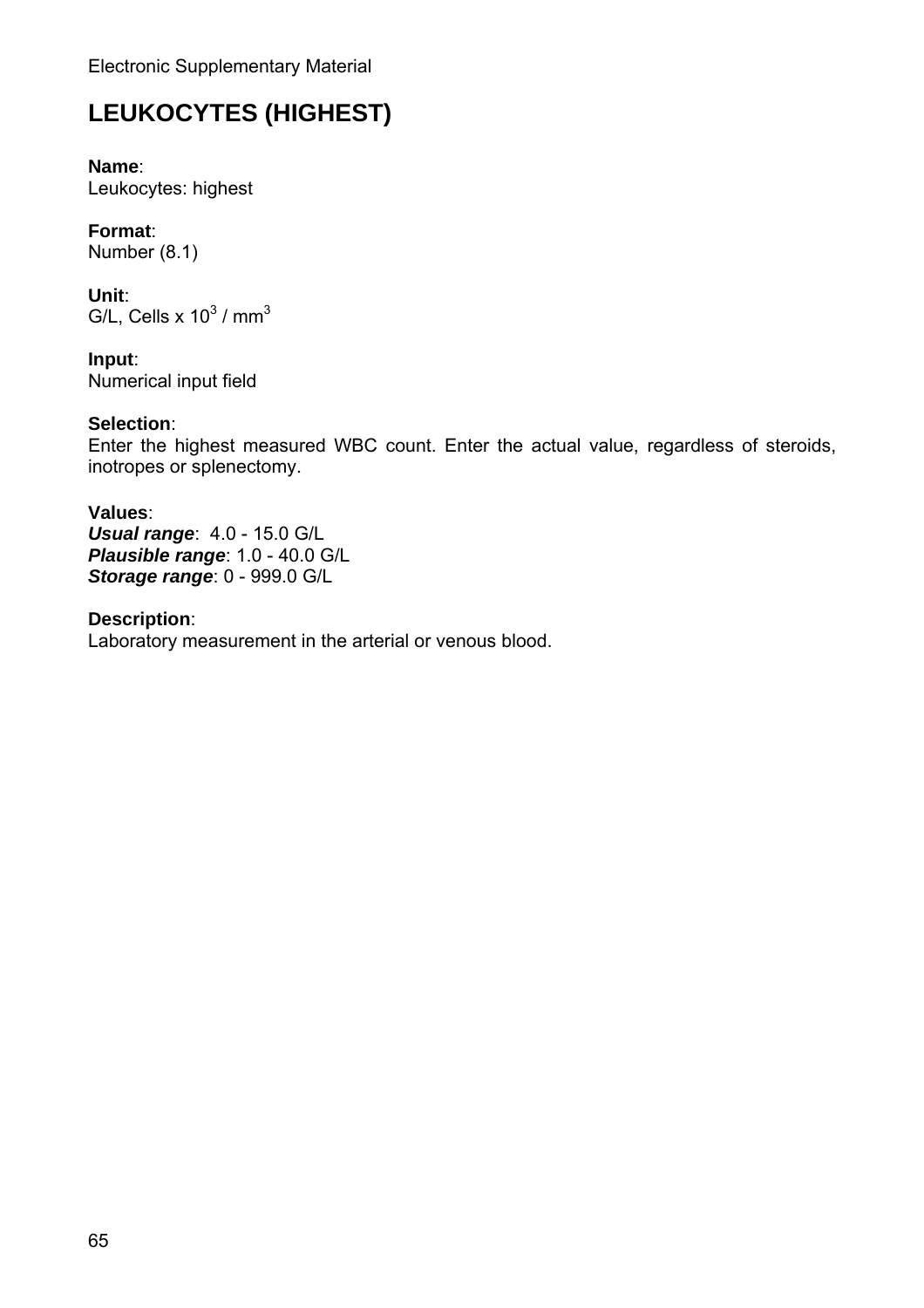# **PLATELETS (LOWEST)**

**Name**: Platelets (lowest)

**Format**: Number (5)

**Unit**: Cells x 10 $^3$  / mm $^3$ 

**Input**: Numeric input field

**Selection**: Lowest measured platelet count.

### **Values**:

**Usual range:**  $100 - 500$  cells x  $10^3$  / mm<sup>3</sup> **Plausible range:**  $0$  - 1000 cells x 10 $^3$  / mm<sup>3</sup> **Storage range:**  $0$  - 5000 cells x 10 $^3$  / mm<sup>3</sup>

**Description**: Laboratory measurement.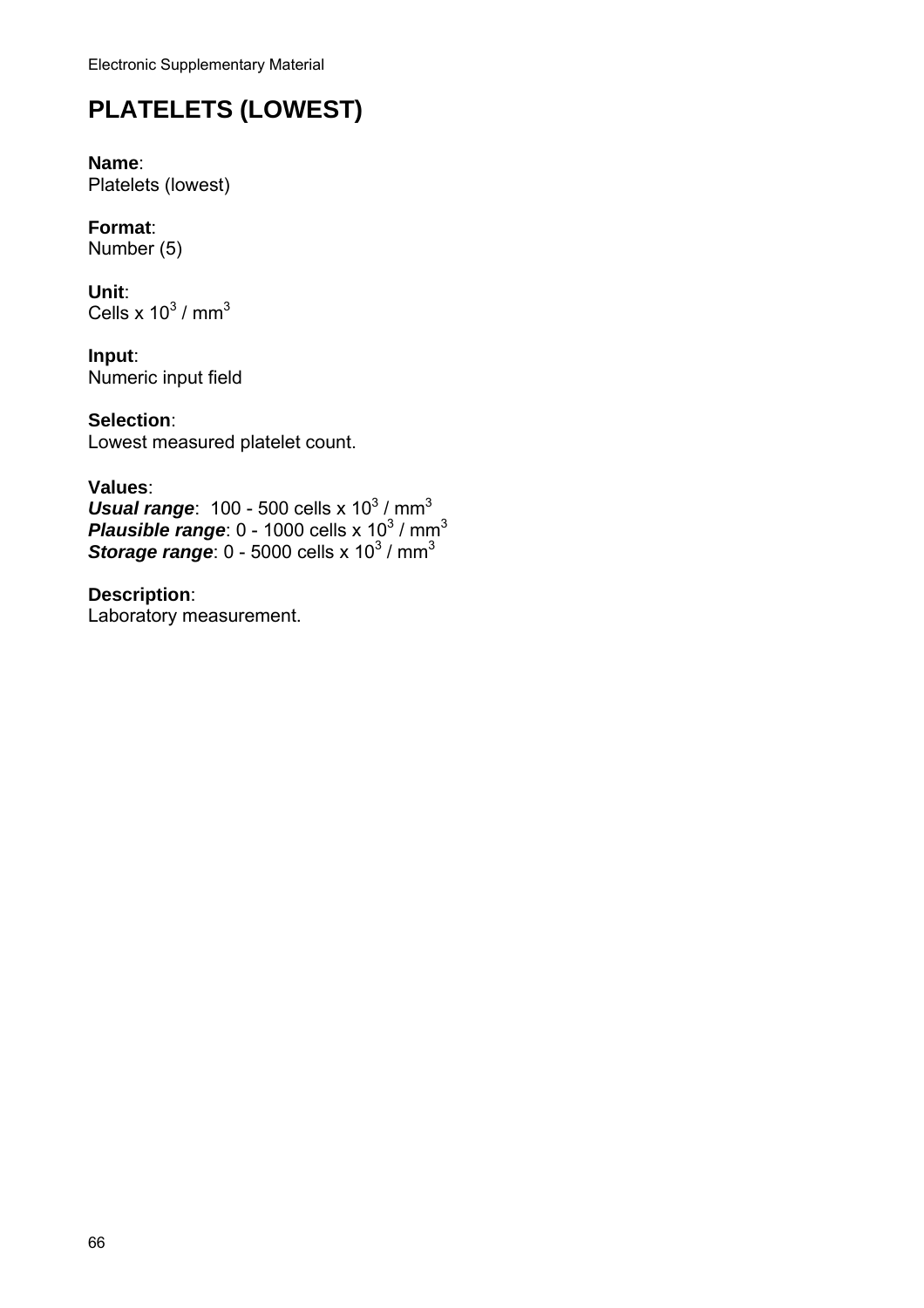## **REASON(S) FOR ICU ADMISSION**

#### **Name**:

Reason(s) for ICU admission

### **Format**:

Text

**Units**:

#### **Input**:

Multiple box; Multiple selection.

### **Selection**:

Selection from a list:

- *Basic and observational intensive care* (including preparation for scheduled surgery): the patient is in ICU for surveillance, simple weaning from ventilator after surgery, routine post-surgery care, needing complex nursing care or monitoring for drug intoxication without organ dysfunction. Generally, vital systems are well compensated and any support is at a minimal level.

### - *Neurological*:

*Coma, stupor, obtunded patient, vigilance disturbances, confusion, agitation, delirium* 

*Seizures* 

*Focal neurologic deficit* (hemiplegia, paraplegia, tetraplegia) *Intracranial mass effect* *Neurological, other* 

#### - **Cardiovascular**:

*Cardiac arrest*: Needing cardiopulmonary resuscitation (CPR) prior to admission to ICU. CPR must include chest compression, defibrillation or cardiac massage.

*Shock*: Defined by a systolic blood pressure (SBP) less than 90 mm Hg or a drop in SBP of >40 mm Hg from baseline with presence of clinical signs of peripheral circulatory insufficiency (cold, moist skin, cyanosis) and organ hypoperfusion (oliguria, encephalopathy, metabolic acidosis) or use of inotropic/vasopressor to maintain SBP at a level allowing organ perfusion (adrenaline, noradrenaline, dobutamine at any doses, dopamine >5 µg/kg.min). The shock should be classified according to the possible etiology in:

*Hypovolemic non-haemorrhagic shock (by external fluid losses or internal***)** sequestration)

*Hypovolemic haemorrhagic shock* (due to haemorrhage or other blood

losses)

#### *Septic shock* *Cardiogenic shock* *Anaphylactic shock* *Mixed and undefined shock*

*Chest pain* (with electrocardiographic changes compatible with either angina or acute myocardial infarction)

*Hypertensive crisis*

*Rhythm disturbances* (due to heart rate or heart conduction disturbances) *Cardiac failure without shock* (either left, right or global) *Cardiovascular, other*

- *Renal*: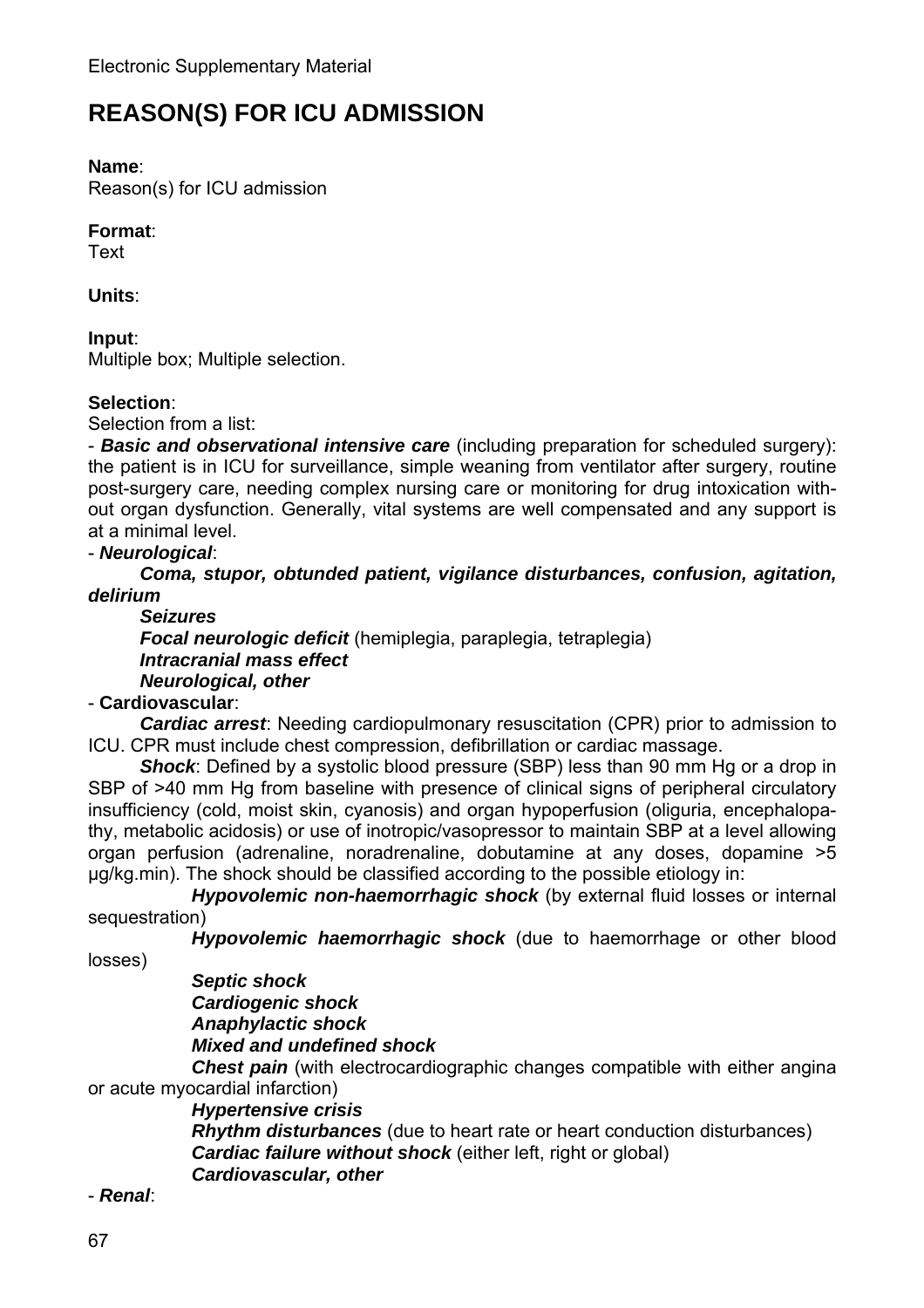**Pre-renal ARF**: pre-renal or functional acute renal failure induced by hypovolaemia or shock)

*Obstructive ARF*: post-renal acute renal failure: obstruction of the urinary tract or the intra-renal ducts

*Organic ARF*: acute renal failure resulting from lesions in the arteries (intra- or extra-renal), in the glomeruli, or in the interstitium

*Renal, other*

#### - *Respiratory*:

*ALI and ARDS*: Syndrome of acute inflammation and increased permeability associated with clinical, radiological and physiologic abnormalities: arterial hypoxemia resistant to oxygen therapy (ALI:  $PaO<sub>2</sub>/FiO<sub>2</sub>$  <300 mm Hg; ARDS:  $PaO<sub>2</sub>/FiO<sub>2</sub>$  <200 mm Hg) and diffuse bilateral radiological infiltrates without signs of cardiac failure or pulmonary capillary hypertension (pulmonary artery occlusion pressure <18 mm Hg).

 **Acute respiratory failure on chronic pulmonary disease**: chronic pulmonary disease could be obstructive or restrictive.

 **Respiratory, other**: Impaired respiratory function less than that defined by ALI, due to pulmonary lesion or pleuritis, necessitating oxygen or mechanical ventilation. - *Hepatic*:

*Liver failure*: hepatic failure inducing metabolic disturbances and/or encephalopathy.

#### *Liver, other*

#### - *Haematological*:

*Haemorrhagic syndrome / disseminated intravascular coagulation*: induced by coagulation disorders like thrombocytopenia with platelet count <20,000/mL and/or increase in prothrombin time and/or congenital disorders of blood coagulation factors and/or acquired disorders of blood coagulation factors.

#### *Severe hemolysis*

*Haematological, other*

- *Metabolic*:

*Acid-base and/or electrolyte disturbance* 

#### *Hypo- and hyperthermia*

*Hypo- and hyperglycemia* (includes diabetic comas)

*Metabolic, other* 

- *Digestive*:

*Bleeding:* either upper or lower gastrointestinal tract

*Acute abdomen*: related to infection, ischemia, perforation, inflammation, either upper or lower gastrointestinal tract. Excludes severe pancreatitis

#### *Severe pancreatitis*

#### *Digestive, other*

#### - *Severe trauma*

- *Other*

#### **Description**:

That is(are) the reason(s) why the patient is admitted into the ICU either for monitoring or active treatment. Overall, several answers are possible, but within each organ and system only one answer is possible, and the main reason should be chosen.

If basic and observational intensive care is selected no further selection is possible.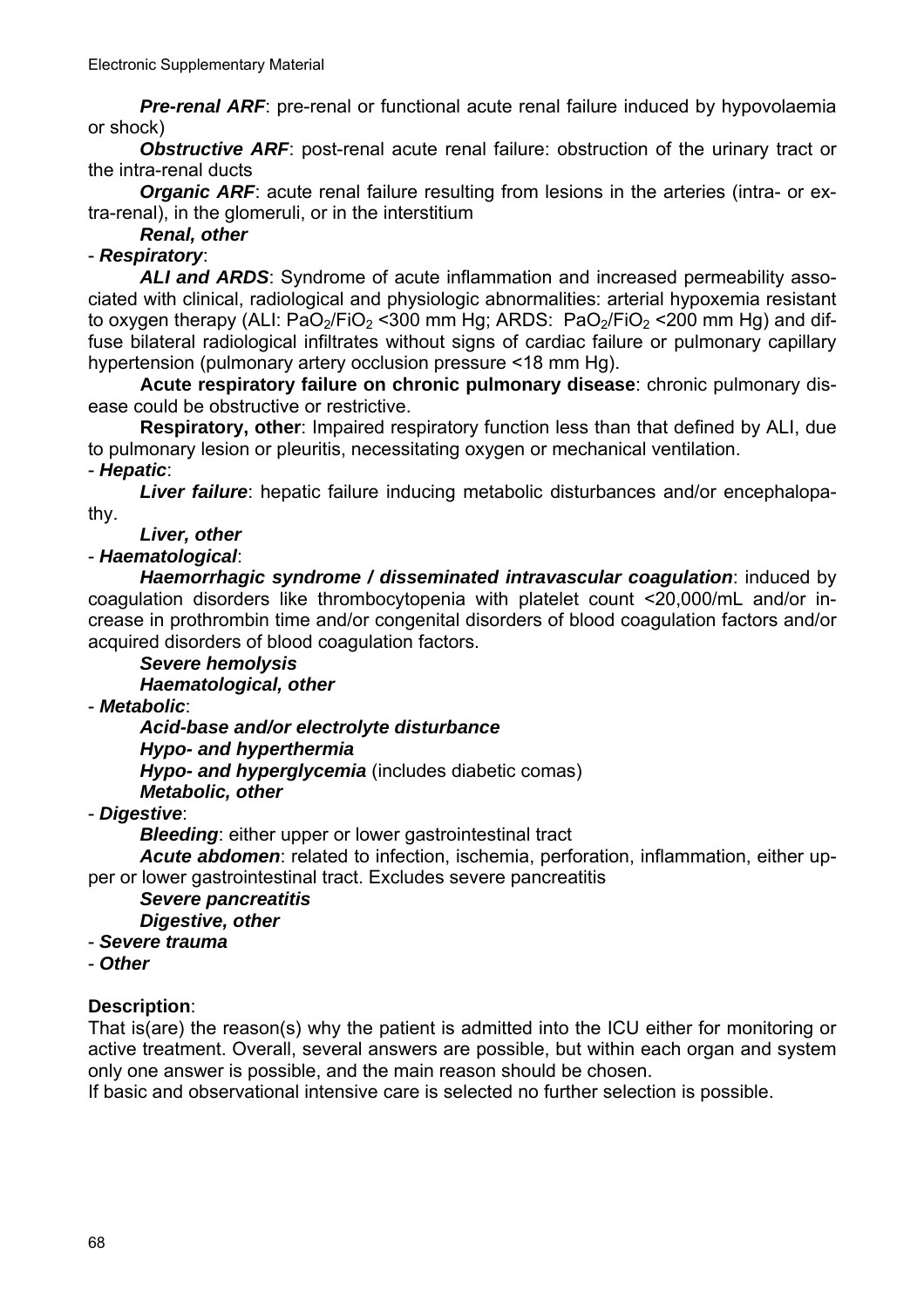## **SURGICAL STATUS AT ICU ADMISSION**

#### **Name**:

Surgical status at ICU admission

### **Format**:

Number (1)

**Units**:

**Input**: Combo box; Single selection.

#### **Selection**:

Selection from a list:

- **Patient not submitted to surgery**: patients not undergoing surgery before ICU admission.

- *Scheduled surgery*: patients undergoing a surgical procedure before ICU admission which was planned more than 24 hours in advance (including laparoscopic surgery).

- **Emergency surgery**: patients undergoing a surgical procedure before ICU admission, which was planned less than 24 hours in advance (including laparoscopic surgery).

#### **Description**:

Surgical status at admission. Only one selection possible. Invasive radiology procedures and definitive pacemaker insertions should not be considered surgical acts.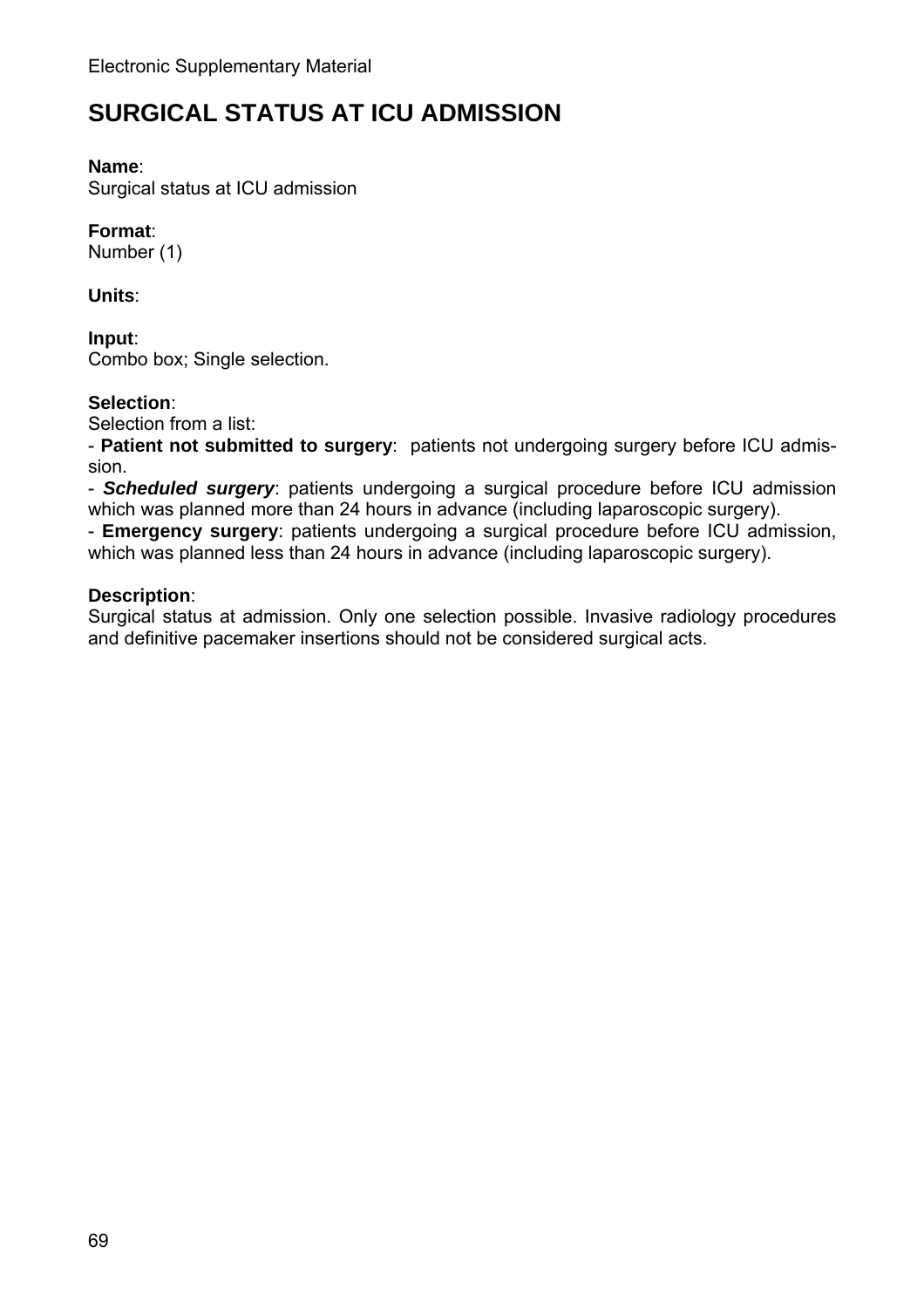## **SYSTOLIC BLOOD PRESSURE (LOWEST)**

#### **Name**:

Systolic blood pressure (lowest)

### **Format**:

Number (3)

#### **Unit**: mm Hg

**Input**: Numeric input field

### **Selection**:

Enter the lowest measured systolic arterial blood pressure.

#### **Values**:

*Usual range*: 70 - 160 mm Hg *Plausible range*: 0 - 200 mm Hg *Storage range*: 0 - 400 mm Hg

#### **Description**:

Measurement of systolic arterial blood pressure, invasive or non-invasive. In the case of a documented cardiac arrest during the considered period, 0 should be entered.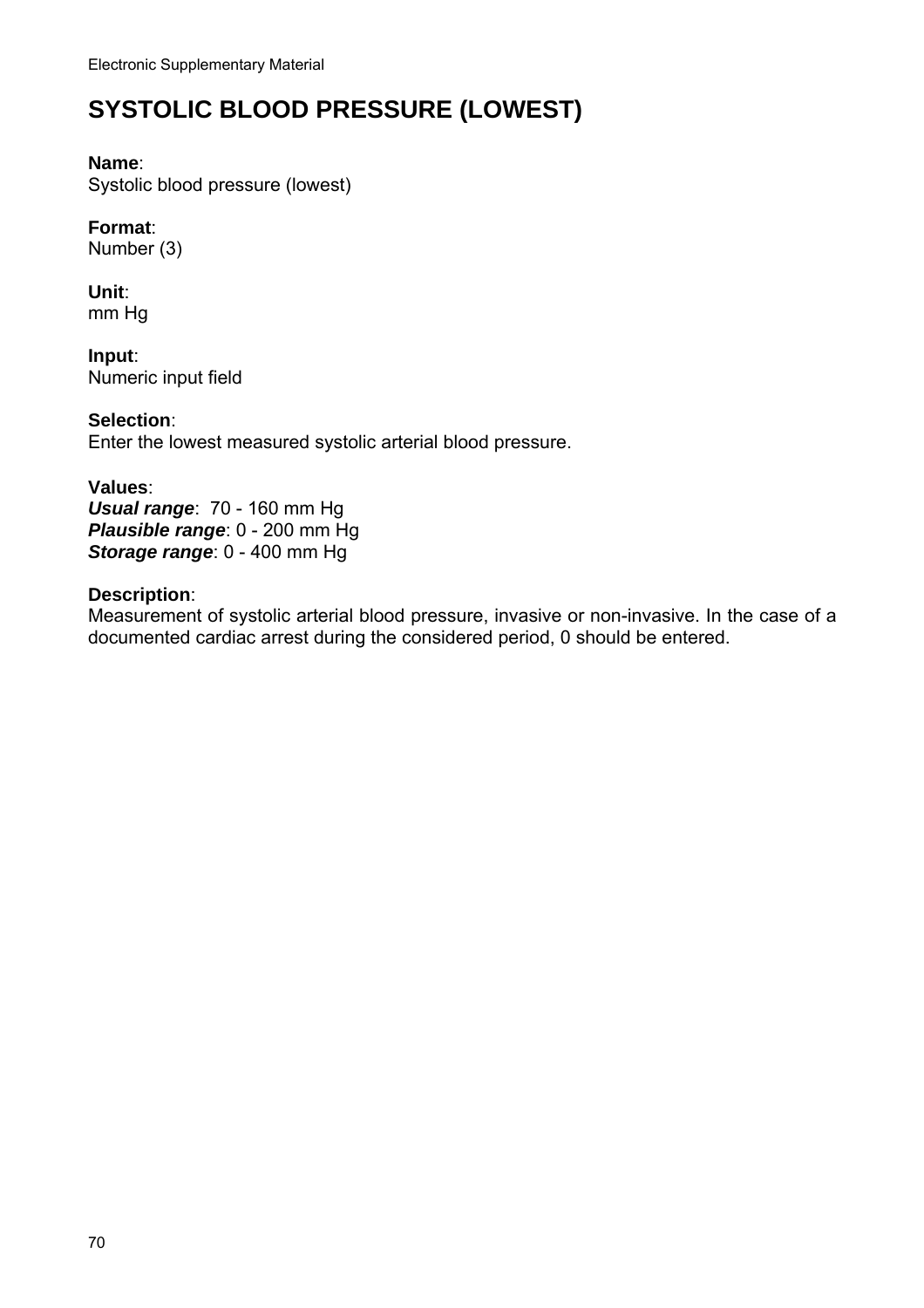# **TOTAL BILIRUBINE (HIGHEST)**

#### **Name**:

Total bilirubin (highest)

### **Format**:

Number (7.2)

**Unit**: mg/dL (micromol/L)

**Input**: Numeric input field

### **Selection**:

Enter the highest measured total bilirubine value. This value is only mandatory if the patient presents clinically evident jaundice.

#### **Values**:

*Usual range*: 0.2 - 1.2 mg/dL (3.42 - 20.52 micromol/L) *Plausible range*: 0.1 -50.0 mg/dL (1.71 - 855 micromol/L) *Storage range*: 0 - 200.0 mg/dL (0 - 3420 micromol/L)

#### **Description**:

Laboratory measurement in the arterial or venous blood. This value is only mandatory if the patient presents clinically evident jaundice.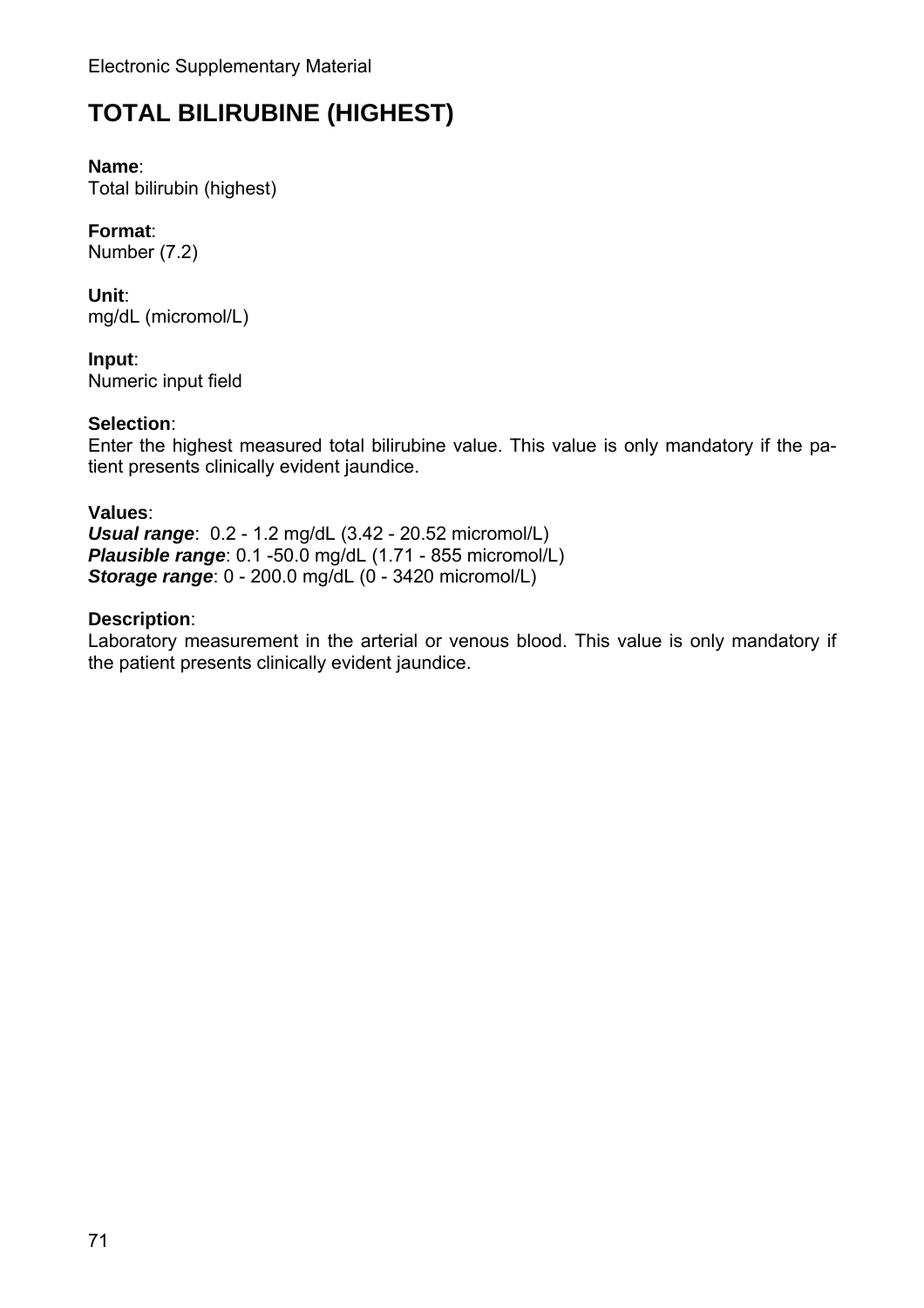## **USE OF MAJOR THERAPEUTIC OPTIONS BEFORE ICU ADMISSION**

#### **Name**:

Use of major therapeutic options before ICU admission

#### **Format**:

**Text** 

#### **Unit**:

#### **Input**:

Combo box; Multiple selection.

#### **Selection**:

The following treatment should have been provided to the patient before ICU admission. Several answers are possible, but within each item only a Yes/No answer is possible. In case no information is available about a particular item, this item should be scored as No. Selection from a list:

- *CPR*: cardiac arrest, needing cardiopulmonary resuscitation (CPR). CPR must include chest compression, defibrillation or cardiac massage.

- *Vasoactive drugs*: vasoactive drugs are defined as dopamine equal to or greater than 5 microgram/kg/minute or any dose of dobutamine, adrenaline or noradrenaline administered intravenously in continuous perfusion for more than 1 hour prior to ICU admission.

- *Mechanical ventilation*: the patient has been subjected to invasive or non-invasive ventilation. Excluded is the use of ventilatory support alone, such as the administration of oxygen by nasal plugs or Venturi mask.

#### **Description**:

Describes the use of major therapeutic options before ICU admission.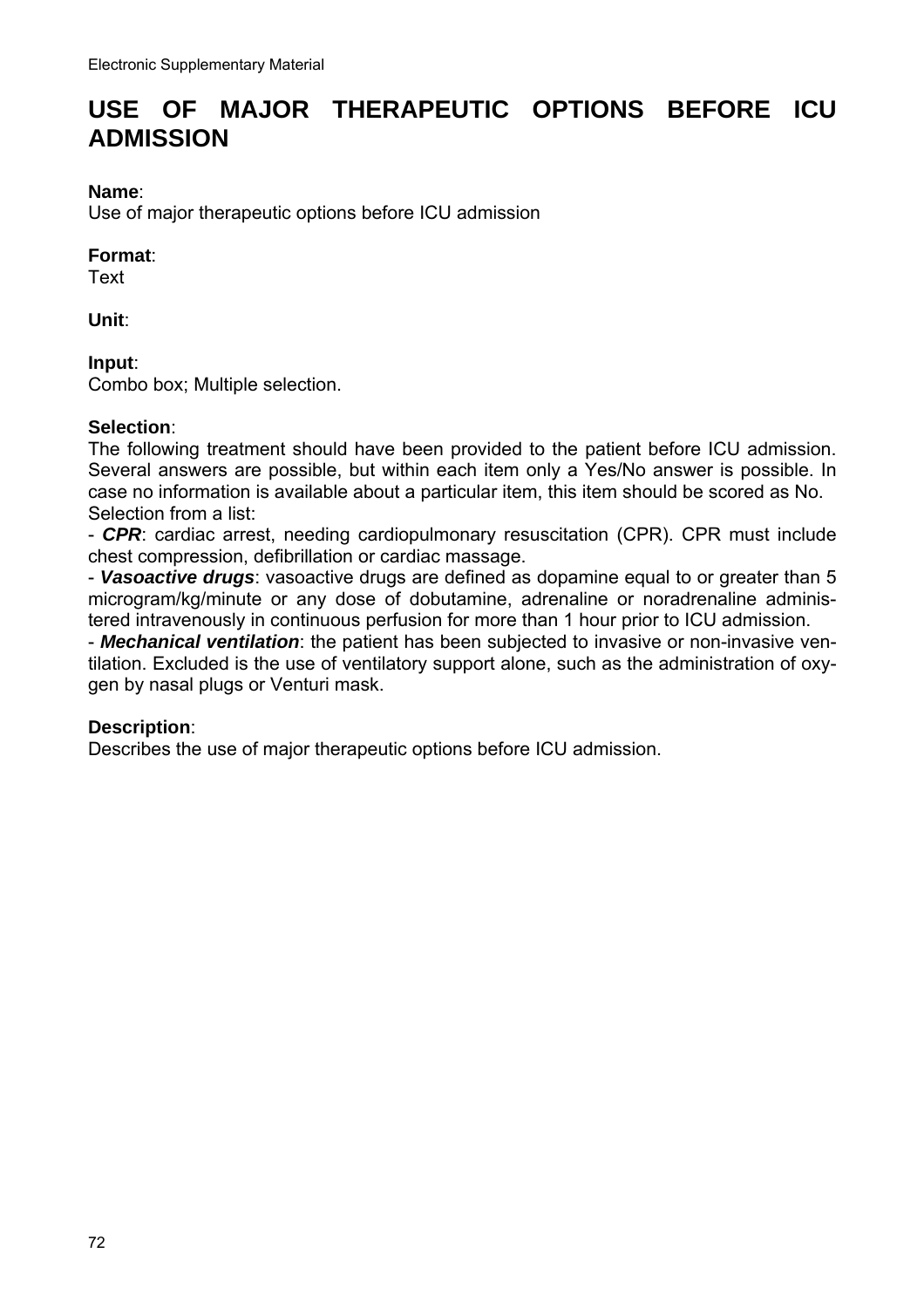# **VENTILATORY SUPPORT AND MECHANICAL VENTILATION**

### **Name**:

Ventilatory support / mechanical ventilation

### **Format**:

Number (2)

**Unit**:

**Input**: Combo box; Single selection.

### **Selection**:

Selection from a list, only one choice possible:

- *No oxygen support*
- *Oxygen support*:

#### *Nasal plug*  *Face or bag mask*  *Other*

### - *Non-invasive ventilation*:

 **CPAP/BiPAP**: Continuous positive pressure ventilation: spontaneous breathing at a pressure higher than atmospheric pressure, non-invasively delivered by a ventilator or a specifically designed apparatus to the patient by a mask

**PSV:** Pressure Support Ventilation: The ventilator assists the patient upon spontaneous effort by delivering a set level of pressure non-invasively delivered by a ventilator or a specifically designed apparatus to the patient by a mask

### *Non-invasive ventilation, other*

### - *Invasive ventilation*:

 **CPAP**: Continuous positive pressure ventilation: spontaneous breathing at a pressure higher than atmospheric pressure, invasively delivered by a ventilator or a specifically designed apparatus to the patient by an endotracheal tube or a tracheostomy

**PSV:** Pressure Support Ventilation: The ventilator assists the patient upon spontaneous effort by delivering a set level of pressure non-invasively delivered by the ventilator to the patient by an endotracheal tube or a tracheostomy

**SIMV:** Synchronized Intermittent Mandatory Ventilation: The ventilator assists the patient by delivering a set level of volume and flow at a fixed determined respiratory rate. In between, the patient may breathe spontaneously. Ventilation is delivered by the ventilator to the patient by an endotracheal tube or a tracheostomy

*SIMV+PSV*: Synchronized Intermittent Mandatory Ventilation plus Pressure Support Ventilation: The ventilator assists the patient by delivering a set level of volume and flow at a fixed determined respiratory rate. In between, when the patient breathes spontaneously the ventilator assists the patient by delivering a set level of pressure. Ventilation is delivered by the ventilator to the patient by an endotracheal tube or a tracheostomy

**PCV:** Pressure Control Ventilation: The ventilator delivers a set level of pressure at a set, minimal rate for a set inspiratory time. Ventilation is delivered by the ventilator to the patient by an endotracheal tube or a tracheostomy

*CMV and A/CMV*: Controlled Mechanical Ventilation / Assisted / Controlled Mechanical Ventilation: The ventilator delivers a set level of volume and flow at a set, minimal rate for a set inspiratory time. Control Mechanical Ventilation: when the rate set on the ventilator is identical to the measured rate, this means that there is no spontaneous activity (i.e., during curare infusion). Assisted Mechanical Ventilation: when the rate set on the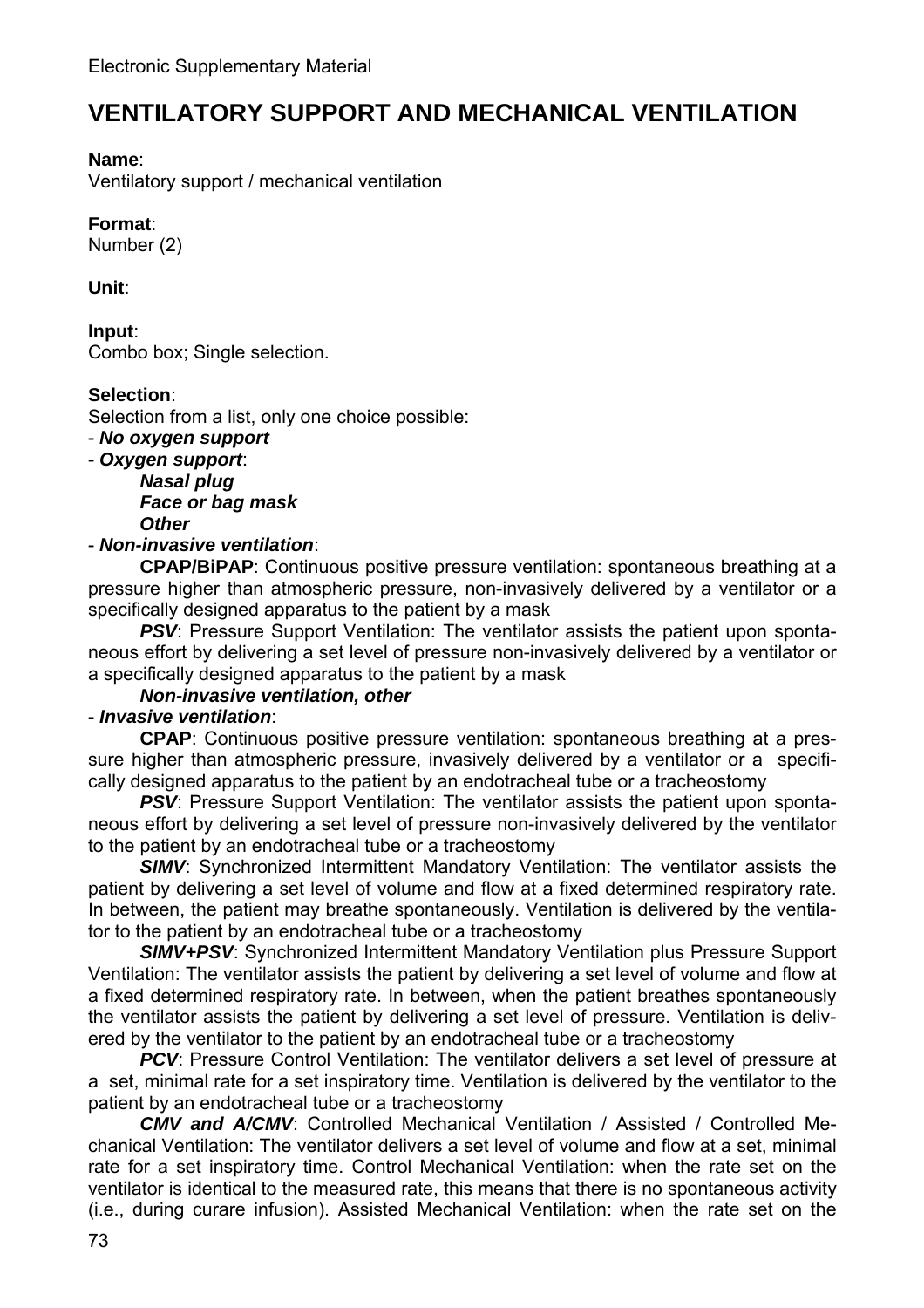ventilator is lower than the measured rate, this means that there is spontaneous activity and the patient triggers more breaths than the set on the ventilator. Ventilation is delivered by the ventilator to the patient by an endotracheal tube or a tracheostomy

### *Invasive ventilation, other*

**Attention**: If the answer is *Non-invasive ventilation* or *Invasive ventilation*, please fill in the fields "*PEEP*" and "*Tidal Volume*".

#### **Description**:

Type of ventilatory support / mechanical ventilation provided to the patient during the period when the blood sample used to register  $PaO<sub>2</sub>$  was taken.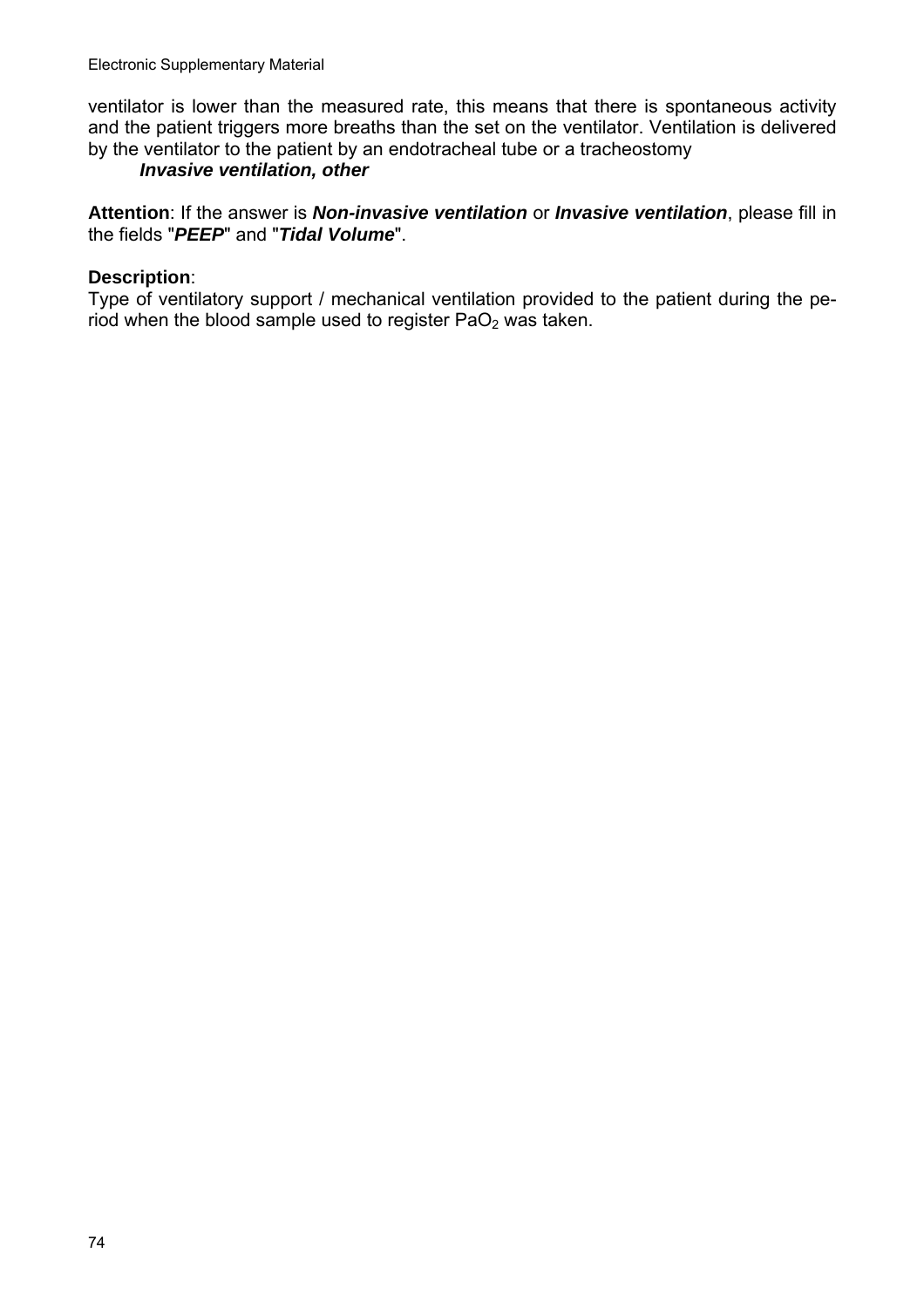# **Appendix D. Scientific Board of the SAPS 3 Project.**

### **Project coordinator:**

Rui P. Moreno, Unidade de Cuidados Intensivos Polivalente, Hospital de St. António dos Capuchos, Lisboa, Portugal.

### **Steering Committee:**

- Eduardo Almeida, Intensive Care Unit, Hospital Garcia de Orta, Pragal, Portugal.
- Ricardo Abizanda Campos, Dept. of Intensive Care, General Castello Hospital, Castello, Spain.
- David Edbrooke, Critical Care Directorate, Royal Hallamshire Hospital, Sheffield, United Kingdom.
- Gaetano Iapichino, Dept. of Anesthesia & Intensive Care Medicine, San Paolo De Rudini, Milano, Italy.
- Jean-Roger Le Gall, Dept. Réanimation Médicale, Hôpital St. Louis, Université Paris VII, Paris, France.
- Philipp G.H. Metnitz, Dept. of Anesthesiology and General Intensive Care, University Hospital of Vienna, Vienna, Austria.

### **Advisory Board:**

- Antonio Artigas, Service de Medicina Intensiva, Hospital De Sabadell, Sabadell, Spain.
- Julian Bion, University Department of Anaesthesia and Intensive Care Medicine, N5 Queen Elizabeth Hospital, Birmingham, UK.
- Jean Carlet, Réanimation Polyvalente, Fondation Hopital St Joseph, Paris, France.
- Bertrand Guidet, Réanimation Médicale, Hôpital Saint Antoine, Paris, France.
- Clare Hibbert, School of Health and Related Research (ScHARR), University of Sheffield, Sheffield, UK.
- Aarno Kari, Intensium Oy, Kuopio, Finland.
- Stanley Lemeshow, Ohio State University, Biostatistics Program, Columbus, Ohio, USA.
- Ricardo Matos, Hospital de St. António dos Capuchos, Lisboa, Portugal.
- Marco Ranieri, Università di Torino, Ospedale S. Giovanni Battista, Torino, Italy.
- Charles Sprung, Hadassah Hebrew University, Jerusalem, Israel.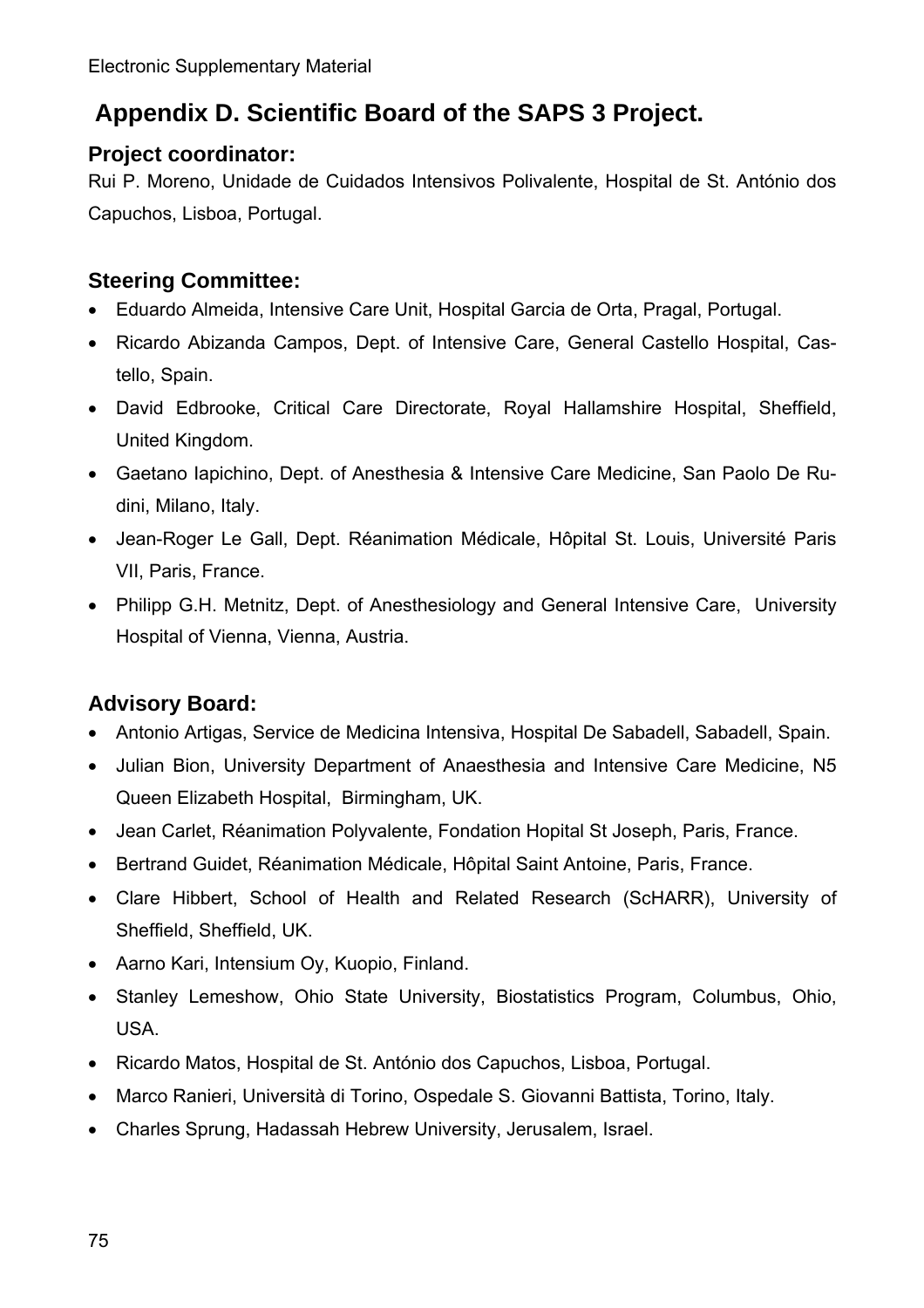# **Appendix E. Country coordinators of the SAPS 3 Project.**

| Argentina                 | Antonio Oscar Gallesio        | <b>Buenos Aires</b>   |
|---------------------------|-------------------------------|-----------------------|
| Australia                 | <b>Robert Herkes</b>          | Sydney                |
| Austria                   | <b>Herbert Vesely</b>         | Vienna                |
| <b>Belgium</b>            | <b>Didier Ledoux</b>          | Liege                 |
| <b>Brasil</b>             | Eliezer Silva                 | Sao Paulo             |
|                           | <b>Flávio Nacul</b>           | Rio de Janeiro        |
| Canada                    | John Marshall                 | Toronto               |
| Cuba                      | Alfredo Sánchez Padrón        | La Habana             |
| <b>Czech Republic</b>     | <b>Vladimir Cerny</b>         | <b>Hradec Kralove</b> |
| <b>Denmark</b>            | <b>Jens Strom</b>             | Glostrup              |
| Finland                   | Minna Niskanen                | Kuopio                |
| France                    | Jean-François Timsit          | Paris                 |
| Germany                   | <b>Konrad Reinhart</b>        | Jena                  |
|                           | <b>Frank Brunkhorst</b>       | Jena                  |
| Greece                    | <b>Dimitros Matamis</b>       | Thessaloniki          |
| Hong Kong                 | <b>Charles Gomersall</b>      |                       |
| Hungary                   | <b>Akos Csomos</b>            | Eger                  |
| India                     | Shirish Prayag                | Pune                  |
| Ireland                   | Thomas Ryan                   | Dublin                |
| <b>Israel</b>             | <b>Charles Sprung</b>         | Jerusalem             |
| Italy                     | Maurizia Capuzzo              | Ferrara               |
| Luxembourg                | <b>Margareth Hemmer</b>       | Luxembourg            |
| <b>Mexico</b>             | Guillermo Dominguez           | Morelia               |
|                           | Cherit Abel Maldonado Ortiz   | Michoacan             |
| <b>Netherlands</b>        | Rob Bosman                    | Amsterdam             |
| Norway                    | Hans Flaatten                 | Bergen                |
| Portugal                  | <b>Ricardo Matos</b>          | Lisboa                |
|                           | Paulo Maia                    | Porto                 |
| <b>Russian Federation</b> | Igor Borisovitch Zabolotskikh | Krasnodar             |
| South Africa              | Sats Bhagwanjee               | Johannesburg          |
| Spain                     | Miquel Nolla                  | <b>Barcelona</b>      |
| Sweden                    | Stefan Lundi                  | Göteborg              |
| Switzerland               | Jacques-André Romand          | Geneva                |
| Turkey                    | Figen Esen                    | Istanbul              |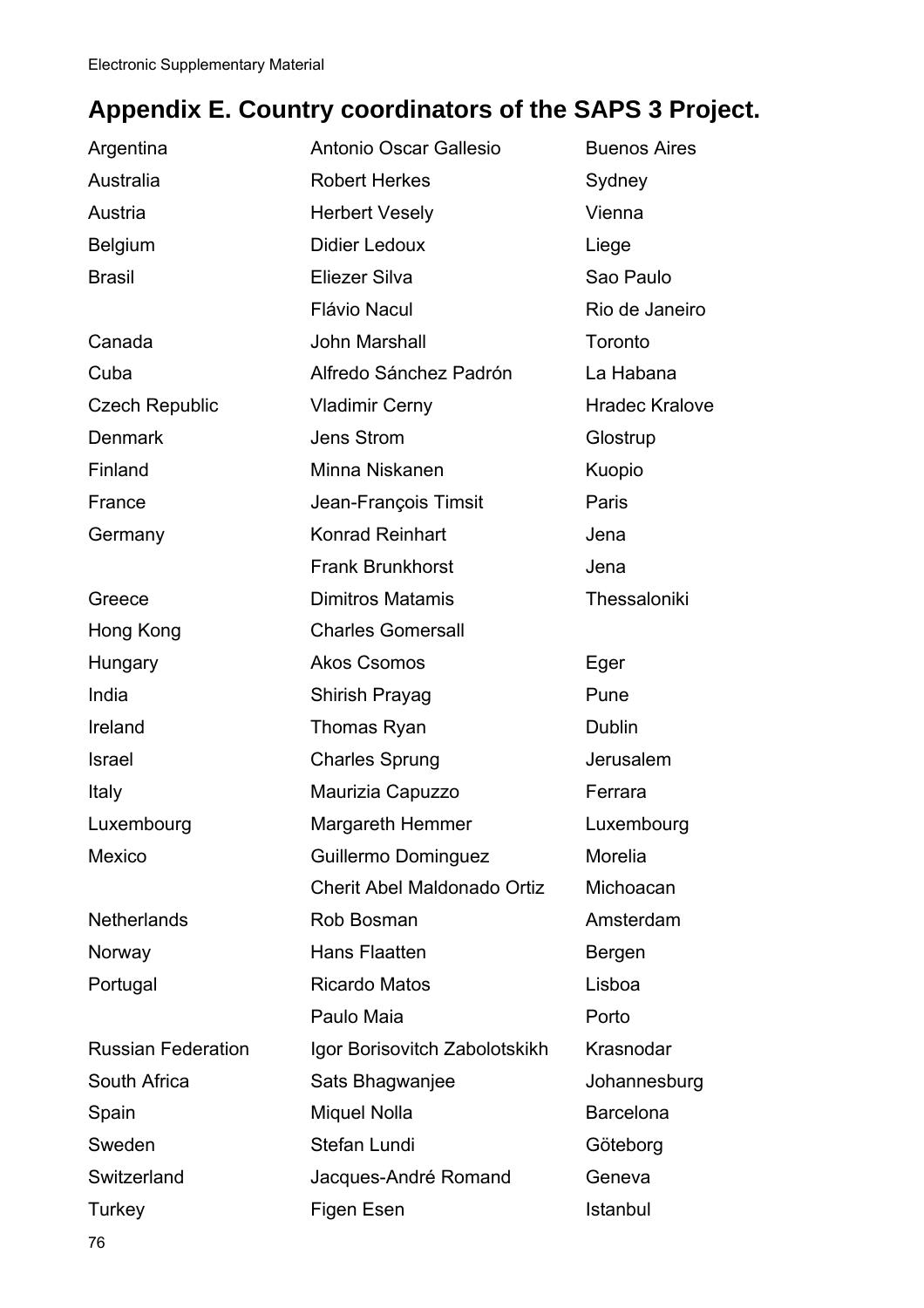| United Kingdom                          | Saxon Ridley | <b>Norwich</b> |
|-----------------------------------------|--------------|----------------|
| United States of America Thomas Higgins |              | Springfield    |
| Venezuela                               | José Besso   | Caracas        |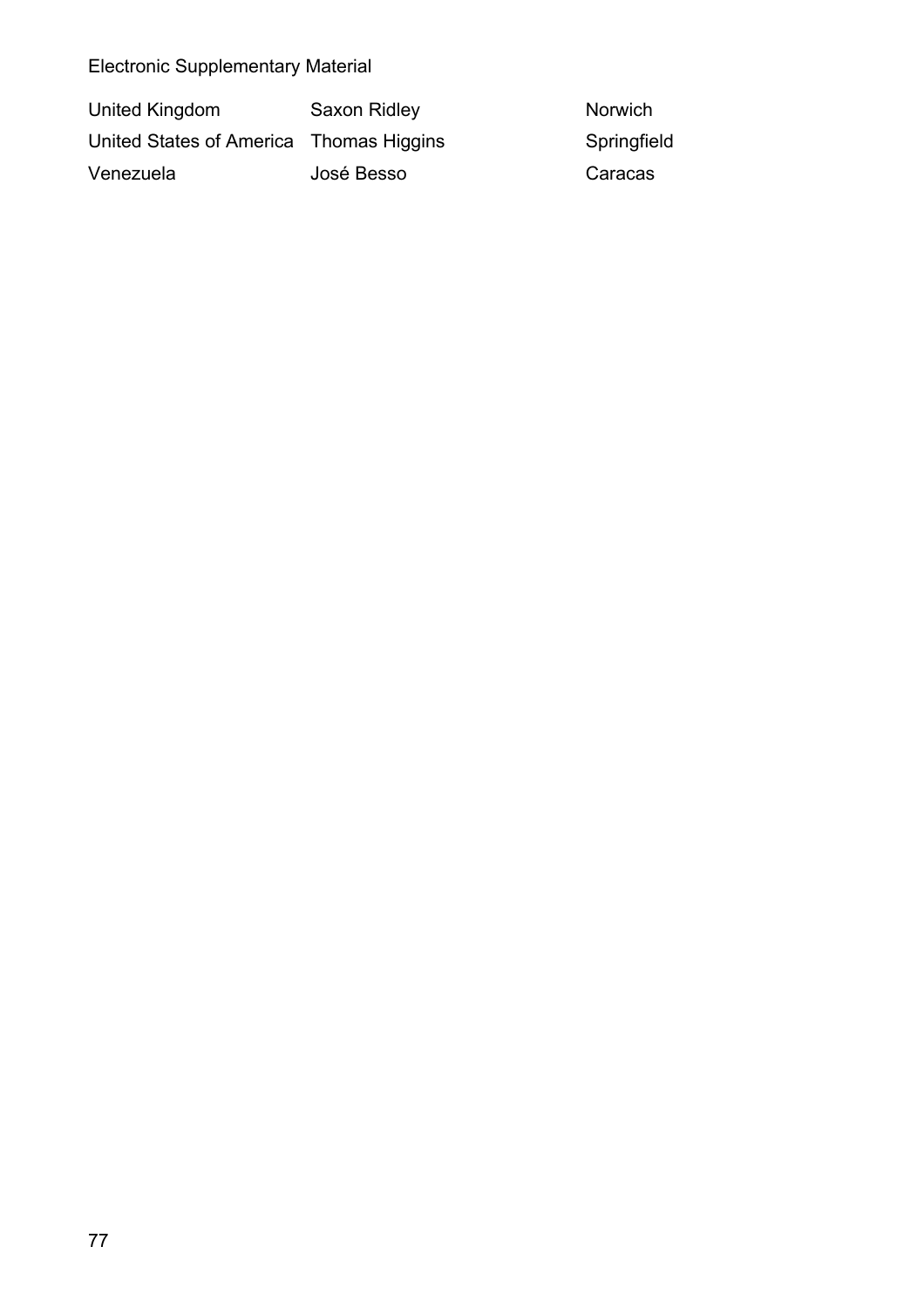# **Appendix F. List of participating ICUs and their respective coordinators**

| <b>Coordinator</b>     | Icu                                                           | <b>Department</b>                                   | Hospital                                                                                   | City                          | <b>Country</b> |
|------------------------|---------------------------------------------------------------|-----------------------------------------------------|--------------------------------------------------------------------------------------------|-------------------------------|----------------|
| Margarita Torres Boden | Unidad de Terapia Intensi-<br>va                              | Departamento de Urgencias                           | Hospital Geral de Agudos<br>Cosme Argerich                                                 | 1609 Buenos Aires             | Argentina      |
| Claudio Bertone        | Unidad de Terapia Intensi- Medicina Interna<br>va             |                                                     | Hospital Provincial del Cen-<br>tenario                                                    | 2000 Rosario, Santa Fe        | Argentina      |
| Jorge de Castro        | Servicio de Terapia Inten-<br>siva                            |                                                     | Hospital Ramon Santamarina Tandil (7000)<br>de Tandil                                      |                               | Argentina      |
| Delgado Miguel Angel   | ICU                                                           |                                                     | Clínica Roca S.A.                                                                          | Río Negro                     | Argentina      |
| Carlos Castarataro     | Servicio de Terapia Inten-<br>siva Adultos                    | Departamento de Medicina                            | Hospital Italiano de Buenos<br>Aires                                                       | <b>Buenos Aires</b>           | Argentina      |
| Cristian Becerra       | Unidad Terapia Intensiva<br>Clinica Privada Caraffa           | Departamento de Cuidados In-<br>tensivos            | Clinica Privada Caraffa                                                                    | Cordoba                       | Argentina      |
|                        | Maximiliano Waschbusch Unidad de Terapia Intensi-<br>va (UTI) |                                                     | Hospital de Monte Grande                                                                   | <b>Buenos Aires</b>           | Argentina      |
| Lilinan Monica Vetere  | Servicio de Cuidados In-<br>tensivos                          |                                                     | Hospital Escuela "U.A.I."                                                                  | <b>Buenos Aires</b>           | Argentina      |
| Ricardo Valentini      | va de CEMIC                                                   | Unidad de Terapia Intensi- Departamento de Medicina | Centro de Educacion Medica Buenos Aires<br>e Investigaciones Clinicas<br>"Norberto Quirno" |                               | Argentina      |
| Armando Delgado        |                                                               |                                                     | Instituto del Corazon                                                                      | 5300nBuenos Aires             | Argentina      |
| Camilo Velluso         |                                                               | <b>Emergencias Medicas</b>                          | Hospital Bernardino Rivada-<br>via                                                         |                               | Argentina      |
| Rosa Reina             | Servicio de Terapia Inten-<br>siva Clinico Quirurgica         |                                                     | San Martin de La Plata                                                                     | La Plata                      | Argentina      |
| Cristina Santos        | <b>Adults Intensive Care Unit</b>                             |                                                     | Hospital Interzonal de Agu-<br>dos Eva Perón (Catex)                                       | San Martín                    | Argentina      |
| <b>Robert Herkes</b>   | Intensive Care Services                                       | <b>Intensive Care</b>                               | Royal Prince Alfred Hospital                                                               | Camperdown NSW<br>2111        | Australia      |
| Jonathon Foote         | <b>Intensive Care Unit</b>                                    |                                                     | The Queen Elizabeth Hospi-<br>tal                                                          | SA 5011 Woodville             | Australia      |
| <b>Tamara Hunt</b>     | <b>Critical Care Unit</b>                                     |                                                     | <b>Flinders Medical Centre</b>                                                             | SA 5042                       | Australia      |
| <b>Peter Bristow</b>   | <b>Critical Care Ward</b>                                     | Intensive Care Dep.                                 | Toowoomba Hospital                                                                         | Toowoomba, 4350,<br>Queenland | Australia      |
| John Santamaria        | ICU                                                           |                                                     | St. Vincent Hospital                                                                       | Melbourne                     | Australia      |
| <b>Herbert Vesely</b>  | Anästhesiologische Inten-<br>sivstation                       | Abt. für Anästhesie und Inten-<br>sivmedizin        | Hanusch Krankenhaus                                                                        | 1140 Wien                     | Austria        |
| <b>Thomas Publig</b>   | Interne Intensiv                                              | IV. Medizinische Abteilung                          | KH der Stadt Wien Lainz                                                                    | 1130 Wien                     | Austria        |
| Georg Halvax           | Interdisziplinäre Intensiv-                                   | Abt. für Anästhesie und Inten-                      | A. ö. KH der Barmh. Brüder                                                                 | 9300 St. Veit / Glan          | Austria        |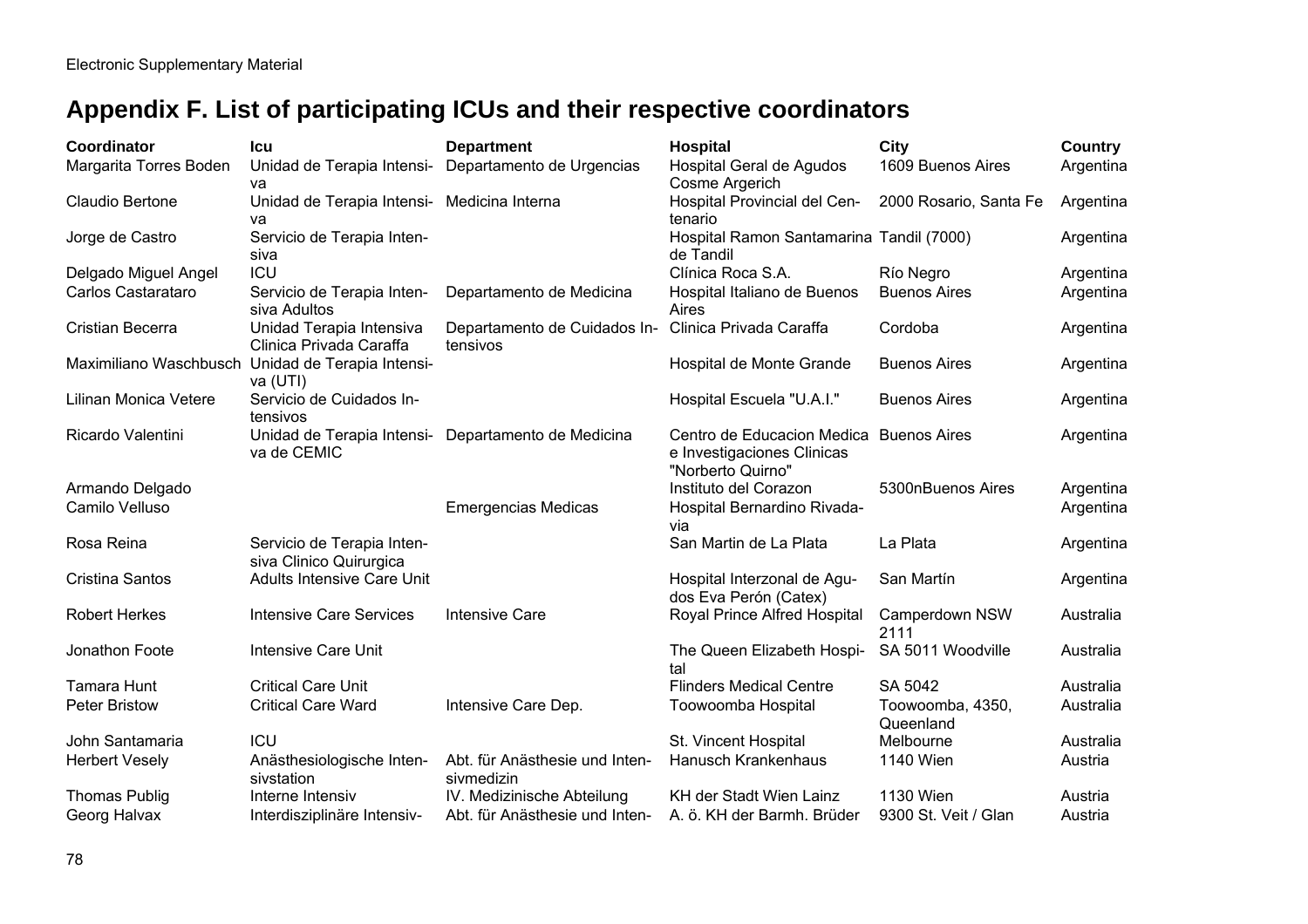|                           | station                                           | sivmedizin                                                                 | St. Veit                                                             |                                     |               |
|---------------------------|---------------------------------------------------|----------------------------------------------------------------------------|----------------------------------------------------------------------|-------------------------------------|---------------|
| <b>Felix Ernst</b>        | Abt. 6, Internistische ICU                        | I. Medizinische Abteilung                                                  | A. ö. KH Mistelbach                                                  | 2130 Mistelbach                     | Austria       |
| <b>Franz Schwameis</b>    | Intensivbetreuung (Anäs-<br>thesie)               | Abt. für Anästhesie und Inten-<br>sivmedizin                               | A. ö. KH Baden                                                       | 2500 Baden                          | Austria       |
| Andreas Lerche            | Anästhesiologische Inten-<br>sivstation           | Abt. für Anästhesie und Inten-<br>sivmedizin                               | Sozialmedizinisches Zentrum 1210 Wien<br>Floridsdorf                 |                                     | Austria       |
| Barbara Hörnlein          | Interne Intensiv                                  | III. Meditzinische Abteilung                                               | KH der Stadt Wien Lainz                                              | 1130 Wien                           | Austria       |
| Stephan Hornykewycz       | Anästh. Intensiv 13B2                             | Univ. Klinik für Anästhesie und<br>Intensivmedizin                         | AKH Wien Universitätsklini-<br>ken                                   | 1090 Wien                           | Austria       |
| <b>Philipp Metnitz</b>    | Chir. Intensiv 9D                                 | Univ. Klinik für Chirugie - Abt.<br>Transplant                             | AKH Wien Universitätsklini-<br>ken                                   | 1090 Wien                           | Austria       |
| Dieter Linemayr           | Allgemeine Intensivstation                        | Anästhesie                                                                 | A. ö. Landes KH Mödling                                              | 2340 Mödling                        | Austria       |
| Kurt Lenz                 | Interne Intensiv                                  | Interne Abteilung                                                          | A. ö. KH der Barmherzigen<br>Brüder Linz                             | 4014 Linz                           | Austria       |
| Nikolaus Gaberszig        | sivistation                                       | Anaesthesiologische Inten- Abteilung für Anästhesie und<br>Intensivmedizin | A.ö. KH Wiener Neustadt                                              | 2700 Wiener Neustadt                | Austria       |
| Gabriele Sprinzl          | <b>IMCU</b>                                       | Abt. für Anästhesie und Inten-<br>sivmedizin                               | A.ö. LKH Tulln                                                       | 3430 Tulln                          | Austria       |
| Dietmar Krucher           | Anästhesiologische Inten-<br>sivstation           | Abt. für Anästhesie und Inten-<br>sivmedizin                               | A.ö. KH St. Pölten                                                   | A-3100 St. Poelten                  | Austria       |
| Andreas Valentin          | Interne Intensiv 12 A                             | 2. Med. Abt.                                                               | Rudolfstiftung                                                       | A-1030 Wien                         | Austria       |
| <b>Gabriele Michitsch</b> | Interne Intensiv                                  | III Med. Pav. 29                                                           | Wilhelminenspital                                                    | <b>1160 Wien</b>                    | Austria       |
| Werner Veegh              | <b>HUST</b>                                       | Internal Medicine Dep.                                                     | SMZ - Floridsdorf                                                    | 1210 Wien                           | Austria       |
| Manu Malbrain             |                                                   | Medical Intensive Care Unit Medical Intensive Care Unit                    | <b>ACZA Campus Stuivenberg</b>                                       | B-2060 Antwerpen 6                  | Belgium       |
| Philippe Michel           | G4                                                | <b>Intensive Care</b>                                                      | <b>CHP Tourelle</b>                                                  | 4800 Verviers                       | Belgium       |
| Marc Bohyn                |                                                   | <b>Intensive Care</b>                                                      | <b>Clinique St Etienne</b>                                           | 1210 Brussels                       | Belgium       |
| Marc Simon                | Service de Soins Intensifs                        | Anesthésie-Réanimation                                                     | Cliniques du Sud-<br>Luxembourg, Hôpital St-<br>Joseph               | 6700 Arlon                          | Belgium       |
| Alain De Meulder          | Soins Intensifs                                   | Soins Intensifs                                                            | Clinique Sainte Elisabeth                                            | B-5000 Namur                        | Belgium       |
| Didier Ledoux             | <b>General Intensive Care</b><br>Unit             | Dpt of Anaesthesia and Critical<br>Care Medicine                           | University Hospital of Liege                                         | B-4000 Liege                        | Belgium       |
| <b>Collin Vincent</b>     | Soins Intensifs                                   | Médecine Interne                                                           | Clinique Europe - Site St Mi-<br>chel                                | 1040 Bruxelles                      | Belgium       |
| <b>Walter Swinnen</b>     | Surgical ICU                                      | ICU                                                                        | <b>AZ Sint-Blasius</b>                                               | 9200 Dendermonde                    | Belgium       |
| Jacques Devriendt         | Medical Intensive Care Unit Internal Medicine     |                                                                            | CHU Brugmann                                                         | 1020 Brussels                       | Belgium       |
| José Rodolfo Rocco        | Medical Surgical Combined Intensive Care Medicine |                                                                            | Hospital Universitário - UFRJ                                        | Rio de Janeiro, RJ CEP<br>21941-590 | <b>Brazil</b> |
| Márcio Soares             | <b>Medical Surgical ICU</b>                       | <b>Critical Care Medicine</b>                                              | Instituto Nacional de Cancer - Rio de Janeiro, RJ 20-<br><b>INCA</b> | 230-130                             | <b>Brazil</b> |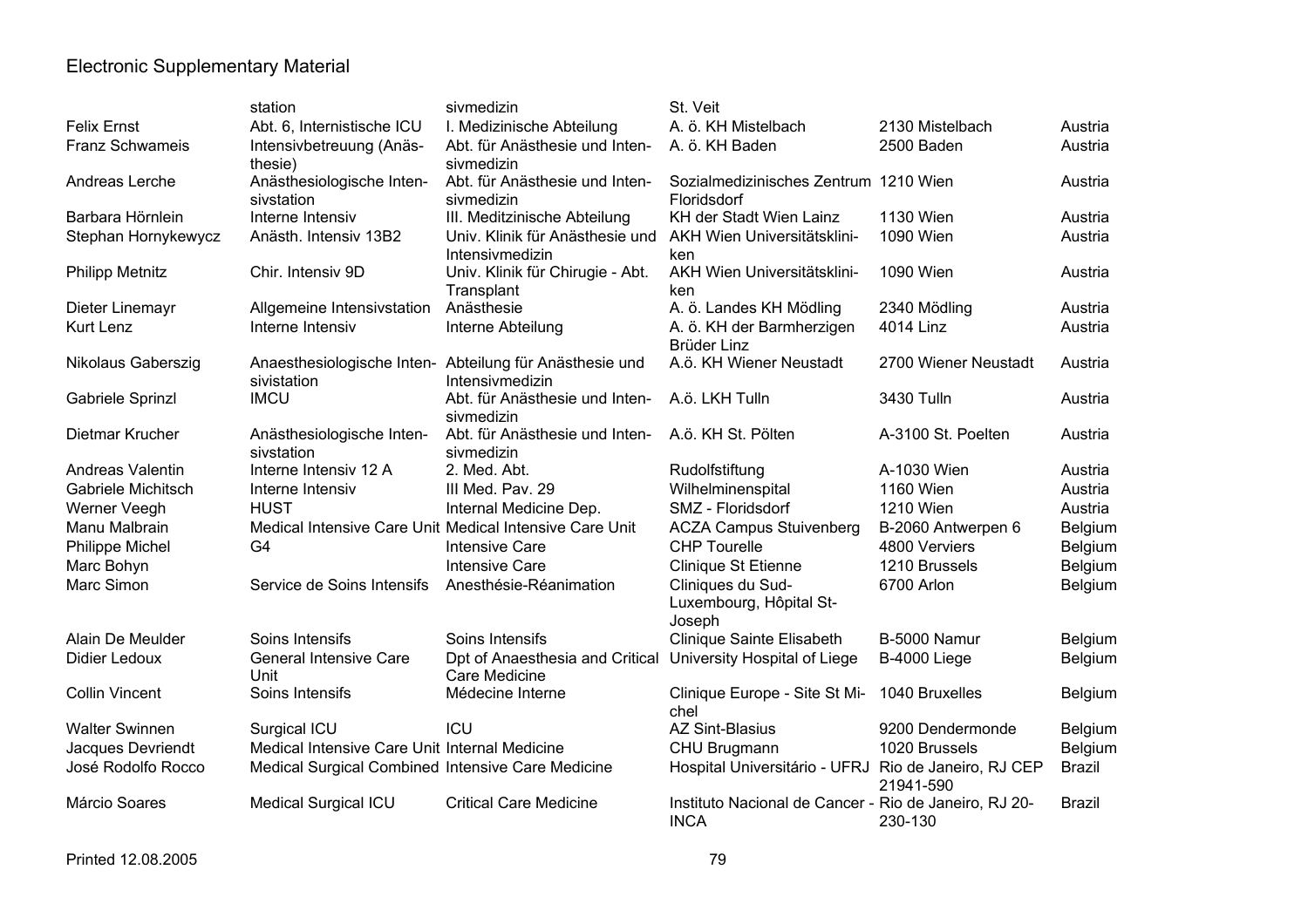| Elcio Tarkieltaub                                                 | UTI - Adulto                                                  |                                                                       | Hospital Mun. Prof. Alípio<br>Corrêa Neto                          | 03807-230 São Paulo -<br><b>SP</b>                  | <b>Brazil</b> |
|-------------------------------------------------------------------|---------------------------------------------------------------|-----------------------------------------------------------------------|--------------------------------------------------------------------|-----------------------------------------------------|---------------|
| Rosa Maria Sannuti                                                | UTI - Adulto                                                  |                                                                       | Hospital Mun. José de Car-<br>valho Florence                       | S. José dos Campos -<br><b>SP</b>                   | <b>Brazil</b> |
| Sylvio M. A. Gandra                                               | UTI - Adulto                                                  |                                                                       | Hospital Samaritano                                                | São Paulo - SP                                      | <b>Brazil</b> |
| João Geraldo Simões<br>Houly                                      | UTI - Adulto                                                  |                                                                       | <b>Hospital Santa Paula</b>                                        | São Paulo - SP                                      | <b>Brazil</b> |
| Eliézer Silva                                                     |                                                               |                                                                       | Hospital Geral do Grajaú (U-<br>niv. Santo Amaro)                  | S. Paulo                                            | <b>Brazil</b> |
| Flávio Eduardo Nácul                                              | Medical/Surgical                                              | ICU                                                                   | Clínica São Vicente                                                | Gávea - CEP 22451-100, Brazil<br>Rio de Janeiro, RJ |               |
| Eliézer Silva                                                     | UTI A                                                         |                                                                       | Hospital Israelita Albert Ein-<br>stein (HIAE)                     | São Paulo, SP CEP:<br>05651-901                     | <b>Brazil</b> |
| Joel de Andrade                                                   | UTI                                                           |                                                                       | Hospital Universidade Fede-<br>ral Santa Catarina                  | Florianópolis, SC<br>CEP:88040-970                  | <b>Brazil</b> |
| Milton Caldeira Filho                                             |                                                               |                                                                       | Hospital Dona Helena                                               | Joinville                                           | <b>Brazil</b> |
| Nilton Brandão Silva                                              | Medical Surgical Combined Intensive Care Medicine             |                                                                       | Hospital Moinhos de Vento<br>de Porto Alegre                       | Porto Alegre CEP 90035- Brazil<br>001               |               |
| Marcelo G. Rocha                                                  | UTI Pavilhao Pereira Filho                                    |                                                                       | Santa Casa de Porto Alegre                                         | Porto Alegre 90020-090<br>RS                        | <b>Brazil</b> |
| Fadiga Junior                                                     | Humberto Carlos Martins Unidade de Cuidados Neu-<br>rologicos |                                                                       | Hospital Santa Catarina                                            | Sao Paulo, CEP: 01310- Brazil<br>000                |               |
| Heitor Póvoas                                                     | Adult ICU                                                     | <b>Critical Care</b>                                                  | Hospital da Cidade                                                 | Salvador BA 40323-010                               | <b>Brazil</b> |
| Humberto Carlos Martins UTI neurologica Bloco IV<br>Fadiga Junior |                                                               |                                                                       | Hospital de Beneficencia Por- Sao Paulo, CEP: 01323-<br>tuguesa    | 001                                                 | <b>Brazil</b> |
| Paulo Cesar P. Souza                                              | ICU                                                           |                                                                       | Hospital de Clínicas Mário<br>Lioni                                | Rio de Janeiro, CEP 20<br>520 200                   | <b>Brazil</b> |
| Anselmo Dornas Moura                                              | <b>UTI Adulto</b>                                             | CTI/UCO                                                               | Mater Dei S.A.                                                     | CEP: 30190.131 Belo<br>Horizonte, Minas Gerais      | <b>Brazil</b> |
| José Albani de Carvalho<br>Jr                                     | <b>UTI Adult</b>                                              | Serviço de cuidados intensivos Hospital Estadual Vila Alpina S. Paulo |                                                                    |                                                     | <b>Brazil</b> |
| José Albani de Carvalho<br>Jr                                     | Adult medical-surgical                                        | Dep. Cuidados Intensivos                                              | Hospital Geral de Itapecerica Itapecerica da Serra, S.<br>da Serra | Paulo                                               | <b>Brazil</b> |
| José Mário Teles                                                  | General ICU                                                   |                                                                       | Hospital Português                                                 | Salvador - BA                                       | <b>Brazil</b> |
| Heitor João Lagos                                                 |                                                               |                                                                       | Hospital Nossa Senhora das Curitiba PR<br>Graças                   |                                                     | <b>Brazil</b> |
| José Mário Teles                                                  | Surgical ICU                                                  |                                                                       | Hospital de Santa Izabel                                           | Salvador BA                                         | <b>Brazil</b> |
| Flávio Nacul                                                      |                                                               |                                                                       | Hospital do Amparo Feminino Rio de Janeiro                         |                                                     | <b>Brazil</b> |
| Paulo Cesar P. Souza                                              | UCI                                                           |                                                                       | Hospital das Clínicas de Nite-Niterói, Rio de Janeiro<br>rói       |                                                     | <b>Brazil</b> |
| Flávio Eduardo Nacúl                                              | Medical/Surgical Combined Intensive Care Unit                 |                                                                       | Hopsital Barra d'Or                                                | Barra da Tijuca, Rio de                             | <b>Brazil</b> |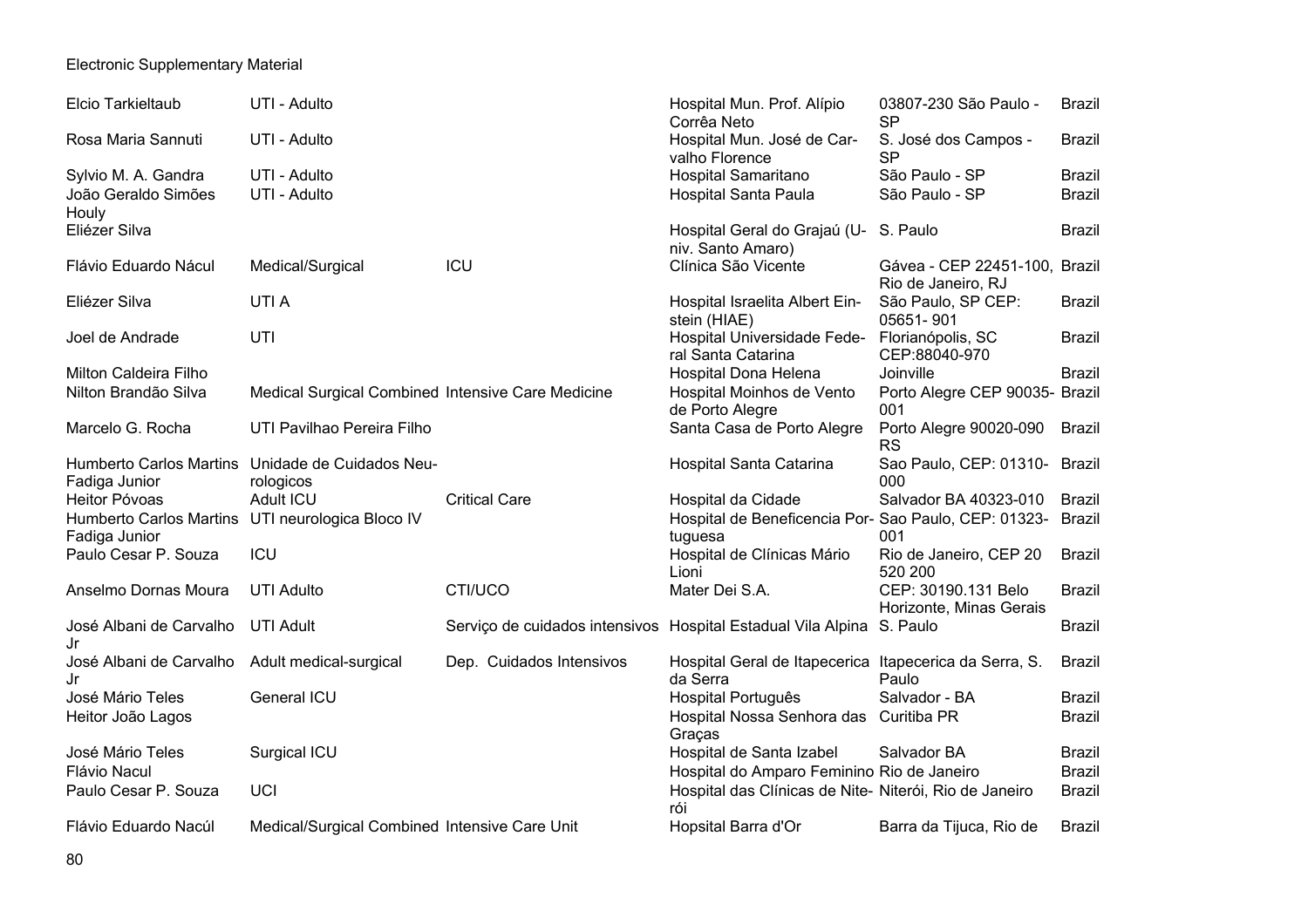|                        |                                                                 |                                                                                          |                                                                                                          | Janeiro                               |                       |
|------------------------|-----------------------------------------------------------------|------------------------------------------------------------------------------------------|----------------------------------------------------------------------------------------------------------|---------------------------------------|-----------------------|
| <b>Marcos Knibel</b>   | Combined ICU                                                    |                                                                                          | Hospital CardioTrauma Ipa-                                                                               | Rio de Janeiro                        | <b>Brazil</b>         |
| Álvaro Réa-Neto        | UTI-adulto do Hospital de<br>Clínicas da UFPR                   | Departamento de Clínica Médi-<br>ca                                                      | nema<br>Hospital de Clínicas da Uni-<br>versidade Federal do Paraná                                      | 80060-900 Curitiba - PR Brazil        |                       |
| Diana Grigorova        | <b>Surgical Intensive Care</b><br>Unit                          | Anaesthesia and Intensive<br>Care Unit                                                   | Alexandrovska University<br>Hospital                                                                     | 1431 Sofia                            | <b>Bulgaria</b>       |
| Denny P. Laporta       |                                                                 | Department of Adult Critical<br>Care                                                     | Sir Mortimer B Davis Jewish<br>General Hospital and McGill<br>University                                 | Montreal, Québec, Can-<br>ada H3T 1E2 | Canada                |
| <b>Richard Hall</b>    | Medical, Surgical and Neu- Critical Care Services<br>rosurgical |                                                                                          | Capital Health - Queen Eliza- Halifax, Nova Scotia B3H Canada<br>beth II Health Sciences Cen- 3A7<br>tre |                                       |                       |
| <b>Richard Hall</b>    | <b>Medical and Surgical</b>                                     | <b>Critical Care Services</b>                                                            | Capital Health - Queen Eliza- Halifax, Nova Scotia B3H Canada<br>beth II Health Sciences Cen- 3A7<br>tre |                                       |                       |
| Alfredo Sánchez Padrón | ICU                                                             | <b>ICU Department</b>                                                                    | Hospital Universitario "Fau-<br>stino Pérez"                                                             | Matanzas                              | Cuba                  |
| Jiri Valenta           | General ICU                                                     | Dep. Anaesthesia and Resusci- University Teaching Hospital, Praha 2, 12800<br>tation     | <b>Charles University</b>                                                                                |                                       | <b>Czech Republic</b> |
| Lukas Dadak            | General ICU                                                     | Dept. of Anesthesiology - Int.<br>Care                                                   | St. Anne's University Hospi- 656 91 Brno<br>tal Brno                                                     |                                       | <b>Czech Republic</b> |
| Jakub Raimr            | <b>Critical Care</b>                                            | Clinic of Anestesiology and Re- University Hospital Olomouc Olomouc 77520<br>suscitation |                                                                                                          |                                       | <b>Czech Republic</b> |
| Vladimír Cerný         |                                                                 | Dept. of Anesthesiology                                                                  | Fakultní nem                                                                                             | 500 05 Hradec Králové                 | <b>Czech Republic</b> |
| Petr Hon               | Neuro ICU                                                       | Dpt of Neurology                                                                         | University Hospital Ostrava                                                                              | 708 52 Ostrava - Poruba               | <b>Czech Republic</b> |
| Jan Pachl              | <b>General Intensive Care</b><br>Unit                           | Dept. of Anesthesiology and<br><b>CCM</b>                                                | University Hospital Královské 100 34 Praha<br>Vinohrady                                                  |                                       | <b>Czech Republic</b> |
| <b>Eduard Kasal</b>    | Interdisciplinary ICU                                           | Dept. of Anesthesiology                                                                  | University Hospital                                                                                      | 304 60 Plzen                          | <b>Czech Republic</b> |
| Radek Splechtna        | General ICU                                                     | Dept. of Anesthesiology                                                                  | Masarykova nemocnice Hos- 401 13 Ústí nad Labem<br>pital                                                 |                                       | <b>Czech Republic</b> |
| Karel Cvachovec        | $N^{\circ}$ 1                                                   | Dept. of Anesthesiology                                                                  | University Hospital Motol                                                                                | 150 06 Praha 5                        | <b>Czech Republic</b> |
| Ladislav Blahut        | Surgical                                                        | Central Surgical Intensive Care University Hospital Olomouc 775 20 Olomouc<br>Unit       |                                                                                                          |                                       | <b>Czech Republic</b> |
| Daniel Prchal          | surgical and medical                                            | <b>ARO</b>                                                                               | General Hospital Usti nad Or- 562 18 Usti nad Orlici<br>lici                                             |                                       | <b>Czech Republic</b> |
| Marian Barta           | <b>ARO</b>                                                      | Anesthesia and resuscitation<br>care                                                     | <b>Nemocnice Trinec</b>                                                                                  | Kastanova 268                         | <b>Czech Republic</b> |
| <b>Martin Dolecek</b>  | <b>ARO</b>                                                      | Anaethesia Dept.                                                                         | Research Institut for Trauma- 662 50 Brno<br>tology and Special Surgery                                  |                                       | <b>Czech Republic</b> |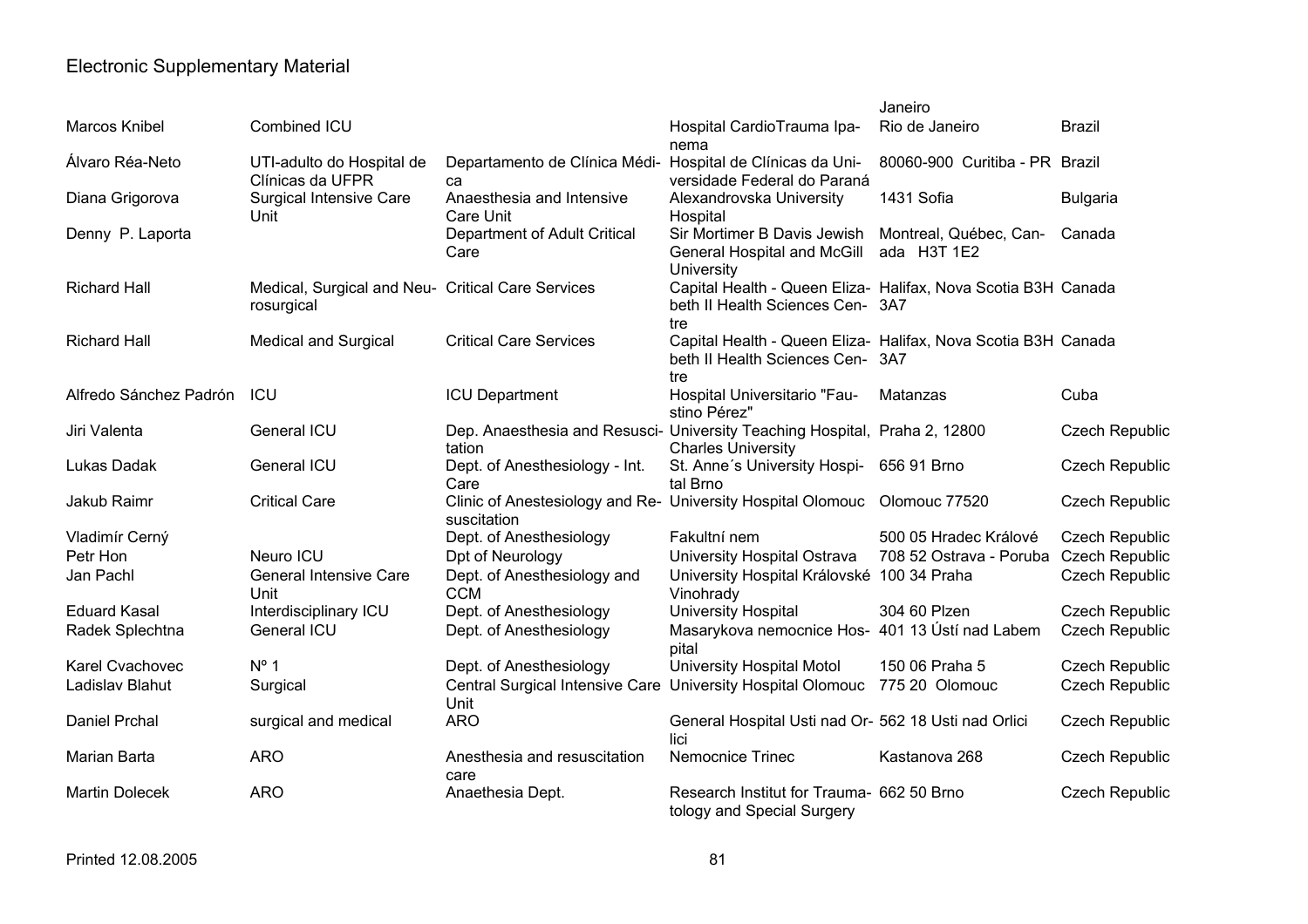| <b>Vladimir Sime</b>    | odd. ARO                               |                                                       | Nemocnice s poliklinikou<br>Most                                     | Purky 270 434 64 Most Czech Republic    |                       |
|-------------------------|----------------------------------------|-------------------------------------------------------|----------------------------------------------------------------------|-----------------------------------------|-----------------------|
| Magdalena Fortová       | <b>ARO</b>                             | Dept. of anesthesiology                               | Nemocnice                                                            | 532 03 Pardubice                        | <b>Czech Republic</b> |
| Ludovít Petrík          | <b>ARO</b>                             | Dep. of anesthesia and resus-<br>cit.                 | Vítkovická nemocnice BMA<br>a.s.                                     | 703 84 Ostrava-Vítkovice Czech Republic |                       |
| <b>Martin Metelka</b>   | ICU                                    | Dept. of Anesth.                                      | Okresní nemocnice Vsetín                                             | 755 32 Vsetín                           | <b>Czech Republic</b> |
| <b>Martin Fajt</b>      | Intensive Care Unit                    | Pediatric dep.                                        | Thomayer's Teaching Hospi-<br>tal                                    | Praha 4, 14059                          | <b>Czech Republic</b> |
| Jens Brushoej           | Intensive Care Unit 542                | Department of Anaesthesiology                         | <b>Hvidovre University Hospital</b>                                  | 2650 Hvidovre                           | Denmark               |
| Jean-FrancoisTimsit     | Réanimation médicale                   |                                                       | Hôpital Bichat                                                       | 75018 Paris                             | France                |
| <b>Yves Cohen</b>       | Réanimation polyvalente                |                                                       | <b>Hopital Avicenne</b>                                              | Bobigny 93000                           | France                |
| <b>Christian Gouzes</b> | Réanimation                            |                                                       | C.H. Universitaire                                                   | 30029 Nines Cedex 9                     | France                |
| Djillali Annane         | <b>Réanimation Medicale</b>            |                                                       | Hopital Raymond Poincaré                                             | 92380 Garches                           | France                |
| Hervé Dupont            | Unité de Réanimation Chi-<br>rurgicale |                                                       | <b>Groupe Hospitalier Bichat-</b><br><b>Claude Bernard</b>           | 75877 Paris Cedex 18                    | France                |
| Jean-Roger Le Gall      | Réanimation Medicale                   |                                                       | Hôpital St Louis                                                     | 75475 Paris                             | France                |
| <b>Patrick Pinta</b>    | Réanimation Polyvalente                | Reanimation                                           | Centre hospitalier de Tarbes- 65013 Tarbes cedex 9<br>Vic en Bigorre |                                         | France                |
| Samir Jamali            | Unité de Soins Intensifs               | Anesthesiology - ICU                                  | Centre Hospitalier de Dour- F-91410 Dourdan<br>dan                   |                                         | France                |
| <b>Michel Pascal</b>    | Réanimation Polyvalente                |                                                       | Centre Hospialier de Mont de 40000 Mont de Marsan<br>Marsan          |                                         | France                |
| Philippe Loirat         | <b>ICU</b>                             | Service de Réanimation                                | Hôpital Foch                                                         | 92151 Suresnes Cedex                    | France                |
| <b>Patrick Charlot</b>  | Réanimation Polyvalente                | Fédération de Médecine In-<br>terne et Réanimation    | Centre Hospitalier G. Renon                                          | 7900 Niort                              | France                |
| Sebastian Beague        | Service de Reanimation                 |                                                       | Hôpital St Philibert, GHICL                                          | Lomme                                   | France                |
| Xaver Bartenschlager    | Station 14/15                          | Abteilung für Anästhesie und<br>Intensivmedizin       | Klinikum Neukölln                                                    | 12313 Berlin                            | Germany               |
| Frank Martin Brunkhorst |                                        | Dep. Anaesthesiology and In-<br>tensive Care Medicine | Friedrich-Schiller-University<br>Jena                                | 07740 Jena                              | Germany               |
| Hans Bernd Reith        | Surgical ICU                           | Surgery                                               | University of Wuerzburg                                              | D-97080 Wuerzburg                       | Germany               |
| <b>Gerd Scheiber</b>    | <b>ITS</b>                             | Anaesthesiology & Intensiv<br>Care                    | Kreiskrankenhaus Ilmenau                                             | D - 98693 Ilmenau                       | Germany               |
| George Thomopoulos      |                                        |                                                       | Athens Laikon Hospital                                               | Athens                                  | Greece                |
| G. Nakos                |                                        |                                                       | Ioannina University Hospital                                         | Athens                                  | Greece                |
| Phyllis Clouva-Molyvdas | ICU                                    |                                                       | <b>Triasion General Hospital</b>                                     | Athens                                  | Greece                |
| George Giokas           | <b>ICU</b>                             |                                                       | Sismanoglio General Hospital Athens                                  |                                         | Greece                |
| Nina Maguina            | ICU                                    |                                                       | Konstantopouleion Hospital                                           | Nea Ionia 14233                         | Greece                |
| Katalin Fekete-Passa    | General ICU                            | Surgical                                              | Papageorgiou General Ho-<br>spitral                                  | Thessaloniki                            | Greece                |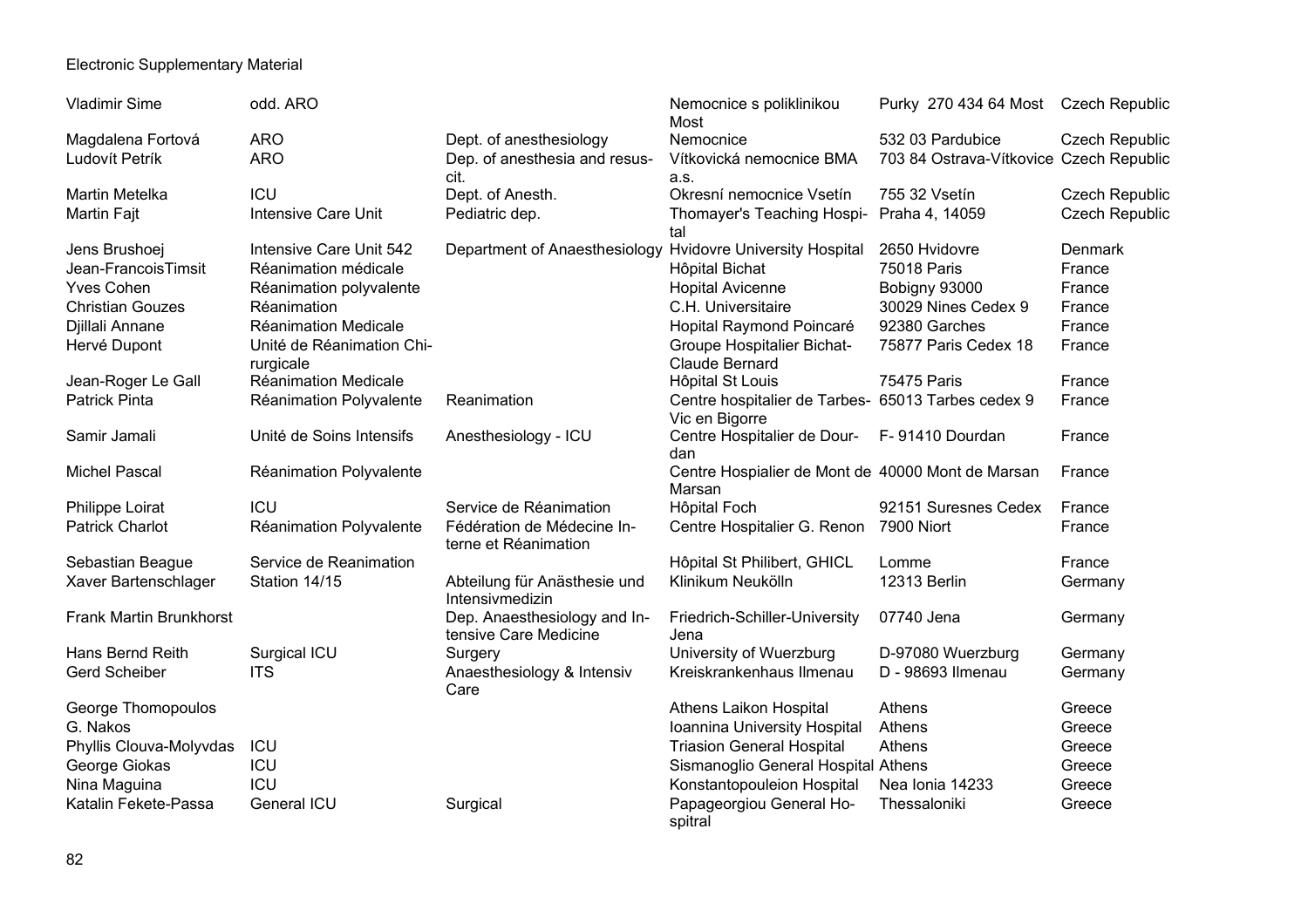| <b>Tsokantaridis Christos</b> | ICU                                   |                                                                          | General Hospital of Drama                                | 66100 Drama                 | Greece    |
|-------------------------------|---------------------------------------|--------------------------------------------------------------------------|----------------------------------------------------------|-----------------------------|-----------|
| Milly Bitzani                 | General ICU                           | <b>MOXA A</b>                                                            | "G. Papanicolaou" General                                | Exohi - Thessaloniki        | Greece    |
|                               |                                       |                                                                          | Regional Hospital                                        |                             |           |
| Aggelos Karamanis             | General I.C.U                         |                                                                          | 251 Hellenic Air Forces Gen- 11525 Athens                |                             | Greece    |
|                               |                                       |                                                                          | eral Hospital of Athens                                  |                             |           |
| Michele Guillaume             | General ICU                           |                                                                          | <b>Tripolis General Hospital</b>                         | 22100 Tripoli               | Greece    |
| Maria Giannakou               | <b>METHA - Intensive Care</b><br>Unit | Dep. Anaesthesia and ICU                                                 | <b>AHEPA University Hospital</b>                         | 54636 Thessaloniki          | Greece    |
| <b>Charles Gomersall</b>      | Adult ICU                             | Dep. Anaesthesia and Inten-<br>sive Care.                                | Prince of Wales Hospital                                 | Shatin                      | Hong Kong |
| Cheung Po-Wa                  | Mixed medical and surgical<br>ICU     | Department of Intensive Care                                             | North District Hospital                                  | Fanling                     | Hong Kong |
| Maple Hung                    | C2 Intensive Care Unit                | <b>Adult Intensive Care Unit</b>                                         | Queen Mary Hospital                                      | Hong Kong                   | Hong Kong |
| Peggy Tan                     | <b>Intensive Care Unit</b>            | Department of Anaesthesia and Tuen Mun Hospital<br><b>Intensive Care</b> |                                                          | Hong Kong SAR               | Hong Kong |
| Laszlo Szalay                 | Intensive Care Unit                   |                                                                          | <b>City Hospital</b>                                     | 6300 Kalocsa                | Hungary   |
| Maria Muller                  | <b>Intensive Care Unit</b>            |                                                                          | <b>Markhot Ferenc Hospital</b>                           | 3300 Eger                   | Hungary   |
| Csaba Perlaki                 | <b>Intensive Care Unit</b>            |                                                                          | Kenezy Gyula Hospital                                    | 4043 Debrecen               | Hungary   |
| <b>Balazs Kadar</b>           | Intensive Care Unit                   |                                                                          | <b>BAZ County Teaching Hospi-</b><br>tal                 | 3501 Miskolc                | Hungary   |
| <b>Agnes Mate</b>             | Intensive Care Unit                   |                                                                          | Szent Pantaleon Hospital                                 | 2401 Dunaújváros            | Hungary   |
| Zsofia Verzar                 | <b>Intensive Care Unit</b>            |                                                                          | Baranya County Hospital                                  | 7621 Pécs                   | Hungary   |
| Tamas Szakmany                | <b>Intensive Care Unit</b>            | <b>Pecs Medical University</b>                                           | <b>Pecs Medical University</b>                           | 7624 Pécs                   | Hungary   |
| Agnes Danczig                 | <b>Mixed Medical Surgical</b>         | Anaesthesia and Intensive                                                | National Oncology Institute                              | 1122 Budapest               | Hungary   |
|                               |                                       | Care                                                                     |                                                          |                             |           |
| Melinda Forro                 | <b>Intensive Care Unit</b>            | Dept. of Transplant Surgery                                              | <b>Semmelweis University</b>                             | 1085 Budapest               | Hungary   |
| Noemi Foldes                  | <b>Intensive Care Unit</b>            | 1st Dept. of Surgery                                                     | <b>Semmelweis University</b>                             | 1082 Budapest               | Hungary   |
| Csaba Perlaki                 | <b>KAITO</b>                          | Medical                                                                  | Kenézy Gyula County Hospi-<br>tal                        | Bartok B. I. 2-26           | Hungary   |
| J.V.Divatia                   | Nargis Dutt Critical Care<br>Unit     |                                                                          | <b>Tata Memorial Hospital</b>                            | 400012 Mumbay               | India     |
| Vineet Nayyar                 | Multidisciplinary ICU                 | Critical Care & Emergency Ser- Manipal Hospital<br>vices                 |                                                          | Bangalore 560017            | India     |
| Farokh E. Udwadia             | Medical and Surgical ICU              |                                                                          | Breach Candy Hospital                                    | 400026 Mumbay               | India     |
| Farhad N.Kapadia              | 3rd Floor ICU                         |                                                                          | Hinduja National Hospital<br>and medical Research Cen-   | 400016 Mumbai (Bom-<br>bay) | India     |
|                               |                                       |                                                                          | tre                                                      |                             |           |
| Vijaylakshmi Kamat            | Multidisciplinary ICU                 |                                                                          | Sri Ramachandra Medical                                  | 600116 Chennai              | India     |
| Gopal Taori                   | Medical/Surgical                      | <b>Critical Care Medicine</b>                                            | College of Research Institute<br>Jaslok Hospital and Re- | Mumbai 400026               | India     |
|                               |                                       |                                                                          |                                                          |                             |           |

#### Printed 12.08.2005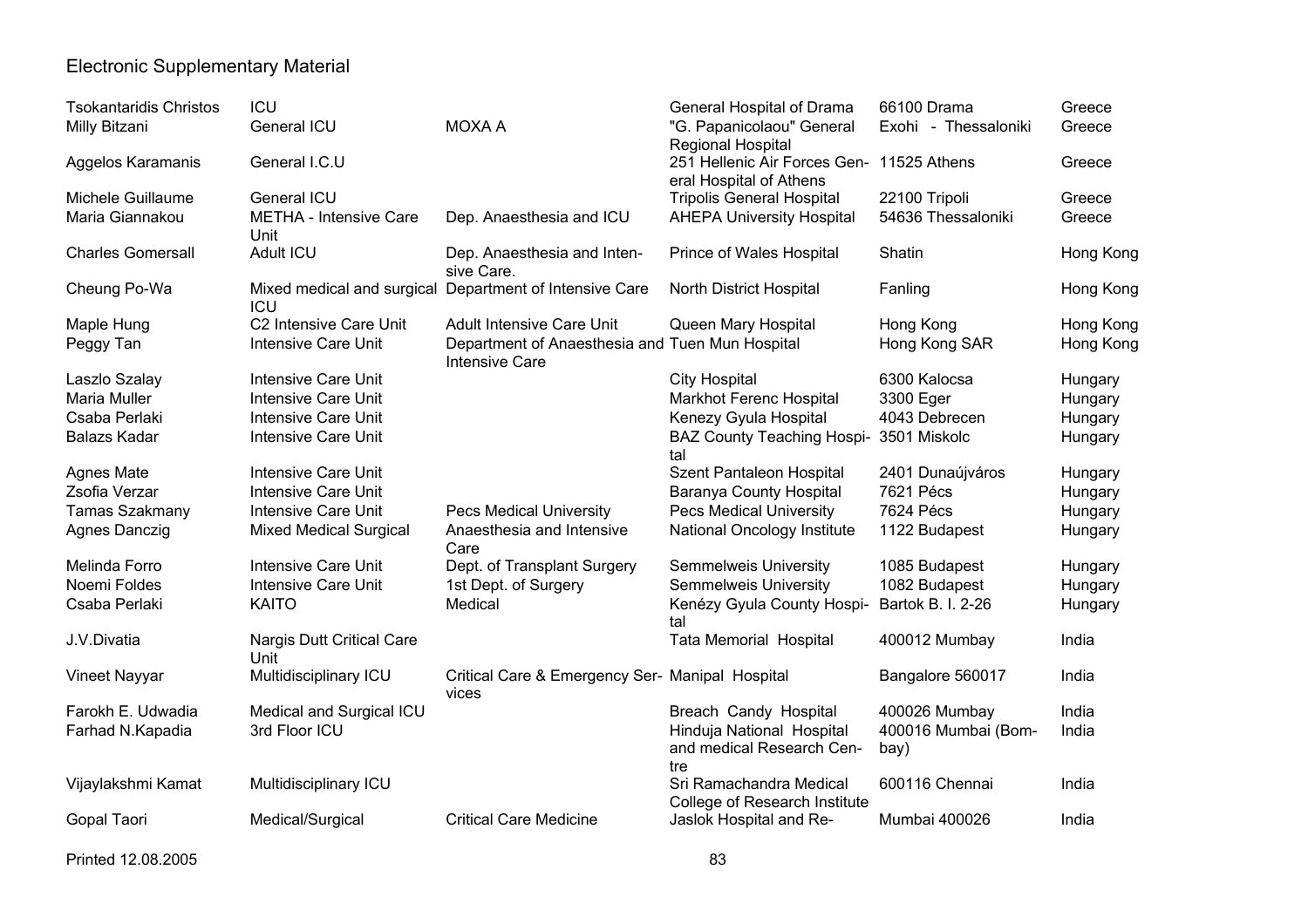|                        |                                                                   |                                                                                                      | search Centre                                                      |                     |         |
|------------------------|-------------------------------------------------------------------|------------------------------------------------------------------------------------------------------|--------------------------------------------------------------------|---------------------|---------|
| Maria Donnelly         | ICU                                                               | <b>Intensive Care</b>                                                                                | Adelaide Meath and National Dublin<br><b>Children's Hospital</b>   |                     | Ireland |
| <b>Charles Sprung</b>  | ICU                                                               |                                                                                                      | Hadassah Hebrew University 91120 Jerusalem                         |                     | Israel  |
| Eran Segal             | <b>General Intensive Care</b><br>Unit                             | Anesthesiology and Intensive<br>Care                                                                 | Sheba Medical Center                                               | 52621 Tel Hashomer  | Israel  |
| Lucia Casagrande       | Rianimazione                                                      | Emergency Dep.                                                                                       | Ospedale S. Maria dei Battuti 31100 Treviso<br>Cà Foncello         |                     | Italy   |
| Rosa Salcuni           | Rianimazione                                                      | Emergency Dep.                                                                                       | Ospedale Civile di Ivrea                                           | 10015 lvrea (TO)    | Italy   |
| Vittorio Pavoni        | Rianimazione                                                      |                                                                                                      | Azienda Ospedaliera di Pa-<br>dova                                 | 35100 Padova        | Italy   |
| Livio Carnevale        | Rianimazione                                                      | Servicio di Anestesia e Riani-<br>mazione 2                                                          | Policlinico S. Matteo                                              | 27100 Pavia         | Italy   |
| Carlo Mosca            | Terapia Intensiva 4                                               | Chirurgia                                                                                            | Azienda Ospedaliera Pisana                                         | 56100 Pisa          | Italy   |
| Iole Brunetti          | Rianimazione Monobloco                                            | Anesthesia and Intensive Care Azienda S. Martino                                                     |                                                                    | 16132 Genova        | Italy   |
| Sara Carrer            | U.O. di Anestesia e Riani-<br>mazione                             | Emergency Dep.                                                                                       | Ospedale San Luca                                                  | 45027 Trecenta (RO) | Italy   |
| Anna Randino           | Terapia Intensiva                                                 | Dep. Surgery, Anaesthesiology Azienda Ospedaliera di Trie- 34139Trieste<br>and Intensive Care        | ste-Ospedale Cattinara                                             |                     | Italy   |
| Alberto Merlini        | Rianimazione A                                                    |                                                                                                      | Azienda Ospedaliera Verona- 37126 Verona<br>Ospedale Civil Magiore |                     | Italy   |
| Giovanni Negri         | Rianimazione 1                                                    | Chirurgia                                                                                            | <b>IRCCS Policlinico S. Mateo</b>                                  | 27100 Pavia         | Italy   |
| Alberto Sicignano      | Servizio Anestesie e Ria-<br>nimazione                            | Rianimazione E. Vecla                                                                                | Ospedale Maggiore Policlini- 20122 Milano<br>co IRCCS              |                     | Italy   |
| Daniela Giudici        | Rianimazione e Terapia In- Anestesia e Rianimazione<br>tensiva    |                                                                                                      | H. San Rafael IRCCS                                                | 20132 Milano        | Italy   |
| Mario Tavola           | Rianimazione                                                      | 1ª U. D. Anestesia e Rianima-<br>zione                                                               | Ospedale S. Manzoni                                                | 23900 Lecco         | Italy   |
| Sandra Alleva          | <b>General Intensive Care</b>                                     | <b>Emergency and Critical Care</b>                                                                   | Ospedale Maggiore Della Ca- 28100 Novara<br>rita                   |                     | Italy   |
| Monica Vaj             | Rianimazione Centrale                                             | Anestesia-Rianimazione                                                                               | San Giovanni Battista-<br>Molinette                                | 10126 Torino        | Italy   |
| Alessandro Mastroianni | UTI                                                               | Anestesia Rianimazione                                                                               | Ospedale Maggiore                                                  | 10023 Chieri (TO)   | Italy   |
| Ornella Piazza         | Istituto de Anestesiologia e Science Chirurgiche-<br>Rianimazione | Anestesiologichs                                                                                     | Azienda Universitaria Policli- 80131 Napoli<br>nico Federico II    |                     | Italy   |
| Vanna Valpondi         | Rianimazione                                                      | Dep. Surgery, Anesthesiology<br>and Radiology                                                        | Azienda Ospedale-Università 44100 Ferrara<br>S. Anna               |                     | Italy   |
| Abele Donati           | Rianimazione Clinica                                              | Istituto Emergenze Medico Chi- Ospedale Regionale Umberto 60020 Torrette di Ancona Italy<br>rurgiche |                                                                    |                     |         |
| Quirino Piacevoli      | Cardiac surgery                                                   | Anesthesia and Intensive Care A. C. O. San Filippo Neri                                              |                                                                    | 00135 Roma          | Italy   |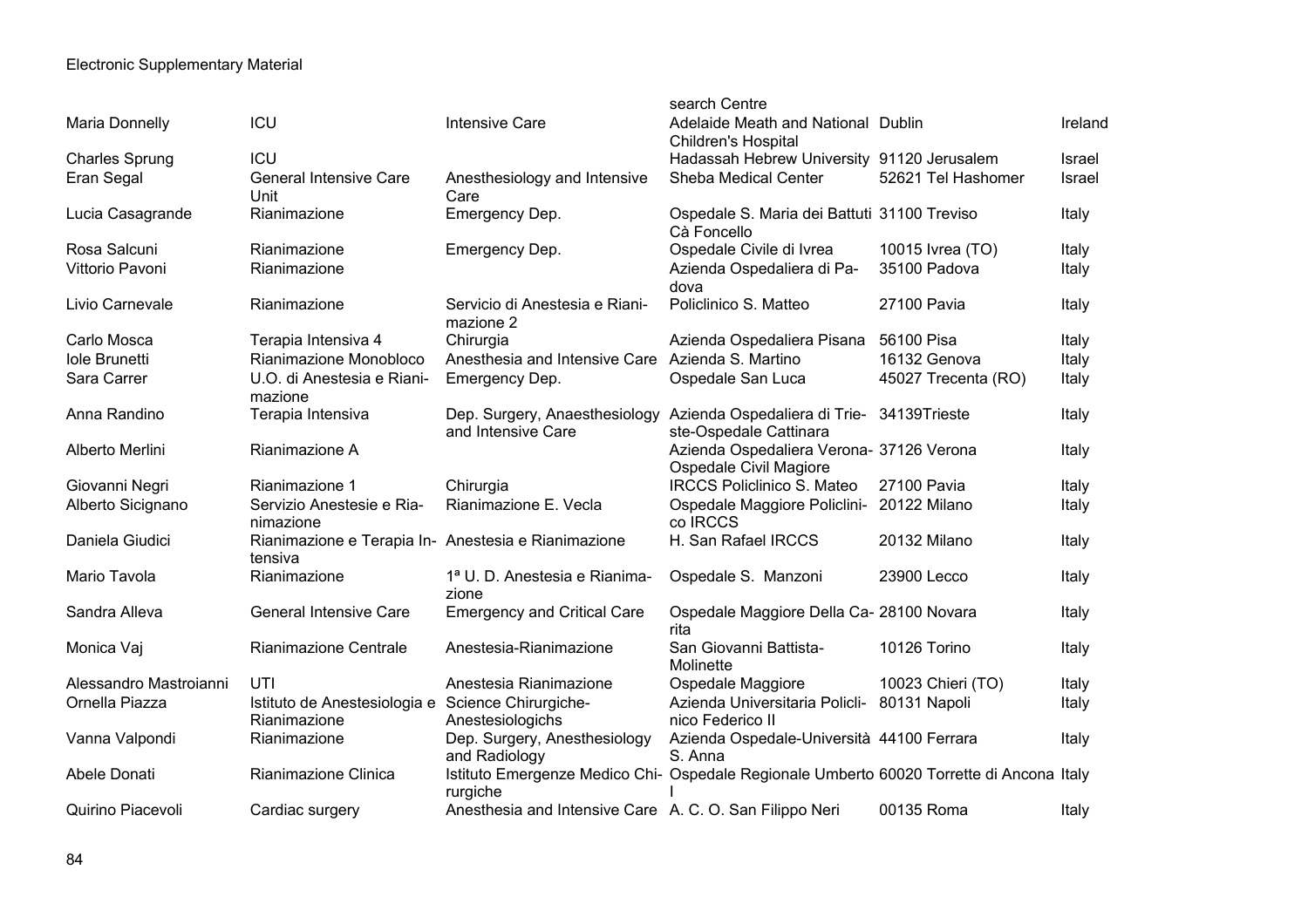| Domenico Milella     | Rianimazione II sectore                                | Istituto di Anestesia e Rianima- AziendaOspedale-Policlinico 70124 Bari<br>zione          | di Bari                                                            |                                | Italy |
|----------------------|--------------------------------------------------------|-------------------------------------------------------------------------------------------|--------------------------------------------------------------------|--------------------------------|-------|
| Mauricia Marchi      | Servizio Anestesia e Ria-<br>nimazione                 | Emergency Dep.                                                                            | Arcispedale S. Anna                                                | 44100 Ferrara                  | Italy |
| Roberto Rosi         | General                                                | <b>Ist ICU</b>                                                                            | Policlinico Le Scotte                                              | 53100 Siena                    | Italy |
| Maria Lucia Bindi    | Post. Surgical and Post-<br><b>Transplantation ICU</b> | I. V. O. Anestesia e Rianima-<br>zione                                                    | Azienda Ospedale Pisana Pi- 56100 Pisa<br>sa                       |                                | Italy |
| Ettore Panascia      | Rianimazione Ospedale<br>Vittorio Emanuele             | Il serv. Anestesia e Rianima-<br>zione                                                    | Ospedale Vittorio Emanuele 95124 Catania                           |                                | Italy |
| Marianna Messina     | Rianimazione                                           | Anestesia e Rianimazione                                                                  | Ospedale Civile S. Giovanni 07026 Olbia (SS)<br>Di Dio             |                                | Italy |
| Maurizio Postiglione | Rianimazione e Terapia In- ASL Napoli 1<br>tensiva     |                                                                                           | Ospedale S. Maria di Loreto 80100 Napoli                           |                                | Italy |
| Federico Bilotta     | Neuroanesthesia                                        | Anesthesia e Intensiva Care                                                               | Policlinico Umberto I, Univer- 00100 Roma<br>sità Roma La Sapiensa |                                | Italy |
| Angelo Pezzi         | Terapia Intensiva                                      |                                                                                           | Ospedale San Paolo                                                 | 20142 Milano                   | Italy |
| Gilberto Fiore       | rapia Intensiva                                        | UONA Rianimazione e Te- Dep. Anestesia, Rianimazione<br>e Terapia Antalgica               | Ospedale Santa Croce                                               | 100024 Moncalieri, Tori-<br>no | Italy |
| Monica Meucci        | Centro Rianimazione                                    | U. B. Anestesia, Rianimazione<br>E. T. A.                                                 | Hospedale Regional Della<br>Valle D'Aosta                          | 11100 Aosta                    | Italy |
| Renata Cavallo       | Rianimazione Universitaria Emergenza DEA               |                                                                                           | Ospedale Maggiore S. Gio-<br>vanni Battista                        | Torino                         | Italy |
| Marco Librenti       | Rianimazione                                           |                                                                                           | Ospedale Nuovo San Gio-<br>vanni Di Dio                            | 50143 Firenze                  | Italy |
| Giancarlo Negro      | Centro di Rianimazione e<br>T.1.                       | <b>DEU</b>                                                                                | Ospedale F. Ferraro                                                | 73042 Casarano (Lecce)         | Italy |
| Cinzia Cibin         | General ICU                                            | Emergency Care Dep.                                                                       | S. Carlo Borromeo                                                  | 20152 Milano                   | Italy |
| Emiliano Cingolani   | Centro di rianimazione<br>"marchiafava"                | Servizio di anestesia e rianima- Azienda ospedaliera san ca- 00149 Roma<br>zione generale | millo-forlanini                                                    |                                | Italy |
| Susanna Zambuto      | 2° rianimazione                                        | 2° servizio anestesia e rianima- Arnas civico, dicristina, ascoli 90100 Palermo<br>zione  |                                                                    |                                | Italy |
| Marco Pulici         | Terapia intensiva generale                             | Emergency & ICU                                                                           | Ospedale niguarda cà granda 20162 Milan                            |                                | Italy |
| Giuseppe Chini       | Reparto di Rianimazione                                | U.O. Anestesia e Rianimazione Nuovo Ospedale del Mugello 50032 Borgo San Loren-           |                                                                    | zo (Firenze)                   | Italy |
| Silvio Pennacchioni  | Rianimazione ospedaliera                               | Emergenza                                                                                 | Umberto l°-Torrette                                                | 60020 Ancona                   | Italy |
| Leandro Barontini    | General ICU                                            | Anesthesia and intensive care                                                             | Ospedale Pistoia                                                   | 51100 Pistoia                  | Italy |
| Stefano Falini       | Rianimazione Polivalente<br>"Misericordia"             | Emergenza accettazione                                                                    | Misericordia A.S.L. 9                                              | 58100 Grosseto                 | Italy |
| Paolo Gazzani        | Servizio Anestesia e Ria-<br>nimazione                 | Emergenza - Urgenza                                                                       | Ospedale Mater Salutis, ASL 37045 Legnago - VR<br>21               |                                | Italy |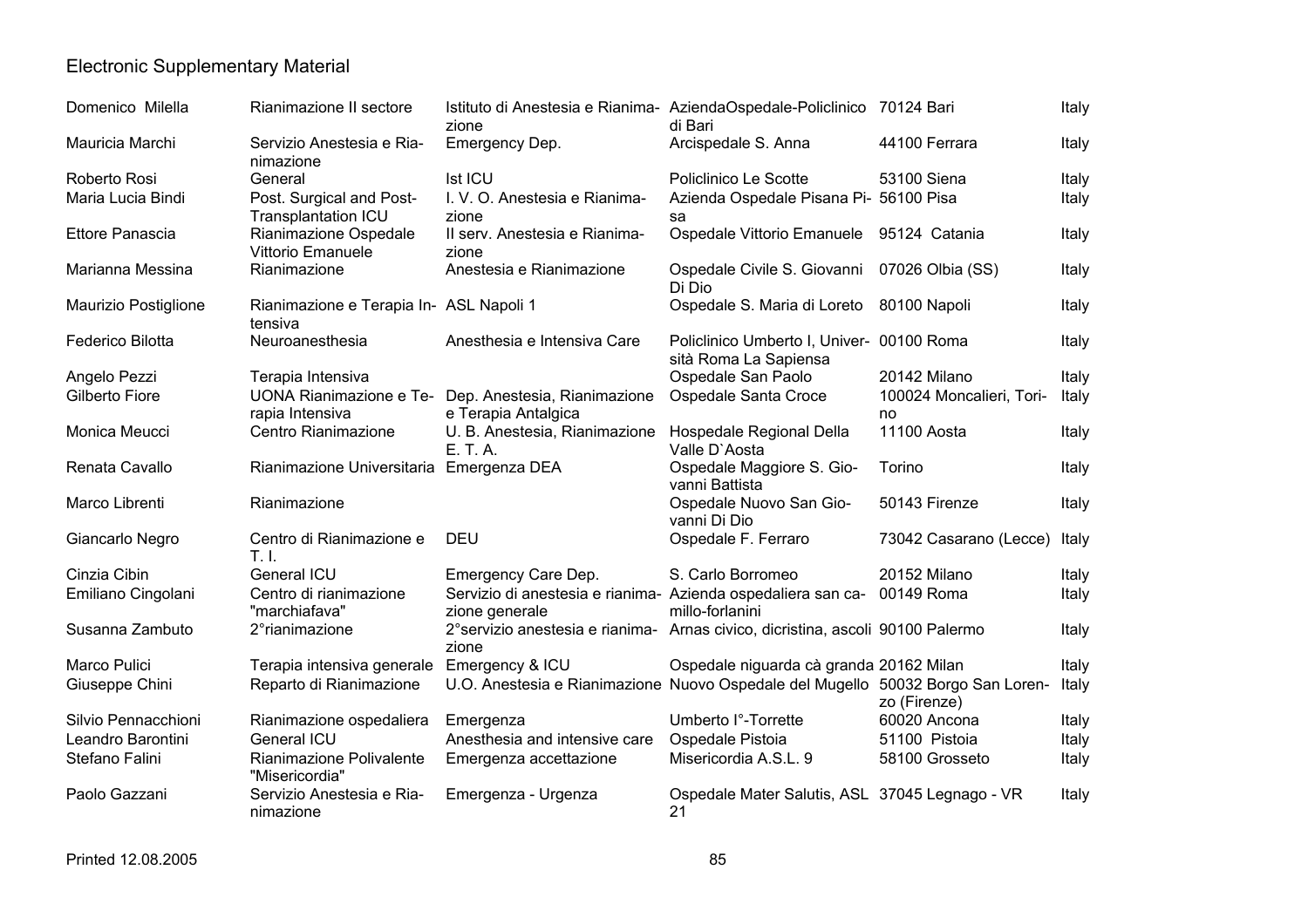| <b>Felice Centuri</b>          | Rianimazione Polivalente                               | Area Critica                                            | Istituto "Regina Elena" per lo 00144 Rome<br>studio e la cura dei tumori               |                                    | Italy      |
|--------------------------------|--------------------------------------------------------|---------------------------------------------------------|----------------------------------------------------------------------------------------|------------------------------------|------------|
| Stefano Maitan                 |                                                        | Anaesthesia and Intensive                               | Per Gli Infermi Faenza AUSL 48018 Faenza (Ravenna) Italy                               |                                    |            |
| Danilo Carloni                 | ICU                                                    | Care<br>Dept. of Anesthesia                             | Ravenna<br>Ospedale "S.Giovanni Batti-<br>sta"                                         | 06034 Foligno (PG)                 | Italy      |
| <b>Attilio De Gasperis</b>     | A. Mosca                                               | Anestesia e Rianimazione                                | C.T.O. ASL Rm C                                                                        | 00144 Roma                         | Italy      |
| Daniela Silengo                | General ICU                                            | Emergency Dep.                                          | Torino Nord Emergenza O-                                                               | Torino                             | Italy      |
| Maurizio Ostaldo               | Rianimazione H. Desio                                  | Anestesia-Rianimazione                                  | spedale San Giovanni Bosco<br>H.Civile di Vimercate - Presi- Desio, MI<br>dio di Desio |                                    | Italy      |
| Frank Jacob                    | ICU                                                    | Anestesia e Rianimazione                                | U.L.S.S N° 14 Ospedale di<br>Chioggia                                                  | 30015 Chioggia (VE)                | Italy      |
| <b>Biagio Allaria</b>          | Unità Operativa di Terapia<br>Intensiva                | <b>Critical Patient</b>                                 | Istituto Nazionale per lo Stu-<br>dio e la Cura dei Tumori<br>(Cancer Institute)       | 20133 Milan                        | Italy      |
| Igino Tanga                    | Terapia Intensiva Chirurgi- Emergency Department<br>ca |                                                         | Ospedale S. Giovanni                                                                   | 00184 Rome                         | Italy      |
| Monica Rocco                   | <b>ICU</b>                                             | Dep. of Anestesiology and In-<br>tensive Care           | Policlinico Umberto I°,<br>University of Rome "La Sa-<br>pienza"                       | 00161 Rome                         | Italy      |
| Lorenzo Odetto                 | Terapia Intensiva                                      | SCDO Anestesia e Rianima-<br>zione                      | Ospedale San Luigi                                                                     | 10143 Orbassano (TO)               | Italy      |
| Elisabetta Spadini             | Terapia Intensiva Posope-<br>ratoria                   | Unita Operativa Anestesia,<br>Rianimazione, T. Antalg   | Azienda Ospedaliera Univer- 43100 Parma<br>sitaria di Parma                            |                                    | Italy      |
| Claudio Sandroni               | Centro di Rianimazione                                 | Anaesthesiology and Intensive<br>Care                   | Policlinico Universitario Ago- 00168 Roma<br>stino Gemelli                             |                                    | Italy      |
| Lucia Cubattoli                | General and Neurosurgical<br>ICU                       | Anaesthesia and Intensive<br>Care                       | S. Egrardo Nuovo Hospital                                                              | 20052 Monza                        | Italy      |
| Pio Zannetti                   | ICU                                                    |                                                         | Ospedale San Paolo                                                                     | <b>Naples</b>                      | Italy      |
| Quirino Piacevoli              | Neurosurgery                                           | Anesthesia and Intensive Care A. C. O. San Filippo Neri |                                                                                        | 00135 Roma                         | Italy      |
| Quirino Piacevoli              | Vascular surgery                                       | Anesthesia and Intensive Care A. C. O. San Filippo Neri |                                                                                        | 00135 Roma                         | Italy      |
| Quirino Piacevoli              | Thoracic surgery                                       | Anesthesia and Intensive Care A. C. O. San Filippo Neri |                                                                                        | 00135 Roma                         | Italy      |
| Monika Savicka                 | <b>Burn Center Anesthesiol-</b><br>ogy, Intensive      | Latvia State Burn Center                                | Hospital Bikernieki                                                                    | Riga LV-1006                       | Latvia     |
| <b>Bernhard Stein</b>          | Service de Reanimation                                 | Service de Anesthesie-<br>Réanimation                   | Hopital de la Ville d'Esch                                                             | L-4240 Esch-sur-Acostte Luxembourg |            |
| Margaret Hemmer                | ICU                                                    | Department of Anaesthesiology<br>and Intensive Care     | Centre Hospitalaire de<br>Luxembourg                                                   | L-1210 Luxembourg                  | Luxembourg |
| Guillermo Dominguez-<br>Cherit | <b>Critical Care Unit</b>                              | <b>Critical Care</b>                                    | Instituto Nacional Ciencias<br>Médicas y Nutrición Salvador                            | 14000 México, D.F.                 | Mexico     |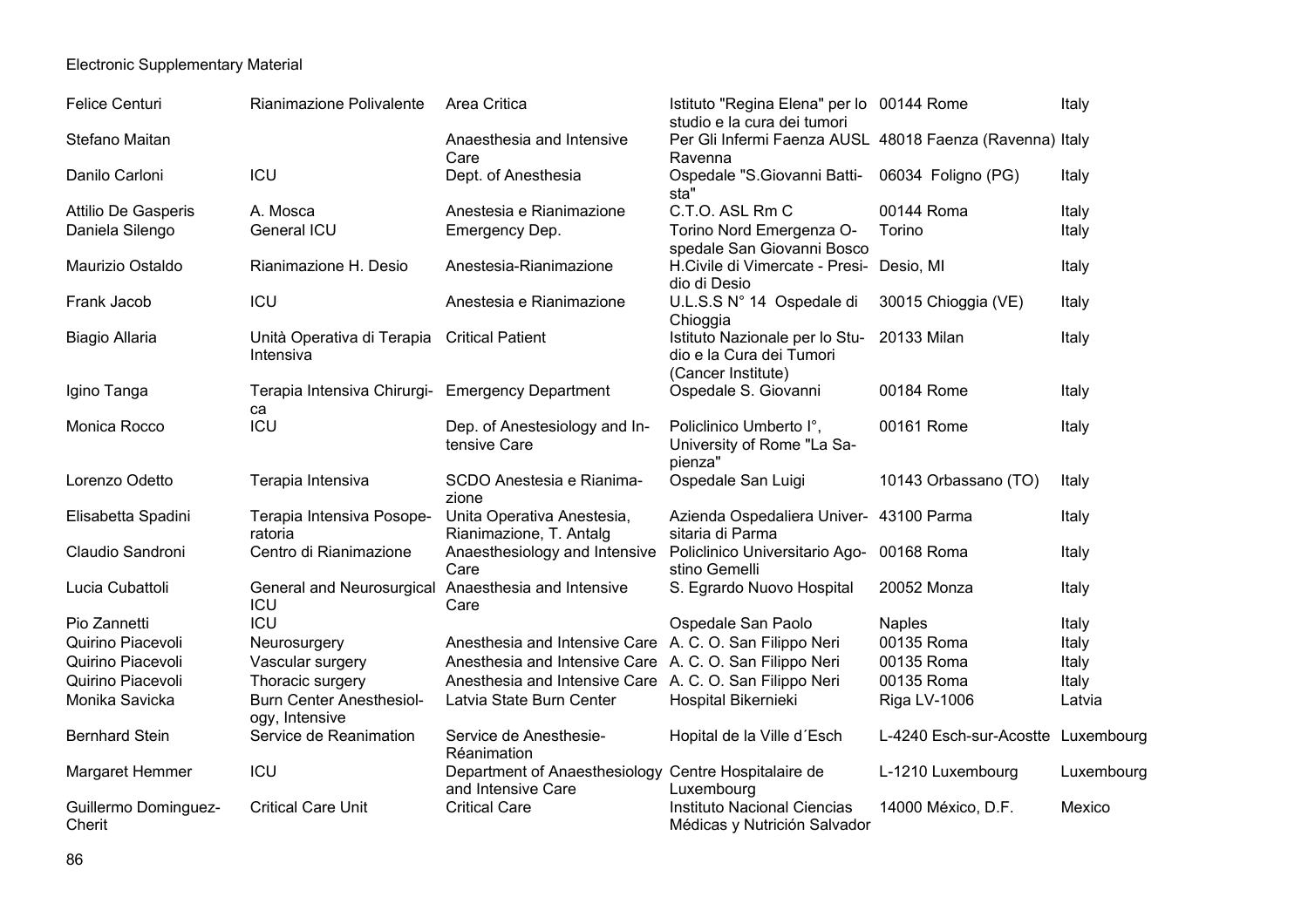|                                   |                                                           |                                                | Zubiran                                                               |                                  |          |
|-----------------------------------|-----------------------------------------------------------|------------------------------------------------|-----------------------------------------------------------------------|----------------------------------|----------|
| Ulises W. Cerón Díaz              | U. T. Intensiva "Dr. Alberto<br>Villazón S."              |                                                | Hospital Español de México                                            | México D.F. 11560                | Mexico   |
| Jorge Enrique Pérez Fi-<br>gueroa | ICU                                                       | Medicina Crítica                               | <b>Hospital Mocel</b>                                                 | C.P. 11850 Mexico                | Mexico   |
| Abel Maldonado Ortiz              |                                                           | Pulmonary and Critical Care<br>Dept            | Hospital General Dr. Miguel<br>Silva                                  | Michoacan                        | Mexico   |
| Alfonso Mendez                    | ICU                                                       |                                                | Hosp. Regional 1, Instituto<br>Mexicano del Seguro Social             | Morelia, Michoacán               | Mexico   |
| Alfredo Mercado Aguirre           | Unidad de Terapia Intensi-<br>va                          |                                                | <b>Hospital General Regional</b><br>No 72 IMSS                        | Talnepantla                      | Mexico   |
| Mauricio Jose Borbolla<br>Paya    | <b>UCI</b>                                                | Medicina Critica                               | Hospital Santelena                                                    | 06700 Mexico City                | Mexico   |
| Posadas                           | ICU                                                       |                                                | Hospital de la Luz                                                    | Morelia, Michoacán               | Mexico   |
| <b>Magnar Osnes</b>               | General ICU                                               | Dep. of Anaesthesiology                        | University Hospital of Tromso N-9038 Tromso                           |                                  | Norway   |
| Ole Christian Rolfseng            | General ICU                                               | Dep.of anaesthesia and inten-<br>sive care     | <b>Regional University Hospital</b><br>Trondheim                      | N-7006 Trondheim                 | Norway   |
| Hans Flaatten                     | General ICU                                               | Dep. Anesthesia and Intensive<br>Care          | Haukeland University Hospi- N-5021 Bergen<br>tal                      |                                  | Norway   |
| Nils Smith-Erichsen               | General DCU                                               | Anaesthesia                                    | Akershus University Hospital N-1474 Nordbyhagen                       |                                  | Norway   |
| Jacek Borkowski                   | ICU                                                       | Anaesthesiology and Intensive<br>Care          | Teaching Hospital of Medical 15-276 Bialystok<br>Academy in Bialystok |                                  | Poland   |
| Piotr Harbut                      | <b>Clinic of Anaesthesiology</b><br>and Intensive Therapy | Department of Anaesthesiology<br>and Int. Care | Wroclaw University of Medi-<br>cine                                   | 51-638 Wroclaw                   | Poland   |
| Miguel Castelo Branco             | UCI Serviço Medicina In-<br>tensiva                       |                                                | Hospital Covilhã, Centro Ho- Covilhã<br>spitalar Cova da Beira        |                                  | Portugal |
| <b>Celeste Dias</b>               | UC Pós-Operatórios de<br>Neurocirurgia                    | Anestesiologia e Cuidados In-<br>tensivos      | Hospital S. João                                                      | 4202-451 Porto                   | Portugal |
| Eduardo Silva                     | <b>UCIP</b>                                               |                                                | Hospital do Desterro                                                  | 1100 Lisboa                      | Portugal |
| <b>Isabel Maia</b>                | UCI Polivalente da Urgên-<br>cia                          | Anestesiologia e Cuidados In-<br>tensivos      | Hospital S. João                                                      | 4202-451 Porto                   | Portugal |
| Maria Teresa Oliveira             | U. Reanimação Respirató-<br>ria                           | Anestesiologia e Cuidados In-<br>tensivos      | Hospital S. João                                                      | 4202-451 Porto                   | Portugal |
| Fernando Pinto Pádua              | UCI Dr. Emílio Moreira                                    |                                                | Hospital Dr. José Maria<br>Grande                                     | 7300-853 Portalegre              | Portugal |
| João Frederico                    | <b>UCIP</b>                                               |                                                | Hospital Amato Lusitano                                               | 6000-085 Castelo Branco Portugal |          |
| Eduardo Almeida                   | <b>UCI</b>                                                | UCI                                            | Hospital Garcia de Orta                                               | 2800 Almada                      | Portugal |
| <b>Maria Dores Marques</b>        | UCIMG de Medicina e Ga-<br>stroenterologia                | Serviço Universitário Medicina<br>III          | Hospital Pulido Valente                                               | 1769-001 Lisboa                  | Portugal |
| Luís Telo                         | <b>UCIPneumológicos</b>                                   | Pneumologia                                    | <b>Hospital Pulido Valente</b>                                        | 1769-001 Lisboa                  | Portugal |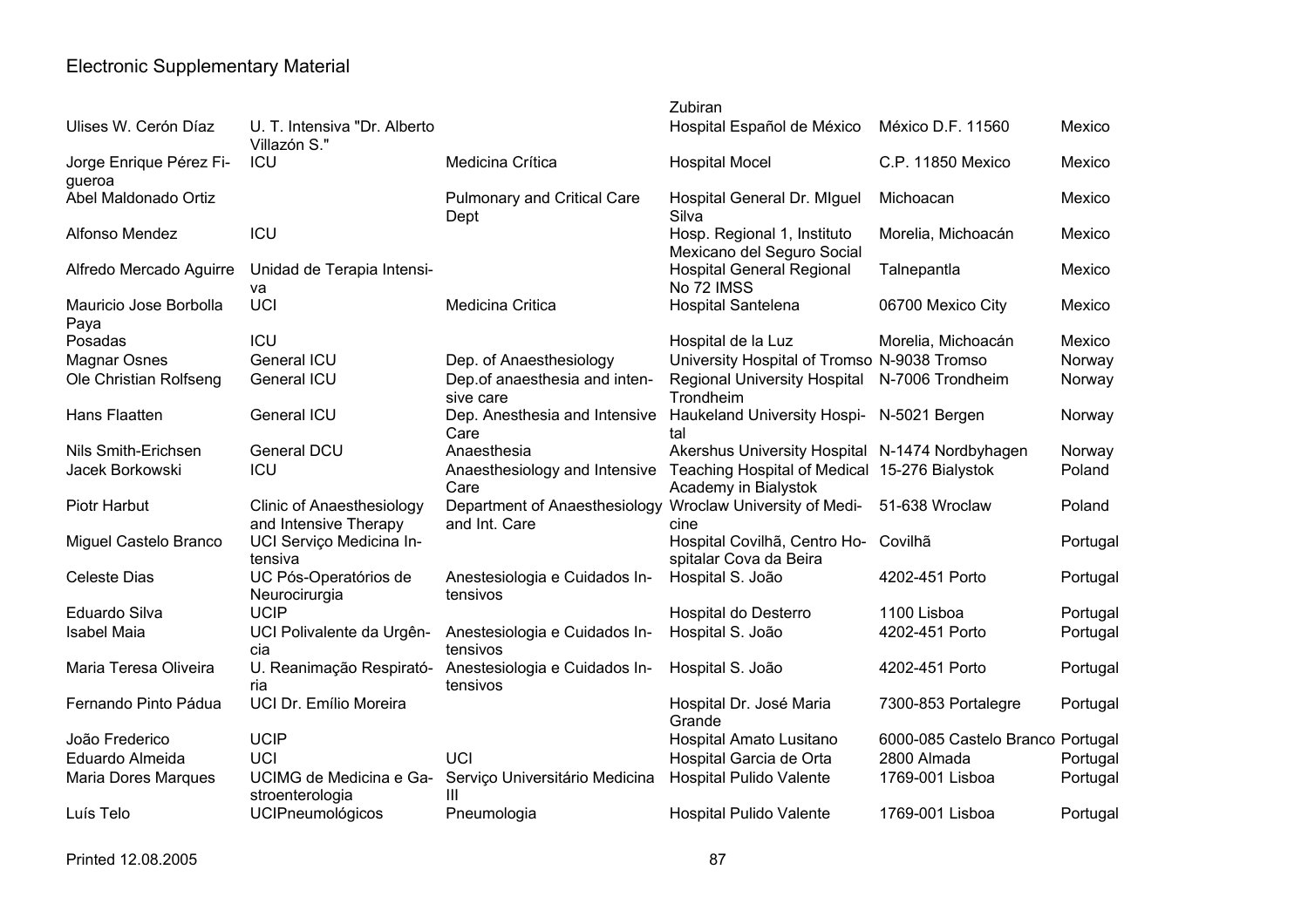| Filomena Faria                | UCI-A                                                      | Anestesia                                          | Instituto Português Oncologia 4200-072 Porto<br>- Norte |                                         | Portugal |
|-------------------------------|------------------------------------------------------------|----------------------------------------------------|---------------------------------------------------------|-----------------------------------------|----------|
| Piedade Amaro                 | <b>UCIP</b>                                                | Anestesia, Emergência e Cui-<br>dados Intensivos   | São Sebastião                                           | 4520 Santa Maria da Fei- Portugal<br>ra |          |
| Custódio Fidalgo              | Polivalente                                                | UCI                                                | Hospital de Santarém                                    | Santarém                                | Portugal |
| Dionísio Faria Maia           | Polivalente                                                |                                                    | Hospital Divino Espírito San-<br>to                     | Ponta Delgada, Açores                   | Portugal |
| João Pedro Falcão             | Serviço de Medicina Inten-<br>siva                         |                                                    | Hospital Universidade de<br>Coimbra                     | 3000 Coimbra                            | Portugal |
| <b>Francisca Delerue</b>      | Unidade Médica Diferen-<br>ciada                           | Medicine                                           | Hospital Garcia de Orta                                 | 2800-525 Almada                         | Portugal |
| Maria José Pereira Arede UCIP |                                                            |                                                    | Hospital S. Teotónio                                    | 3504-509 Viseu                          | Portugal |
| Arlindo Sousa                 | <b>ICUP</b>                                                |                                                    | Hospital Distrital de Faro                              | 8000-386 Faro                           | Portugal |
| António Pais Martins          | Unidade Cuidados Intensi- Anestesiologia<br>vos Cirurgicos |                                                    | Hospital São Francisco Xa-<br>vier                      | 1400-157 Lisboa                         | Portugal |
| <b>Guilherme Gomes</b>        | <b>UCIP</b>                                                |                                                    | Hospital de S. Marcos                                   | 4701-965 Braga                          | Portugal |
| Rui Moreno                    | <b>UCIP</b>                                                |                                                    | Hospital de Santo António<br>dos Capuchos               | 1100 Lisboa                             | Portugal |
| José Sousa e Costa            | <b>UCIP</b>                                                | Dep. Medicina                                      | Hospital do SAMS                                        | 1849-017 Lisboa                         | Portugal |
| Carlos França                 | <b>UCIP</b>                                                |                                                    | Hospital de Santa Maria                                 | 1649-035 Lisboa                         | Portugal |
| Maria Helena Vilela           | <b>UCI</b>                                                 |                                                    | Hospital Nossa Senhora do<br>Rosário                    | 2830 Barreiro                           | Portugal |
| Gabriela Brum                 | <b>UCIR</b>                                                |                                                    | Hospital de Santa Maria                                 | 1649-035 Lisboa                         | Portugal |
| <b>Isabel Serra</b>           | <b>UCIP</b>                                                | Dep. Anestesia, Reanimação e<br>Terapêurica da Dor | Hospital Fernando Fonseca                               | 2700 Amadora                            | Portugal |
| Carlos Glória                 | <b>UCIP</b>                                                |                                                    | Hospital do Barlavento Algar- 8500 Portimão<br>vio      |                                         | Portugal |
| Elda Camacho                  | <b>UCI</b>                                                 |                                                    | Hospital São Bernardo                                   | 2900 Setúbal                            | Portugal |
| Carlos Azevedo                | Serviço de Cuidados Inten-<br>sivos                        |                                                    | Centro Hospitalar de Coim-<br>bra                       | 3040 Coimbra                            | Portugal |
| Mário Castro                  | UCI                                                        |                                                    | Instituto Português de Onco- 1099-023 Lisboa<br>logia   |                                         | Portugal |
| Irene Aragão                  | <b>UCIP</b>                                                | Dep. Urgência                                      | Hospital Geral Santo António 4091-001 Porto             |                                         | Portugal |
| <b>Edward Richard Maul</b>    | Serviço de Medicina Inten-<br>siva                         |                                                    | Centro Hospitalar do Funchal 9000-514 Funchal, Ma-      | deira                                   | Portugal |
| José Vaz                      | UCI                                                        |                                                    | Hospital José Joaquim Fer-<br>nandes                    | 7800 Beja                               | Portugal |
| Maria João Ferreira           | Unidade de Urgência Mé-<br>dica                            |                                                    | Hospital de S. José                                     | 1150-199 Lisboa                         | Portugal |
| João Leal                     | <b>UCIP</b>                                                |                                                    | Hospital Distrital de Angra do 9700 Angra do Heroís-    |                                         | Portugal |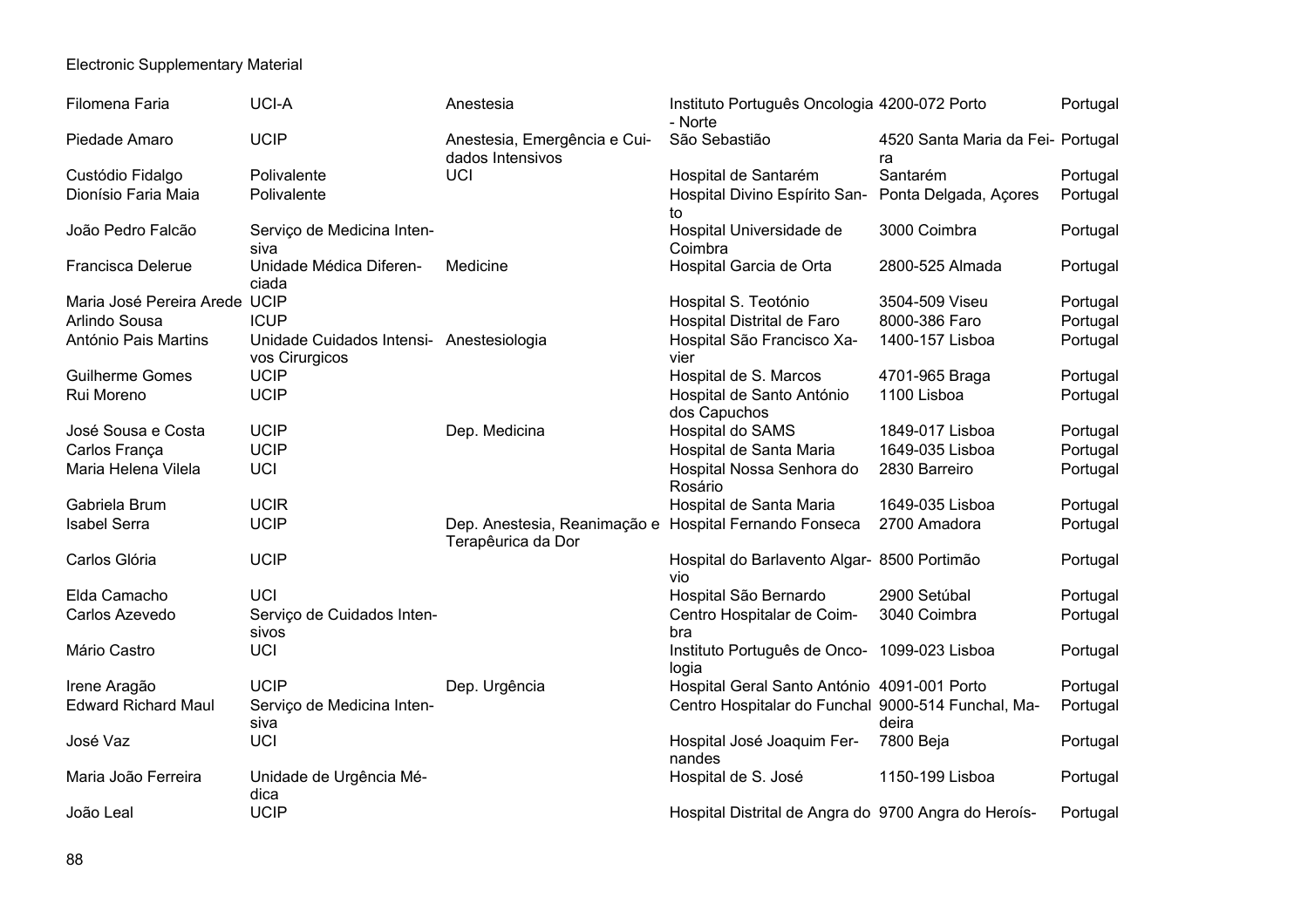|                            |                                                  |                                                             | Heroísmo                                                  | mo, Açores                      |                 |
|----------------------------|--------------------------------------------------|-------------------------------------------------------------|-----------------------------------------------------------|---------------------------------|-----------------|
| Mário Rui Silva            | Unidade de Cuidados In-<br>tensivos - Pavilhão A |                                                             | <b>Hospital Curry Cabral</b>                              | 1069-166 Lisboa                 | Portugal        |
| Ana Isabel Paixão          | <b>UCIP</b>                                      | Dep. Anestesia                                              | C. H. Vila Nova de Gaia                                   | Vila Nova Gaia                  | Portugal        |
| Bernardino Páscoa          | <b>UCIP</b>                                      |                                                             | Hospital do Espírito Santo                                | Évora                           | Portugal        |
| <b>Maria Lurdes Santos</b> | UCI Doenças Infecciosas                          | Doenças Infecciosas                                         | Hospital S. João                                          | 4202-451 Porto                  | Portugal        |
| Paulo Maia                 | Serviço de Cuidados Inten-                       |                                                             | Hospital Geral de Santo An-                               | 4099-001 Porto                  | Portugal        |
|                            | sivos                                            |                                                             | tónio                                                     |                                 |                 |
| Igor Borisovitch Zabolot-  |                                                  | Resuscitation and Intensive Dep. Resuscit., Intens. Care    | Russian Center of Functional Krasnodar, 350901            |                                 | Russian Federa- |
| skikh                      | Care Unit                                        | and Extracorp. Haemoc                                       | <b>Surgical Gastroenterology</b>                          |                                 | tion            |
| <b>Stefan Trenkler</b>     | ICU                                              | Dep. Anaesthesiology and In-                                | Reimann Hospital                                          | SK-081 81 Presov                | Slovakia        |
|                            |                                                  | tensive Medicine                                            |                                                           |                                 |                 |
| Lucka Kosec                | Surgical                                         | Anesthesiology and Intensive                                | <b>General Hospital</b>                                   | 8000 Novo Mesto                 | Slovenia        |
|                            |                                                  | Care                                                        |                                                           |                                 |                 |
| <b>Franc Sifrer</b>        | Medical intensive care unit                      | Respiratory Dep.                                            | University clinic of respiratory 4204 Golnik              |                                 | Slovenia        |
|                            |                                                  |                                                             | diseases and allergy Golnik                               |                                 |                 |
| Viktor Svigelj             | Neurological ICU                                 | Dept. of Neurology                                          | <b>University Medical Centre</b>                          | SI-1525 Ljubljana               | Slovenia        |
| <b>Branka Ozek</b>         | ICU                                              | Internal medicine                                           | Ljubljana<br>General Hospital Novo Mesto 8 000 Novo Mesto |                                 | Slovenia        |
| Francisco José Fernán-     | UCI                                              | <b>Critical Care</b>                                        | Clínica Delfos                                            | 08023 Barcelona                 |                 |
| dez Dorado                 |                                                  |                                                             |                                                           |                                 | Spain           |
| Miguel Angel Suarez Pi-    | Servicio Medicina Intensiva                      |                                                             | Clínic Universitario Lozano                               | 50009 Zaragoza                  | Spain           |
| nilla                      | Y Unidade Coronaria                              |                                                             | <b>Blesa</b>                                              |                                 |                 |
| Felix Lacoma               | <b>UCI</b>                                       | UCI                                                         | Fundación Hospital Alcorcón 28922 Alcorcon, Madrid        |                                 | Spain           |
| Juan Carlos Montejo        | <b>UCI Polivalente</b>                           | Medicina Intensiva                                          | 12 de Octubre                                             | 28041 Madrid                    | Spain           |
| González                   |                                                  |                                                             |                                                           |                                 |                 |
| Jesús Rebollo-Ferreiro     | <b>UCI</b>                                       |                                                             | <b>Hospital Severo Ochoa</b>                              | 28911 Leganés                   | Spain           |
| Ricardo Abizanda i Cam-    | ICU                                              |                                                             | Hospital General de Castelló                              | 12004 Castellón                 | Spain           |
| pos                        |                                                  |                                                             |                                                           |                                 |                 |
| Enrique Cereijo            |                                                  | Unidad de Cuidados Inten- Servicio de Medicina Intensiva    | Hospital Universitario de La                              | 28006 Madrid                    | Spain           |
|                            | sivos                                            |                                                             | Princesa                                                  |                                 |                 |
| Jordi Rello                | <b>UCI</b>                                       | <b>Critical Care</b>                                        | Universitari Joan III Tarrago-                            | 43007 Tarragona                 | Spain           |
|                            |                                                  |                                                             | na                                                        |                                 |                 |
| José Ignacio Corchero      | <b>UCI</b>                                       |                                                             | Hospital Real Provincial Za-                              | 50004 Zaragoza                  | Spain           |
| Martín                     |                                                  |                                                             | ragoza N S de la Gracia                                   |                                 |                 |
| Adrián Cordón López        | siva                                             | Servicio de Medicina Inten- Servicio de Cuidados Críticos y | <b>Hospital General Universita-</b>                       | 29010 Malaga                    | Spain           |
| Fermin Labaien Beraza      | General                                          | Urgencias<br>Medicina Intensiva                             | rio Carlos Haya                                           | 01004 Vitoria - Gasteiz         |                 |
| María Alvarez García-      | ICU                                              |                                                             | Hospital Santiago Apostolo<br>Hospital de Terrassa        |                                 | Spain           |
| Pumarino                   |                                                  | Medicina Intensiva                                          |                                                           | 08227 Terrassa (Barce-<br>lona) | Spain           |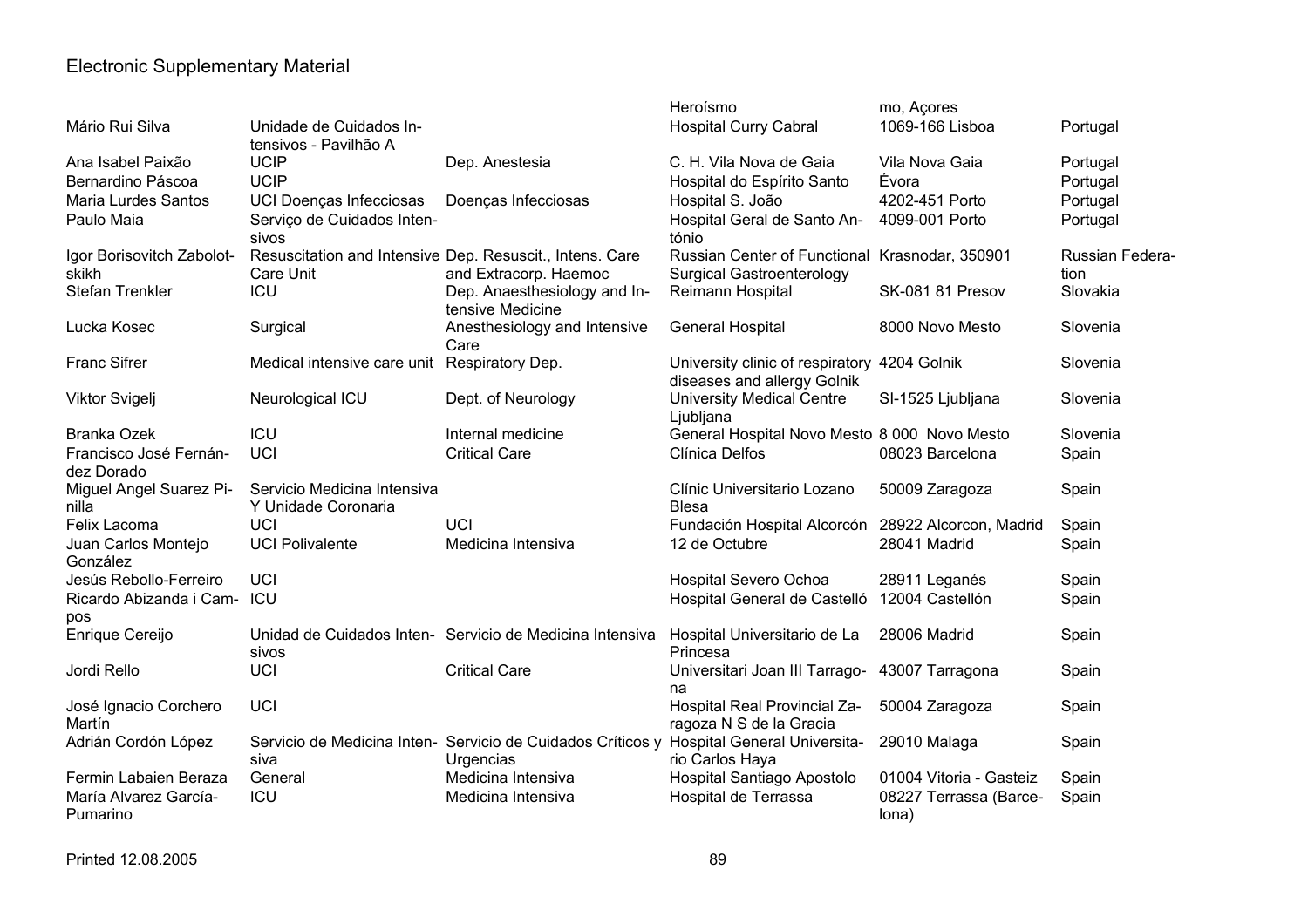| Antonio Artigas                          | Servicio Medicina Intensiva Critical Care Center                        |                                                                         | Sabadell Hospital                                                 | 08208 Sabadell                       | Spain                      |
|------------------------------------------|-------------------------------------------------------------------------|-------------------------------------------------------------------------|-------------------------------------------------------------------|--------------------------------------|----------------------------|
| Fernando Frutos-Vivar                    | <b>UCI</b>                                                              | Medicina Intensiva                                                      | Hospital Universitario de Ge- Getafe<br>tafe                      |                                      | Spain                      |
| Antoni Alvarez Villuendas UCI polivalent |                                                                         | <b>Cures Intensives</b>                                                 | Hospital Universitari Dr. Jo-<br>sep Trueta                       | 17007 Girona                         | Spain                      |
| Manuel Guirado Alaiz                     | Polivalent ICU                                                          | <b>Malalt Critic</b>                                                    | Centre Hospitalare Unitat Co- 08240 Manresa<br>ronaria Manresa    |                                      | Spain                      |
| dez                                      | Teresa Honrubia Fernán- Unidad de Cuidados Inten-<br>sivos              |                                                                         | Hospital de Móstoles                                              | 28935 Móstoles (Madrid) Spain        |                            |
| Pablo Monedero Rodri-<br>quez            | Clínica Universitaria de<br>Navarra                                     | Anestesiología y Reanimación                                            | Clínica Universitaria de Na-<br>varra                             | Pamplona 31008                       | Spain                      |
| Jose Antonio Gonzalo<br>Guerra           | ICU                                                                     | Instituto Nacional de Silicosis                                         | Hospital Central de Asturias                                      | 33006 Oviedo (Asturias)              | Spain                      |
| Jose Ramos Castro                        | <b>UCI</b>                                                              | Medicina Intensiva                                                      | Hospital Virgen del Camiño                                        | 31008 Pamplona                       | Spain                      |
| Julian Gil Alaiz                         | Unidad de Medicina Inten-<br>siva                                       | Servicio de Cuidados Criticos y Hosp. Universitario Puerto<br>Urgencias | Real                                                              | Cadiz                                | Spain                      |
| Nicolas Serrano Hernan-<br>dez           | General ICU                                                             | Servicio de Medicina Intensiva                                          | Hosp. Universitário de Cana- 38320 La Laguna, Tene- Spain<br>rias | rife                                 |                            |
| Jose A. Cambronero Ga-<br>lache          | Unidad de Medicina Inten-<br>siva                                       | Medicina Intensiva                                                      | Hospital Universitario Prínci-<br>pe de Asturias                  | Alcalá de Henares, Ma-<br>drid 28805 | Spain                      |
| Pedro Ibáñez Lucia                       | Unidad de Medicina Inten-<br>siva                                       | Criticos                                                                | Hospital Fundacion Son Lla-<br>tzer                               | 07198 Palma de Mallorca Spain        |                            |
| Paz Merico de Cos                        | siva                                                                    | Servicio de Medicina Inten- Servicio de Medicina Intensiva              | <b>Can Misses</b>                                                 | Ibiza 07800 Baleares                 | Spain                      |
| Javier Trujillano Cabello                | ICU                                                                     | Medicina Intensiva                                                      | Hospital Universitario Arnau<br>de Vilanova de Lleida             | 25006 Lleida                         | Spain                      |
| Manuel Garcia Delgado                    | Medical and Surgical ICU                                                | Servivio de Cuidados Criticos y<br>Urgencias                            | Hospital Universitario Virgen<br>de las Nieves                    | 18014 Granada                        | Spain                      |
| Martín Parejo Montell                    | <b>UCI</b>                                                              |                                                                         | Hospital de la Ribera                                             | 46600 Alzira (Valencia)              | Spain                      |
| Rosa Corcuera                            | Medicina Intensiva                                                      | Medicina Intensiva                                                      | <b>Hospital Sagrat Cor</b>                                        | 08029 Barcelona                      | Spain                      |
| Keld Brodersen                           | ICU                                                                     | <b>IVA</b>                                                              | Centralsjukhuset, Kristi-<br>anstad                               | S 29185 Kristianstad                 | Sweden                     |
| Carl-Johan Wickerts                      | ICU                                                                     |                                                                         | Danderyd Hospital                                                 | SE-182 88 Stockholm                  | Sweden                     |
| Silke Ludwig<br>Hans Ulrich Rothen       | <b>Surgical Intensive Care</b><br>Abteilung für Intensivbe-<br>handlung | Surgical Dept.                                                          | University Hospital Zurich<br>Inselspital                         | CH 8091 Zürich<br>CH 3010 Bern       | Switzerland<br>Switzerland |
| <b>Adrian Frutiger</b>                   |                                                                         |                                                                         | Intensivstation                                                   | <b>CH 7000 Chur</b>                  | Switzerland                |
| G. Niedermaier                           |                                                                         | Med. Klinik                                                             | Interdisz. IPS                                                    | CH 7270 Davos Platz                  | Switzerland                |
| Hervé O. Zender                          | Unité de Soins Intensifs                                                | Département de Médecine                                                 | Hôpital de la Ville                                               | 2300 La Chaux-de-Fonds Switzerland   |                            |
| R. Malacrida                             |                                                                         |                                                                         | Cure intense interdisciplinari                                    | CH 6900 Lugano                       | Switzerland                |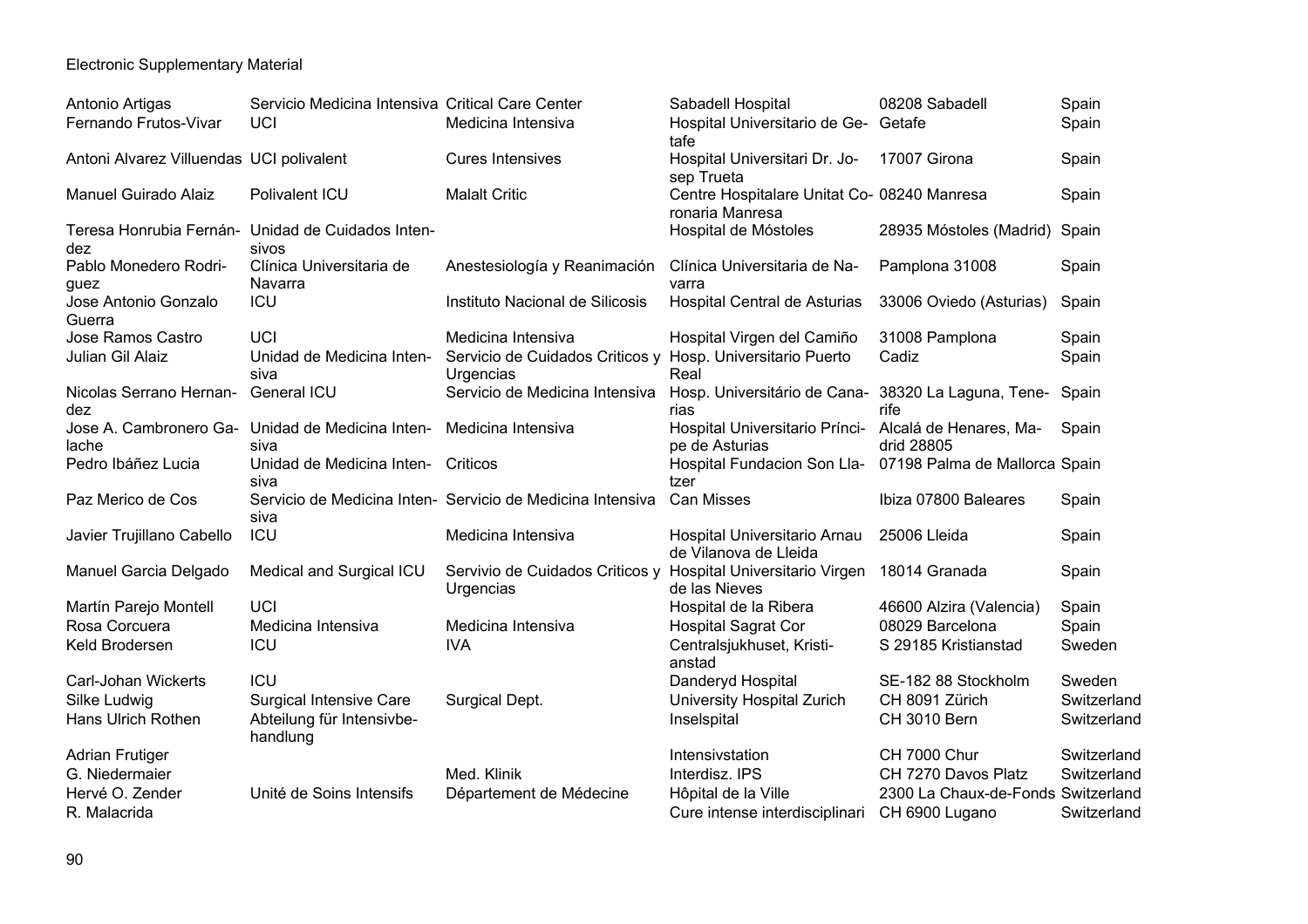|                         |                                        |                                      | Ospedale Civico                                                 |                                |                       |
|-------------------------|----------------------------------------|--------------------------------------|-----------------------------------------------------------------|--------------------------------|-----------------------|
| Vladimir Kaplan         | <b>Medical ICU</b>                     | Department of Internal Medi-<br>cine | University Hospital of Zurich                                   | CH 8091 Zürich                 | Switzerland           |
| Silvia Cottini          | <b>SIC</b>                             |                                      | <b>HUG</b>                                                      | <b>CH 1211 Geneva 14</b>       | Switzerland           |
| Guido Domenighetti      | Multidisciplinary ICU                  |                                      | Regionale Hospital "La Cari-<br>ta"                             | CH 6600 Locarno                | Switzerland           |
| Katharina Marquardt     | Interdisziplinary Intensi-<br>vstation | Anaesthesie                          | Kreisspital Maennedorf                                          | 8708 Maennedorf                | Switzerland           |
| Philipp Zinsser         | medicine and surgery                   | Anästhesie                           | <b>St.Claraspital Basel</b>                                     | CH-4058 Basel                  | Switzerland           |
| R. J. Bosman            | F1 afdeling Intensive Care             |                                      | Onze Lieve Vrouwe Gasthuis 1091 HA Amsterdam                    |                                | The Netherlands       |
| J. C. A. Joore          |                                        |                                      | Universitair Medisch Centrum 3584 CX Utrecht<br><b>Utrecht</b>  |                                | The Netherlands       |
| Wilma in't Veld         | <b>Surgical Intensive Care</b>         | 10th Floor, Surgery                  | Erasmus MC University Hos- 3015 GD Rotterdam<br>pital Rotterdam |                                | The Netherlands       |
| Arthur RH van Zanten    | Unit I                                 | Department of Intensive Care         | Gelderse Vallei Hospital                                        | 6716 RP EDE                    | The Netherlands       |
| Figen Esen              | Multidisciplinary ICU                  | Dept. Of Anesthesiology              | <b>Istanbul Faculty of Medicine</b>                             | 34390 CAPA-Istanbul            | Turkey                |
| Gulsen Korfali          | Neurosurgical ICU                      | Dept. Of Anesthesiology              | University of Uludag                                            | <b>Bursa</b>                   | Turkey                |
| Merih Gokben            | Surgical ICU                           | Dept. Of Anesthesiology              | <b>GATA Haydarpasa Training</b><br>Hospital                     | Istanbul                       | Turkey                |
| <b>Murat Gunduz</b>     | Multidiciplinary ICU                   | Dept. Of Anesthesiology              | <b>Cukurova University Hospital</b>                             | 01330 Balcali Adana            | Turkey                |
| Levent Dosemeci         | <b>General ICU</b>                     | Dept. Of Anesthesiology              | <b>Akdeniz University Hospital</b>                              | 07070 Antalya                  | Turkey                |
| <b>Ismail Cinel</b>     | Multidisciplinary ICU                  | Anesthesiology                       | <b>Mersin University Hospital</b>                               | Mersin                         | Turkey                |
| Ali Resat Moral         | Multidisciplinary ICU                  | Anesthesiology                       | <b>Ege University Hospital</b>                                  | Izmir                          | Turkey                |
| Melek Sakarya           | Anesthesiology                         | Anesthesiology and Reanima-<br>tion  | Celal Bayar University Hospi-<br>tal                            | 45010 Manisa                   | Turkey                |
| <b>Birgul Yelken</b>    | Anesthesiology                         | Dep. Anesthesiology                  | <b>Osmangazi University Medi-</b><br>cal Faculty                | Eskisehir                      | Turkey                |
| <b>Oktay Demirkiran</b> | Multidiciplinary ICU                   | Dept. Of Anesthesiology              | Cerrahpasa Faculty of Medi-<br>cine                             | 34303 Istanbul                 | Turkey                |
| Mehmet Kizilkaya        | <b>General ICU</b>                     | Anaesthesiology and Reanima-<br>tion | <b>Ataturk University Medical</b><br>faculty                    | Erzurum                        | Turkey                |
| Nahit Cakar             | Emergency surgical ICU                 | Surgery                              | <b>Istanbul Medical Faculty</b>                                 | 34390 Istanbul                 | Turkey                |
| <b>Tulin Erden</b>      | Neurosurgical ICU                      | Neurosurgery                         | <b>Istanbul Medical Faculty</b>                                 | 34390 Istanbul                 | Turkey                |
| Aygen Turkmen           | Reanimation                            | Anaesthesiology and Reanima-         | <b>SSK Okmeydani Training</b>                                   | Okmeydani-SISU                 | Turkey                |
|                         |                                        | tion                                 | Hospital                                                        |                                |                       |
| Mark Palazzo            | <b>Critical Care Services</b>          | Hammersmith Hospitals NHS<br>Trust   | <b>Charing Cross Hospital</b>                                   | London W6 8RF                  | United Kingdom        |
| <b>Brendan Pearmain</b> | <b>Intensive Care Unit</b>             | Anaesthesia                          | James Paget Hospital                                            | Gorleston, Norfolk NR31<br>6LA | <b>United Kingdom</b> |
| Nick JD Macartney       | ICU                                    |                                      | Chase Farm Hospital                                             | EN2 8JL Middlesex              | United Kingdom        |

Printed 12.08.2005